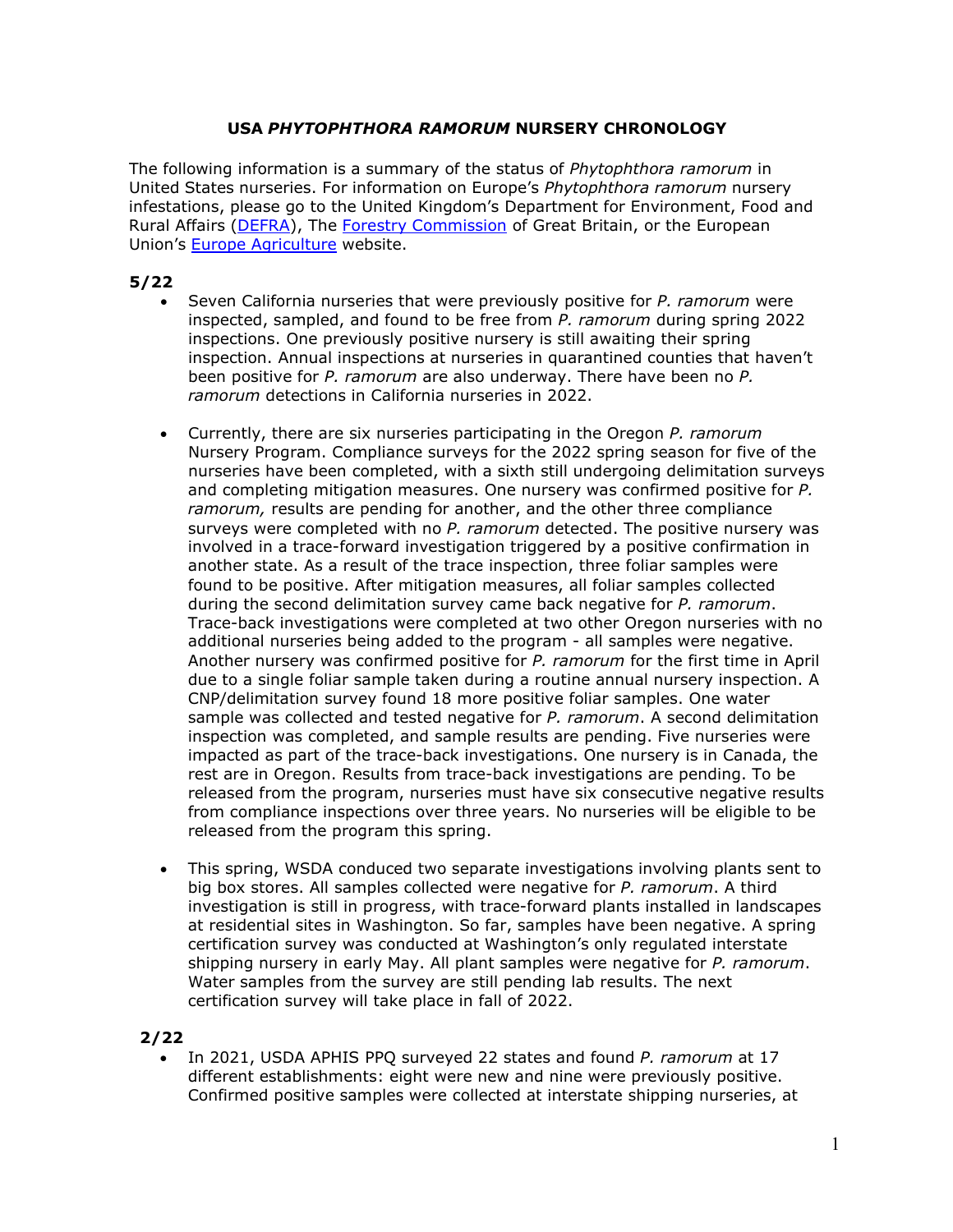

intrastate shipping nurseries including big box stores, and at a large managed landscape. A complete report with several tables is available [HERE.](https://www.suddenoakdeath.org/wp-content/uploads/2022/03/APHIS.P.ram.2021.COMTF-submission-3.24.final_.pdf)

- In CA, 8 nurseries that were previously positive for *P. ramorum* are undergoing their first biannual inspection for 2022 in compliance with federal regulations. One nursery that had 145 positive *Viburnum tinus* plants detected in December 2021 is now undergoing a trace-back inspection after a positive trace-forward plant was detected at a nursery in another state.
- Five interstate shippers under federal compliance agreements are participating in the Oregon *P. ramorum* Nursery program. They are in Washington (2), Columbia (1), and Marion (2) counties.
- The Oregon Department of Agriculture was notified in February that five nurseries would be impacted from a trace-forward from another state. Inspectors followed the trace-forward protocol and detected no *P. ramorum* at four of the nurseries. One nursery in Washington County was found to have one positive foliar sample, so the nursery has been added to the program.
- In February, WSDA conducted two trace-forward investigations on plants that shipped from positive out-of-state nurseries. Inspectors followed up on high-risk genera at five receiving nurseries in Washington. Thirteen samples were collected at four locations and all samples tested negative for *P. ramorum*. In early May, a certification survey will be conducted at Washington's only regulated interstate shipping nursery.

## **1/22**

- In California in 2021, three nurseries were confirmed with *P. ramorum* positive plants, down from five positive nurseries in 2020. The USDA Confirmed Nursery Protocol was implemented at all the positive nurseries. One nursery that shipped plants interstate was found to be positive. This nursery will continue to receive enhanced inspections where over 300 foliar samples are collected biannually. There are currently eight California nurseries receiving enhanced biannual inspections. Approximately 6,800 *P. ramorum* regulatory samples were submitted to the CDFA Plant Pest Diagnostics Laboratory. A total of 156 samples were determined to be positive for *P. ramorum*, all from foliar samples. Positive plant species consisted of *Camellia* sp., *Loropetalum chinense*, *Rhododendron* sp., and *Viburnum tinus*.
- In Oregon in 2021, the *P. ramorum* nursery program worked with eight interstate shippers under federal compliance agreements. Four nurseries tested positive for *P. ramorum,* and the Confirmed Nursery Protocol has been conducted at all the nurseries. ODA collected 3,547 foliar samples; 96 tested positive for *P. ramorum*. Thirty soil samples and five water samples all tested negative. Most of the positive plants were rhododendrons or azaleas.
- In Washington in 2021, over 1,200 samples were taken with only three positives, all from water collected at a botanic garden in Kitsap Co.

## **12/21**

• Eight California nurseries that were previously positive for *P. ramorum* and that ship host material interstate are being inspected and sampled in November and December for quarantine compliance.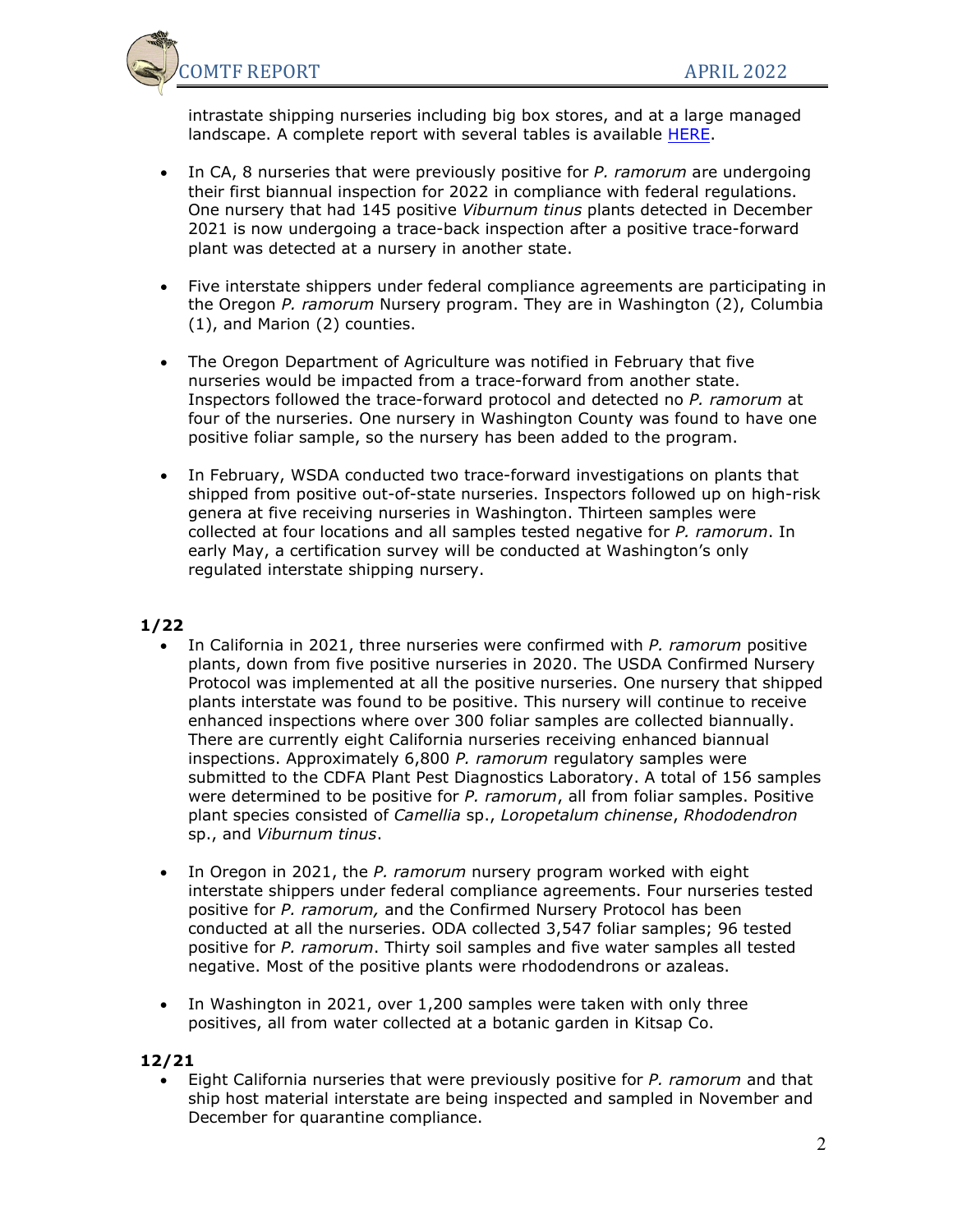

- ODA's *P. ramorum* program includes four interstate shippers under federal compliance agreements located in Washington (1 facility), Marion (2 facilities), and Columbia (1 facility) Counties. During fall compliance testing in mid November, one nursery tested positive and one tested negative for *P. ramorum,*  while two are pending results. The positive nursery had seven plants confirmed positive for *P. ramorum*, all Azalea and Rhododendron cultivars. In total 372 plants, and water from a drainage canal and two holding ponds, were sampled. Trace investigations are ongoing and will continue into 2022.
- The fall certification survey at the only regulated interstate shipping nursery in Washington was negative for *P. ramorum*.

- ODA's *P. ramorum* program included eight interstate shippers under federal compliance agreements located in Polk (1), Washington (1), Marion (4), Columbia (1), and Lane (1) Counties); and two intrastate shippers located in Clackamas and Lincoln Counties. The 2021 spring season marked the sixth consecutive inspection with no *P. ramorum* detected at the three interstate shippers and at both intrastate shipper nurseries. All were formally released of state and federal program inspection requirements.
- ODA completed steaming projects at three different nurseries where infested soil had been confirmed during previous delimitation inspections.
- WSDA conducted a fall certification survey in late September for an interstate shipping nursery under compliance. Lab results are pending.

### **8/21**

- USDA APHIS and APHIS-accredited laboratories have confirmed 128 positive samples for *P. ramorum* in various establishments (regulatory incidents) thus far in 2021. Rhododendron plants continue to be the most commonly detected infected genus, comprising 61.7% of the positive samples confirmed so far this year. The next most common genera to test positive were *Pieris* and *Loropetalum*, with 13.3% and 9.4% respectively.
- In WA this May, regulatory staff performed a 2-day certification survey at a wholesale shipping nursery under compliance; 413 samples were collected and all samples tested negative for *P. ramorum*. In June, WSDA conducted a traceforward investigation on plants shipped from a positive out-of-state nursery. Eight receiving locations in Washington were inspected. One sample was collected that tested negative for *P. ramorum*. All other inspected host plants were in good condition or had been sold.
- Cal Fire and CDFA have entered into an agreement to allow Cal Fire Forest Health Specialists to be considered "official" *P. ramorum* samplers. Diagnostic results for materials collected by official samplers are recognized by the State and USDA APHIS as data to inform regulations (quarantines). Without such an agreement, "official samplers" are limited to employees of agricultural regulatory agencies. All samples must be submitted and tested by a laboratory approved by APHIS, using methods approved by APHIS.

### **6/21**

• The *P. ramorum* NA2 lineage has been detected infecting trees growing more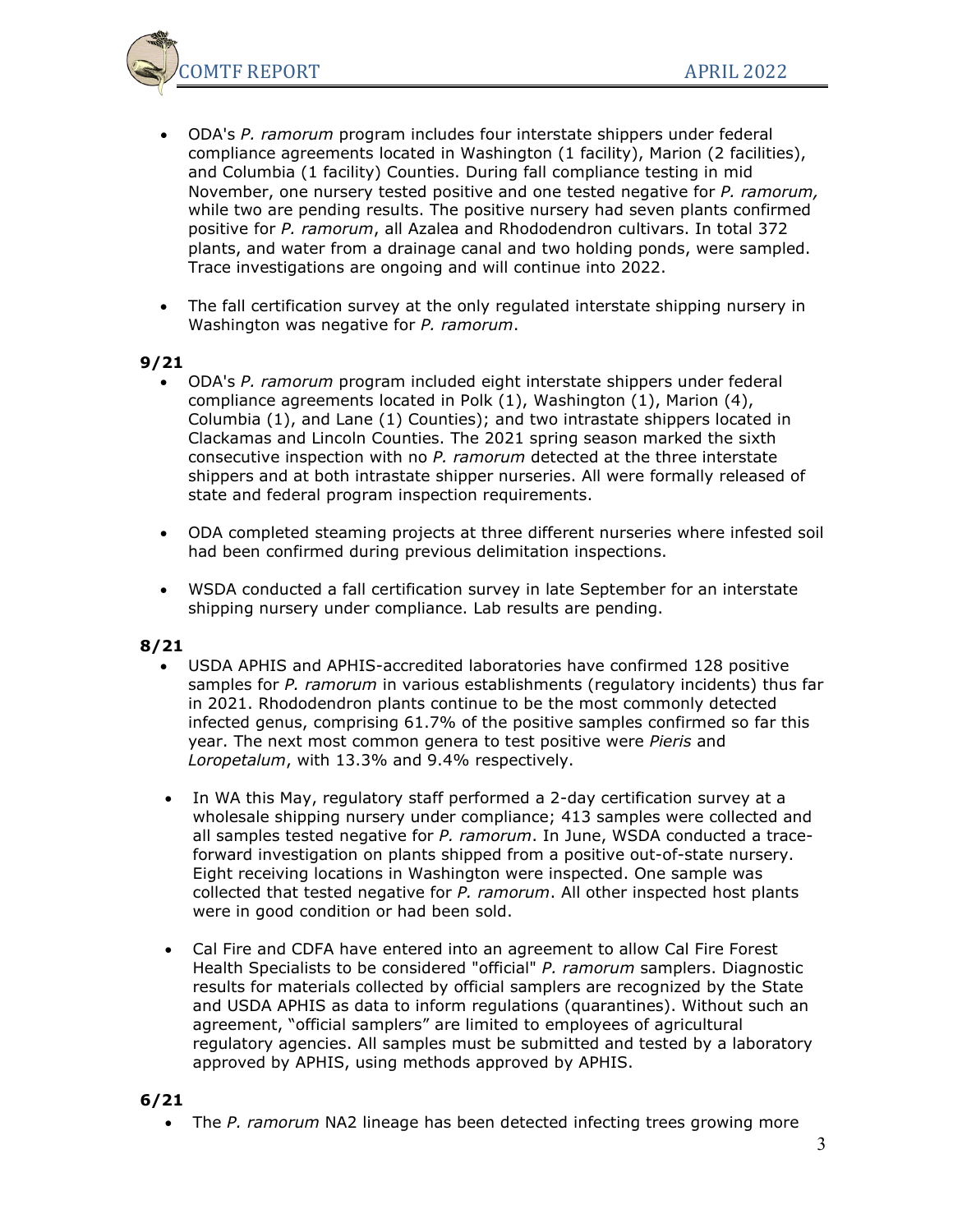OMTF REPORT APRIL 2022

than 20 miles north of the Oregon sudden oak death (SOD) quarantine area. Two infestations of *P. ramorum* have been found outside the SOD quarantine area in Oregon: (1) on national forest land on the north bank of the Rogue River, six miles north of any previously known infestation; and (2) just outside Port Orford, 21 miles northwest of the Rogue River and 13 miles south of the Coos County border. Previously found only in nurseries, this is the first time this lineage has been found infecting vegetation in wildlands.

- Del Norte County has been added to the *P. ramorum* quarantine area by the USDA Animal and Plant Health Inspection Service (APHIS) bringing the number of known wildland-infested, quarantine California counties to 16. This action is in response to the confirmation of *P. ramorum* in Del Norte County on tanoak on September 19, 2020.
- Nine previously positive nurseries in CA were inspected and sampled for *P. ramorum*; two had positive plants detected and at a third, nursery positives plants were found during a follow-up delimitation inspection triggered by a detection of positive plants in 2020. This brings the total number of known positive nurseries in California to three, with the *P. ramorum* positive plant genera detected in 2021 being *Loropetalum*, *Rhododendron,* and *Camellia*.
- Eleven OR nurseries took part in spring compliance inspections: of eight interstate shipping nurseries that were inspected, three nurseries were confirmed positive for *P. ramorum.* The 2021 spring season marked the sixth consecutive inspection with no *P. ramorum* detected at several nurseries, including two intrastate shippers (Clackamas and Lincoln Counties) and three interstate shippers (in Polk and Marion Counties).

## **5/21**

• A survey was conducted at the Kitsap County Botanical Garden (WA), with all plant samples negative for *P. ramorum*. The last positive plant sample was detected in February 2016, and during the last 6 years, over 5,000 samples have been collected and 99.1% have tested negative for *P. ramorum*. USDA APHIS and WSDA are taking steps to deregulate this site.

# **3/21**

• Ten nurseries are participating in OR's *P. ramorum* Nursery Program; of these, eight are interstate shippers under federal compliance agreements, in Polk (1), Washington (1), Marion (3), Columbia (1), Lane (1), and Linn (1) Counties. The ODA also holds compliance agreements with two intrastate shippers, in Clackamas and Lincoln Counties. To date, five nurseries have been inspected and sampled with results pending for three nurseries. Two nurseries had no detections, marking their sixth consecutive inspection with no *P. ramorum* found. They will be formally released for successfully completing program requirements. One released grower is an intrastate shipper located in Clackamas County, first confirmed in 2012; the other is an interstate shipper located in Marion County, also first confirmed in 2012.

# **2/21**

• Nine CA nurseries that were previously positive for *P. ramorum* are currently being inspected and sampled in compliance with federal regulations. At one previously positive nursery, 12 infected, 1-gallon *Loropetalum* sp. plants were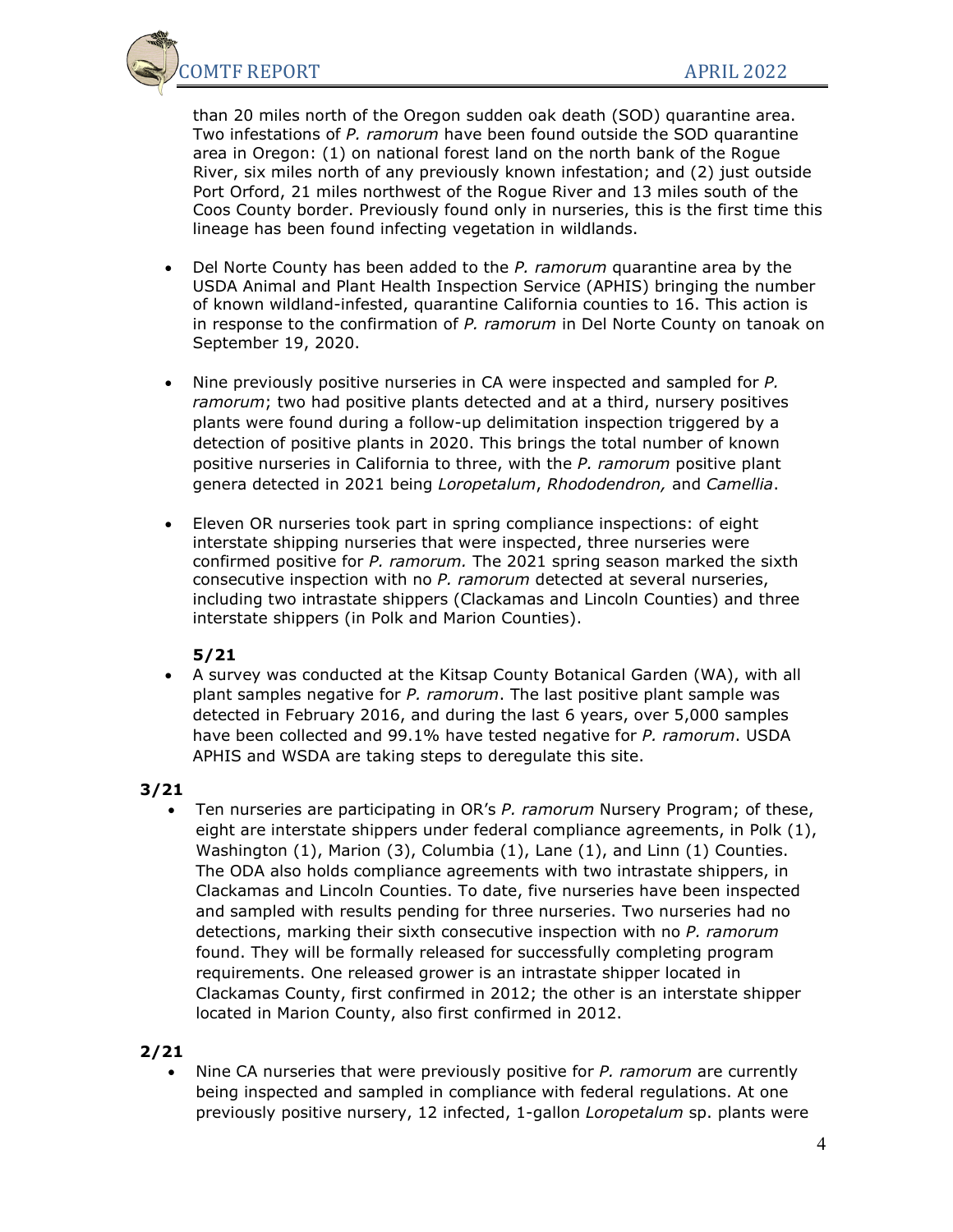

detected in January. Four states and 41 counties were notified about required trace-forward inspections. Inspections have been completed in all 41 counties and there were no additional positive plants found.

- OR conducted delimitation work at an interstate shipper in Linn County that was confirmed positive in late November 2020. After two rounds of delimitation surveys, 26 plant, 1 water (taken from a puddle adjacent to a confirmed positive plant), and 18 soil samples were confirmed *P. ramorum* positive. After marking out destruction zones, the grower agreed to destroy all material within the quarantine and destruction zones around each confirmed positive plant. Approximately 2,000 plants were slated for destruction and the grower ultimately decided to close this growing location.
- WSDA conducted two trace-forward investigations on plants that shipped from positive out-of-state nurseries. Eight samples were collected at three locations and all samples tested negative.
- The Phytophthoras in Native Habitats Work Group was recognized with a 2020 IPM Achievement Award from the California Department of Pesticide Regulation.

- The 2020 summary of the USDA APHIS Plant Protection and Quarantine *P. ramorum* Program is as follows: *P. ramorum* was detected in 177 samples; the most common sample types were tissue samples from *Rhododendron* plants (49.4%), tissue samples from *Camellia* plants (15%), water (11%), soil (8%) and tissue samples from *Pieris* plants (7%). No samples were confirmed positive from the other genera considered high-risk, *Viburnum* or *Kalmia*.
- The 2020 ODA *P. ramorum* program update: the Nursery Program worked with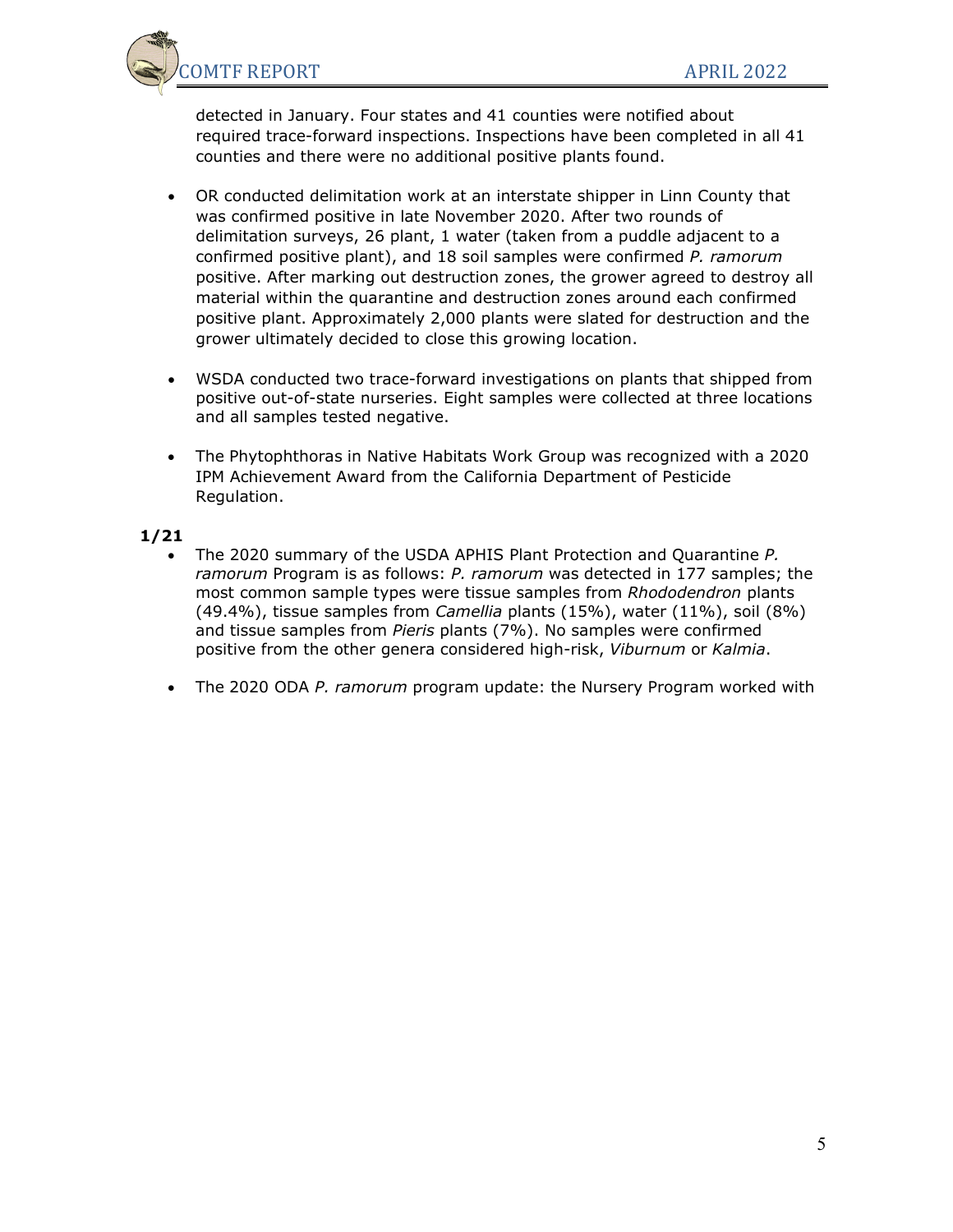

9 interstate shippers under federal compliance agreements and held compliance agreements with four intrastate shippers; 1 intrastate shipper nursery was confirmed positive; of 4,321 foliar samples collected during various inspections, 75 samples tested positive.

- The 2020 CDFA *P. ramorum* program summary: Program funding allocated to the CDFA for the *P. ramorum* program increased for fiscal year 20-21 to \$1,505,591; approximately 8,200 *P. ramorum* program regulatory samples were submitted to the CDFA Plant Pest Diagnostics Laboratory for processing with a total of 49 samples were determined to be positive for *P. ramorum*.
- The 2020 WSDA *P. ramorum* program summary: all foliar samples were negative this year; host material at 7 opt-out nurseries surveyed appeared free of symptoms and no samples were collected.

- The EU1 strain of *Phytophthora ramorum* has been detected in forest trees in Del Norte County, the first time the EU1 strain has been detected in forest trees in CA as well as the first officially confirmed detection of the pathogen in Del Norte County. The EU1 infested trees were found uphill of State Route 197 (also called North Bank Road) in a ~70-year-old redwood forest with a minor tanoak component and minimal California bay laurel. This location is 1 mile from Highway 101, near the Smith River. The genotypes present in the new infestation match genotypes previously collected both from Oregon forest samples, and from Oregon and California ornamental nursery samples, but the pathway for introduction to this site is still not understood. Del Norte Co. will be added to the list of counties regulated for the movement of host plant material by CDFA, APHIS, and the California Department of Forestry and Fire Protection. The presence of *P. ramorum* in the county, which has the potential to threaten numerous agricultural and natural resource-based industries, increases the number of confirmed and regulated California counties with *P. ramorum* wildland infestations to 16.
- The new chairperson for the National Plant Board, USDA APHIS, PPQ, *P. ramorum* Regulatory Working Group is Megan Abraham, Director, Division of Entomology and Plant Pathology, Indiana Department of Natural Resources. The Working Group assists William Wesela, National Policy Manager, USDA APHIS *P. ramorum* program by reviewing and updating policies and manuals to assist in regulating and limiting the spread of *P. ramorum* within the USA and is made up of representative members including both State Plant Regulatory Officials (SPROs) and APHIS State Plant Health Directors (SPHDs) of the shipping states from the Pacific West and the receiving states throughout the nation.
- Nine CA nurseries that were previously positive for *P. ramorum* and that ship *P. ramorum* host material interstate are being inspected and sampled for quarantine compliance. One previously positive interstate shipping nursery successfully completed inspections and reverted back to annual sampling. This brought the total number of previously positive nurseries participating in increased sampling to nine and total positive nurseries in California in 2020 to five.
- Four residential sites in King County (WA) placed under the Confirmed Residential Protocol during the summer of 2020 have met requirements for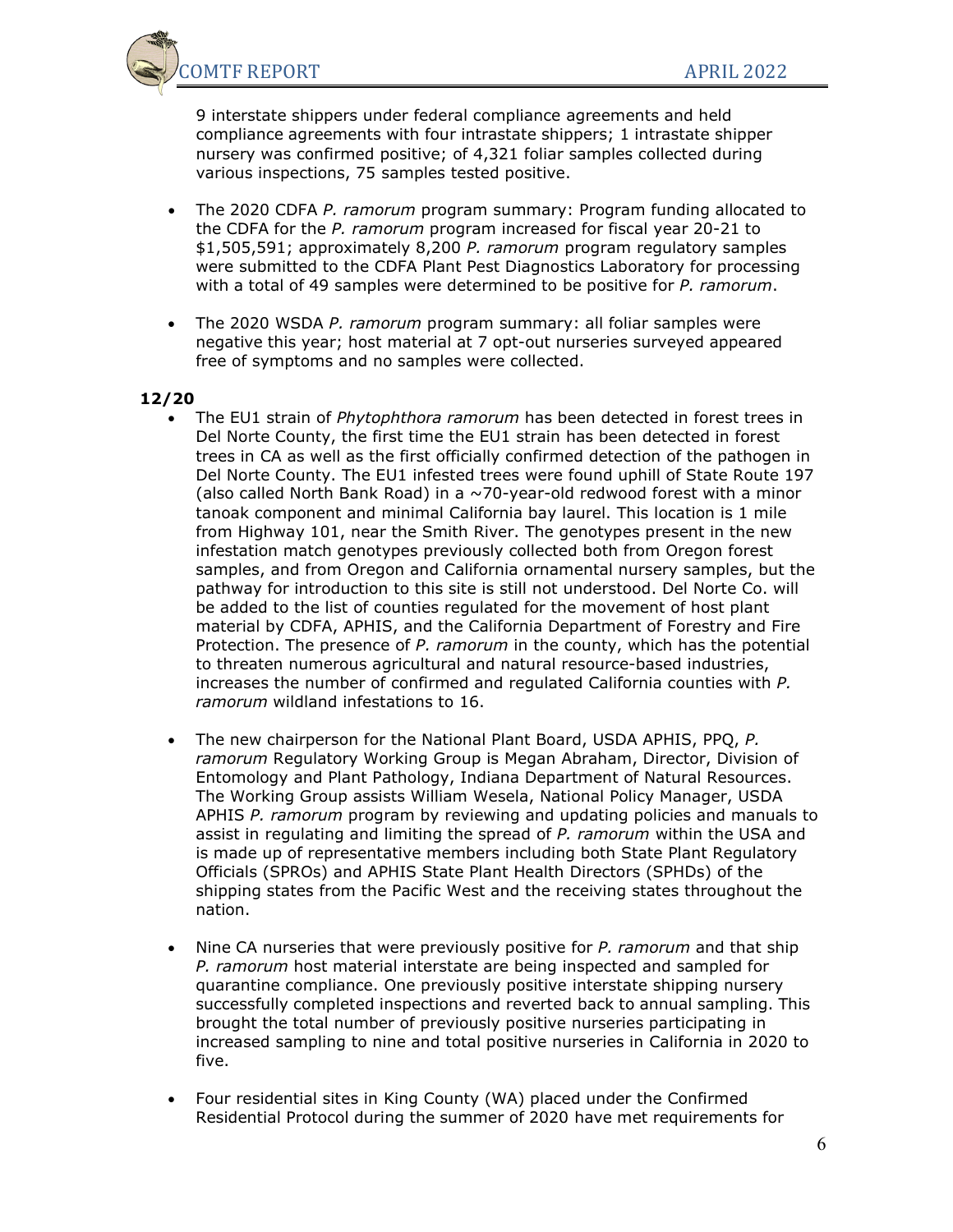

release from quarantine.

• The fall certification survey at the only regulated interstate shipping nursery in WA was negative for *P. ramorum*.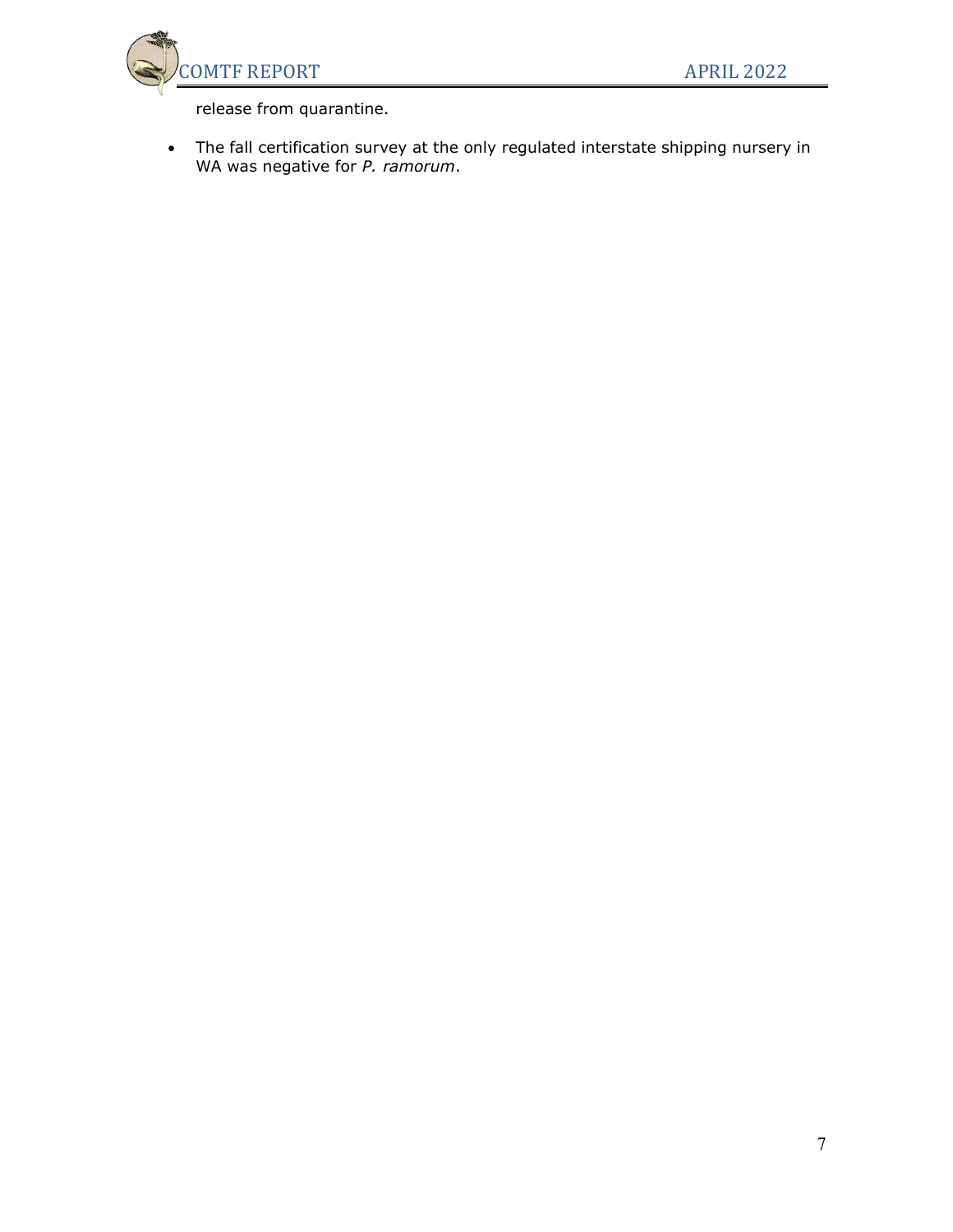

- WSDA has four residential locations in King Co. under the Confirmed Residential Protocol as a result of a trace-forward from an out-of-state positive nursery. Soil in the destruction and quarantine blocks at two of these residential sites tested positive. Steam treatment of the ground has been conducted at one location, with the second site to be steamed in October.
- This summer, a two-day survey was conducted at the Kitsap Co. (WA) botanic garden first found positive for *P. ramorum* in 2015. A total of 229 samples were collected near previously positive sites and around the perimeter of the garden. All samples were negative for *P. ramorum*.

## **7/20**

- A North Carolina nursery reported positive *Rhododendron* plants that had been purchased from an Oregon nursery in Linn Co. During the traceback investigation, ODA detected positive *Rhododendron* plants at the site. The Linn Co. nursery has destroyed all material within quarantine and destruction zones and further tracebacks have been triggered at the locations where this material was purchased from. After a second round of delimitation surveys, no additional positive plants were found and no infested soil was detected.
- Two new Oregon nurseries in Marion Co. underwent the USDA Confirmed Nursery Protocol after they were confirmed positive during a traceback investigation and a routine inspection. Both nurseries completed the required mitigation measures and are under federal compliance agreements. The total number of nurseries in the Oregon *P. ramorum* Program is now up to 13.

## **6/20**

- Spring compliance surveys of 10 nurseries (6 interstate and 4 intrastate shippers) in Oregon found no P. ramorum detected. One intrastate shipper located in Tillamook Co. successfully fulfilled program requirements and has been released. To date, this is the fourth nursery to have completed the program in Oregon.
- WSDA conducted a trace-forward investigation on plants from a positive outof-state nursery. Most plants had been sold at the retail level and were untraceable. However, 37 Rhododendron 'Polarnacht' had been installed in several residential locations in King County. Inspections were performed and samples collected on symptomatic trace-forward plants. So far six positive 'Polarnacht' have been detected at four sites. The Confirmed Residential Protocol has been enacted at all four locations.

- APHIS posted a revised "APHIS List of Regulated Proven Hosts and Plants Associated with Phytophthora ramorum" consistent with 7 CFR §301.92-2 (Restricted, regulated, and associated articles; lists of proven hosts and associated plant taxa).
- Of the 10 CA nurseries that ship interstate and were previously positive for *P. ramorum*, *P. ramorum* was detected in 3 of the nurseries on *Loropetalum chinense* and *Camellia* sp. This brings the total number of positive nurseries in California to five so far in 2020.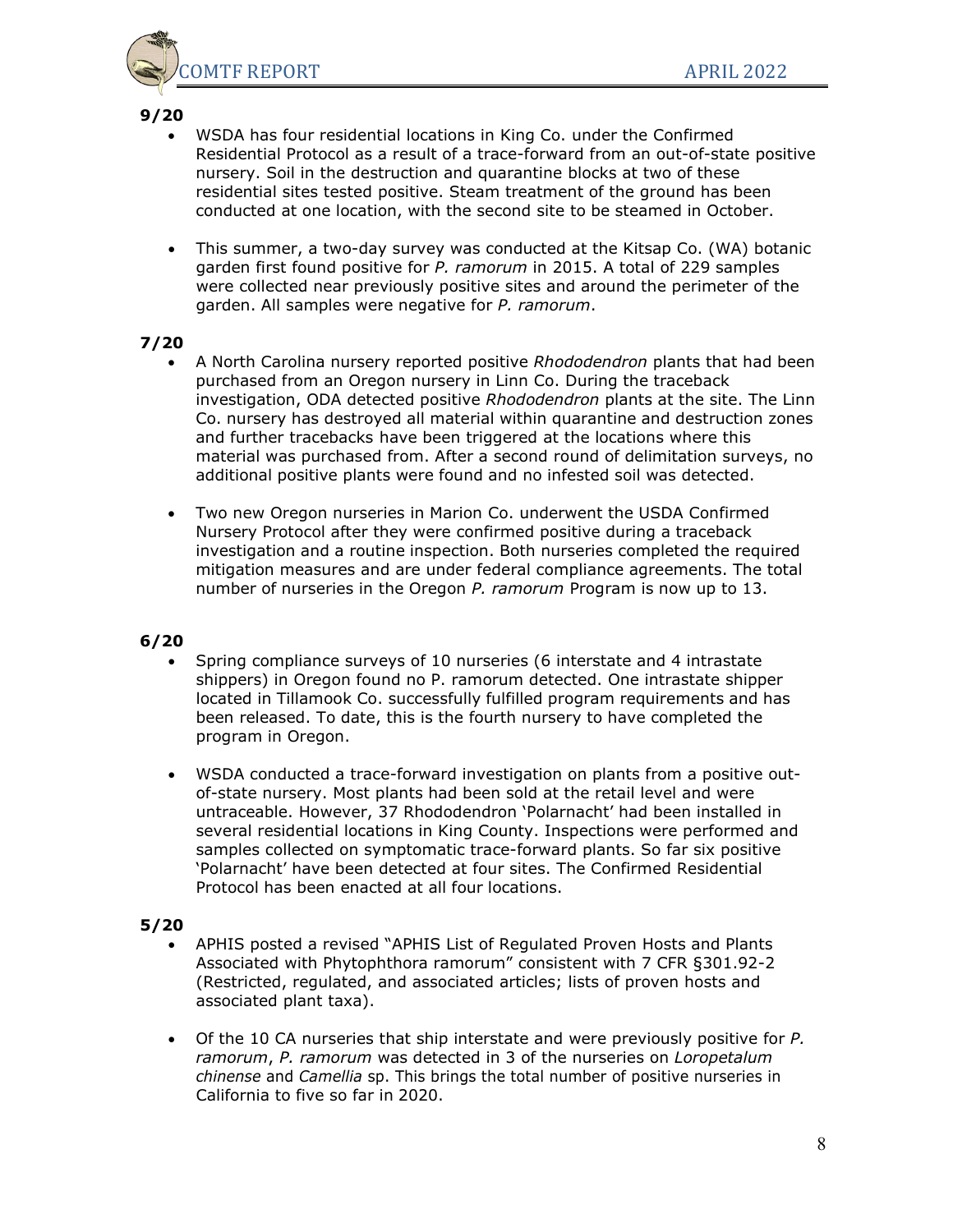

• Surveys in WA found a positive water sample in one nursery and one wildland setting near a previously positive nursery.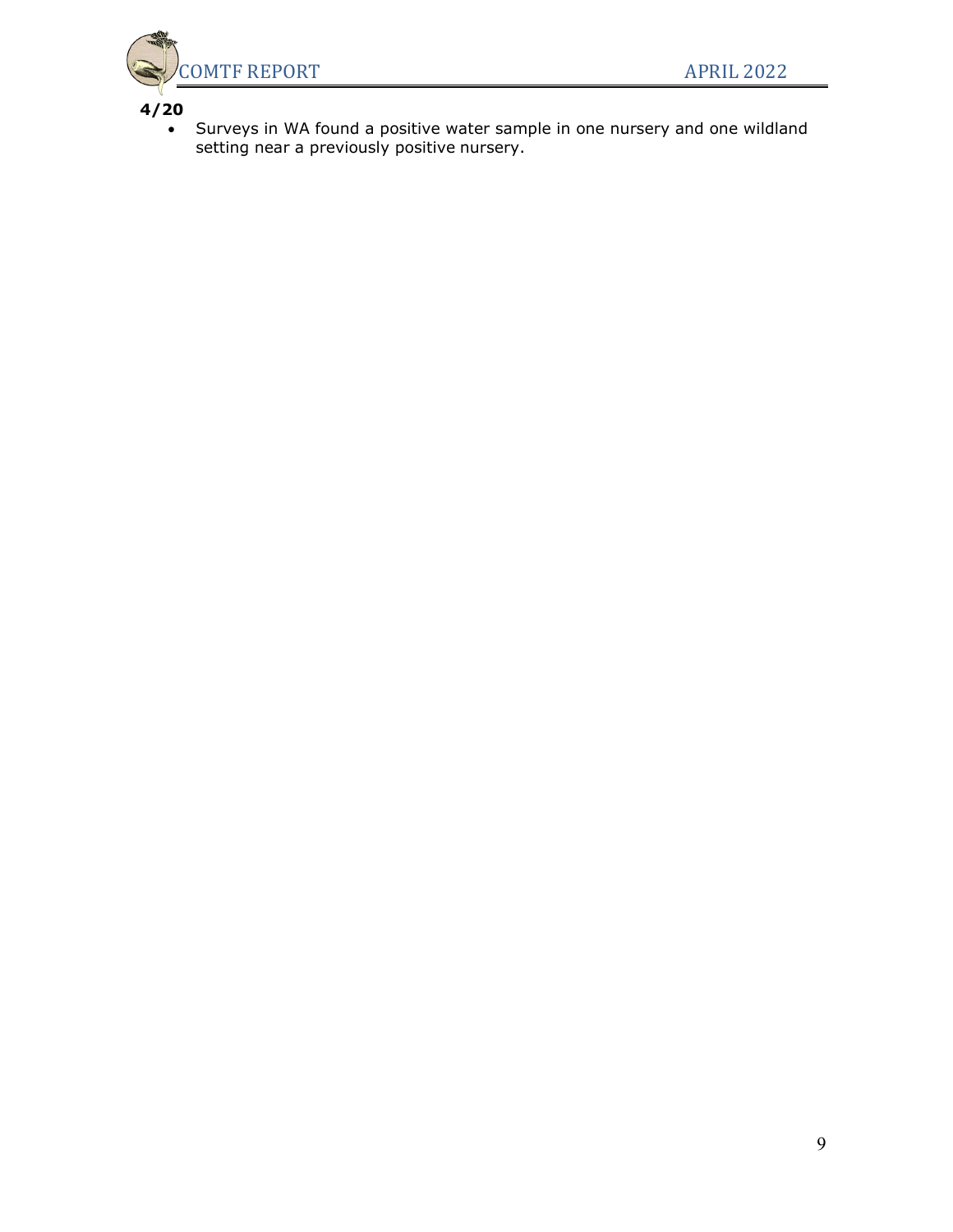OMTF REPORT APRIL 2022

- Four additional species of manzanita (*A. glauca, A. peninsularis A. viridissima,* and *A. viscida*) have been recognized as susceptible to *Phytophthora ramorum*, bringing the total to at least 18 manzanita species are now known to support the pathogen, including several rare, threatened or endangered species. The detections were made from native plant nurseries, botanic gardens and natural wildlands. CDFA has completed Koch's postulates on several of the species, with reports pending publication. It is worth noting that some of the detections were in areas with no associated California bay laurel (*Umbellularia californica* Lauraceae), a common source of the disease. Further work needs to be done to determine if these *Arctostaphylos* species sporulate and can contribute to the spread of *P. ramorum*.
- Two CA nurseries have been detected as positive for *P. ramorum* so far in 2020. One nursery in Santa Cruz County had a *P. ramorum* positive *Camellia*; the other positive nursery is in Contra Costa County had positive *Camellia* and *Loropetalum*.
- After a positive find during fall 2019 field testing, a nursery in Washington County, OR has taped off areas with infested soil (one in a greenhouse and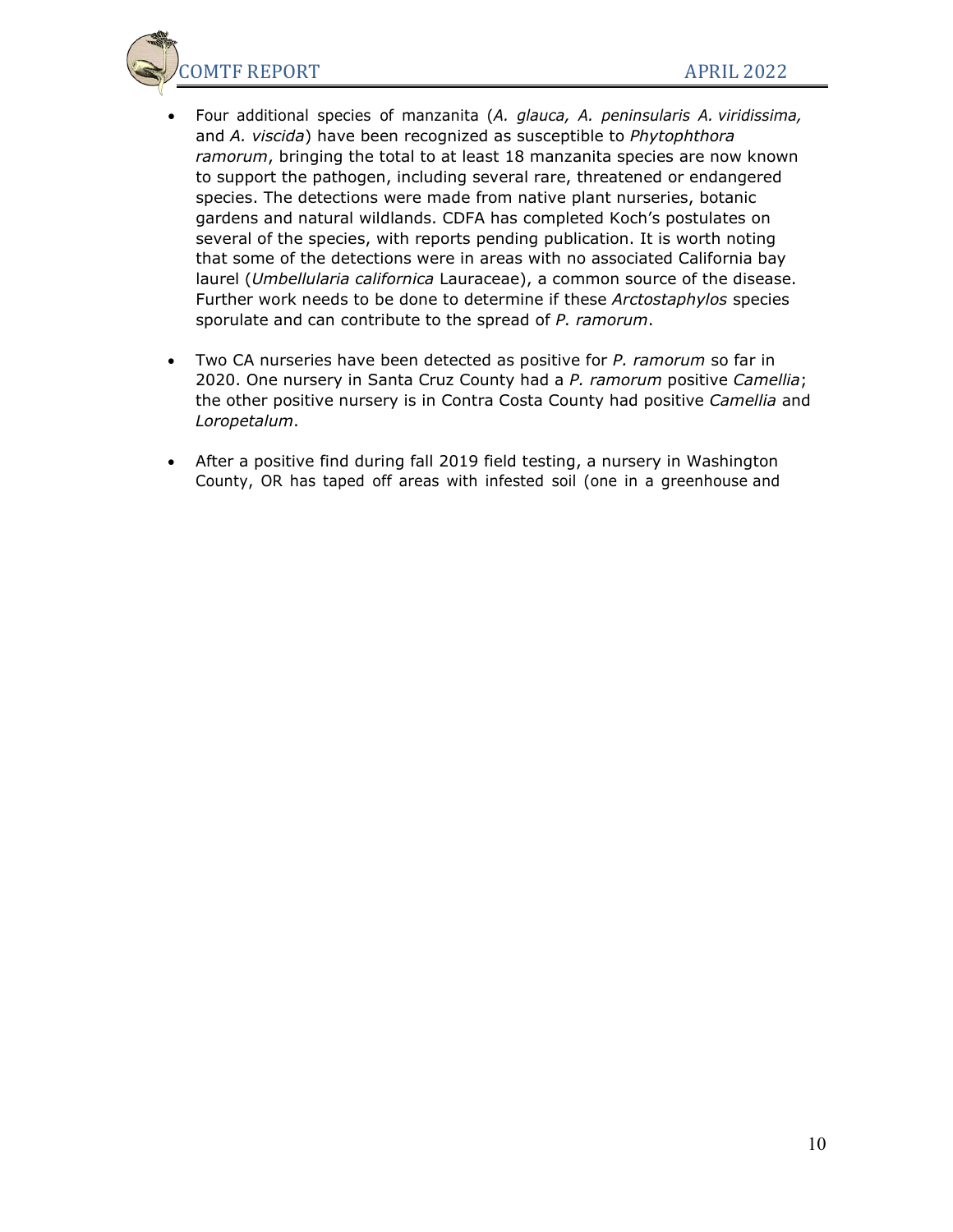

another in a gravel lot) to prohibit entry and will steam the soil as a mitigation option (estimated for July 2020).

- A retail nursery in Multnomah County, OR is currently laying cement over part of the nursery to treat a soil infestation. Trace-back investigations from this retail location led to a commercial interstate shipper in Marion County where positive *Camellia*, *Pieris*, and *Rhododendron* plants were found. This was a first detection for this location and the Confirmed Nursery Protocol (CNP) has been implemented. Additionally, as a result of a routine inspection, another interstate shipper in Marion County was confirmed positive in early March 2020.
- At a regulated botanic garden in Kitsap County, WA three confirmed water positives have been detected since the beginning of 2020. All positive water baits are from baiting sites previously found positive.
- USDA APHIS has updated the Potentially Actionable Suspect Sample (PASS) protocol for submission of official, regulatory samples where preliminary diagnostics indicate *P. ramorum* is present and confirmation is required by the USDA APHIS Plant Protection and Quarantine Science and Technology, Beltsville laboratory. Samples now need to include symptomatic plant tissues and DNA.
- For federal compliance agreements, USDA-APHIS increased the number of required samples for large nurseries that ship interstate from 199 to 332. The sampling is designed so the minimum number of regulated plants that must be sampled in a confirmed-positive nursery ensures detection at a 1.0% incidence with 95% confidence level.
- Over \$1.2 million for *Phytophthora ramorum* projects has been awarded via the Plant Pest and Disease Management and Disaster Prevention Program (formerly referred to as the Farm Bill) administered by the USDA APHIS. The funds support *P. ramorum* nursery survey and research in 22 states.

# **3/20**

• USDA APHIS Plant Protection and Quarantine (PPQ) released "*Phytophthora ramorum* 2019 Season Hotwash Report," a review of communications and operations for the *P. ramorum* regulatory program. In 2019, federal labs confirmed over 250 positive samples of *P. ramorum* from 14 states, with two nurseries acting as the major source of the positive plants. Trace-back information revealed that the two source nurseries had potentially shipped infected plants to 28 states, resulting in the largest trace-forward investigation for the U.S. *P. ramorum* program in any single year for over a decade. There have been no major trace forwards reported to date in 2020.

## **1/20**

• Approximately 7,600 *P. ramorum* program regulatory samples were submitted to the CDFA Plant Pest Diagnostics Laboratory for processing in 2019. A total of 155 samples were determined to be positive for *P. ramorum*, 152 from leaves and three from soil. Fifteen nurseries were confirmed positive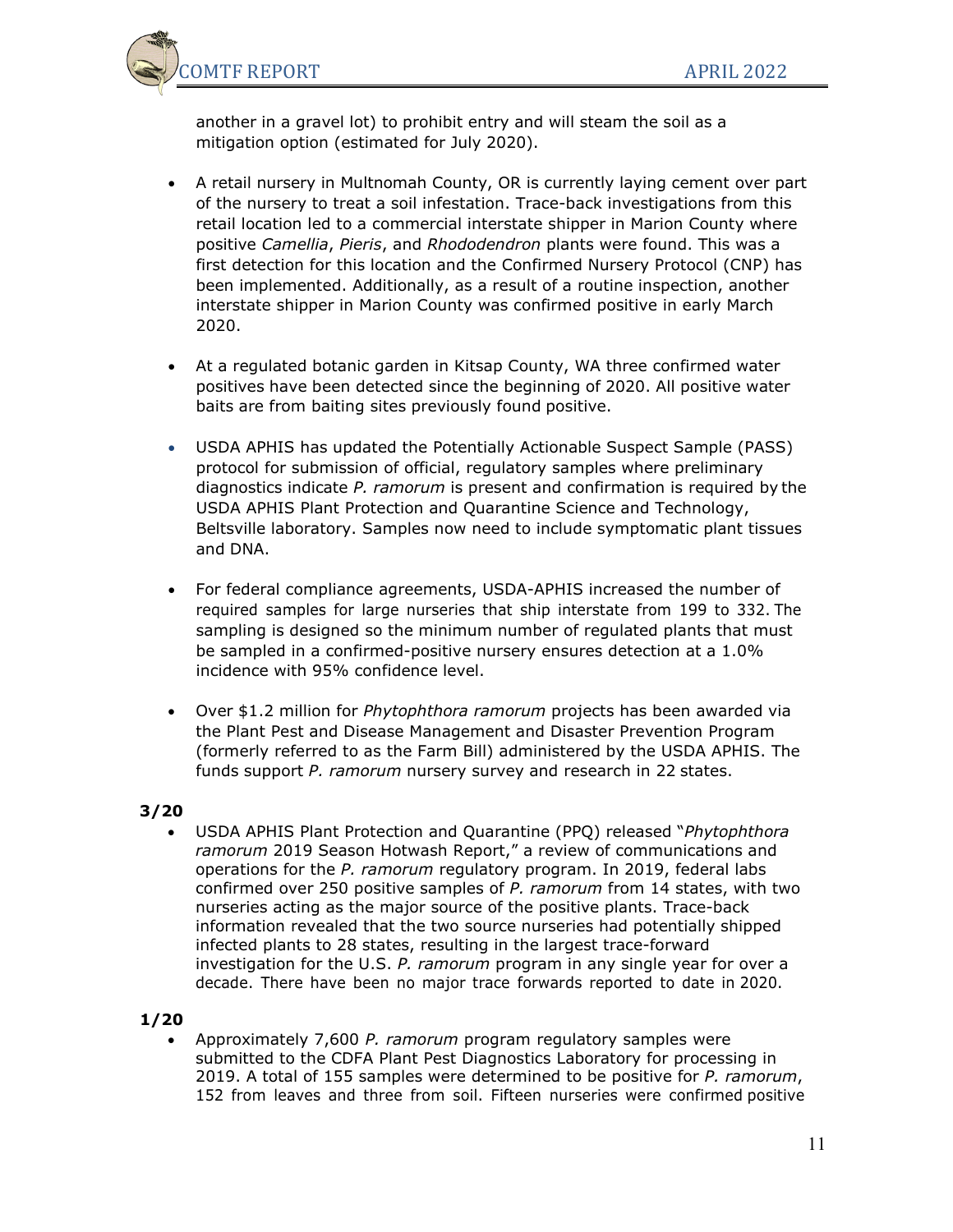

for *P. ramorum* in California in 2019. This number is up from eleven positive nurseries in 2018. One interstate shipper was found to be positive for *P. ramorum* in 2019. The positive interstate shipper was previously positive and is already in compliance with quarantine regulations. Four nurseries found to be newly positive for *P. ramorum* in 2019 will begin receiving biannual inspections in 2020., bringing the total number of California nurseries receiving biannual inspections to 10.

- In 2019, fourteen nurseries in eight counties participated in the Oregon *Phytophthora ramorum* Certification Program. Of these, eight are interstate shippers regulated at the federal level and six nurseries are regulated by Oregon state quarantine requirements. Four nurseries - two interstate shippers (Washington and Marion Counties), one intrastate shipper (Marion County), and one retail nursery (Multnomah County) - were confirmed positive for *P. ramorum* in Oregon in 2019. Upon successfully fulfilling the program requirements, one nursery in Marion County was released from the *P. ramorum* certification program after nine years of inspections. To date, this is the third Oregon nursery to be released from the program.
- In 2019, USDA APHIS and state cooperators conducted *P. ramorum* nursery surveys in 14 states (AL, KY, LA, MI, NC, NV, NY, OH, OR, PA, SC, TN, VA, WV). The survey funds, totaling \$352,945, were awarded to states as part of the Plant Protection Act, Section 7721, formerly called "The Farm Bill".
- The USDA APHIS posted "*[Phytophthora ramorum](https://www.aphis.usda.gov/import_export/plants/manuals/domestic/downloads/p-ramorum.pdf)* Domestic Regulatory [Program Manual"](https://www.aphis.usda.gov/import_export/plants/manuals/domestic/downloads/p-ramorum.pdf) First Edition, Issued 2020. The manual consists of 12 chapters explaining APHIS's *P. ramorum* protocols for inspection and sampling for nurseries, trace forwards and trace backs, confirmed nurseries, as well as background information and photos.

- The 2019 SOD Blitz survey reports an increase in *P. ramorum* infection rate in coastal California, from 3.5% in 2018 to 5.9% in 2019. The estimate reflects higher rates of infection on susceptible tree hosts, mostly California bay laurel and tanoak in the 15 known infested California counties. All isolates of the pathogen belong to the NA1 lineage.
- During the "*P. ramorum* in Commerce" trace investigations that were conducted in Oregon in summer 2019, one nursery in Multnomah County was confirmed positive with a single *Rhododendron* 'Holden' plant. The ODA has since monitored this property, finding no additional suspect plant material. However, this nursery has a sister location in the same county and at this second location, another *Rhododendron* 'Holden' plant was confirmed positive for *P. ramorum*. The retail USDA Confirmed Nursery Protocol is underway. Previously, it was verified that material is not moving between these two locations. The Multnomah County nursery purchased the plants from a local nursery in Marion County. The trace-back investigation is in progress. Additionally, after nine years, one nursery in Marion County was released from the nursery compliance program in November upon successfully fulfilling the program requirements. This is the third nursery in Oregon to have completed the program.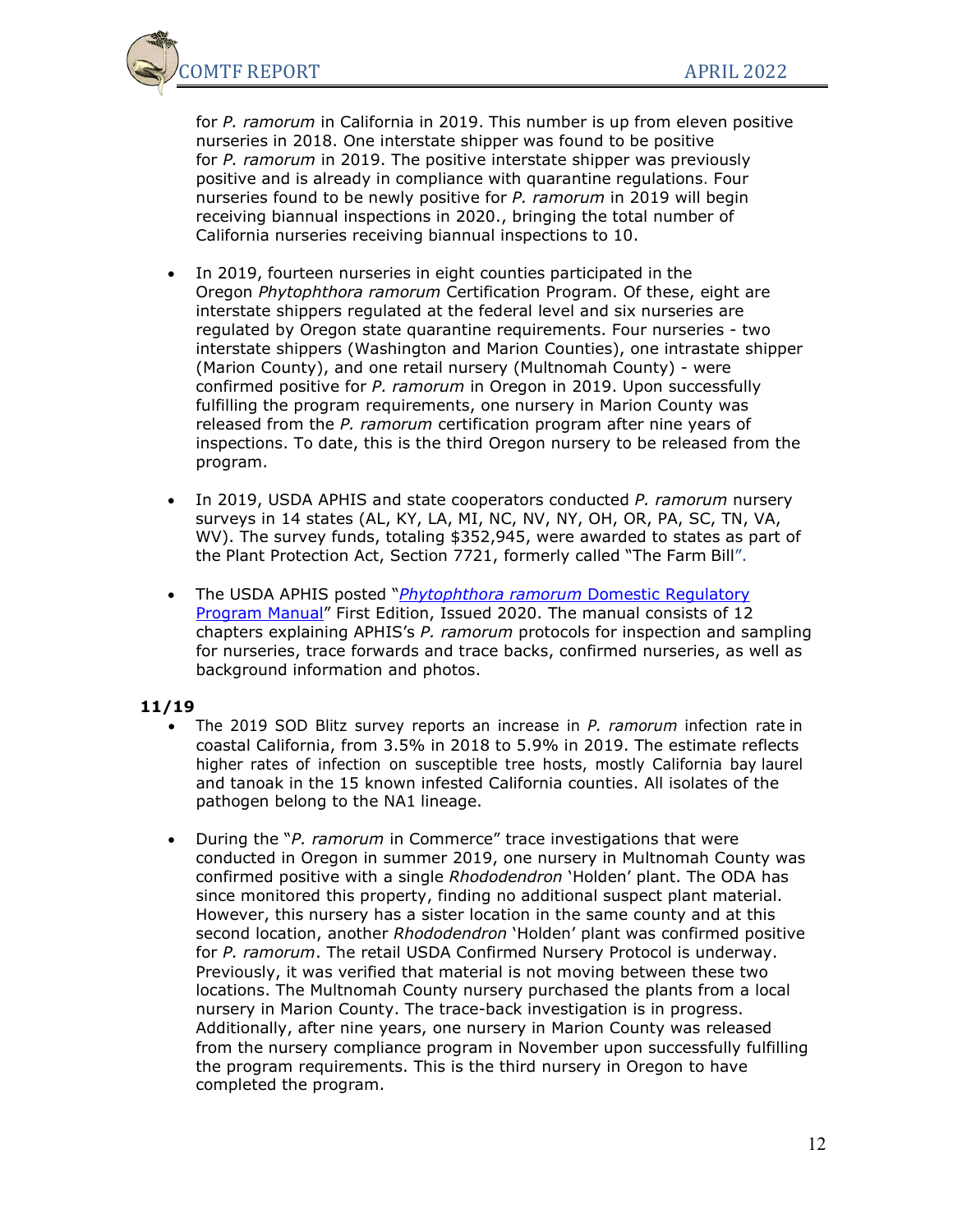

• In Washington state, a retail nursery found positive for *P. ramorum* during a trace-forward investigation in June was released from the Confirmed Nursery Protocol.

## **10/19**

• In Washington state, a Critical Control Points assessment was conducted and a Federal compliance agreement signed at a wholesale shipping nursery found positive in May. Under the new compliance agreement, a certification survey was also conducted with a single detection on a *Kalmia latifolia* 'Firecracker'. The delimitation survey was negative.

### **9/19**

- First detection of *P. ramorum* in Del Norte County from two tanoaks in Jedediah Smith Redwoods State Park. The infected trees are about five miles east of Crescent City, and distant from known *P. ramorum* infestations--to the north, more than 20 miles from Curry County, Oregon and to the south, approximately 50 miles from infested sites in northern Humboldt County.
- CDFA offered a voluntary inspection program specifically for *P. ramorum* to nurseries in counties not currently regulated for *P. ramorum*. The Voluntary *Phytophthora ramorum* Pre-Quarantine Program (PQP) requires the same inspection and sampling requirements as the Federal Domestic Quarantine 7 CFR 301.92. Participating nurseries with negative inspection results will avoid interruption of inter/intrastate shipping privileges of host and associated host plants if the partial state quarantine for *P. ramorum* expands to include their county.
- All of Oregon's results for "*P. ramorum* in Commerce" trace investigations were finalized, with one positive *P. ramorum* find from the 48 samples taken. The single positive *Rhododendron* 'Holden' was from a retail nursery in Multnomah County, in a discounted sale area on a concrete floor, so no environmental water or soil samples were taken. The nursery agreed to destroy it immediately.
- CFIA's 2019 national *P. ramorum* survey of will conclude this fall and to date has detected *P. ramorum* at three nurseries. Post-eradication surveys for 2019 are complete and resulted in the detection of *P. ramorum* at three nurseries. The CFIA "Regulatory Response Protocol for Nurseries Confirmed with *P. ramorum"* was implemented at all sites where the pathogen was detected. Trace investigations revealed that no trace-forward activities were required to the U.S. or to the rest of Canada. Additionally, trace-back investigations were conducted from detections of *P. ramorum* at U.S. nurseries. Based on information provided by USDA-APHIS, CFIA conducted trace-back investigations at two Canadian nurseries. *P. ramorum* was not detected. Last year, *P. ramorum* was detected at one nursery during the 2018 Canada *P. ramorum* national survey. Five nurseries are undergoing posteradication monitoring. Eradication activities were implemented at each of the five sites. See more information on CFIA's *P. ramorum* program [HERE.](https://www.inspection.gc.ca/plants/plant-pests-invasive-species/diseases/sudden-oak-death/eng/1327587864375/1327587972647)

### **8/19**

• A Washington retail nursery had four Rhododendron samples confirmed positive for *P. ramorum.* The nursery was placed under the Confirmed Nursery Protocol and delimitation sampling found two additional positive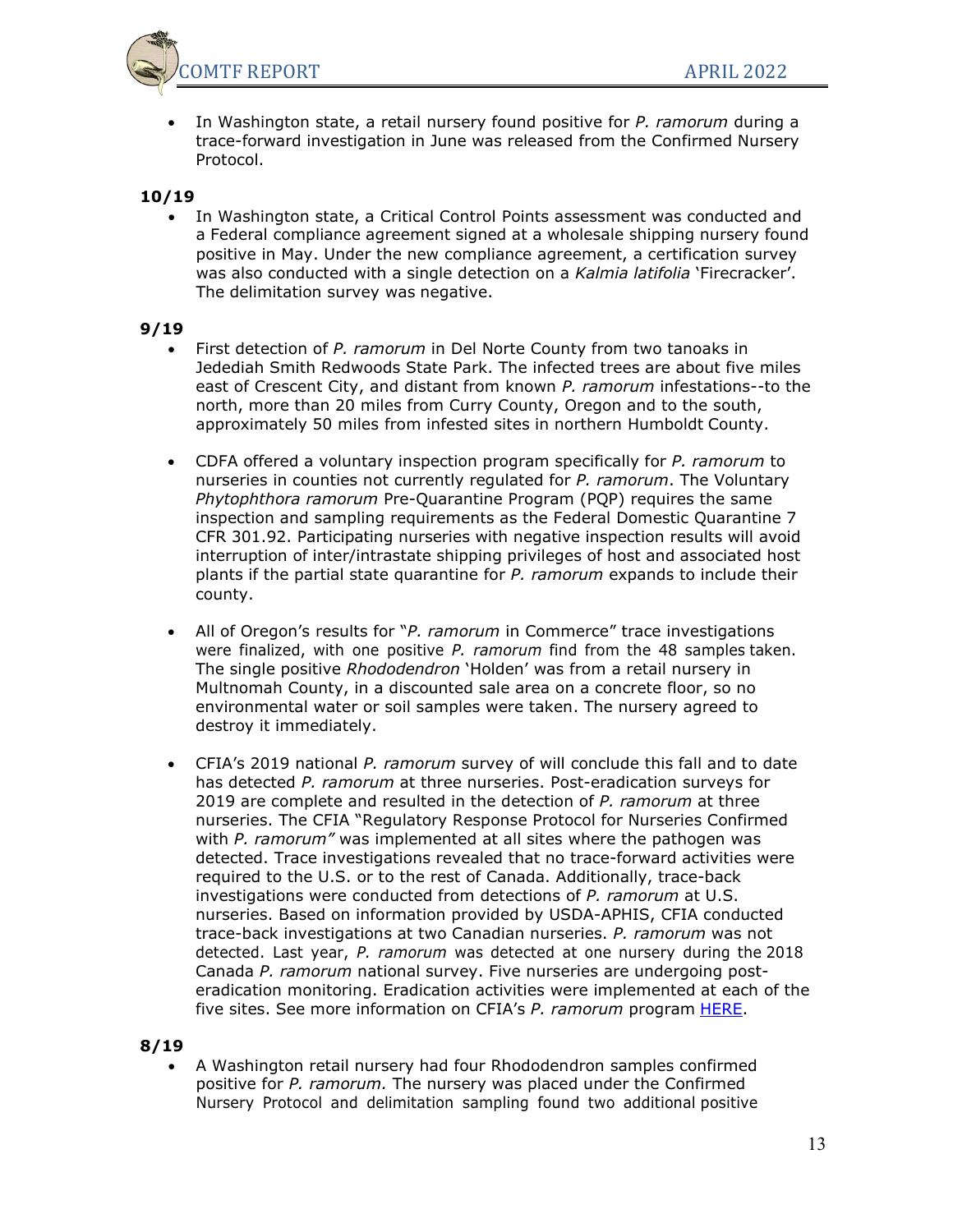

Rhododendrons. All Rhododendrons on site were destroyed. All of the positive Rhododendrons were traced to an out-of-state nursery.

# **7/19**

- USDA-APHIS reported a large shipment of potentially *P. ramorum* infected plants, originating from nurseries in Washington State and Canada, was delivered to several Eastern and Midwestern states. Lab analyses indicate that many of the shipped plants were infected with the NA2 *P. ramorum* lineage. This is the first report of the NA2 clonal lineage outside of British Columbia, Washington, and California. The threat these shipments with the NA2 lineage pose to Midwestern and Eastern oaks is not fully understood. The incident, called "*P. ramorum* in Commerce", is still being investigated with trace-backs and trace-forwards being conducted by APHIS in cooperation with state agriculture departments.
- USDA APHIS confirmed that more than 50 rhododendron plants found in Indiana nurseries tested positive for *P. ramorum*. The infected rhododendron plants were part of a larger shipment that originated from nurseries in Washington State and Canada, with plants shipped sent to 18 states, including Alabama, Arkansas, Iowa, Illinois, Indiana, Kansas, Kentucky, Michigan, Missouri, Nebraska, North Carolina, Ohio, Oklahoma, Pennsylvania, Tennessee, Texas, Virginia, and West Virginia. *P. ramorum*-positive nursery stock was detected in nurseries in eight states (Iowa, Illinois, Indiana, Kansas, Missouri, Nebraska, Oklahoma, and Washington). Several major retailers have agreed to voluntarily recall plants from their stores. Further investigations resulted in 28 states receiving notices of shipment of potentially infected plants to their state.
- Five shipping nurseries positive for *P. ramorum* in 2019 are now under compliance in California and have completed or are undergoing the Confirmed Nursery Protocol per 7 CFR 301.92. One of the positive nurseries also had a positive soil sample and coordinated with the NORS-DUC to mitigate the pathogen by steaming the positive soil, with soil samples collected after steaming testing negative for *P. ramorum* at the CDFA Plant Pest Diagnostics Center.
- WSDA conducted a trace-back investigation at an interstate shipping nursery in Washington, finding a positive sample collected from a 3-gallon rhododendron in late May. Extensive delimitation surveys were conducted in June and July, wherein 852 samples were collected and 15 additional positive plants were discovered. The last delimitation survey, conducted on July 10 was negative for *P. ramorum*. All positive plants have been destroyed by steam treatment and the nursery has voluntarily destroyed many of the nursery blocks where the positives were detected.

## **6/19**

• APHIS confirmed 15 rhododendron plants in an Indiana nurseries tested positive for *P. ramorum*. The plants were part of a larger shipment that originated from one nursery in Washington and two in Canada that was sent to Oklahoma for distribution to 18 other states. Agriculture officials in the 18 states are visiting nursery locations to sample the plants received from the three originating nurseries. A plant recall campaign has been issued in Indiana.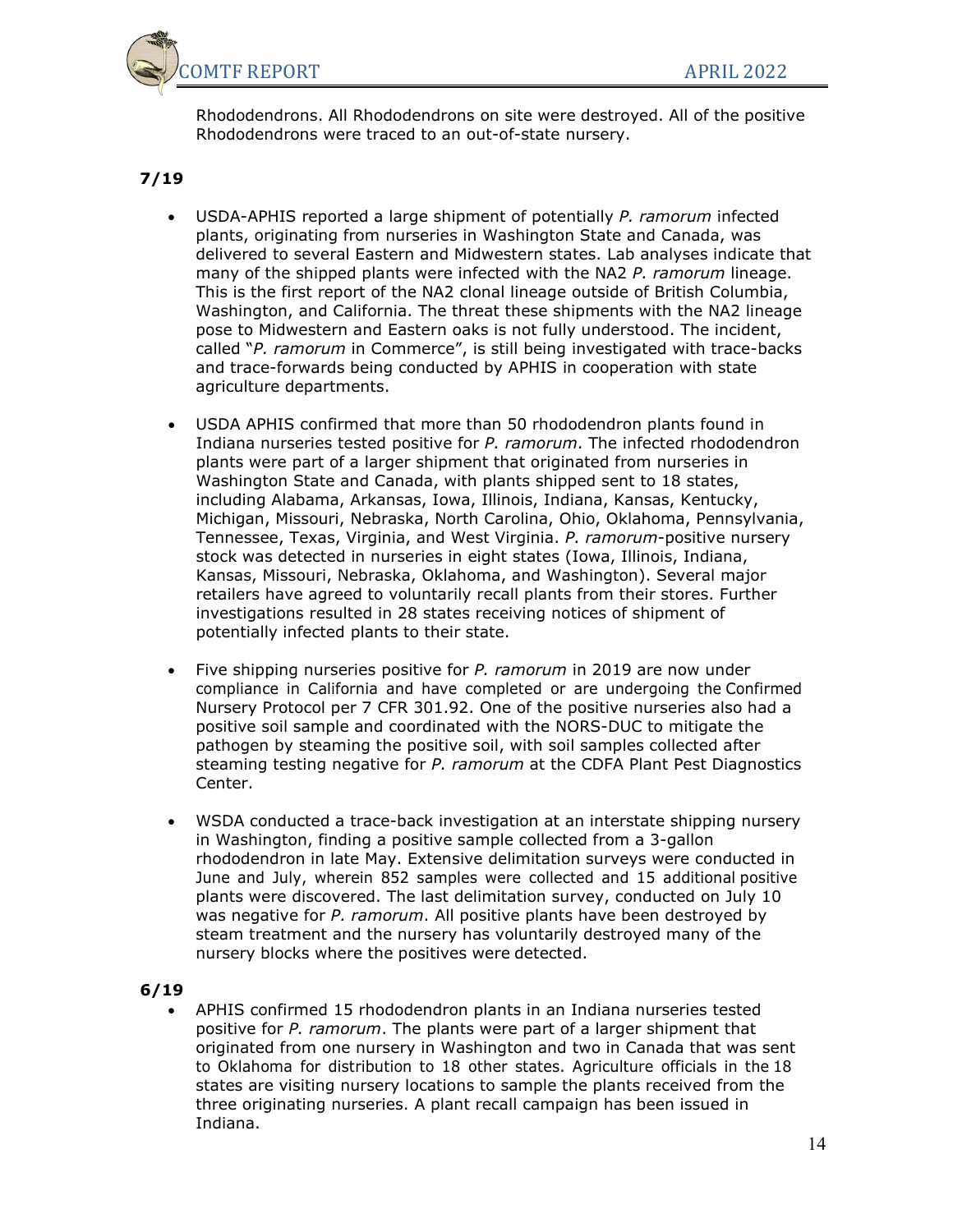

- APHIS updated U.S. domestic regulations for *Phytophthora ramorum* on May 20, 2019. The current quarantine revision codifies Federal Orders issued from 2004-2013 and commented on in 2018 with a final rule. APHIS has determined that updating the domestic regulations to include all Federal Orders issued in recent years will make it easier to find and comply with current restrictions which are necessary to protect the U.S. from the artificial spread of *P. ramorum*.
- The Canadian Food Inspection Agency (CFIA) stated that *P. ramorum* "response activities will be more targeted and will decrease the impact of a detection on an affected nursery. These changes align more closely with current U.S. survey and eradication methods." The revised response protocol, "PI-010: Regulatory response protocol for nurseries confirmed with *Phytophthora ramorum*" (replacing PI-010 and PI-011) is being issued for immediate implementation, at the start of the 2019 plant health survey season.

- ODA compliance inspections were completed in May, with no *P. ramorum* detected at 10 of the 11 nurseries surveyed. ODA tested 1,344 foliar samples, two water, and two soil samples during this time. One nursery in Marion County was confirmed positive and has since completed the Confirmed Nursery Protocol and signed a new compliance agreement.
- CDFA completed Federal *P. ramorum* regulation compliance inspections with two positive plants detected at interstate shipping nurseries. The detections arose during April inspections of six California nurseries that were previously positive for *P. ramorum* and ship host material interstate. One additional interstate shipping nursery was found positive for *P. ramorum* during an April 2019 traceback inspection. The addition of this nursery brings the 2019 total to 10 interstate shippers positive for *P. ramorum*, including two in nonquarantine counties. Six retail nurseries also tested positive for *P. ramorum* since April.
- ODA currently has eleven nurseries enlisted in their program: six are interstate shippers, regulated at the federal level and five intrastate shippers are regulated under State rules. So far, nine nurseries have been surveyed with two plants confirmed as *P. ramorum* positive. In April 2019, one nursery in Washington County successfully fulfilled the Certification Program requirements and has since been released. To date, this is the second nursery to have completed the program.
- A two-day survey at the botanical garden in Kitsap County where *P. ramorum* was first detected in 2015 found all 292 plant samples were negative for *P. ramorum* though a water-bait from a pond in the botanical garden was confirmed positive.

### **3/19**

In 2018, 47 streams in seven states (AL, GA, MS, NC, PA, SC, and TX) were surveyed in the USDA-Forest Service, Cooperative Sudden Oak Death Early Detection Stream Survey. Of 520 baited stream samples, *Phytophthora ramorum* was detected from six streams—four in Alabama, one in Mississippi,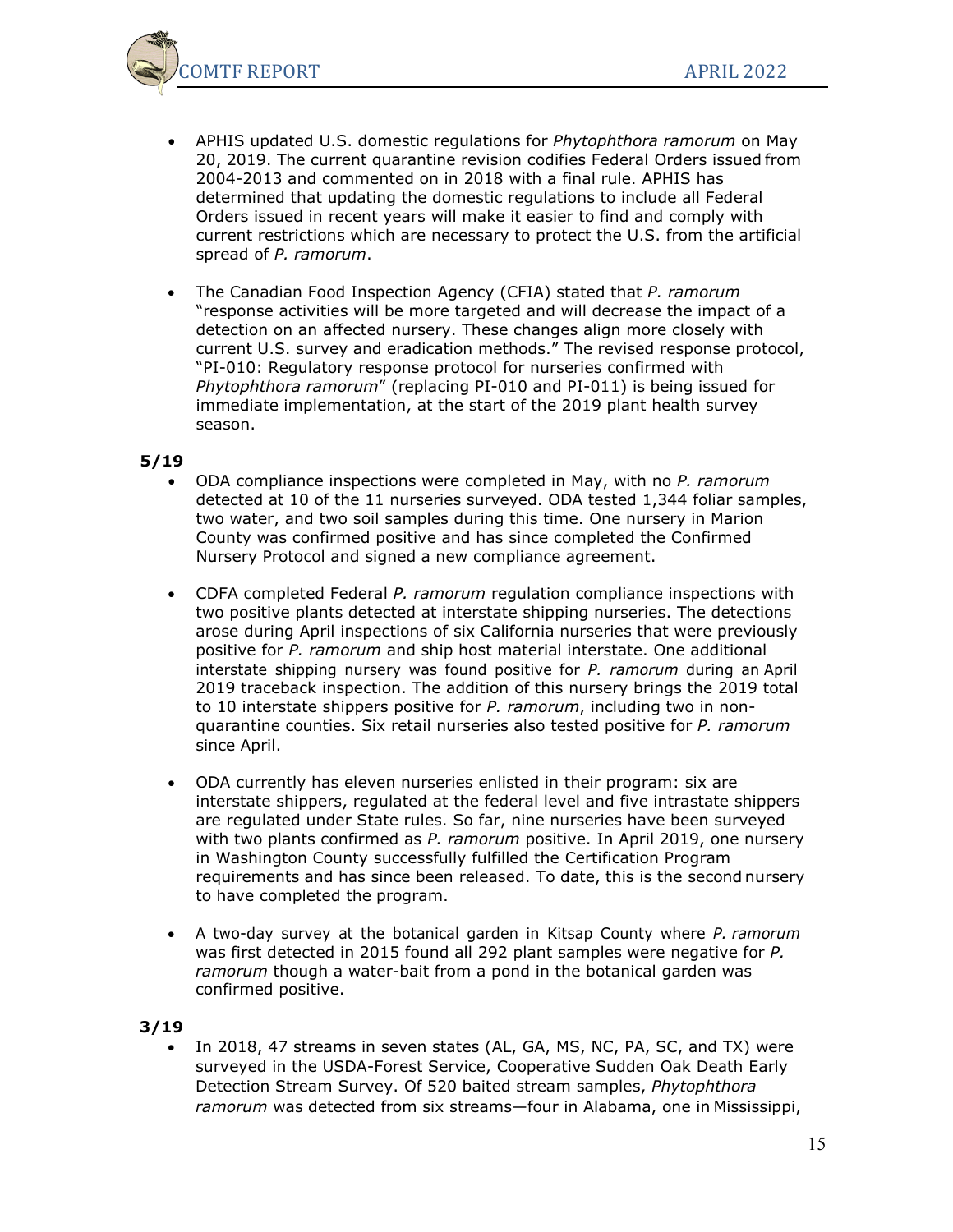

and one in North Carolina. All positive streams were associated with previously *P. ramorum*-positive nurseries.

- A water bait sample from the Kitsap County Botanical Garden was confirmed positive for *P. ramorum*; this is the third confirmed positive water bait from the pond since June 2018.
- More than 15 *P. ramorum* projects totaling over \$1 million have been awarded by the Farm Bill. Twelve states will receive funding for *P. ramorum* nursery-related surveys, and four research projects will improve diagnostic tools and knowledge about *P. ramorum* population structure.

- In 2018, 11 CA nurseries were confirmed positive for *P. ramorum*, down from sixteen positive nurseries in 2017. Three nurseries shipping *P. ramorum* host material interstate from California were found to be positive for *P. ramorum*; two were already under Federal Order DA-2014-02 compliance inspections, and the newly positive nursery will begin biannual DA-2014-02 compliance inspections. This brings the total number of California nurseries under DA-2014-02 compliance to six. Approximately 6,100 *P. ramorum* program regulatory samples were submitted to the CDFA Plant Pest Diagnostics Laboratory for processing in 2018. A total of 210 samples were determined to be positive for *P. ramorum:* 183 from foliage, 26 from soil, and one from water. Positive plant species consisted of *Camellia, Rhododendron* (azalea)*, Cinnamomum camphora* (camphor tree)*, Quercus agrifolia* (coast live oak)*, Laurus nobilis* (sweet bay)*,* and *Viburnum tinus* (laurustinus).
- In 2018, 14 nurseries participated in the Oregon Department of Agriculture (ODA) *Phytophthora ramorum* Nursery Certification Program. Of these, eight are interstate shippers and are regulated at the federal level (DA-2014-02); the other six nurseries are regulated by Oregon state quarantine requirements (7 CFR 301.92 and OAR 603-052-1230). A total of 1,779 foliar, one water, and no soil samples were collected and tested. Of this total, 1,601 were collected from eight interstate nurseries and 178 were collected from four intrastate nurseries. There were 27 confirmed positive plants from ten nurseries across six counties (Clackamas, Marion, Columbia, Polk, Washington, and Lincoln). The pathogen was detected in *Mahonia repens* (6), *Choisya ternate* (2), *Pieris japonica* (1), *Viburnum davidii* (1), *Rhododendron* spp*.* (16), and *Mahonia x media* (1)*.* One *Mahonia aquifolium* was confirmed as inconclusive by both the ODA and USDA. The plant was re-sampled and tested negative.
- The USDA Confirmed Nursery Protocol (CNP) was enacted at ten positive nurseries in OR. Through delimitation surveys, 26 plants, one soil sample, and one water sample were confirmed as positive. Twenty-four plants came from a nursery in Marion County (*Mahonia repens* and *Mahonia aquifolium*). The CNP was enacted at this property several times and ODA staff sampled  $\sim$ 1,359 plants as a result. Traceback investigations revealed that all plants in the blocks surveyed were part of a single shipment received from a nursery in Washington State. In response, Washington State Department of Agriculture staff conducted a traceback survey at the nursery, finding that most of the plants in the original beds had been pulled. They sampled four plants of those that remained and found no additional positive plants.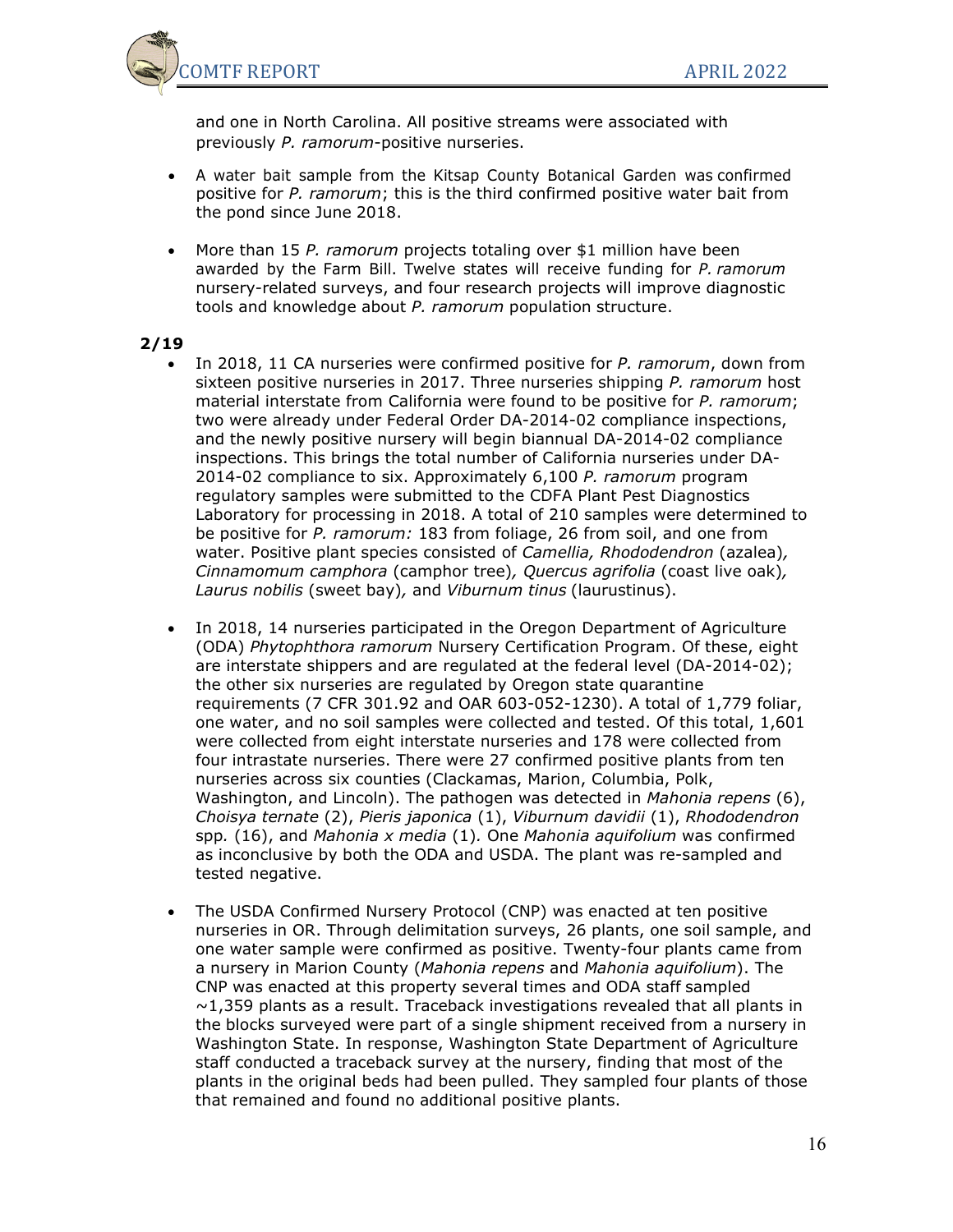

- The WA State Department of Agriculture Plant Pathology lab processed 1,197 regulatory samples in 2018. This includes nursery, botanical garden and other locations sampled for *P. ramorum*. Two water baits were determined to be positive in 2018; all other plant and water bait samples were negative. WSDA inspected eight of eleven 'opt-out' nurseries (nurseries that 'opted-out' of the Federal DA-2014-2 regulations and can no longer ship interstate). Host material appeared free of symptoms, and no samples were collected. One unofficial investigation was conducted when *Mahonia repens* from a Washington state nursery shipped to an Oregon landscape nursery were found positive after being in Oregon for six months. An investigation revealed that all of the *Mahonia repens* at the Washington nursery had been dug and sold, but a cohort bed of *Mahonia repens* grown from the same seed source was tested and found negative for *P. ramorum*.
- All plant samples from a botanical garden in Kitsap County found positive for *P. ramorum* in 2015 were negative for *P. ramorum* in 2018. In July 2018, a water bait from a small pond below the mitigated areas of the garden was confirmed positive. A second water bait at the same pond location was found positive through PCR by the WSDA Plant Path laboratory in December 2018 but is currently awaiting confirmation by the USDA.

- After more than 15 years, the California Oak Mortality Task Force (COMTF) bids farewell to Katie Harrell, public information officer. Katie now works for the California Board of Forestry in Sacramento but plans to keep in touch with the California Forest Pest Council and COMTF.
- William (Bill) Wesela has replaced Karen Maguylo as *P. ramorum* program, National Policy Manager, for the USDA APHIS, Plant Protection and Quarantine in Riverdale, Maryland.

- A two-day survey was conducted at the Kitsap County Botanical Garden in Washington state where *P. ramorum* was first detected in 2015. A total of 251 samples were collected, with all samples negative for *P. ramorum*, save for one inconclusive *Gaultheria* sample. The inconclusive sample was forwarded to the USDA for a final determination; results are still pending.
- Six California nurseries that were previously positive for *P. ramorum* and that ship *P. ramorum* host material interstate will participate in bi-annual sampling to be compliant with Federal Order DA-2014-02. The DA-2014-02 compliance inspections take place during times of the year when climatic conditions are most conducive to *P. ramorum* symptom expression, in October, November, and December 2018.
- Seven Eastern states participated in the 2018 Spring National *P. ramorum* Early Detection Survey of Forests: AL, GA, MS, NC, PA, SC, and TX. Of the 292 samples collected from 48 sites, *P. ramorum* was detected from three samples from two locations in AL (first detection in 2008 and 2009), two samples from one location in MS (first detection in 2008), and one sample from NC (first detection in 2010). All of the positive samples were collected from streams associated with previously positive nurseries.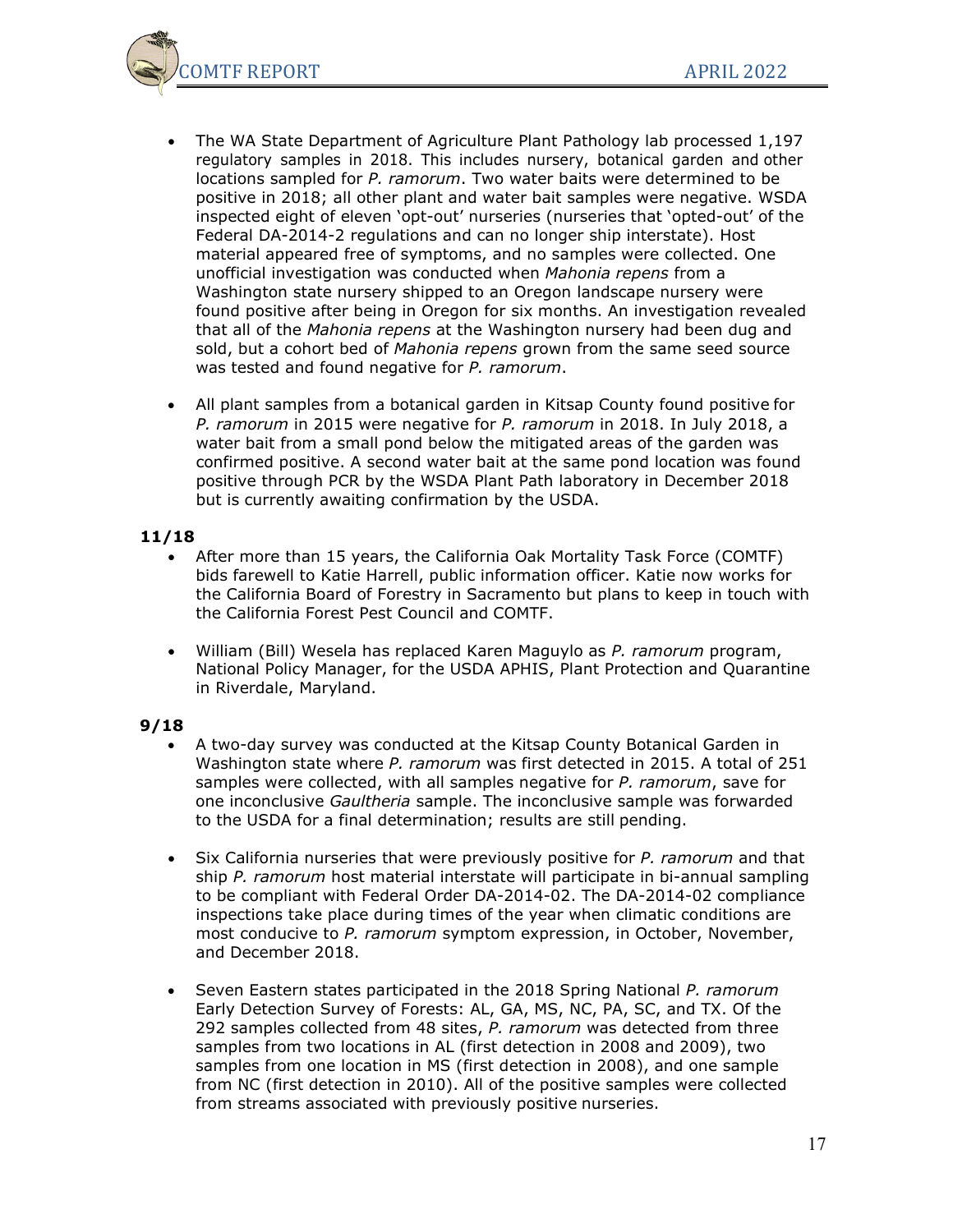

- A water bait from a small pond downstream from the mitigated areas at a previously positive botanical garden in Kitsap County was confirmed positive on July 12, 2018. The pond is less than a mile from Puget Sound. The pathogen had not been detected in this managed landscape for approximately 2.5 years. Quarterly surveys of the Botanical Garden will continue in 2018.
- USDA-APHIS is proposing a revision to the domestic regulations for *P. ramorum* (7 CFR 301) which will codify the changes made in Federal Orders in 2013-2016 and deregulate low-risk areas and nurseries. The notice may be viewed in the Federal Register at [http://www.regulations.gov/#!docketDetail;D=APHIS-2015-0101.](http://www.regulations.gov/#!docketDetail%3BD%3DAPHIS-2015-0101)
- CDFA issued Nursery Advisory No. 02-2018, which states: plants that are infested with *P. ramorum* do not meet the California Nursery Stock Standards of Cleanliness (FAC 6902 and 3 CCR 3060.2) and may not be offered for sale.
- *P. ramorum* has been found in 11 California nurseries in the first half of 2018. Six of the nurseries will be required to participate in bi-annual sampling to be compliant with Federal Order DA-2014-02; the remaining nurseries are retail facilities detected with infested trace-forward plants. One nursery in a quarantined county was positive for the first time.

### **5/18**

- WA State Department of Agriculture conducted the required certification sampling for Washington's only nursery operating under the DA-2014-2 regulations. Sampling results were negative for *P. ramorum* at this 'opt-in' nursery. The nursery completed six consecutive surveys (bi-annually for 3 years since 2015) and was released from its required USDA compliance agreement.
- UK Forest Research reported that a survey in the Fansipan/Sapa area (Lào Cai Province) in Northwest Vietnam in March 2017 found samples that contained *P. ramorum* from natural vegetation and that the *P. ramorum* found in the area is not likely to be from a currently known lineage. Further analysis is needed to determine if they are genetically identical to the known clonal lineages of *P. ramorum* detected in Europe and North America.
- A Sacramento County nursery undergoing the Confirmed Nursery Protocol (since May 10, 2017) continues to have foliar and soil samples test positive for *P. ramorum*. Twenty-one soil samples tested positive for *P. ramorum* at the nursery in April. Trace-forward inspections from this nursery are underway in 40 counties and 3 states, with 7 retail nurseries confirmed positive as a result of these inspections.
- Under the USDA Farm Bill, Section 10007, \$1,772,429 is being awarded in 2018 for *P. ramorum* and related species projects in 16 states. In California, \$740,000 will be provided to develop best management practices for pest and disease mitigation at ornamental nurseries.

## **3/18**

• Two WA waterways were found positive during the 2017 National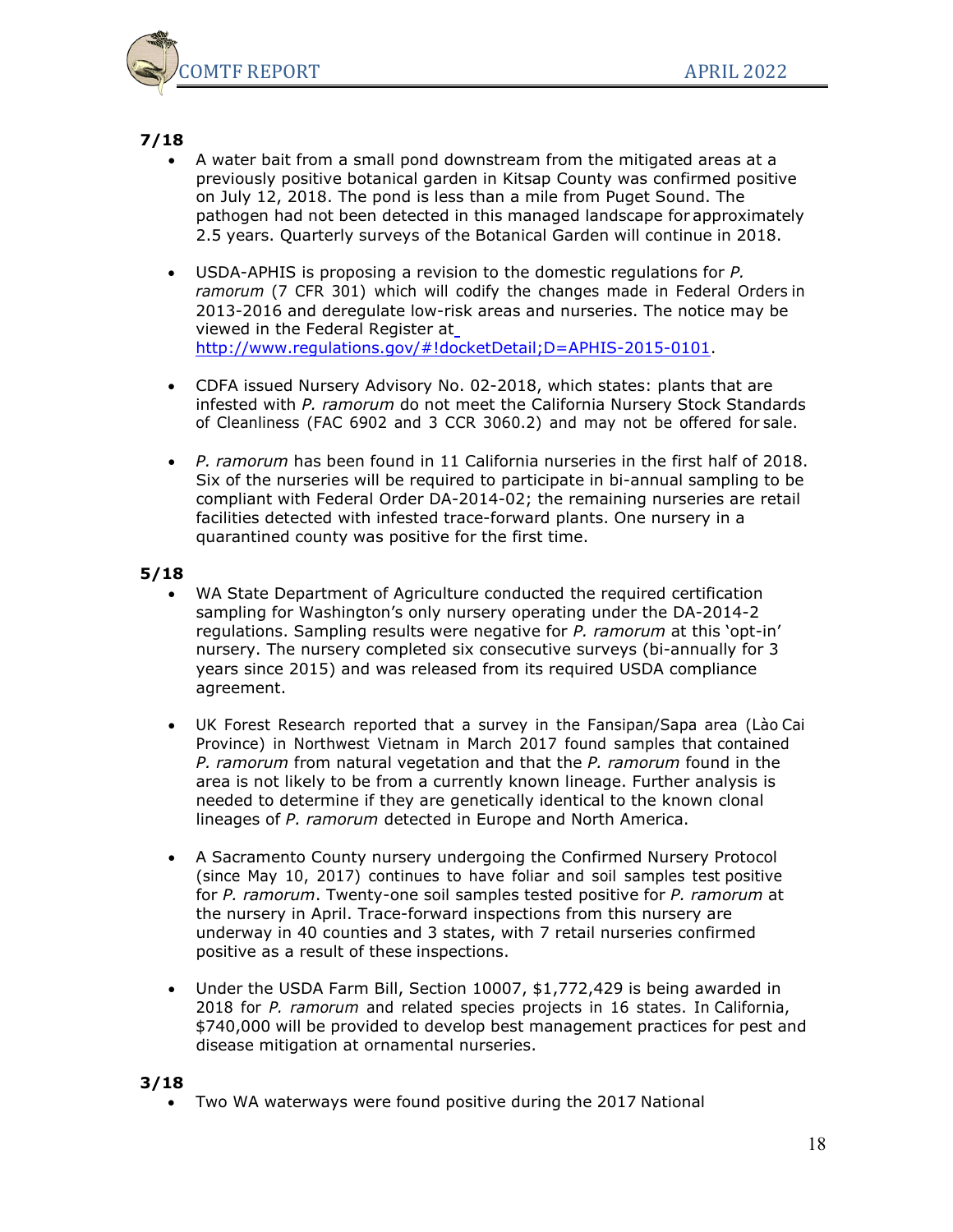

*Phytophthora ramorum* Early Detection Survey of Forests. The pathogen was detected for the first time in Issaquah Creek (King County) at a site downstream from a now-closed previously positive nursery; and also at the Sammamish Slough (King County), where it has been recovered since 2007.

- *Diplodia corticola* was recovered from symptomatic CA bay laurel and tanoak samples collected near the Stover Ridge area in the Redwood Creek drainage (one of the northernmost known *P. ramorum* infestations in California) in August 2017. This is the first time this fungal pathogen has been reported causing symptoms on bay that are indistinguishable in the field from *P. ramorum*. *D. corticola* is a known pathogen of several species of oaks as well as grapevines in California, and has also been isolated by several surveyors from tanoak, on which it can cause symptoms very similar to those caused by *P. ramorum,* including bleeding cankers, branch dieback, and in some cases tree mortality.
- The Phytophthoras in Native Habitats Work Group [\(www.calphyto.org\)](http://www.calphyto.org/) has joined the California Oak Mortality Task Force as an official committee. This "Other Phytophthoras" committee will focus on addressing threats to CA wildlands from Phytophthoras other than *P. ramorum.*

### **2/18**

• A Sacramento County nursery undergoing the Confirmed Nursery Protocol (since May 10, 2017) had 5 samples test *P. ramorum* positive during their 90 day quarantine release inspection in early February. Since May 2017 there have been 159 positive plants in 8 locations at the nursery. All positive plants are Camellias.

## **1/18**

• *P. ramorum* was not recovered from the 324 samples taken during the fall 2017 quarterly survey of the Kitsap County Botanical Garden in Washington (first found positive in 2015). Water baiting at nine locations throughout the garden was also negative for the pathogen.

- *Phytophthora ramorum* was recovered for the first time from seven *Arctostaphylos* species. Most of the samples tested were collected from field restoration plantings or native stands; some were collected from nurseries. Many of the new potential hosts are considered endangered or threatened, making material difficult to acquire. Prior to these detections, four *Arctostaphylos* species were federally regulated for *P. ramorum*. These recent findings suggest that *Arctostaphylos* susceptibility and infection levels may be greater than previously thought.
- *P. ramorum* was recovered from Brisbane box (*Lophostemon confertus,* syn. = *Tristania conferta*) for the first time from street trees in Sausalito (Marin Co.) in an area with *P. ramorum*-infected bay laurel trees. Symptoms included foliar spotting and necrosis, stem cankers, and overall canopy blight.
- The Kitsap County Botanical Garden, WA (first found positive in 2015) September *P. ramorum* survey was negative for the pathogen. In October, Washington's only *P. ramorum*-regulated interstate shipping nursery fall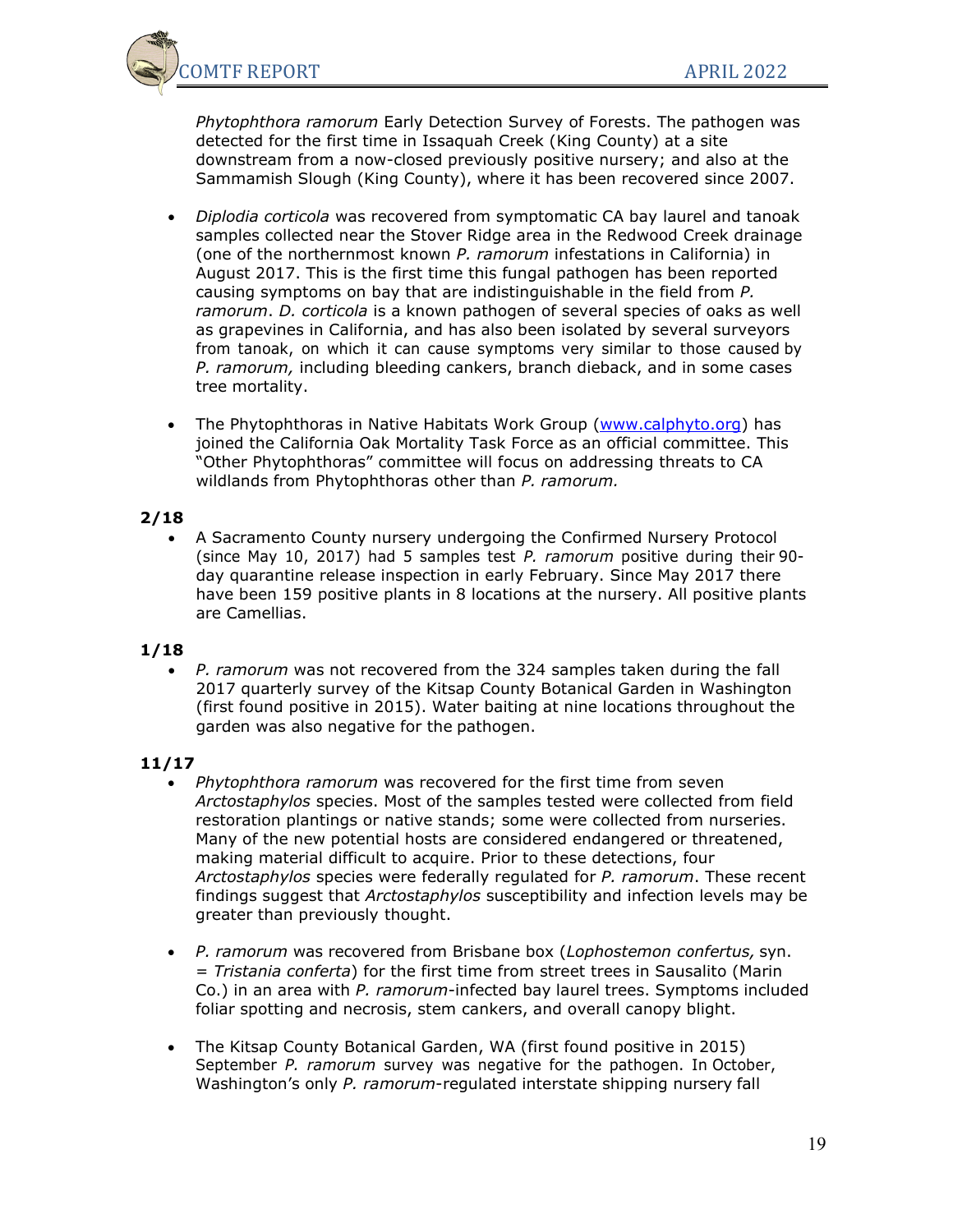

certification survey was conducted; all samples were negative for the pathogen.

• One *P. ramorum* detection was made in Richmond, British Columbia (near the Vancouver airport) during the Canadian Food Inspection Agency (CFIA) 2016- 2017 Survey for Horticultural Pests.

## **09/17**

• So far in 2017, California has had 17 *P. ramorum* positive nursery finds. Twelve are retail nurseries that do not ship out of the quarantined area; the remaining 5 are undergoing the Confirmed Nursery Protocol. In all, 122 positive plants were discovered.

## **06/17**

• Six new *P. ramorum-*positive nurseries were identified in California during spring surveys. Eight nurseries are currently known to be positive for the pathogen in the state. Two of the nurseries do not meet the federal *P. ramorum* program criteria and therefore will not default to federal regulation. The two previously positive interstate shipping nurseries in Sacramento and Santa Clara Counties that were under the biannual increased sampling protocol were found positive in April and May and will once again have to undergo the confirmed nursery protocol (CNP). Seven of the positive nurseries are in *P. ramorum* quarantine counties and one is in Sacramento County (non-quarantine county).

### **05/17**

- The *P. ramorum* spring certification survey of Washington's one regulated interstate shipping nursery in Lewis County was conducted in May; all samples were negative for the pathogen.
- Japanese larch (*Larix kaempferi*) was found *P. ramorum* positive for the first time in France in the forest of Saint-Cadou, Finistère in May, in a 50-year-old pure larch plantation (located between Quimper and Morlaix). Previously *P. ramorum* had only been detected in understory vegetation in the natural environment, primarily on rhododendron in Brittany, Normandy, and Pays de la Loire.
- A new *Phytophthora* Research Centre (PRC) has been established at Mendel University in Brno, Czech Republic.

### **04/17**

• A quarterly *P. ramorum* survey of the Washington Kitsap County Botanical Garden (first found positive in 2015) was conducted in April; all samples were negative for the pathogen.

## **03/17**

• The Oregon Sudden Oak Death Task Force convened for the first time, under the leadership of Oregon State Representative David Brock Smith and US Senator Merkley. The Task Force is developing a collaborative action plan to secure adequate funding to contain the Oregon NA1 infestations and eradicate the EU1 lineage.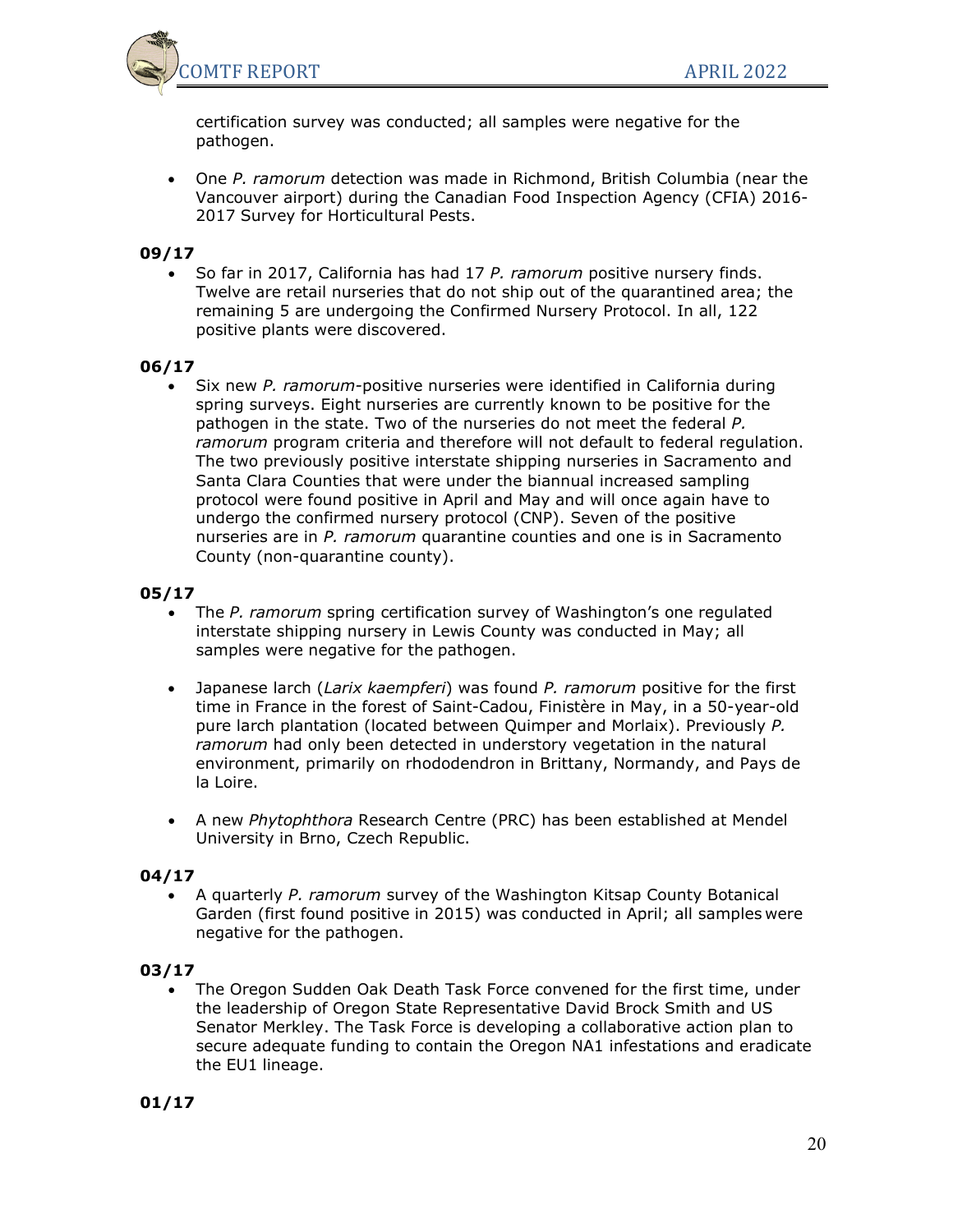

- USDA APHIS certification surveys for Washington's two "opt-in" *P. ramorum* host plant interstate shipping nurseries were negative for the pathogen in 2016. Additionally, all 1,338 samples taken in 2016 from the Kitsap County botanical garden were negative for the pathogen.
- California's 2016 fall federal *P. ramorum* compliance surveys of 7 previously positive nurseries were all negative for the pathogen. With the conclusion of the third year of negative results, four of these nurseries are pending release from the increased sampling protocol portion of the program, leaving three nurseries remaining with the additional oversight.

• In 2016, four previously positive opt-in CA nurseries were released from the federal *P. ramorum* compliance program confirmed nursery protocol (CNP). Another nursery found to have four positive samples in 2016 is currently undergoing the Confirmed Nursery Protocol and has decided to opt-out of the federal program, relinquishing interstate shipping rights. The remaining 2 nurseries in the compliance program are currently undergoing spring sampling. Pending successful sampling, one is scheduled to be released in 2017 and another in 2020.

#### **09/16**

- Water and soil samples at a Sacramento County nursery were found negative for *P. ramorum* following confirmation of infested camphor (*Cinnamomum camphora*) trees at the facility in August 2016.
- *Phytophthora quercina* was recently isolated from valley oaks (*Quercus lobata*) as part of an evaluation of restoration sites managed by the Santa Clara Valley Water District. It has been rated the #1 *Phytophthora* species of concern for introduction into the US in a USDA Plant Epidemiology and Risk Analysis Laboratory (PERAL) report.
- Nine samples from 4 locations were *P. ramorum* positive so far in the 2016 National *P. ramorum* Early Detection Survey of Forests. Three locations are in AL; one location with 3 positives is in MS. All positive samples were collected from streams associated with previously positive nurseries.

- The SANC Program had its first pilot facilities sign agreements with their respective state regulatory agencies, allowing them to ship interstate nursery stock certified under the SANC Pilot Program. There are currently eight facilities participating in the SANC Pilot Phase 1, three of which have signed SANC Agreements.
- A Sacramento County nursery had 2 camphor (*Cinnamomum camphora*) trees with branch cankers and foliar symptoms found to be *P. ramorum* positive in August. The nursery ships interstate and has been undergoing the confirmed nursery protocol (CNP) since June, 2016. A Santa Clara County nursery, currently part of the USDA *P. ramorum* program, was also found *P. ramorum* positive in May when one *Loropetalum* plant was identified as positive. The nursery completed the Alternative Quarantine Release Strategy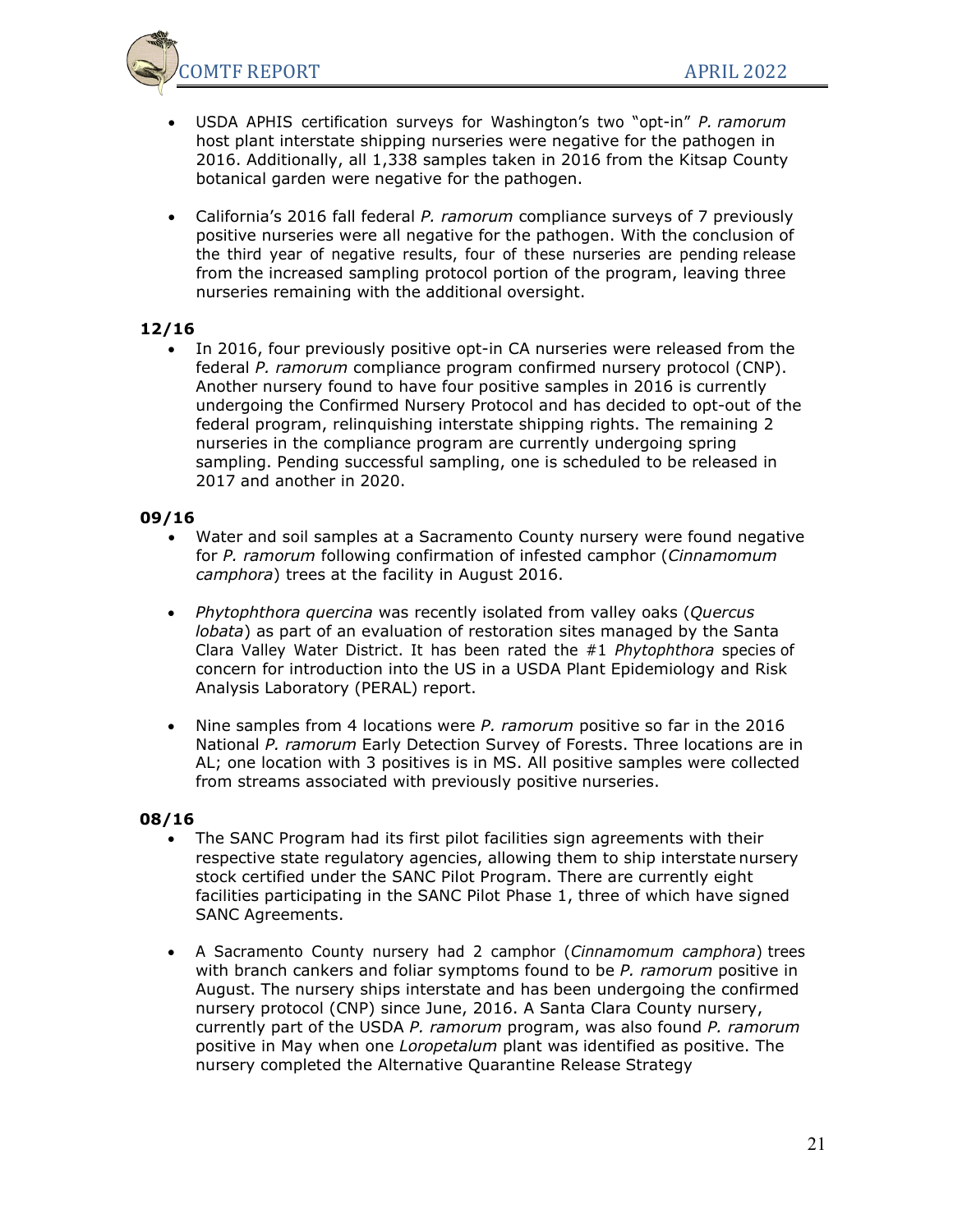

• A July survey of the Washington Kitsap County botanical garden (*P. ramorum* positive in 2015) was negative for the pathogen. Surveys have been conducted throughout 2016 near previously positive sites or in outlying areas of the garden, with all results negative since January.

## **07/16**

- Two CA interstate shipping nurseries (Santa Clara and Sacramento Counties) were found *P. ramorum* positive during spring inspections.
- A retail nursery in Humboldt County was found with a *P. ramorum*-positive Leucothoe plant during a routine annual nursery inspection. This facility has previously been positive for the pathogen.
- Monthly surveys of the Kitsap County, WA botanical garden were negative for the pathogen throughout spring (April, May, June) sampling.
- Samples collected at WA's two nurseries participating in the USDA APHIS *P. ramorum* interstate shipping certification program (opt-in nurseries) were negative for the pathogen during their spring certification surveys. A previously positive King County nursery also completed its 2-year follow-up inspection with all samples were negative for the pathogen.

### **06/16**

- As of June 1st, USDA APHIS revised conditions for the interstate movement of regulated soil from *P. ramorum* quarantined areas when the soil is moving to an APHIS-approved soil laboratory for physical or chemical analysis. This action removes the certification requirement and authorizes movement under a compliance agreement. The movement of bulk soil for other purposes (e.g., disposal, landscaping, use in potting media) is not included in this action and will continue to require certificates per the Code of Federal Regulations (7 CFR 301.92). This action does not include soil to be moved for the isolation of plant pests, which is regulated in accordance with 7 CFR, Part 330.
- The *P. ramorum* Safeguarding Working Group and the *P. ramorum* Regulated Plant Working Group met at NORS-DUC and formed a working group that will review plants currently on the regulated list.
- A patent (US 9,320,283 B2) has been approved for the use of *Trichoderma asperellum* to remediate *P. ramorum*-infested soil. Information is being assembled for EPA registration to license its commercial and public use as a biological control agent against *P. ramorum*.

- After a positive find in 2015, monthly surveys of the Kitsap County botanical garden were negative for *P. ramorum* in February and March; results from perimeter and riparian area surveys are pending.
- Eight eastern states (AL, FL, GA, MS, NC, PA, SC, and TX) participated in the 2015 National *P. ramorum* Early Detection Survey of Forests; 3 of the 566 samples taken were *P. ramorum* positive - two from AL (first detection in 2009) and one from NC (first detection in 2010). All samples were collected from streams associated with previously positive nurseries.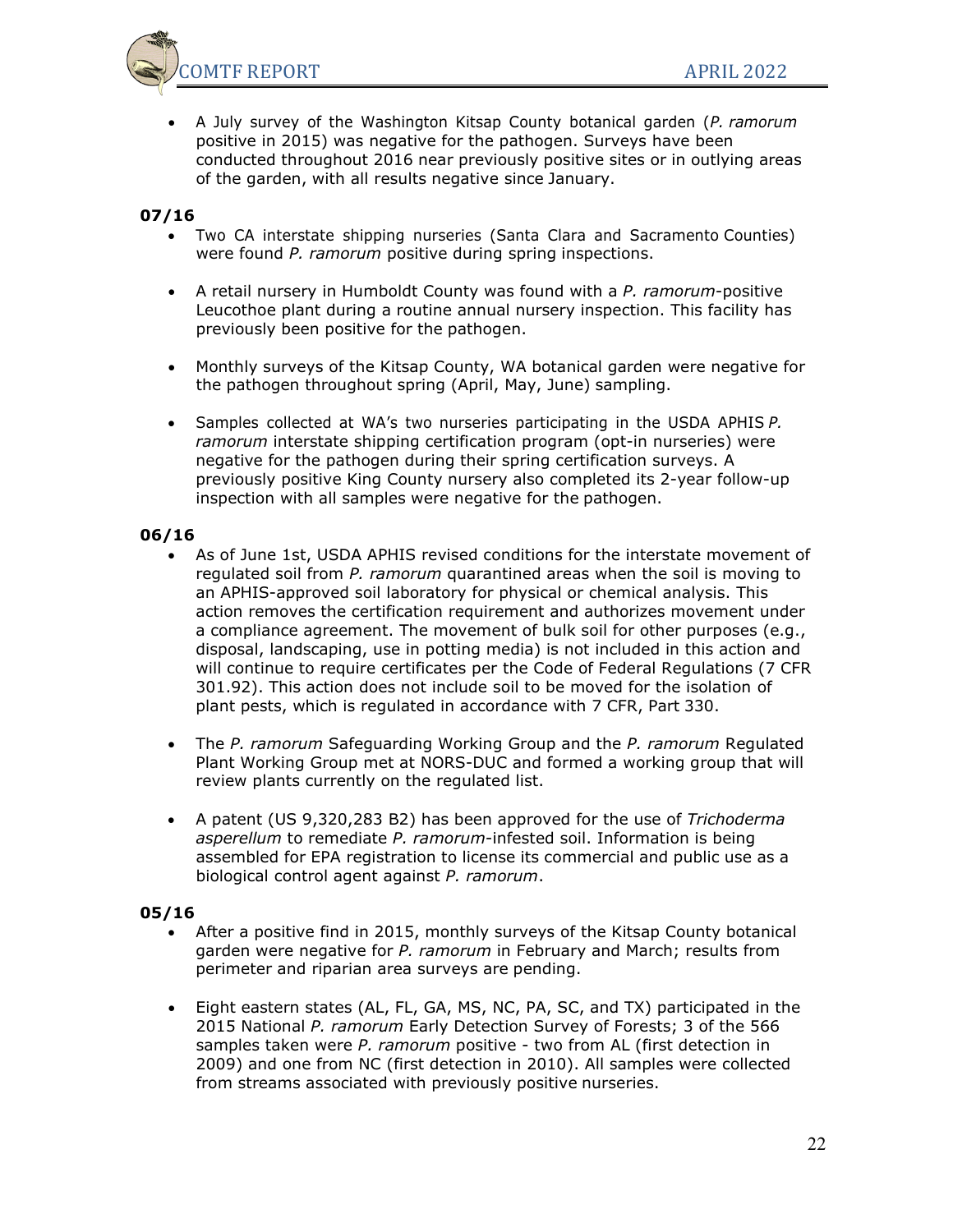

- Fifteen Oregon nurseries are participating in the 2016 annual *P. ramorum* recertification process - 11 are a part of the federal (interstate) certification program and four are part of the state (intrastate) program.
- The Midpeninsula Regional Open Space District Board of Directors approved \$524,000 for SOD and nursery-related Phytophthoras research and management over the next 10 years. Areas of focus will include SOD-related preventative treatments, tanoak resistance, and oak forest restoration, as well as further development of clean nursery practices.

- The 2016 Farm Bill, Plant Pest and Disease Management and Disaster Prevention Program (Section 10007) awarded \$1,284,528 in *Phytophthora ramorum*-related program funding to 17 states with California receiving \$692,308 of the available funds.
- The Systems Approach to Nursery Certification (SANC) initiative aims to improve the process for certifying nursery stock and reducing pest risk movement at the interstate shipping level. A pilot project to test the feasibility of the risk-based certification program was implemented 15 months ago at eight nursery and greenhouse facilities, all of which completed risk assessments. SANC program representatives are considering a Phase 2 Pilot Project which would include a second group of nurseries and greenhouses.

- Two new *P. ramorum*-positive plants were confirmed at the Kitsap County, WA botanical garden. Both plants were in close proximity to one another and to a previously positive site.
- In 2015, the CDFA Plant Pest Diagnostic Center tested 7,613 plant, water, and soil samples for *P. ramorum*. Two of the samples were positive and the result of a trace-forward investigation from a positive Washington nursery. Ninety-one nurseries in the quarantine area received monthly inspections to retain their *P. ramorum* clean nursery stock certification, allowing them to ship host material outside of the quarantine zone. The seven nurseries participating in the USDA's *P. ramorum* compliance program for previously positive nurseries were all negative for the pathogen.
- In 2015, *P. ramorum* was recovered from 18 nurseries (AL 1, CA 1, NY 1, OR 12, WA 1, VA 2), one commercial landscape (LA), two residences (OH, OR), and a botanic garden (WA) in non-quarantine areas. The pathogen was detected in *Arctostaphylos* (1); *Camellia* (3); *Gaultheria* (1); *Kalmia* (1); *Mahonia* (1); *Osmanthus* (1); *Pieris* (6); *Rhododendron* (57); soil samples (17); *Vaccinium* (6); *Viburnum* (9); *Vinca* (1); and water samples (3). Eight of the nurseries ship interstate and are in the USDA APHIS federal compliance program (Federal Order DA-2014-02). Six of the eight actually shipped interstate. The Confirmed Nursery Protocol has been completed in 16 of the 18 nurseries and resulted in two site detections (1 CA nursery, 1 OH residence) from one of the positive interstate shippers.
- The seven California nurseries that opted into the USDA Animal and Plant Health Inspection Service *P. ramorum* Compliance Program completed their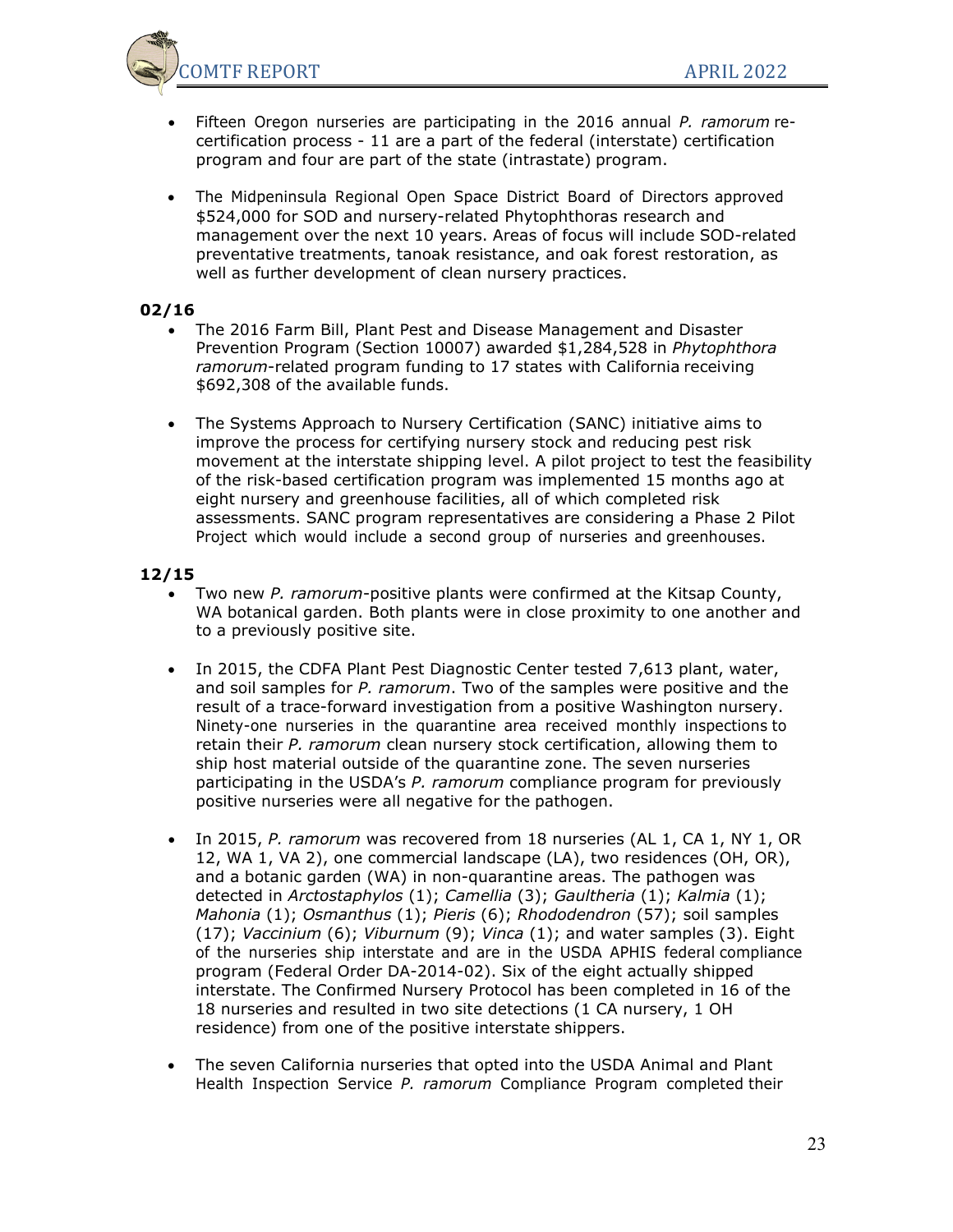

fall inspections, collecting a total of 3,073 plant, water, and soil samples, which all tested negative for the pathogen.

- Extensive surveys at the Kitsap County, WA botanical garden found no pathogen in the perimeter of the property or in the neighboring native woodland. Four new detections were found in the managed garden proper, on *Rhododendron* (2), *Camellia* (1), and *Vaccinium* (1), with a fifth positive on a *Gaultheria* was found during a delimitation survey. All detections were in close proximity to previously positive sites, and all infected plants were destroyed in November.
- So for in 2015, *P. ramorum* was reported in 13 nurseries (CA 1, NY 1, OR 9, WA 1, VA 1), one commercial landscape (LA), two residences (OH, OR), and a botanic garden (WA) in non-quarantine areas on plants (*Arctostaphylos* (1); *Camellia* (3); *Gaultheria* (1); *Kalmia* (1); *Mahonia* (1); *Osmanthus* (1); *Pieris* (5); *Rhododendron* (43); *Vaccinium* (5); *Viburnum (9); Vinca* (1)), soil samples (13), and water samples (2).

## **08/15**

- The EU1 lineage has been recovered from a tanoak in Oregon, for the first time on US forest vegetation (previously only found in nurseries, streams, and European forests). The pathogen was first isolated by OSU in February 2015; in May 2015, USDA ARS completed their periodic genotyping and identified the EU1 clonal lineage. The lone EU1-infected tree was located on non-industrial private land, approximately 1 mile north of a small private (now closed) nursery near the Pistol River (Curry Co.) that had previous *P. ramorum* confirmations (August 2012). Comparison of the genotypes of the tanoak and nursery isolates suggests the nursery as the probable source for the forest infestation.
- From January 1 to August 6, 2015, *P. ramorum* has been reported in 13 nurseries (CA 1, NY 1, OR 9, WA 1, VA 1), one commercial landscape (LA), two residences (OH, OR), and a botanic garden (WA) in non-quarantine areas on *Arctostaphylos* (1); *Camellia* (2); *Kalmia* (1); *Mahonia* (1); *Osmanthus* (1); *Pieris* (5); *Rhododendron* (41); soil samples (8); *Vaccinium* (4); *Viburnum (9); Vinca* (1); and a water sample (1). The OH and OR residential confirmations were the result of trace-forward investigations from a positive WA nursery*.*

- The Kitsap County, WA botanical garden had a new *P. ramorum*-positive *Rhododendron* confirmation, from the same vicinity of the garden as all of the other hosts that have been found positive since March. The rhododendron and surrounding plants have been destroyed and steam treatment of the soil is underway.
- Trace-forward investigations from a WA nursery identified 8 *P. ramorum* positive plants at a Humboldt County nursery. All infested plants were destroyed and follow-up inspections were negative.
- A Critical Control Points (CCP) Assessment of the *P. ramorum*-positive Kitsap County botanical garden was performed. After the detection of *P. ramorum* on a *Pieris* plant at the garden in April 2015, a delimitation survey found 10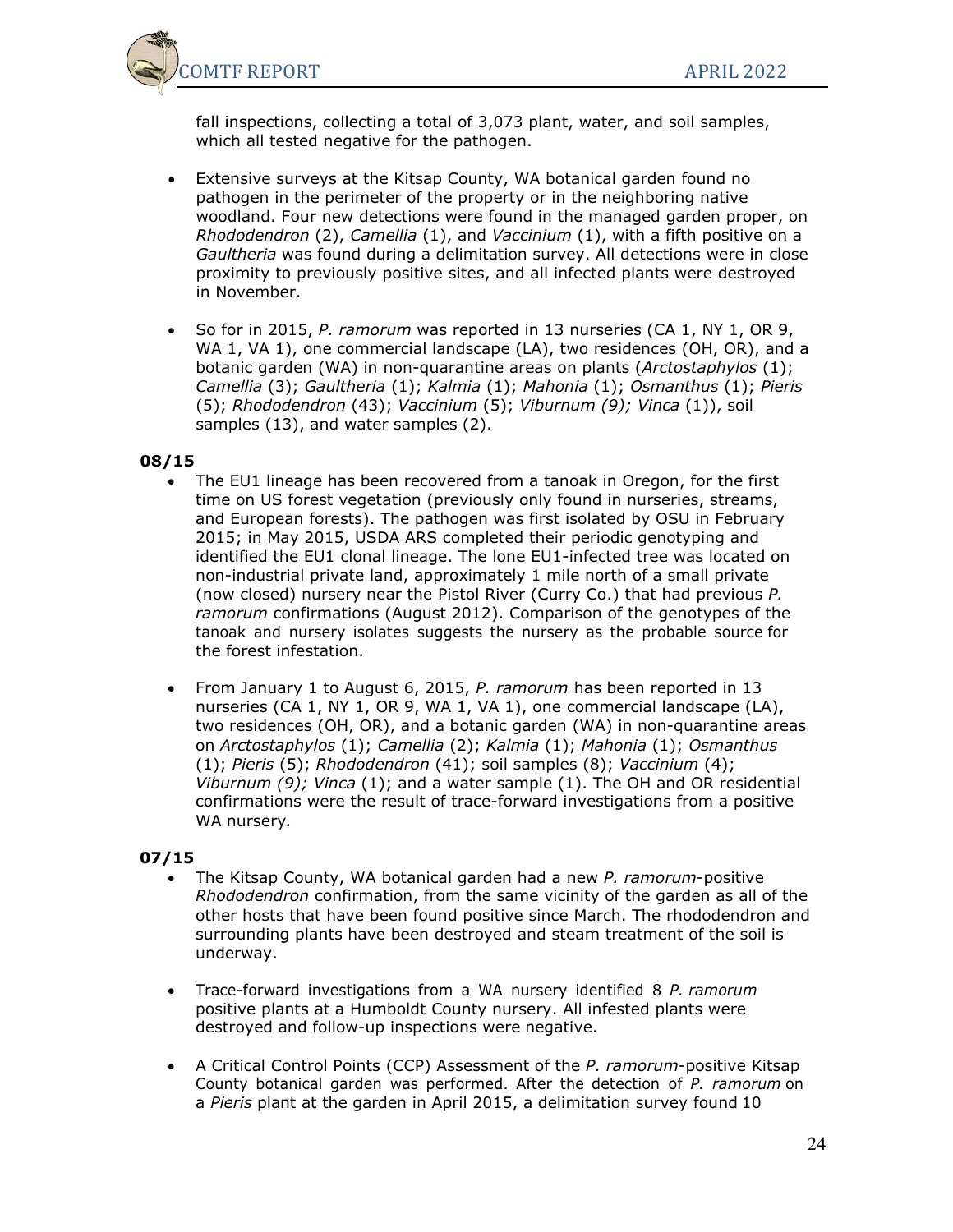

other plants in the same general area that were *P. ramorum* positive: rhododendron (3), viburnum (3), pieris (1) camellia (1), mahonia (1), and vinca (1). All positive plants and nearby host plants have been destroyed.

## **06/15**

- Five new *Phytophthora ramorum* hosts were detected in February on Marin County Municipal Water District property: *Arctostaphylos virgata*, *Arctostaphylos glandulosa*, chinquapin (*Chrysolepsis chrysophylla*), blackberry (*Rubus ursinus*), and chaparral pea (*Pickeringia montana*).
- A Kitsap County botanical garden had additional *P. ramorum* positive plants found in May during a delimitation survey. All infected plants were destroyed and trace-back investigations are underway.
- *Vaccinium parvifolium* (red huckleberry) was found *P. ramorum* positive for the first time from two samples taken at a Lewis County, WA interstate shipping nursery during their 2015 spring Federal *P. ramorum* Certification Program survey.
- From January 1 to June 3, 2015, *P. ramorum* was reported in 10 nurseries (OR 8, WA 1, VA 1), one commercial landscape (LA), and a botanical garden (WA) in non-quarantine areas. *P. ramorum* was detected in *Camellia* (2), *Kalmia* (1), *Mahonia* (1), *Osmanthus* (1), *Pieris* (10), *Rhododendron* (40), *Viburnum* (4), *Vinca* (2), and soil samples (8).
- All seven California nurseries participating in the 2015 Federal *P. ramorum* Certification Program were negative for *P. ramorum*. Forty-seven nurseries in the quarantined counties also completed their annual inspection and all were negative for the pathogen.
- Fourteen native plant nurseries have joined the CDFA BMP for Ornamental and Native Plant Nurseries, joining 14 ornamental nurseries already participating.
- The Oak Phosphonate Application Recommendations for Sudden Oak Death were revised.

- *Phytophthora ramorum* has been detected in 4 of 10 Oregon nursery locations participating in the Federal *P. ramorum* Certification Program. In addition, 3 of 5 nurseries that opted out of the Federal Certification Program in 2014 have been surveyed, with pathogen detections in 2 of these nurseries.
- Two Puget Sound, WA residential landscapes were sampled as part of a *P. ramorum* trace-forward investigation from an out-of-state nursery; all samples were negative.
- A mature *Pieris* plant at a Kitsap County, WA botanical garden was found *P. ramorum* positive.
- California has completed inspecting 6 of the 7 nurseries participating in the Federal *P. ramorum* Certification Program, with all sampled nurseries negative for the pathogen. Forty-seven nurseries in the quarantined counties have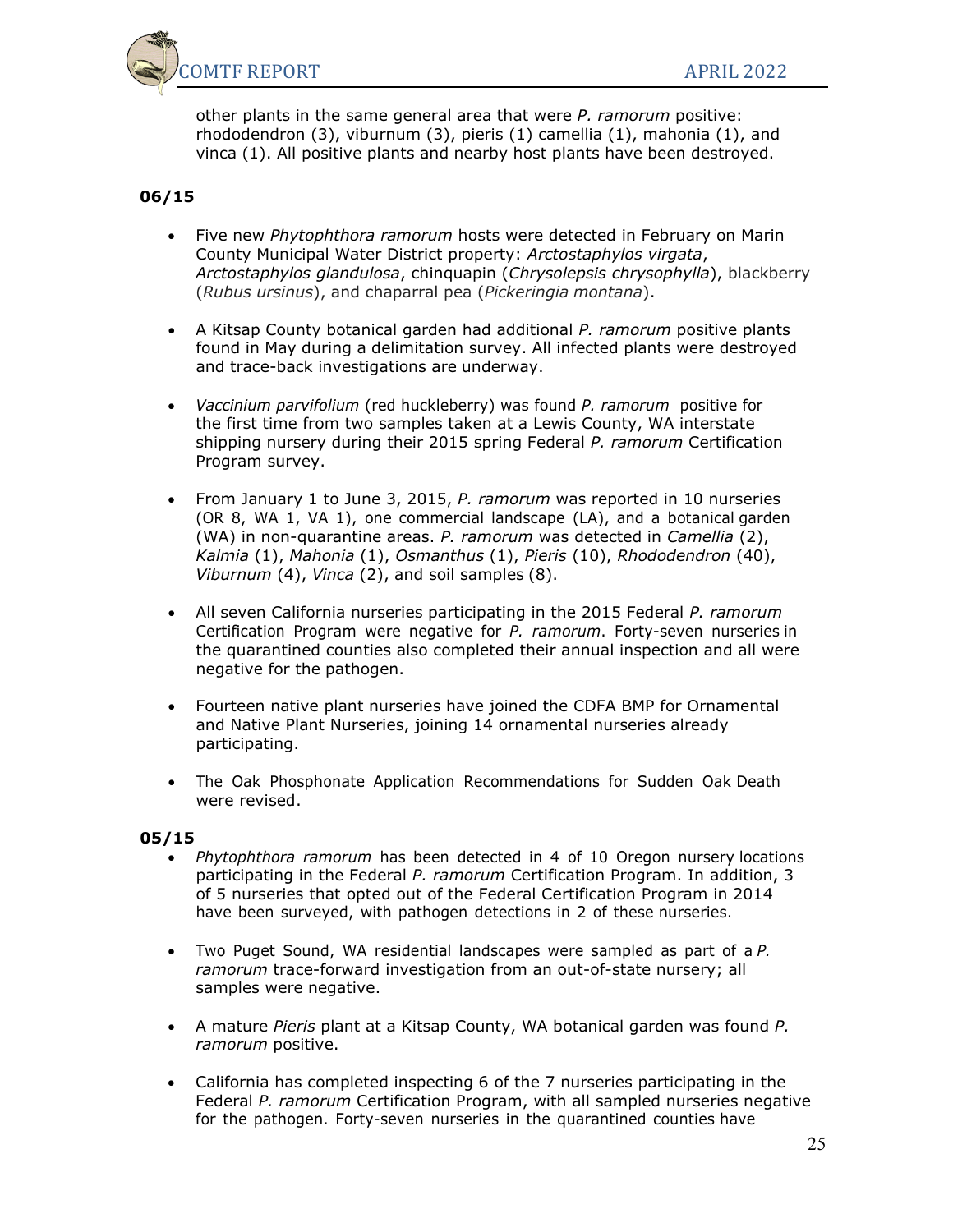

also completed their annual inspection, with all negative for the pathogen (to date). A total of 2,464 plant, water, and soil samples have been analyzed from CA nurseries so far.

• Two Washington waterways in Kitsap and Thurston Counties have been found positive for *P. ramorum*. Both waterways have been positive in previous years and are downstream from previously positive nurseries.

### **04/15**

- APHIS issued a Federal Order on 4/3/15, expanding the area federally quarantined for *P. ramorum* in California to include Trinity County. Consequently, all interstate movement of *P. ramorum* regulated articles from Trinity County must be done in accordance with any applicable provisions of the Federal Order and the regulations promulgated pursuant to the Plant Protection Act found at 7 CFR 301.92 *et seq*.
- From January 1-March 25, 2015, *P. ramorum* was reported in six nurseries (OR) and one commercial business site (not a nursery; LA) throughout the US in non-quarantine areas.

#### **03/15**

- Washington received *P. ramorum* positive-plant shipments from three out of state nurseries in March.
- The 2014 Farm Bill awarded roughly \$796,717 in *Phytophthora ramorum*related program funding to 19 states for the 2015 federal fiscal year. California received \$109,000 for survey efforts, confirming the pathogenicity and host range of the pathogen, and assessing disinfectants for *P. ramorum* control. The NORS-DUC site received separate funding of \$474,303.
- Australia has issued a "Draft review of policy: importation of *Phytophthora ramorum* host propagative material into Australia." Proposed changes include updating the *P. ramorum* host list and adding additional hosts of *P. kernoviae*, *P. nemorosa*, and *P. pseudosyringae*; reducing the post-entry quarantine (PEQ) growth period for dormant cuttings and budwood; and allowing the importation of 1-year-old, bare-rooted plants without foliage.
- The 2014 National *P. ramorum* Early Detection Survey of Forests conducted stream surveys in CA, OR, WA, and 9 Eastern states. Positive samples were collected in CA (19), OR (6) WA (2), AL (4), FL (1), MS (2), and NC (2). Two of the positive streams (AL-1; FL-1) have not been previously positive and are each associated with a positive nursery; another Alabama positive stream has not been previously positive but is not associated with a positive nursery.
- Shrub tanoak (*Notholithocarpus densiflorus* var. *echinoides*) was confirmed as a *P. ramorum* host by the UC Davis Rizzo lab in collaboration with UC Cooperative Extension-Humboldt/Del Norte.

#### **01/15**

• In 2014, 146 California waterways were monitored for *P. ramorum*. The pathogen was detected for the first time in six watersheds (Beaver, Butte, and Cooper Creeks in Humboldt County; and North Fork of the Big River, Chamberlain and Hare Creeks in Mendocino County). Overall, recovery from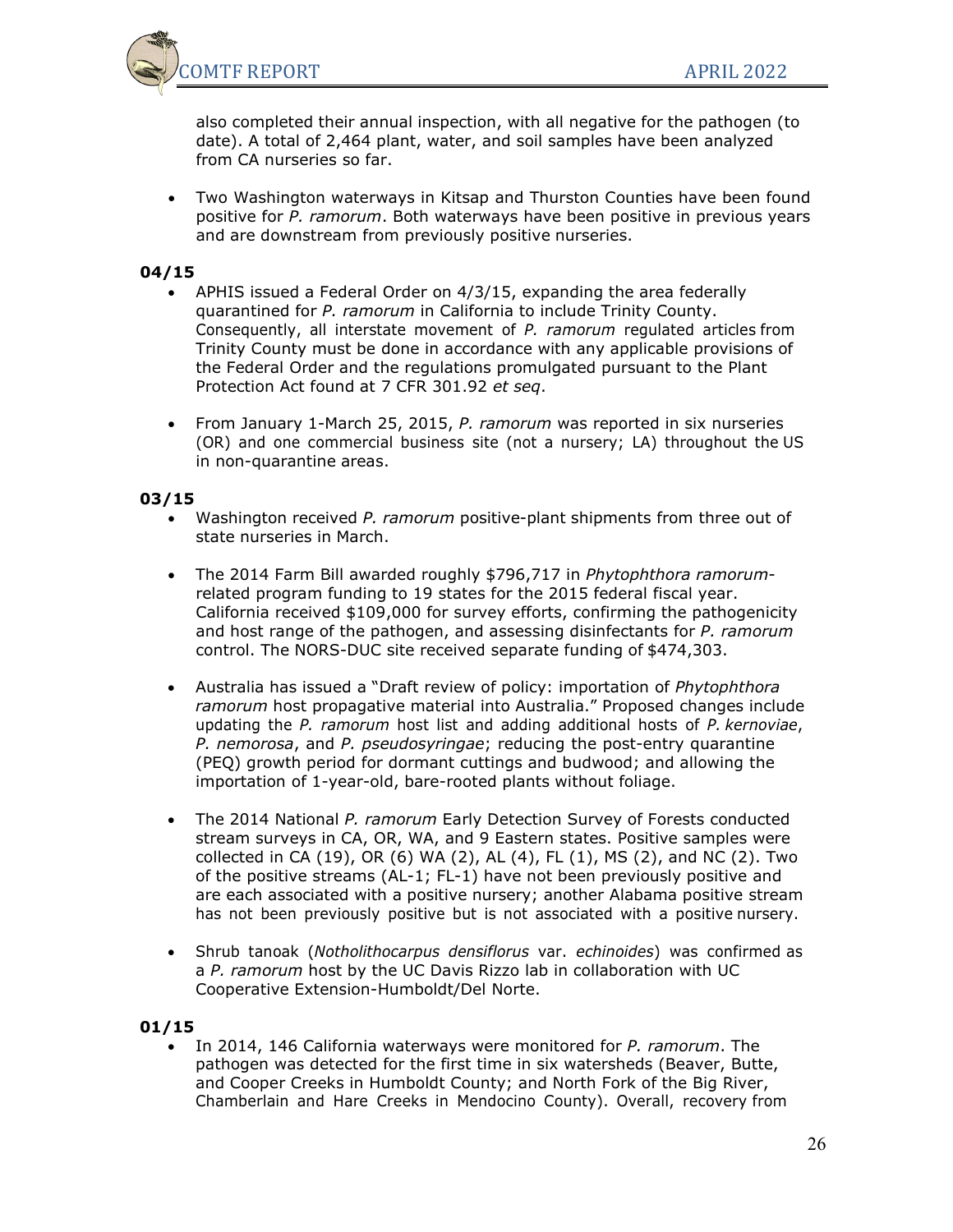

known positive watersheds was only 13 (54%) of 24 previously positive sites, likely because of low spring rainfall.

- Twenty-four Oregon nurseries participated in the USDA APHIS certification program in 2014, resulting in a total of 8 pathogen detections from plants, used pots, potting media, and water sources. Of the eight positive nurseries identified, 4 opted out of, or were removed from, the federal program and are now subject to Oregon's state quarantine requirements for *P. ramorum*, which includes mandatory testing to ensure there is no intrastate movement of the pathogen from these locations. The other 4 are currently operating under modified compliance agreements that include mandatory BMPs to address specific hazards at their nurseries. Seven nurseries tested pathogen free and continue to participate in the federal program.
- Native plant and restoration nurseries are joining the California Department of Food and Agriculture (CDFA) Best Management Practices (BMP) Program in response to detection of *Phytophthora tentaculata*.

### **12/14**

- So far in 2014, *P. ramorum* was reported in 19 nurseries in 3 regulated states (CA, OR and WA) and 4 non-regulated states (ME, NY, TX, and VA). Of the 19 positive nurseries, 8 were interstate shippers and 11 were non-interstate shippers.
- Twenty-three nurseries in CA, OR, and WA underwent the enhanced USDA APHIS compliance program to continue shipping host nursery stock interstate. Four of the 23 facilities no longer ship interstate; however, two nurseries were added to the compliance program due to *P. ramorum* confirmations, bringing the total number of participating nurseries to 21. A total of 8 nurseries in the program had *P. ramorum* detections this year.
- So far in 2014, California has had one *P. ramorum*-positive nursery identified in Sacramento County. A total of 13,839 samples were taken from nurseries statewide but many of those were prior to the USDA Animal and Plant Health Inspection Service (APHIS) March 2014 rule change that only previously positive nurseries and interstate shipping nurseries within the quarantined area need to be inspected. Since the March rule, 3,360 samples have been taken from 7 previously positive nurseries.

- Thus far in 2014, *P. ramorum* has been reported in 18 U.S. nurseries. Ten facilities are in regulated states (CA-1, OR-7, and WA-2) and eight are in nonregulated states (ME-1, NY-2, TX-1, and VA-4). Eight of the 18 positive nurseries were interstate shippers (CA1; OR-4; WA-1; TX-1; VA-1) and 10 did not ship interstate. The Confirmed Nursery Protocol was conducted in all nurseries.
- Eight nurseries and greenhouses have agreed to participate in a pilot project to test the processes and procedures developed by the Systems Approach to Nursery Certification (SANC) program to implement a systems approach to nursery stock certification. The grower facilities and state regulatory staffs from Pennsylvania, New Jersey, Georgia, Oklahoma, Wisconsin, Missouri, Washington, and Oregon will be participating along with support staff from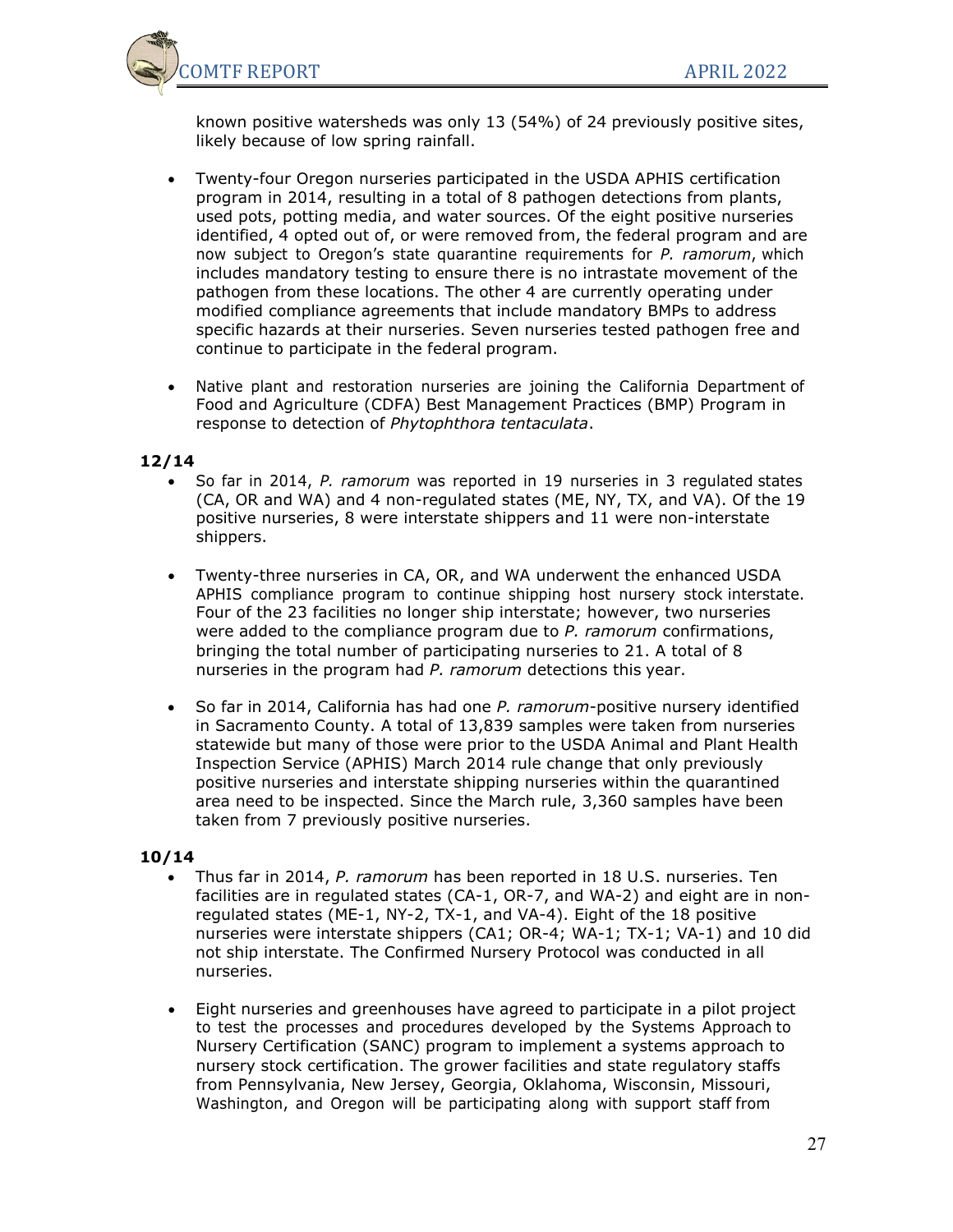

Extension, AmericanHort, and the Society of American Florists.

• Thirteen Oregon nurseries (one with two locations) opted into the Federal *P. ramorum* Certification Program, while three nurseries opted out; all 17 nursery locations were surveyed, with *P. ramorum* detected in five opt-in nurseries. The positive nurseries were located in Washington (2), Clackamas (2), and Lane Counties. After the sampling, two of the positive nurseries decided to opt out of the federal program. In addition to the opt-in nurseries, *P. ramorum* was detected in an opt-out nursery on plants and in soil substrate beneath positive plants. The USDA CNP was enacted and the delimitation survey identified additional positive plants. After treatment, a positive *Rhododendron* sp. was identified at the nursery during the 90-day quarantine hold period, requiring the CNP to be completed a second time. Two *P. ramorum*-positive plants were also identified at a non-regulated Columbia County nursery during an annual inspection; the nursery ships interstate and will be considered an opt-in nursery for future regulatory activities. *P. ramorum* was detected in a Coos County residential landscape infecting a plant that had been purchased and imported from a positive Washington nursery.

### **08/14**

- Of the 360 samples from 11 states (AL, CA, FL, GA, MS, NC, NY, OR, PA, TX, and WA) participating in the 2014 National *P. ramorum* Early Detection Survey of Forests, seven were found *P. ramorum* positive (AL-3; FL-1; MS-2; NC-1). Six of the positives were from streams and associated nurseries that had previous positives. One AL waterway had not been previously positive and was not associated with a stream or nursery that had previously been found positive.
- New Zealand has implemented emergency regulations as of August 14th regarding importation requirements for cut flowers and foliage of *Gaultheria* spp. from Canada and the US to mitigate risks of *P. ramorum*.

- From 1/1/14-6/30/14, *P. ramorum* was reported in 13 nurseries in 3 regulated states (CA, OR and WA) and 3 non-regulated states (NY, TX, and VA). Of the 13 positive nurseries, 7 were interstate shippers (CA-1; OR-4; WA-1; TX-1) and 6 were non-interstate shippers. The TX interstate shipping nursery was positive due to plants received from a positive CA nursery; measures were adopted to mitigate the risk. Three of the interstate shippers had shipped in the previous 6 months. *P. ramorum* was detected in *Camellia* (17), *Pieris* (8), *Rhododendron* (15), *Viburnum* (31), *Gaultheria* (14), *Prunus* (1), *Syringa* (2), and *Vaccinium* (1) as well as potting media (1), standing water on soil (6), and water (10).
- Of the 23 nurseries participating in inspections under the newly revised *P. ramorum* regulatory framework, 4 in the regulated states (CA, OR, and WA) were found *P. ramorum* positive. Until June 2014, *P. ramorum* has been detected in only one interstate shipper located in TX (noted above). Since the positive plant was received by the nursery within 2 months of shipping and was detected during a trace-forward investigation, APHIS determined this to be a regulatory incident and fully mitigated during the Confirmed Nursery Protocol and quarantine period.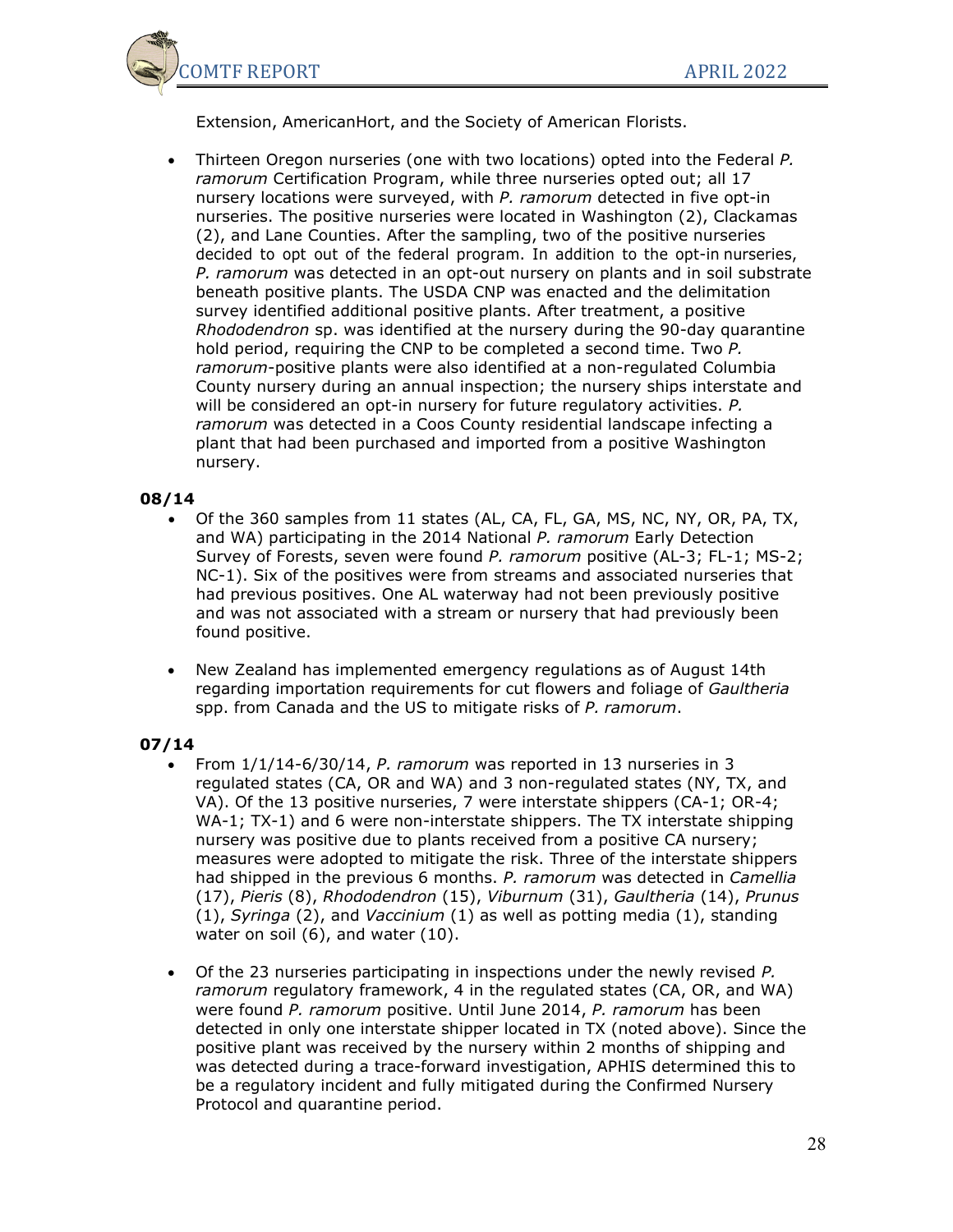

- A new waterway in Kitsap County, Washington was found *P. ramorum*positive twice from samples collected in March and May. The site is downstream from a previously positive nursery. Sixteen waterways in six counties were monitored in all for the pathogen from March to June (2014), with no other confirmations made.
- Since the revision of federal regulations in April 2014, *P. ramorum* has been detected at six interstate shipping facilities (CA-1, OR-4, and WA-1) and four retail nurseries (OR-1, WA-1, and VA-2). *P. ramorum* positives were detected on: *Viburnum* (29); *Gaultheria* (14); *Rhododendron* (14); *Pieris* (7); *Camellia* (5); water baiting (4); soil (3); *Syringa* (2); potting media (1); *Prunus* (1); and *Vaccinium* (1).
- Oregon has so far identified five *P. ramorum*-positive nurseries. One Marion County nursery is an intrastate (opt-out) shipper with infected *Pieris*, *Rhododendron*, *Leucothoe*, and *Viburnum*. The other four nurseries are interstate (opt-in) shippers in Tillamook (positive *Gaultheria* and *Rhododendron*), Washington (positive *Rhododendron* and used potting media), Clackamas (positive *Pieris* and retention pond water), and Lane Counties (positive *Rhododendron*).

### **05/14**

• California had one *P. ramorum*-positive interstate (opt-in) shipping nursery, at a Sacramento County facility during a compliance agreement inspection. The facility was also found positive in 2009, 2010, and 2011. Infections were found on *Camellia japonica, Syringa vulgaris*, and *Viburnum tinus*.

### **02/14**

- CDFA confirmed SOD has been found in Trinity County, less than 600 yards over the Humboldt County line, in an 80-acre BLM parcel adjacent to the Six Rivers National Forest. Trinity County is now the 15th California county known to have SOD. CDFA has submitted and finalized an emergency regulation change adding Trinity County to California Code of Regulations 3700, Oak Mortality Disease Control. As a regulated county, Trinity will be required to follow state and federal quarantine guidelines for the disease.
- In 2013, 11 *P. ramorum* stream baiting sites were established in western Washington waterways, of which two were identified as positive - one in Clallam County and one in Thurston County. Eleven additional sites were repeatedly sampled in Clallam County as the source of the inoculum there is unknown; however, results to date have been negative or inconclusive.
- Five new positive waterways were identified during the 2013 National *P. ramorum* Early Detection Survey of Forests conducted by US Forest Service, Forest Health Monitoring and cooperating states. Assays were conducted at 104 stream sites in 12 states nationwide. *P. ramorum* was confirmed at two new sites in CA, two new sites in WA, and one new site in TX. Sites previously positive for *P. ramorum* were confirmed in AL, MS, NC, and TX.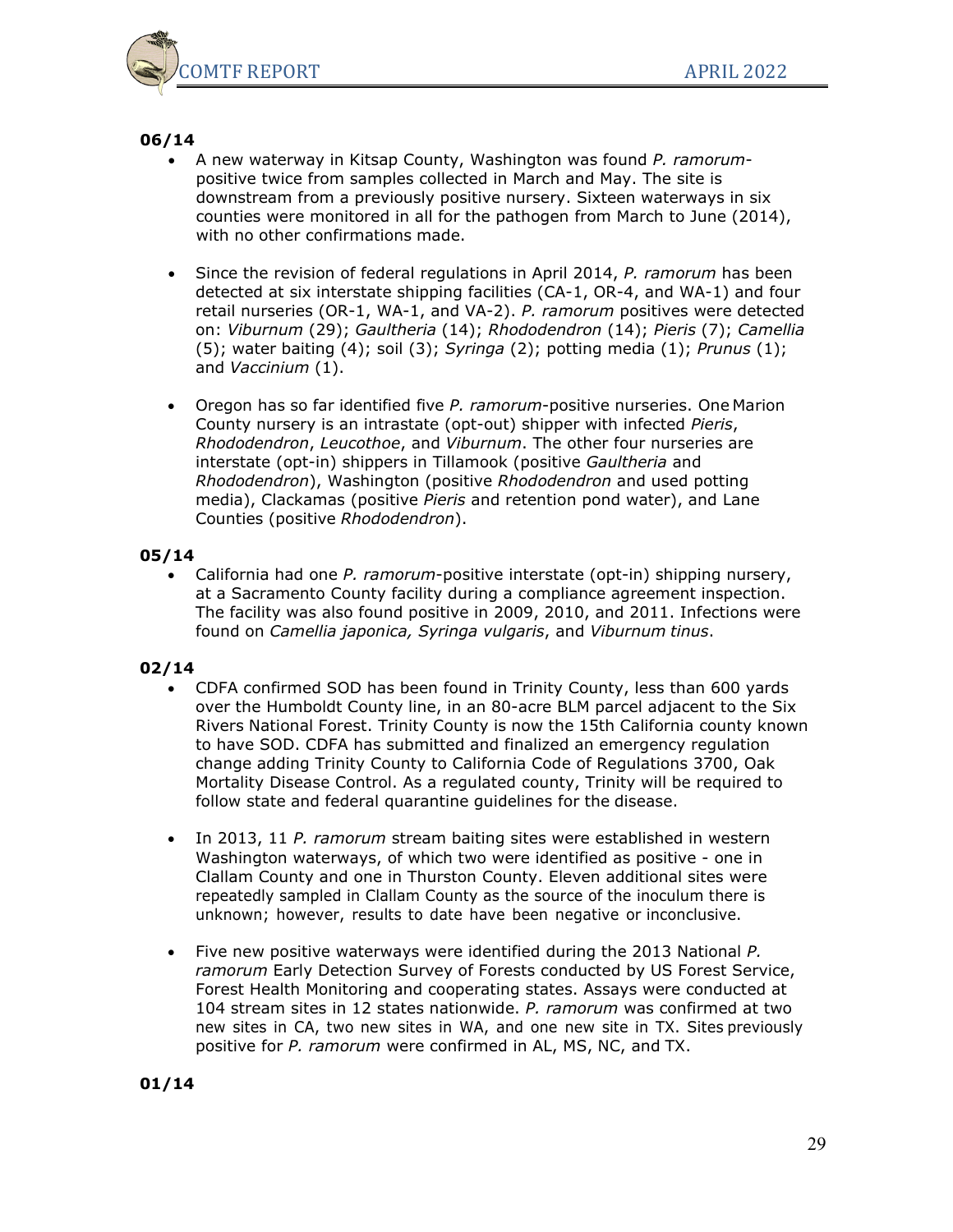

- USDA APHIS issued Federal Order DA-2014-02 on January 10, 2014 (implementation date of March 31, 2014). This Order requires an enhanced compliance program for high-risk nurseries while allowing nurseries without any positive pathogen detections in the last three years to be relieved of annual inspections and certifications.
- In 2013, the California Department of Food and Agriculture inspected 1,575 nurseries and processed 18,013 *P. ramorum* compliance samples. The pathogen was detected only once, on a *Loropetalum chinense* (5 gal) plant at one nursery (Gilroy, Santa Clara Co.) which was also positive in 2004 and 2005.
- The Oregon Department of Agriculture tested 22,550 samples from 552 grower sites for *P. ramorum* in 2013. *Phytophthora* species were detected at 238 of the sites surveyed with *P. ramorum* detected in 10 facilities. Two of the positive facilities that still have *P. ramorum* present in the native soil beneath infected plants have agreed to trial steam treatments of the infested soil to eradicate the pathogen.

• Washington identified six *P. ramorum*-positive nurseries in 2013. Of the 22 previously positive nurseries surveyed, four were found positive again for the pathogen. A retail garden center in Kitsap County with positive plants was also found to have infested runoff water and soil. A King County re-wholesaler was found to have positive soil as well as infected plants.

### **11/13**

- Effective November 27, 2013, USDA APHIS added *Gaultheria procumbens* to the list of host plants regulated for *P. ramorum*.
- The Republic of Korea issued a Notification of Emergency Measures Addendum to their *P. ramorum* Phytosanitary measures, adding *Gaultheria procumbens* to their list of regulated associated host plants. As of November 22, 2013, all imported *Gaultheria procumbens* from prohibited and regulated areas must have a phytosanitary certificate verifying the shipment was inspected and found free of *P. ramorum*.

### **09/13**

• *P. ramorum* detected infecting a *Parrotia persica* (Persian ironwood) plant in a Multnomah County, Oregon nursery during an annual compliance survey. This nursery was previously positive in 2010.

## **07/13**

• USDA APHIS issued Federal Order DA-2013-27 on 7/3/13 so that nurseries located in the regulated areas of California, Oregon, and Washington that do not contain nor ship host or associated plant nursery stock are no longer required to comply with 7CFR 301.92. This Federal Order does not change the requirements for P. ramorum host nurseries in the regulated areas and all interstate shipping nurseries located in quarantine areas, including those that contain only non-host nursery stock.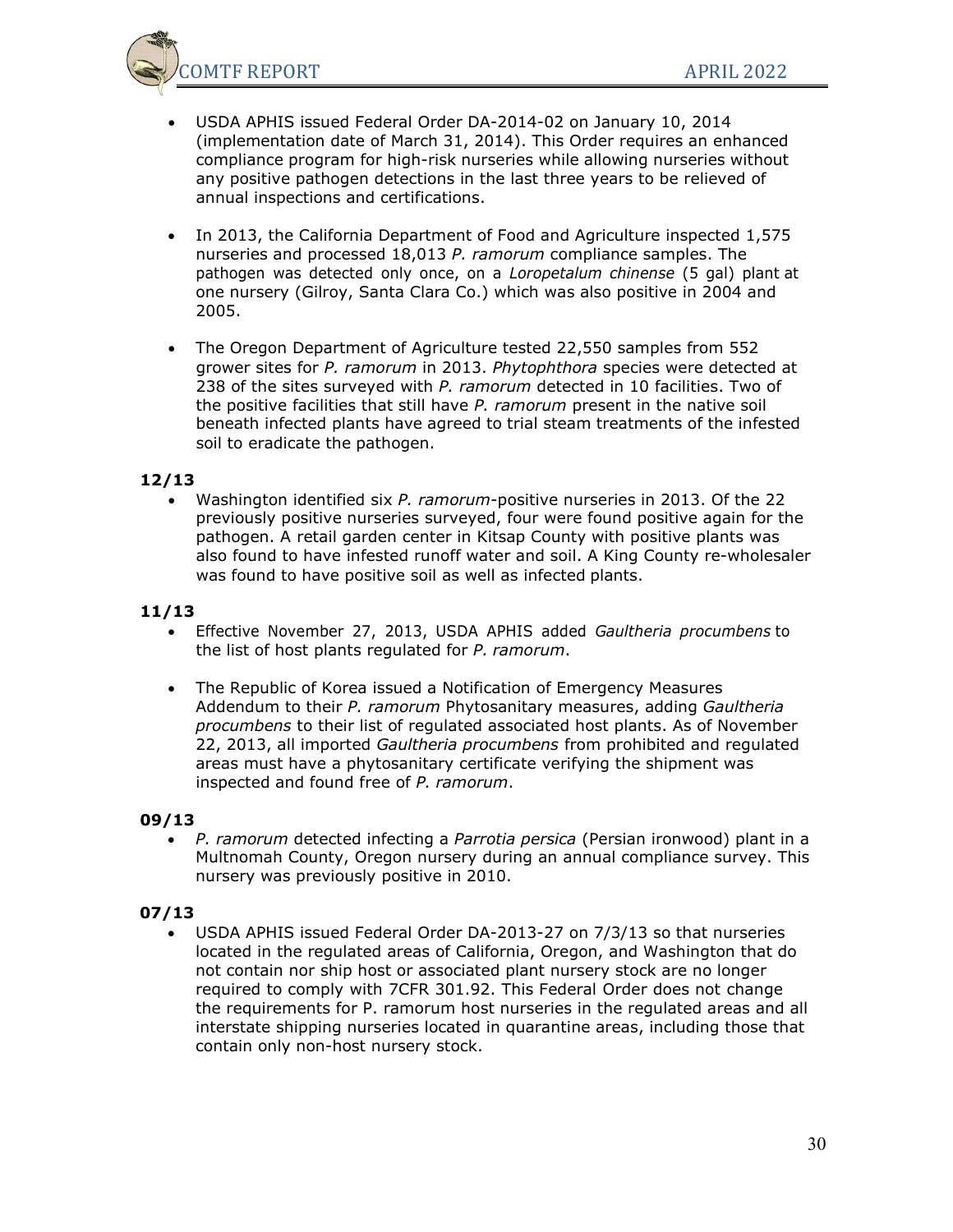

• To date this year, 17 nurseries in four states have been found P. ramorum positive:  $CA(1)$ ,  $OR(9)$ ,  $WA(6)$ , and  $NY(1)$ . Twelve are interstate shippers and 5 are retail establishments.

## **06/13**

- *P. ramorum*-positive water samples were identified at two new waterways in Washington, a river in Clallam County and a creek in Thurston County. The water positive in Thurston County was downstream from a previously *P. ramorum* positive nursery, while the Clallam County water positive was not.
- A Snohomish County, WA production nursery was found to have *P. ramorum*positive *Viburnum tinus* and *Pieris japonica* on 6/20/13. The nursery was previously positive in 2011.

#### **05/13**

- *Rhododendron* plants found positive at a Lane County, OR retail nursery. This is a repeat find.
- *P. ramorum* was found at two Washington state nurseries (Thurston and King Counties) that sell to the landscape trade.

#### **04/13**

- A Gilroy nursery (Santa Clara County) was confirmed positive for *P. ramorum* on a *Loropetalum chinense* (5 g) plant. This facility was previously positive in 2004 and 2005.
- Oregon had three *P. ramorum*-positive nurseries identified: a Clackamas County facility was found to have infected *Camellia, Gaultheria, Pieris, Rhododendron, Trachelospermum*, and *Viburnum*; and two Washington County nurseries were also found with *P. ramorum*-positive *Rhododendron* sp., *Magnolia grandiflora*, and *Viburnum* 'Pink Dawn.'
- The Kitsap County, Washington retail garden center found positive in March 2013 had a positive soil sample confirmed at the nursery in April 2013.

### **02/13**

• A new positive waterway outside a Houston nursery was detected in February. This was the first new positive site of the 2013 survey year and the second new site in the Houston area in the past three months. A second, separate positive was also obtained in February from a site first identified positive in December 2012.

- Thirty-three nurseries in eight states (CA, OR, WA, NC, ME, NY, PA. and IN) had *P. ramorum* confirmations in 2012 (up from 23 nurseries in 5 states in 2011), including 17 interstate shippers (16 in regulated states and 1 in NY) and 16 non-interstate shippers. Sixteen of the finds (48.5%) were first time detections (CA-3, OR-7, WA-2, NY-1, IN-1) and 17 (51.5%) were repeat nurseries. High-risk host plants comprised 85% of confirmations.
- California had seven *P. ramorum*-positive nurseries in 2012, of which four were previously positive. Five confirmations came from production facilities, two were retail, two were in the quarantine area, and five were in the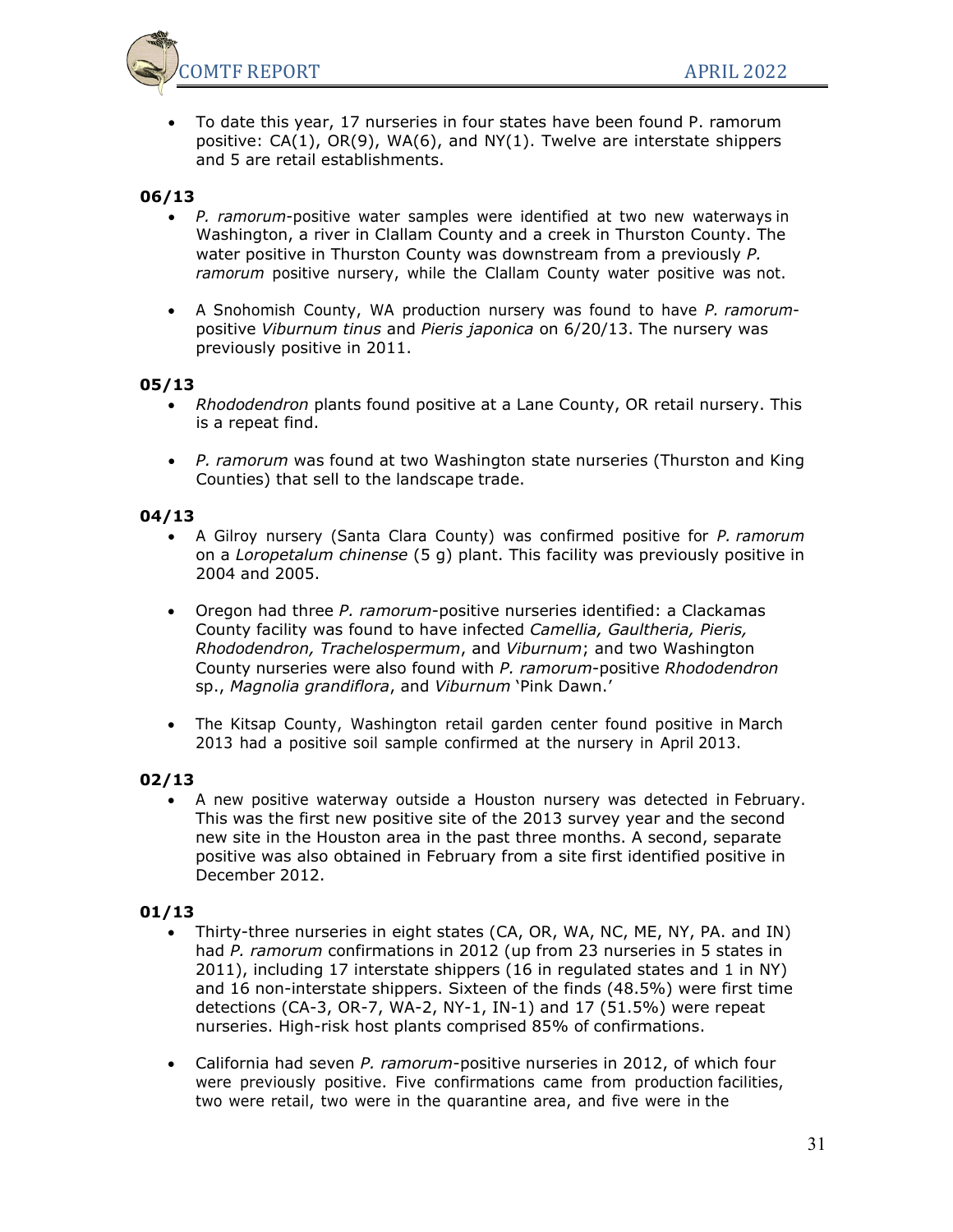

regulated area.

• Oregon detected 11 positive nurseries as part of the 2012 Federal *P. ramorum* Certification Program. The pathogen was detected on plants, as well as in potting media, soil, and a cull pile. This was the first time *Gaultheria procumbens* had ever been found positive for the pathogen.

## **12/12**

• As of 12/10/12, the USDA Animal and Plant Health Inspection Service (APHIS) amended the federal order (FO) regarding advance notification for interstate shipments of P. ramorum high-risk host nursery stock.

### **11/12**

• To date this year, *P. ramorum* has been reported in 8 (CA, OR, WA, NC, ME, NY, PA. and IN) states and 33 nurseries, including 17 interstate shipping facilities (CA-2, OR-7, WA-7, NY-1; 10 nurseries did ship material out of state) and 16 non-interstate shipping nurseries (CA-4, OR-4, WA-3, NC-1, ME-1, NY-1, PA-1, IN-1). Forty-seven percent (15) of the finds were first time detections (CA-3, OR-7, WA-2, NY-1, IN-1) and 48 percent (16) were repeat nurseries. In total, 10 trace investigations have been implemented. Host plants from *P. ramorum*-positive nurseries were shipped to 33 states, with positive finds in 2 (ME, PA traced-back to OR) non-interstate shipping nurseries and four residential locations. Of the four (ME, OR, WA, CA) residential confirmations, two (ME, CA) were traced back to a nursery in OR and two (OR, WA) were traced back to a WA nursery.

- A residential site in Placer County, California (regulated county) was found to have a *P. ramorum*-positive *Rhododendron* sp. plant on August 28th. The positive plant was traced back to a retail nursery in Auburn (Placer County), which was confirmed *P. ramorum* positive in 2006 and 2009.
- To date in 2012, the US has had 32 *P. ramorum*-positive nurseries in seven states (CA-6; OR-11; WA-10; NC-1; ME-1; NY-2; PA-1) as well as 4 positive residential/ landscape detections (CA, OR, WA, ME). Positive plants included: *Rhododendron* (51%); *Camellia* (13%); *Viburnum* (11%); *Pieris* (7%); *Kalmia* (3%); *Gaultheria* (4%); *Loropetalum* (3%); *Magnolia* (3%); *Hamamelis* (2%); *Cornus* (1%); *Prunus* (1%); and *Trachelospermum* (1%). Seventeen of the positive nurseries are interstate shippers (CA-2; OR-7; WA-7; NY-1) and 15 are retail facilities (CA-4; OR-4; WA-3; NC-1; ME-1; NY-1; PA-1). Collection ponds were positive at 2 retail nurseries (WA, NY) and 3 that ship interstate (2-WA, 1-NY). Soil was positive at 1 retail nursery (CA), 2 interstate shipping nurseries (CA, OR), and 1 landscape site (WA). Ten interstate trace-forward investigations were conducted this year: three with potentially infected plants shipped to 24-30 states and seven with potentially infected plants shipped to 1 to 3 states. As a result, *P. ramorum* was detected at retail nurseries in ME and PA that were shipped from OR, and from three residential/landscape sites in OR, WA, and ME that originated in WA.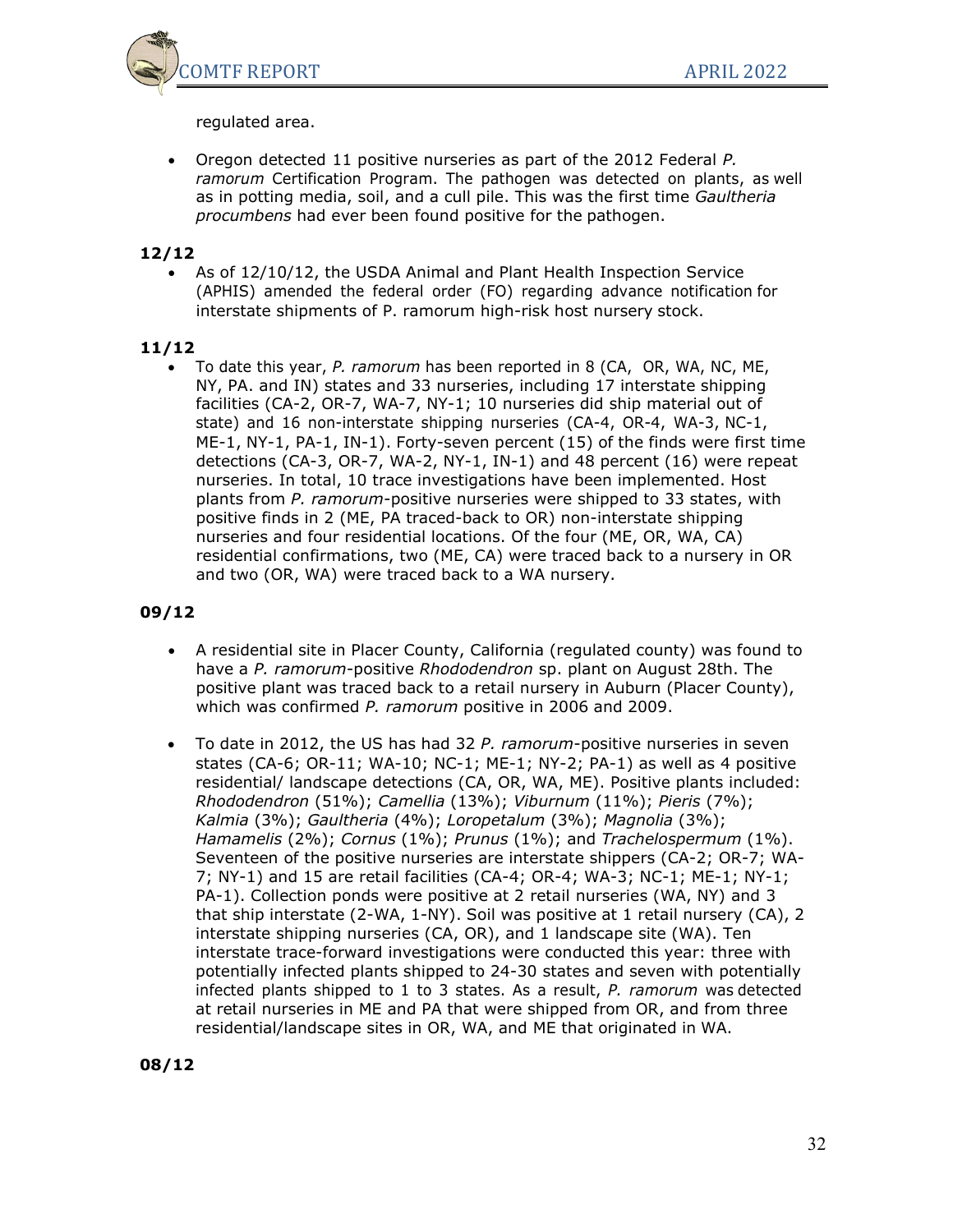

• To date this year, the Oregon Department of Agriculture (ODA) has confirmed 11 *P. ramorum***-**positive nurseries in Clackamas, Curry, Lane, Lincoln, Marion, Multnomah, Polk, Tillamook, and Washington Counties. The positive plants found in the Curry County nursery (now closed for business) were infected with the EU1 lineage. No infected plants were found at the nursery during inspection last year; however, 13 infected plants were found this year. This is the first report of the EU1 lineage in Curry County. *P. ramorum* was also detected at a private residence in Lane County (Oregon) based on traceforward information received from USDA APHIS. The pathogen was detected infecting *Gaultheria shallon* and *G. procumbens* plants that had been imported from Washington and were still in their containers.

## **07/12**

• A fourth, genetically distinct lineage of *Phytophthora ramorum* has been discovered in the United Kingdom on Japanese larch. Based on genetic analysis, it is believed that the previously unknown European type 2 (EU2) lineage has been newly introduced into southwest Scotland and Northern Ireland. The pathway by which the new lineage arrived into the UK is unknown, and researchers are assessing the extent of its distribution. Genetic analysis of the four lineages (EU2, EU1, NA2, NA1) indicates that the pathogen emanates from some unknown center of origin.

- Four California nurseries were found *P. ramorum* positive two within the quarantine area (both Mendocino County) and two within the regulated area (both Sacramento County). The first confirmation was a Mendocino County retail nursery that was found to have a positive *Camellia* during a general nursery inspection. The nursery was also positive in 2008, 2010, and 2011; is not under compliance; and does not ship interstate. The second confirmation was made on a positive Camellia during a compliance agreement inspection at a Mendocino County production nursery. The nursery has not previously been positive and does not ship interstate. Following the confirmation, the facility chose to no longer participate in the *P. ramorum* host interstate shipping program. A *Viburnum tinus* 'Spring Bouquet' at a Sacramento County production facility during a compliance agreement inspection. The nursery was also found positive in 2005, 2006, 2007, and 2011, and does ship interstate (to Nevada). The fourth confirmation was at a Sacramento County retail nursery during a compliance agreement inspection. Positive plants included a *Rhododendron* sp. 'Boule de Neige' and a *Camellia japonica* 'Pink Parade.' The Nursery does not ship interstate and has not previously been positive.
- The Oregon Department of Agriculture 2112 Federal Order survey of nurseries shipping interstate is about 50 percent complete. To date, 7,841 samples have been analyzed, with nine nurseries (5 grower and 4 retail) in Clackamas, Lane, Lincoln, Marion, Polk, Tillamook, and Washington Counties found positive. Four of the nurseries ship interstate and four are repeat positives. Nursery stock found infected includes *Camellia, Cornus, Hamamelis, Kalmia, Magnolia, Pieris, Rhododendron*, and *Viburnum*.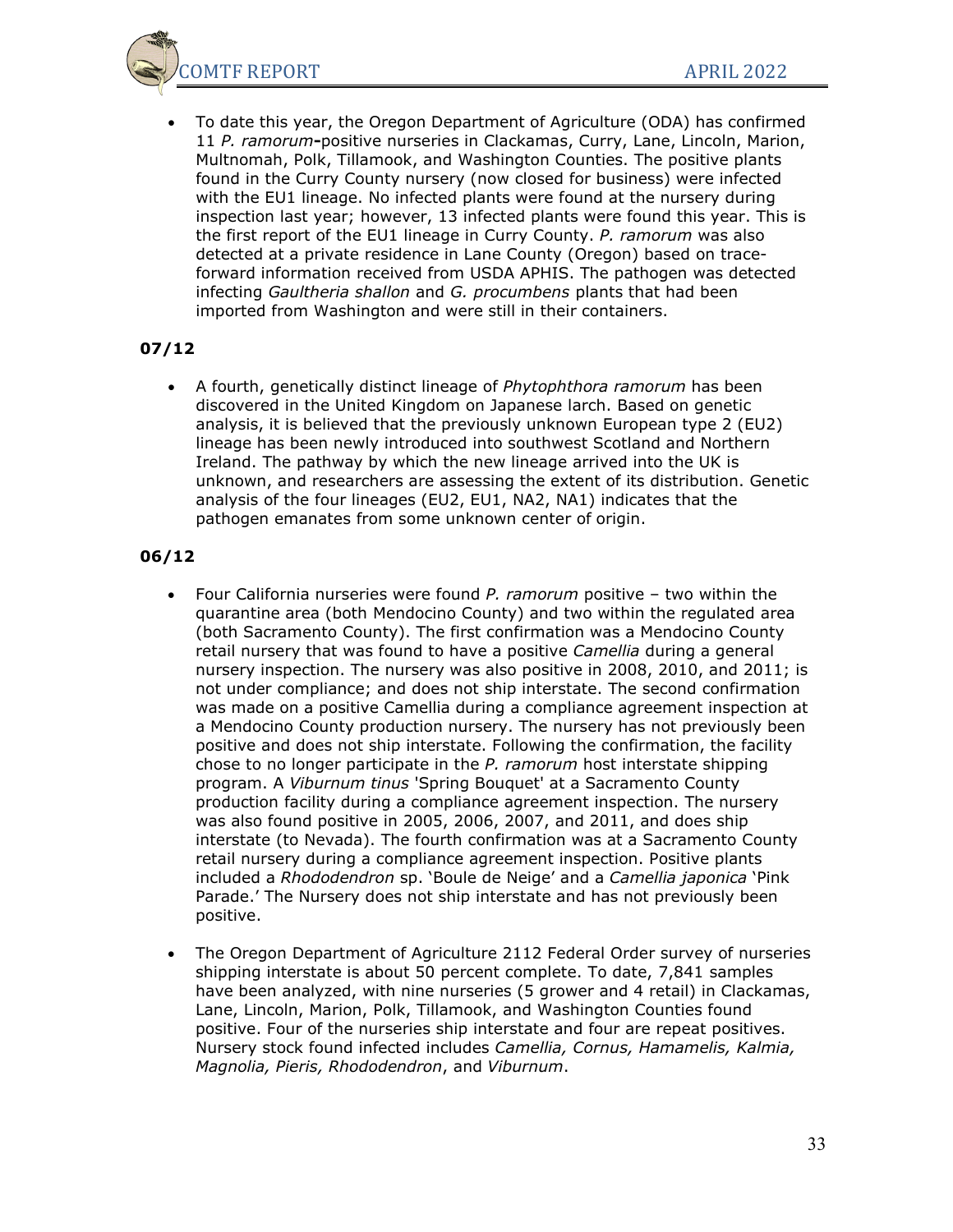

- Washington has had 10 confirmed positive nurseries to date in 2012, the most in a single year since 2006. Counties with detections include King, Pierce, Thurston, Lewis, Clark, Clallam, and Skagit. Eight of the nurseries are repeat positives and six are certified interstate host shippers, three of which have shipped host and associated host plant material in the past six months. Positive plants have included *Rhododendron, Viburnum, Camellia, Magnolia*, two *Pieris*, and one *Gaultheria*.
- As of June 8, 2012, the Republic of Korea's Animal, Plant, and Fisheries Quarantine and Inspection Agency, Ministry for Food, Agriculture, Forestry, and Fisheries added six countries (Croatia, Czech Republic, Greece, Finland, Lithuania, and Serbia) to their "Phytosanitary measures to prevent the introduction of Sudden Oak Death Disease." These countries now must abide by the Republic of Korea's rule applying to any propagated host or associated host material such as nursery stock (including root stock), cuttings, and scions (except seeds and fruits) and wood (including logs) with bark. All shipments will be required to have phytosanitary certificates accompany *P. ramorum* host and associated host importation, with an additional declaration that, "The shipment was inspected and found free of *Phytophthora ramorum*."
- The Oregon Department of Agriculture 2012 Federal Order survey has identified six *P. ramorum*-positive nurseries so far this year in Lincoln, Marion, Washington, Tillamook, Polk, and Lane Counties. Three of the positive nurseries are wholesalers and three are retailers. Two of the six ship nursery stock out of state and four are repeat positives.
- Of the \$15.5 million allocated to California in 2012 via the 2008 Farm Bill Section 10201, \$978,745 has been awarded for *P. ramorum* projects related to safeguarding nursery production and enhancing mitigation capabilities.

- Three Washington nurseries were confirmed positive for *P. ramorum* in May during interstate shipper annual compliance inspections. One was a wholesale producer with an attached retail yard in King County; the second was a Clallam County retail nursery with a separate production site; and the third confirmation was from a mail-order retail nursery in Lewis County which had a positive potentially actionable suspect sample in 2010 and tested negative in 2011.
- In Washington, holding pond water was found positive at two wholesale landscape nurseries – one in Clark County and the other in Thurston County. Both ponds have been positive in past years; clean-up has been difficult. Neither site uses the ponds for irrigation. Positive rhododendrons were also found in a commercial landscape in Pierce County. These plants were traced forward from the *P. ramorum*-positive wholesale landscape nursery in Thurston County (found positive 3/30/12).
- On May 3, 2012, a 5-gallon *Loropetalum chinense* 'Rubrum' was confirmed *P. ramorum* positive at a retail nursery in Sacramento County as a result of a follow-up inspection for a 2011 confirmation. The nursery is not under compliance and does not ship interstate.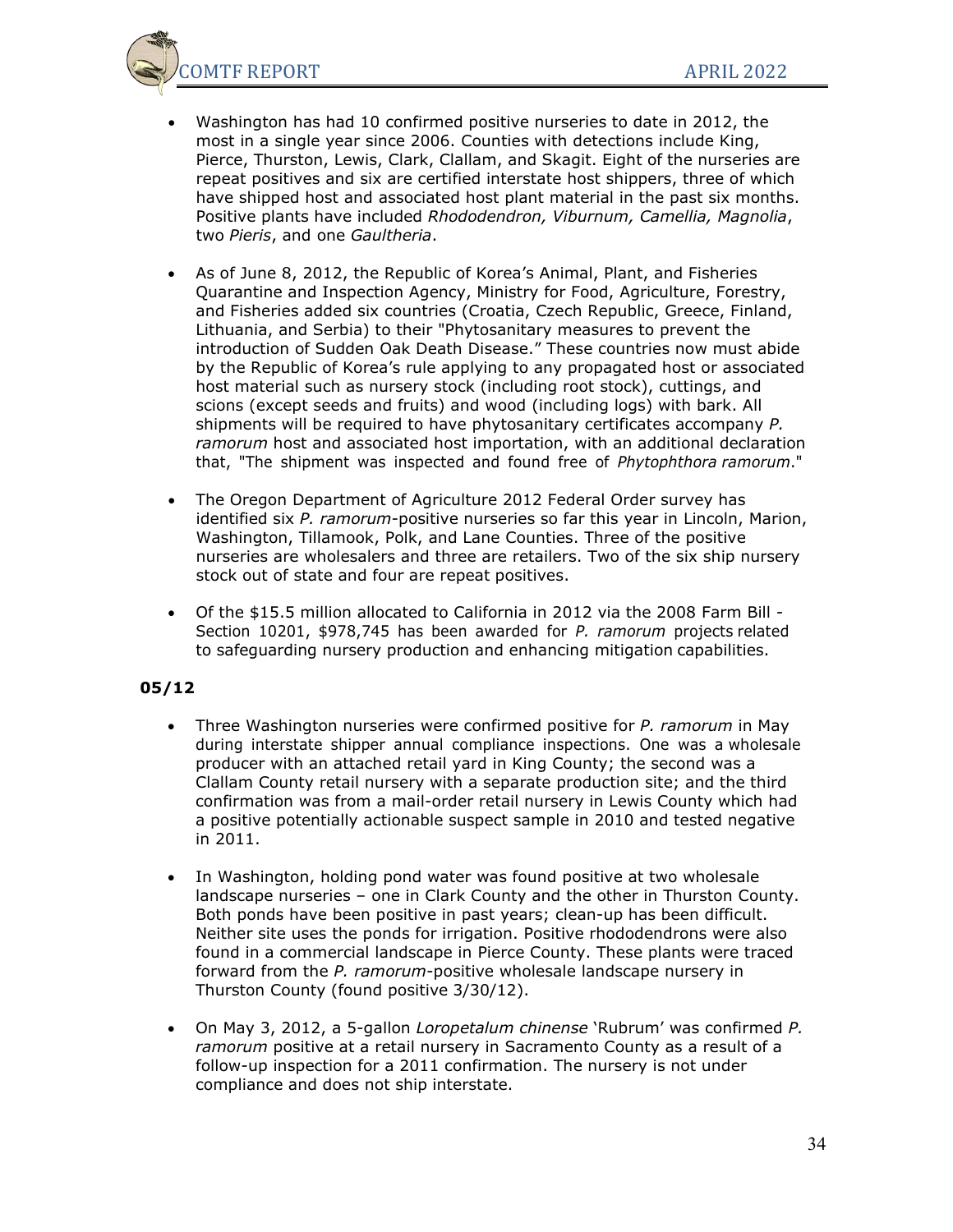

- USDA APHIS issued a Federal Order on April 18, 2012, placing restrictions on the importation of *P. ramorum* host plants for planting into the U.S. The new order requires specific countries to have in place an annual pest exclusion program that incorporates monitoring, sampling, testing, and a validation process to verify the absence of *P. ramorum* in places of production.
- California's first *P. ramorum* positive nursery for 2012 was identified on April 13th. The Orange County production nursery was found to have infected *Loropetalum chinense*, *Rhododendron*, and star jasmine (*Trachelospermum jasminoides*) during a compliance agreement inspection. The nursery ships interstate and had not been previously positive for the pathogen.

- On April 27, 2012, a San Joaquin County production nursery was found to have 5-gallon *P. ramorum*-positive *Camellia sasanqua* 'Cleopatra,' *Camellia japonica* 'Mathotiana Supreme,' and *Camellia japonica* 'Bella Rose' during a compliance agreement inspection. The nursery was previously positive in 2011 and has not made any interstate shipments since.
- *Phytophthora ramorum* was recovered from three native California plant species: *Cornus nuttallii* (western dogwood), *Trillium ovatum* (western wake robin), and *Garrya elliptica* (wavyleaf silk tassel). Koch's postulates still need to be performed to demonstrate that *P. ramorum* is causing disease in these three plant species, but the recoveries in 2011 are the first findings of the pathogen in members of the *Trillium* and *Garrya* genera. Several ornamental species of *Cornus* (*C. kousa* and the hybrid *C. kousa x C. capitata*) are already on the list of associated *P. ramorum* hosts, but the recovery of the pathogen from *C. nuttallii* marks the first instance of recovery from a North American dogwood species.

## **03/12**

• Effective March 1, 2012, the USDA Animal and Plant Health Inspection Service will add eight plants to the list of *P. ramorum* associated hosts: *Ilex cornuta* (Buford holly, Chinese holly, horned holly); *Illicium parviflorum* (yellow anise); *Larix kaempferi* (Japanese larch); *Magnolia denudate* (lily tree); *Mahonia nervosa* (creeping Oregon grape); *Molinadendron sinaloense*; *Trachelospermum jasminoides* (star jasmine, Confederate jasmine); and *Veronica spicata* Syn. *Pseudolysimachion spicatum* (spiked speedwell). In addition, APHIS is moving *Cinnamomum camphora* from the associated host list to the proven and restricted host list. These changes bring the official U.S. *P. ramorum* host list to 137 plants. As of March 1, 2012 any nurseries within the regulated and quarantined areas containing these newly listed plants must be properly inspected, sampled, and tested in order to be able to move any plants interstate.

# **01/12**

• In 2011, the California Department of Food and Agriculture detected *P. ramorum* in 12 nurseries as a result of compliance, trace-back, and nursery stock cleanliness inspections.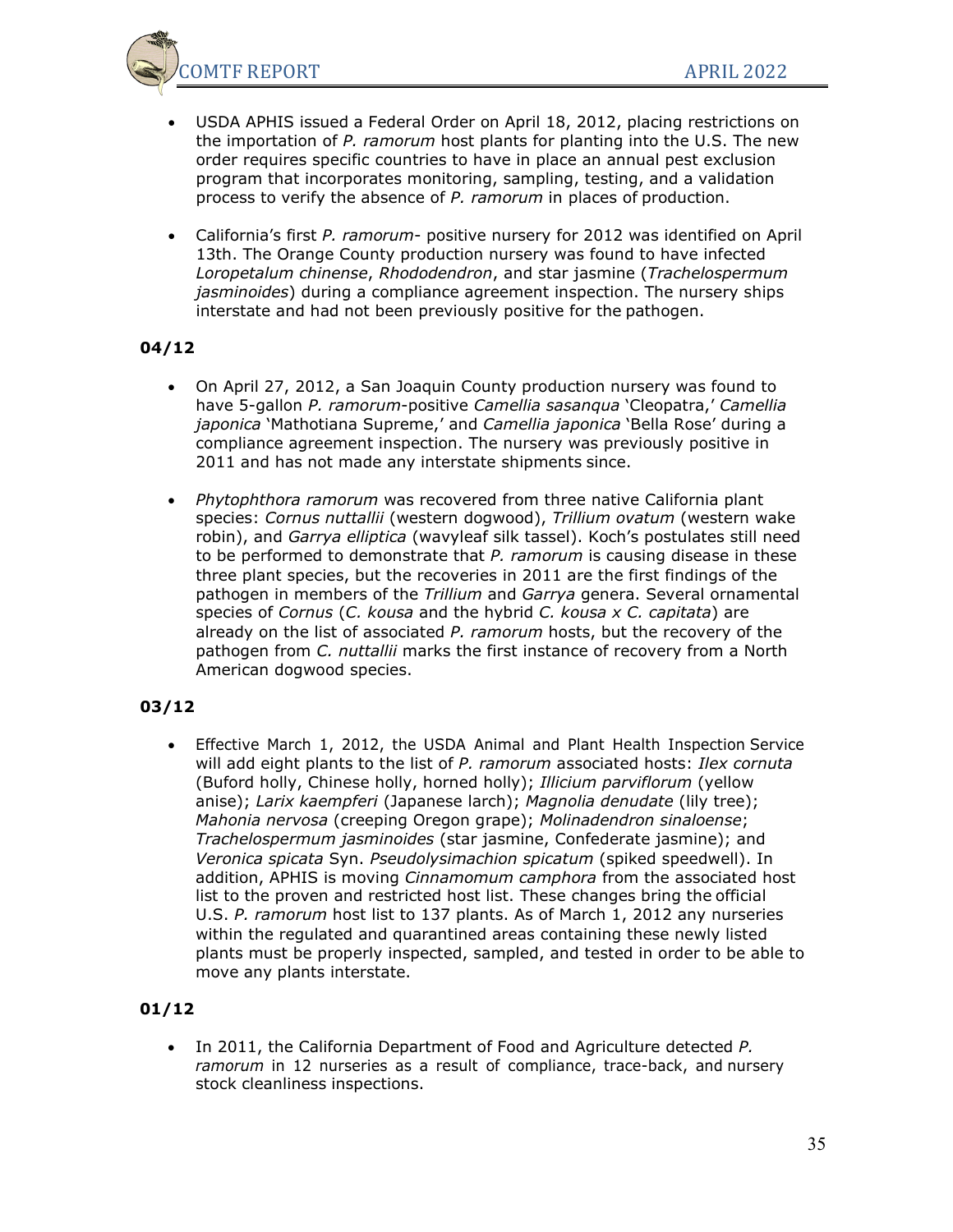OMTF REPORT APRIL 2022

- The Oregon Department of Agriculture detected *P. ramorum* in six nurseries in 2011, infecting *Rhododendron, Viburnum, Camellia*, and *Pieris* plants. The pathogen was also detected in the soil substrate at one nursery, the soil substrate and potting media associated with an infected plant at another nursery, and in potting media associated with infected plants at two other nurseries. Four of these six nurseries were positive for *P. ramorum* in previous years.
- *Molinadendron sinaloense* was found to have *P. ramorum* symptoms in August by a county inspector. It was confirmed to be *P. ramorum* positive by USDA and classified as an associated host on January 25, 2012.

# **09/11**

• The USDA APHIS P. ramorum Program 2011, 3rd Quarter Summary reported 25 nursery-related P. ramorum confirmations from January to September 30, 2011 in the following states: CA(12), OR (6), WA (5); SC (1); and CT (1 residential). Fourteen of the nurseries were interstate shippers and nine were retail. Positive plant detections were from the following plant species: Camellia (31%); Rhododendron (34%); Pieris (5%); Viburnum (5%); Magnolia (5%); Osmanthus (3%); Gaultheria (3%); Cinnamonum (3%); and 7 other species (11%).

## **08/11**

• *Molinadendron sinaloense* was found *P. ramorum* positive for the first time on 6/30/11 during a routine light brown apple moth (LBAM) inspection at a research garden in Alameda County, CA. The sample was confirmed positive by the USDA Animal and Plant Health Inspection Service (APHIS) on 8/1/11.

# **07/11**

• A Sacramento County, CA production nursery was found positive for P. ramorum. To date in 2011, P. ramorum has been confirmed in 21 US nursery locations: CA (11), OR (6), WA (3), and SC (1) ans well as one residential location in CT.

## **06/11**

- California had two *P. ramorum*-positive in production nurseries, one in Mendocino County and another in San Joaquin County.
- The USDA Animal and Plant Health Inspection Service (APHIS) updated regulations governing international trade in plants used in gardening and landscape design (effective June 27, 2011). The rule change creates a new category, "Not Authorized for Importation Pending Pest Risk Assessment (NAPPRA)," which allows APHIS to quickly restrict the importation of plants suspected of being invasive or carrying pests until possible risks are understood and protective measures are put in place.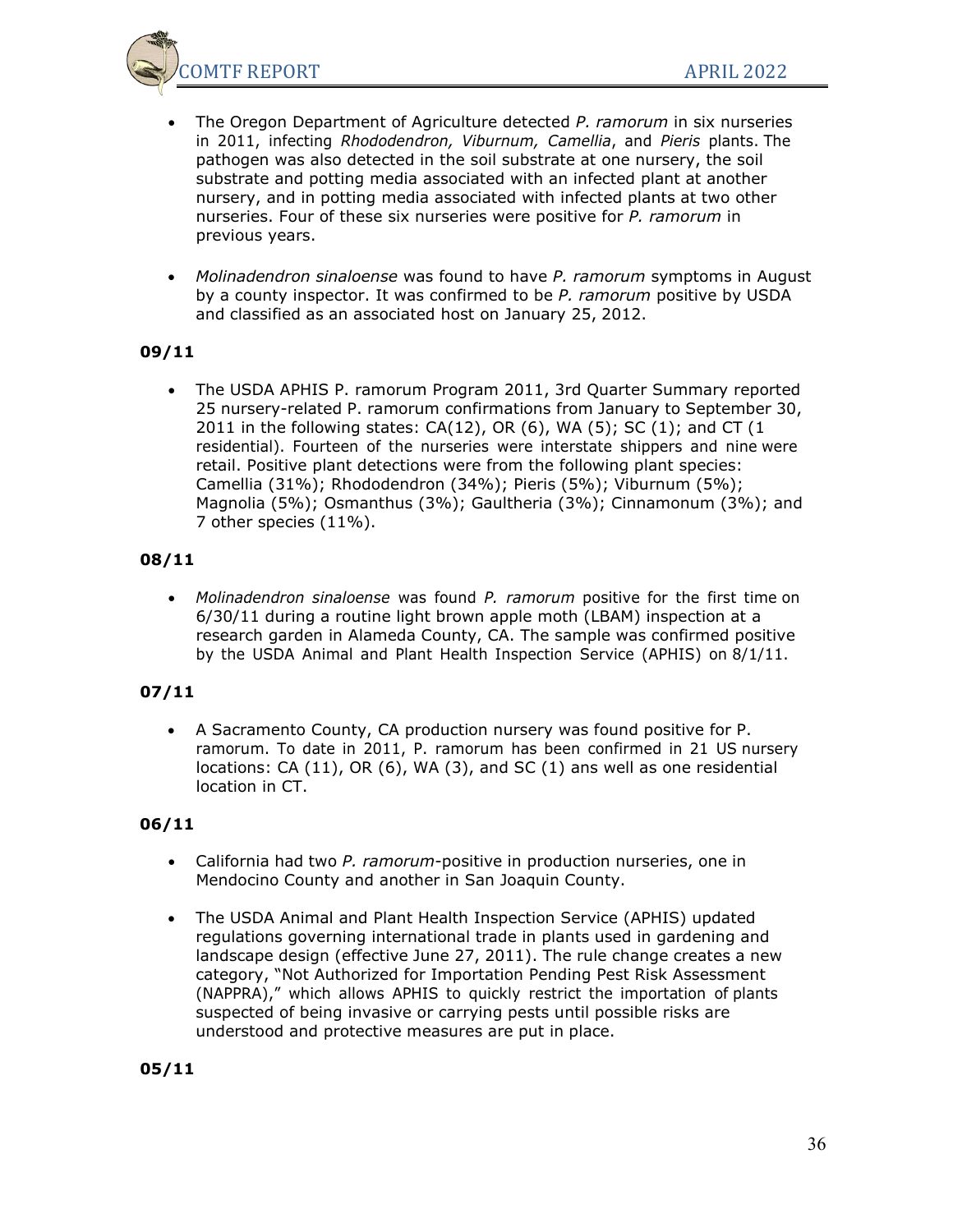

- California had four *P. ramorum*-positive nurseries confirmed, in San Joaquin (1 production nursery), Santa Cruz (1 production nursery), and Sacramento (1 retail and 1 production nursery).
- A wholesale/production nursery in Snohomish County, Washington was confirmed *P. ramorum* positive on May 27th during an Annual Compliance Inspection.
- The Oregon Department of Agriculture completed testing for the 2011 *P. ramorum* Federal Order Survey on 7,574 samples collected from 182 nursery grower locations. Four Oregon nurseries were found positive for the pathogen in May (2 wholesale nurseries in Clackamas County, a retail nursery in Lincoln County, and a wholesale nursery in Lane County).
- The Washington *P. ramorum*-positive soil confirmation in a Gig Harbor, Pierce County landscape (confirmed December 2010) has been identified as the NA2 lineage. This is the first time this strain has been found outside of a nursery in soil.

## **04/11**

- A South Carolina retail nursery was found to have *P. ramorum*-positive soil on April 6<sup>th</sup>. Clemson University and the nursery owner are working to clean up the site and will soon be installing a sand filtration system in an effort to keep pathogen spores from entering the environment.
- California had four confirmed nurseries, three at production facilities and one at a retail nursery. Oregon retail nurseries in Washington County and Polk County were also found positive.

- The NA2 *P. ramorum* genotype has been detected in retail nurseries in five California counties. Originally only confirmed in Sacramento County in 2005, it has since been found there in 2008 and 2009. It has also been found in San Mateo (2008), Contra Costa (2009), Placer (2010), and Sonoma (2010) Counties.
- The USDA Animal and Plant Health Inspection Service (APHIS) will implement a Federal Order on 3/1/11 requiring interstate shipping nurseries in *P. ramorum* quarantine areas or in regulated counties that have previously tested positive for the pathogen to provide advance notification to destination states in non-regulated areas for certain high-risk plant species. Advanced notification is intended to enhance the traceability of potentially infected nursery stock. Under the new requirements, all nurseries located in a quarantine area that ship any species of *Camellia, Kalmia, Pieris, Rhododendro*n (including Azalea), and *Viburnum* interstate to non-regulated areas must provide advance notification. In addition, nurseries shipping any of these species interstate to non-regulated areas must provide advance notification if they are located in regulated counties with one or more interstate shippers that have tested positive for *P. ramorum* since 2003.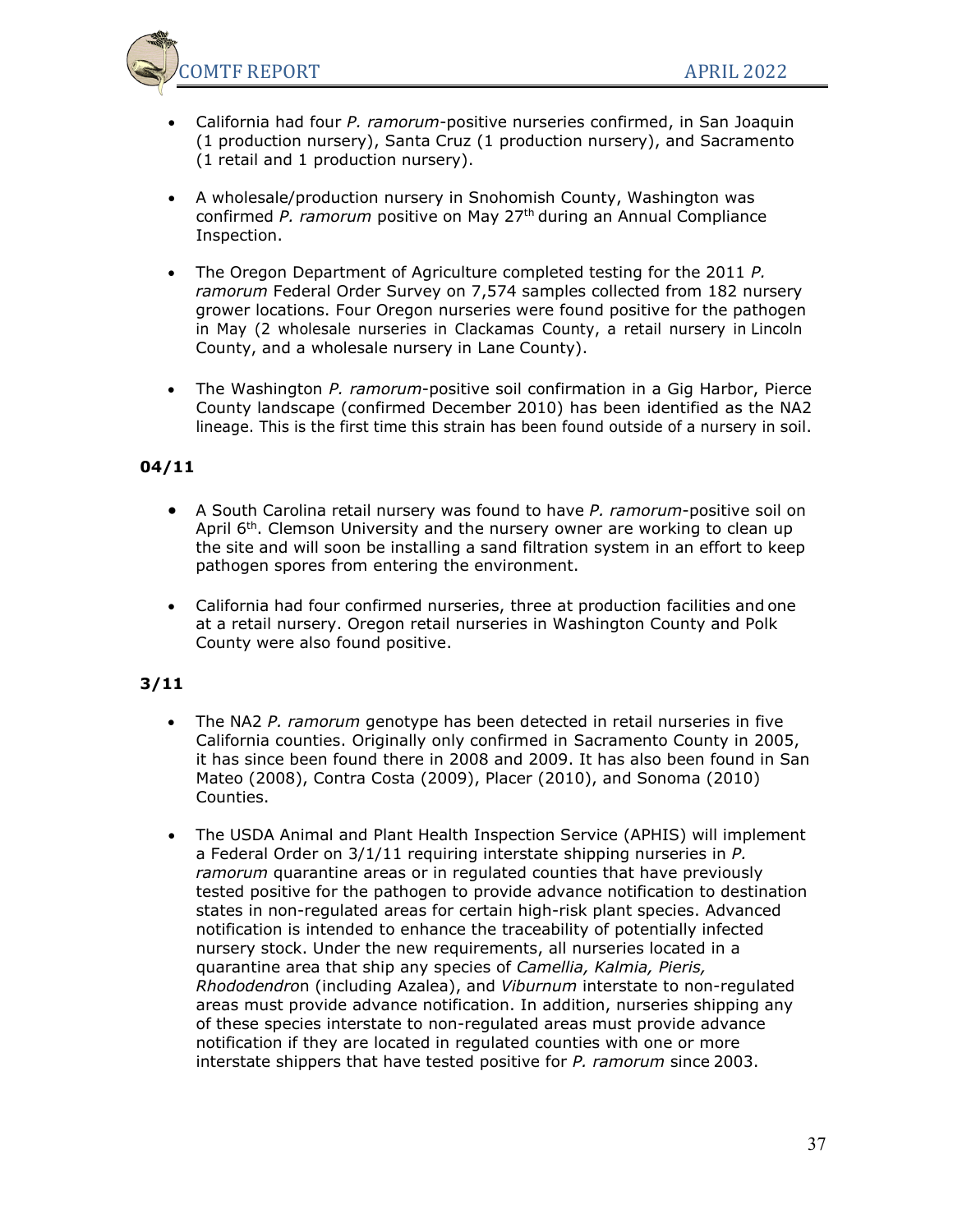OMTF REPORT APRIL 2022

• [An amendment has been made to the January 28, 2011 Federal Order \(DA-](http://www.suddenoakdeath.org/wp-content/uploads/2011/03/SPRO_DA-2011-10-P.Ram.pdf)[2011-04\)](http://www.suddenoakdeath.org/wp-content/uploads/2011/03/SPRO_DA-2011-10-P.Ram.pdf) requiring advance notification for certain shipments of *P. ramorum*host nursery stock. The counties of Santa Barbara (CA), Ventura (CA), Lincoln (OR), and Kitsap (WA) have been removed from the list of affected counties. This action was taken because Santa Barbara and Ventura Counties only detected *P. ramorum* on trace-forward plants and not on host plants grown within the interstate shipping nursery premises; Lincoln County has no *P. ramorum-*positive interstate shippers; and Kitsap County does not have an interstate shipping nursery that has previously tested positive for the pathogen. The amended Federal Order is immediately effective and supersedes the Federal Order dated January 28, 2011 (DA-2011-04). All other counties listed in the January 28 Federal Order (DA-2011-04) as an affected quarantined and regulated county in California, Oregon, and Washington remain the same.

### **1/11**

• Fifteen *P. ramorum*-positive water samples were confirmed in Washington state in January 2011. A nursery in Cowlitz County, Washington that has had *P. ramorum*-positive water onsite since 2008 has been found to have a new positive water location on the southeast corner of the nursery along a county road right of way. The new location drains into two separate small streams.

- A Gig Harbor, Pierce County, WA landscape site adjacent to a previously positive repeat nursery has been found to have *P. ramorum*-positive soil. The confirmed site is along a drainage that had been found positive with infected salal plants in the summer of 2009.
- California had 874 establishments under compliance for *P. ramorum* in 2010, including 634 host nurseries. A total of 18,418 samples were taken in California nurseries, with 2,090 nursery sites found to be negative for the pathogen and eight sites found positive. Five of the confirmed locations were production facilities, two were retail sites (both in quarantined counties), and one was a residential location (regulated county).
- Nurseries identified as *P. ramorum* positive throughout the US in 2010 included: CA (7); OR (9); WA (6); IA (1-Trace Forward); IL (1-Trace Forward); AL  $(1)$ ; NC  $(1)$ ; SC  $(1)$ ; VA  $(1)$ -hoop house leaf debris); NY  $(1)$ -Collection Pond), MS (3); GA (1-irrigation pond); PA (1-greenhouse seeding flats). Confirmations by plant genera included: *Rhododendron/Azalea* (41); *Camellia* (18); *Viburnum* (7); *Pieris* (6); *Kalmia* (2); *Laurus noblis* (3); *Loropetalum chinensis* (1); *Magnolia* (2); *Tracheolospermum jasminoides* (2); *Osmanthus fragrans* (1); *Mahonia nervosa* (1); *Sequoia sempevirens* (1); and *Veronica spicata* (1). There were two positive residential landscape detections and one water-pond positive. Eighteen of the infested nurseries were interstate shippers and 13 were retail facilities. Subsequent plant and soil samples taken in each of the nurseries were all negative for *P. ramorum.*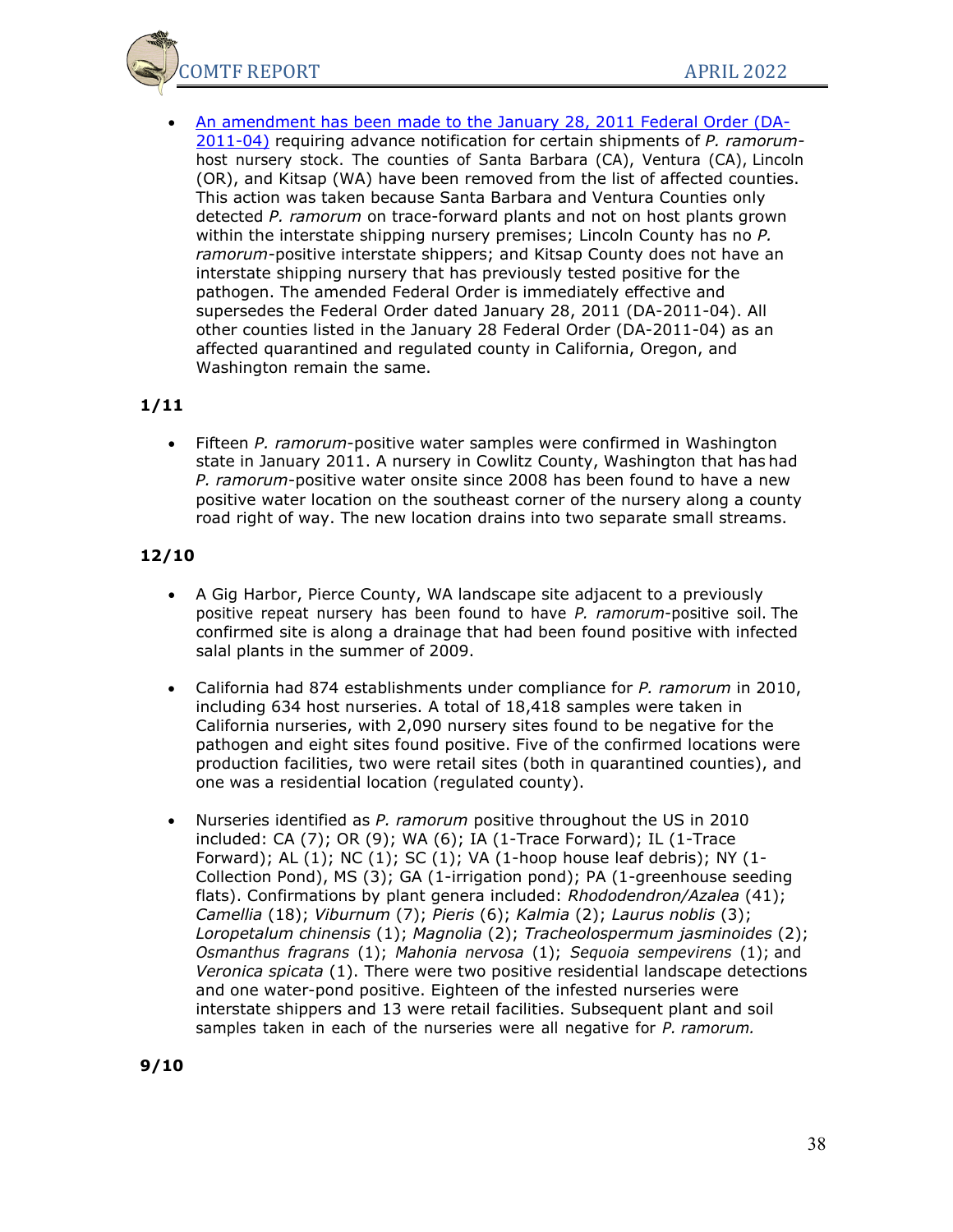

- Washington has identified a Kitsap Peninsula creek *P. ramorum* water positive further downstream than previous detections. This creek is associated with a Peninsula nursery that has been free from the pathogen for several years following implementation of the Confirmed Nursery Protocol; however, the brackish creek water continues to be *P. ramorum* positive.
- Nurseries in California (Stanislaus County) and Washington (Pierce County) were found positive for *P. ramorum*.

## **8/10**

- Retail nurseries in California (Mendocino County and Humboldt County), Washington (King County), and Oregon (Washington County) were confirmed positive for *P. ramorum*.
- The implementation of the Federal Order requiring pre-notification for shipping *P. ramorum* host nursery stock from regulated and quarantine areas has been delayed until further notice.

## **7/10**

- Water draining an infested nursery in Mecklenburg County (Charlotte), NC has been found to have *Phytophthora ramorum* as a result of the 2010 National *P. ramorum* Early Detection Survey of Forests. This brings the total number of positive waterways to 10 in six states outside areas where *P. ramorum* is found in California and Oregon forest areas (WA [2], AL [4], MS [1], GA [1],  $FL [1]$ , and NC  $[1]$ ).
- USDA APHIS has delayed the effective date for implementation of the Federal Order requiring pre-notification for shipping *P. ramorum* host nursery stock from regulated and quarantine areas from June 21, 2010 to July 19, 2010.

- As of June 21, 2010, USDA APHIS will require written pre-notification to destination states of all interstate shipments that include *Phytophthora ramorum* host plants from quarantine or regulated areas. The new rule, under *Phytophthora ramorum* 7 CFR 301.92, is intended to allow states receiving *P. ramorum* host nursery stock to assign and prioritize resources, assure rapid response, and provide direct traceability for any nursery stock known to be positive for *P. ramorum*.
- The Oregon Department of Agriculture has completed testing for the 2010 *P. ramorum* Federal Order Survey on 12,101 samples collected from 299 nursery grower locations, and has detected six positive nurseries. During delimitation surveys at one of the Washington County nurseries, foliar samples were collected from a *Trachelospermum jasminoides* (star jasmine) plant exhibiting suspicious symptoms. The foliage was officially confirmed *P. ramorum* positive on 6/10/2010. Star jasmine was also found positive in June 2010 at a Sacramento County, CA production nursery. As there have been two independent confirmations of infected star jasmine, it is anticipated that APHIS will be adding this newly identified host to the *P. ramorum* list of regulated species.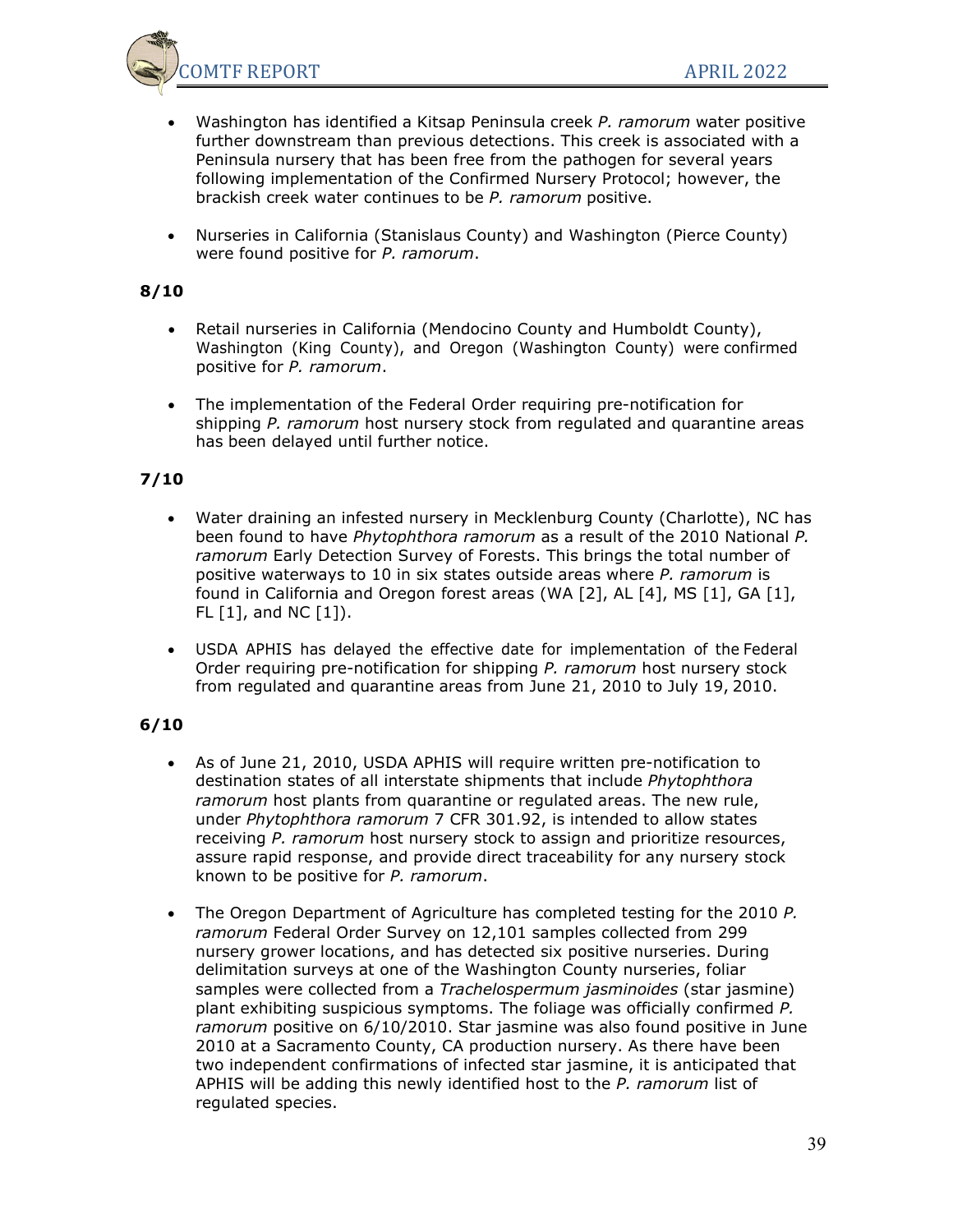

• A Johnson County, Iowa retail nursery was confirmed *P. ramorum* positive on 6/22/10 as a result of a trace-forward inspection of plants shipped from a positive production nursery in Washington County, Oregon.

## **5/10**

- Australia has adopted emergency measures prohibiting the importation of *P. ramorum* host species (other than tissue cultures) from Canada in an effort to minimize the risk of pathogen introduction into the country.
- California has had five *P. ramorum*-positive nurseries identified since April 30, 2010, and found *Trachelospermum jasminoides* (star jasmine) as *P. ramorum* positive for the first time.
- Two nurseries in Oregon (Marion County and Washington County) and two in Washington (Thurston County and Snohomish County) were found *P. ramorum* positive in May 2010.

## **4/10**

- *P. ramorum* positives were found in a variety of nurseries, from Lancaster County, Pennsylvania (production); Mecklenburg County, North Carolina (retail); Greenville County, South Carolina (retail); Clackamas County, Oregon (wholesale); and Clark County, Washington (production).
- South Carolina rescinded its *P. ramorum* rule that required California and Oregon growers importing plants to the state to comply with additional guidelines which were more restrictive than the federal regulations. The repeal effectively ends the lawsuit filed on 3/8/10 by the California Association of Nurseries and Garden Centers (CANGC) and the Oregon Association of Nurseries (OAN) and restores the right of all nurseries in California, Oregon, and Washington to ship *P. ramorum* host and associated host plants to SC, provided they follow the federal rule.
- Korea updated its list of *P. ramorum*-regulated hosts to include: *Choisya ternate*, *Cornus kousa*, *Daphniphyllum glaucescens*, *Lithocarpus glaber*, *Magnolia cavalieri*, *Magnolia foveolata*, *Ribes laurifolium*, *Vaccinium myrtillus*, and *Vaccinium vitis-idaea*.

#### **03/10**

• The EU1 strain is now the most common *P. ramorum* lineage detected in WA state nurseries and non-nursery sites, with a concurrent rise in NA2 and decrease in NA1. Evaluation of genotypes over the past 5 years by Washington State University shows the reversal in genotype frequency occurred in 2008 and persisted into 2009. They detected EU1 in 99 positive samples at seven locations, NA1 in 17 samples at four sites, and NA2 in 48 samples at three sites in 2009. In contrast, the first year of the study (2005) identified four EU1 samples at one site, 103 NA1 samples at 14 sites, and 12 NA2 samples at five sites.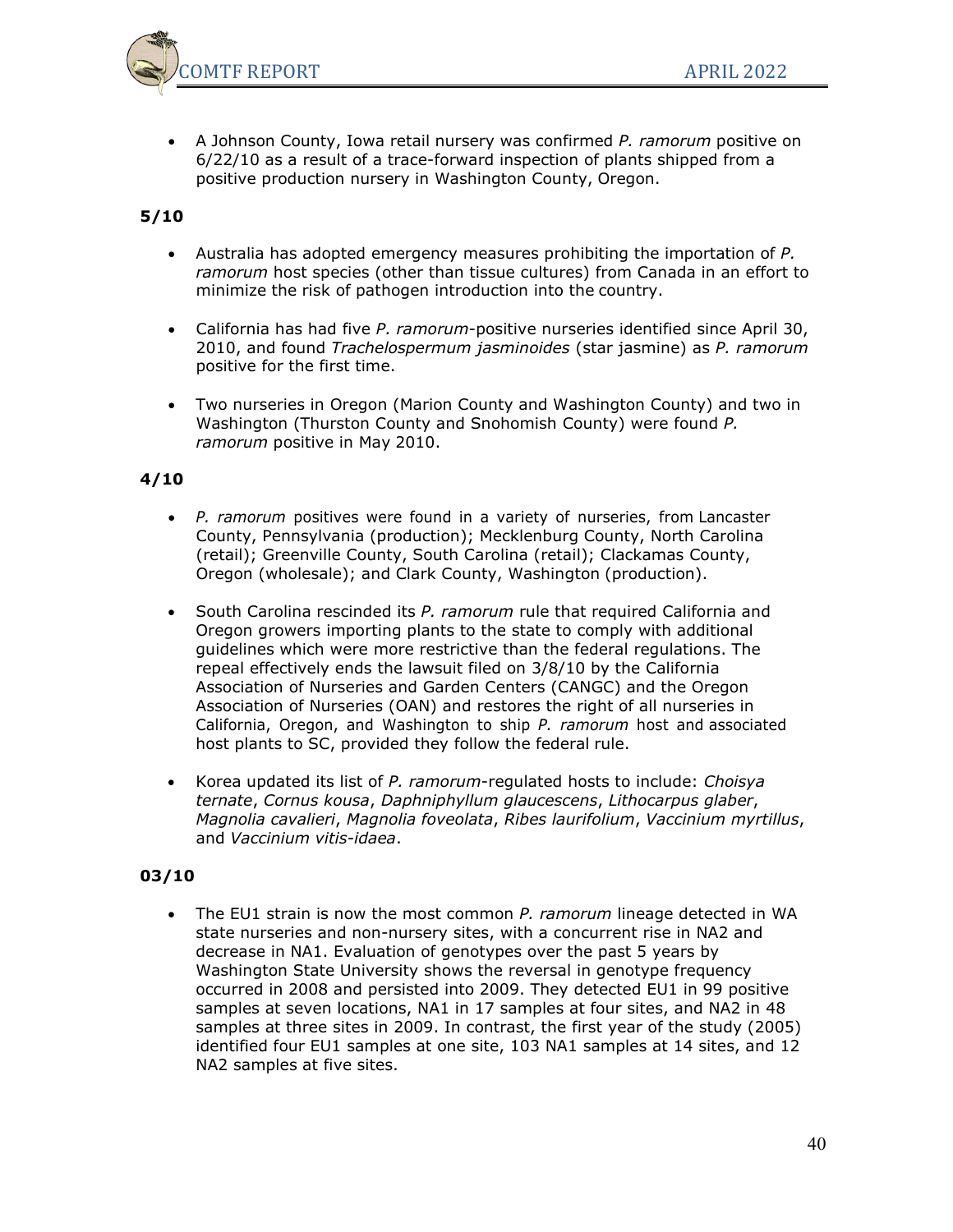

• A lawsuit was filed on 3/8/10 in Columbia, South Carolina by the California Association of Nurseries and Garden Centers (CANGC) and the Oregon Association of Nurseries (OAN), seeking to overturn a new South Carolina regulation that requires California and Oregon growers shipping plants to SC to comply with additional inspection, documentation and advance notice requirements which are more restrictive than the federal *P. ramorum* rules. The suit, which names the State of South Carolina and the South Carolina Department of Agriculture, challenges the new regulation as both unconstitutional and prohibited by the Plant Protection Act.

### **2/10**

- As part of the perimeter survey conducted at a *P. ramorum*-positive retail nursery in Pierce County, Washington last summer, the Washington State Department of Agriculture identified infested salal (*Gaultheria shallon*) plants in the natural landscape. Follow-up analysis has resulted in the isolation of the NA2 lineage from the salal. This is the first detection of the NA2 lineage on native forest vegetation.
- Ten species have been added to the list of federally regulated *P. ramorum* associated host plants. The USDA Animal and Plant Health Inspection Service (APHIS) ADDED: Mexican-orange (*Choisya ternate*), kousa dogwood (*[Cornus](http://www.suddenoakdeath.org/pdf/Monthly%20Reports/Mar2010/Cornus_kousa_photos.pdf) [kousa](http://www.suddenoakdeath.org/pdf/Monthly%20Reports/Mar2010/Cornus_kousa_photos.pdf)*), *[Daphniphyllum glaucescens](http://www.suddenoakdeath.org/pdf/Monthly%20Reports/Mar2010/Daphniphyllum_glaucescens_photos.pdf)*, European holly (*Ilex aquifolium*), Japanese-oak (*Lithocarpus glaber*), *Magnolia cavalieri*, *Magnolia foveolata*, bayleaf currant (*Ribes laurifolium*), bilberry (*Vaccinium myrtillus*), and lingon berry (*Vaccinium vitis-idaea*) to the list. Symptoms for each of the new hosts other than bilberry were leaf necrosis. Tip dieback occurs in infected bilberry as well as *Daphniphyllum glaucescens* These species were identified as susceptible by the Canadian Food Inspection Agency (CFIA) and the United Kingdom's Food and Environment Research Agency (FERA). Nurseries currently operating under an APHIS *P. ramorum* compliance agreement are able to continue shipping hosts and associated plants, including the newly listed plants; however, any nurseries not currently under a compliance agreement that contain these new species must be properly inspected, sampled, tested, and placed under a Compliance Agreement in order to be able to move any plants interstate.

#### **01/10**

• Washington had two *P. ramorum*-positive locations identified in January. Both sites have previously been found positive for the pathogen. One positive find was in retention pond water at a Pierce County retail nursery.

#### **12/09**

• Findings from the 2009 National *P. ramorum* Early Detection Survey of Forests have resulted in more stream detections outside of nurseries and to the east of the regulated states than in any other year. To date for the 2009 season, five new streams have been found positive – three in AL, one in OR, and one in GA. Since the inception of the survey in 2006, 15 positive streams have been identified, nine of which have been outside of the regulated areas in CA and OR. While the pathogen has been detected in streamside plants in MS, no established infections have been found.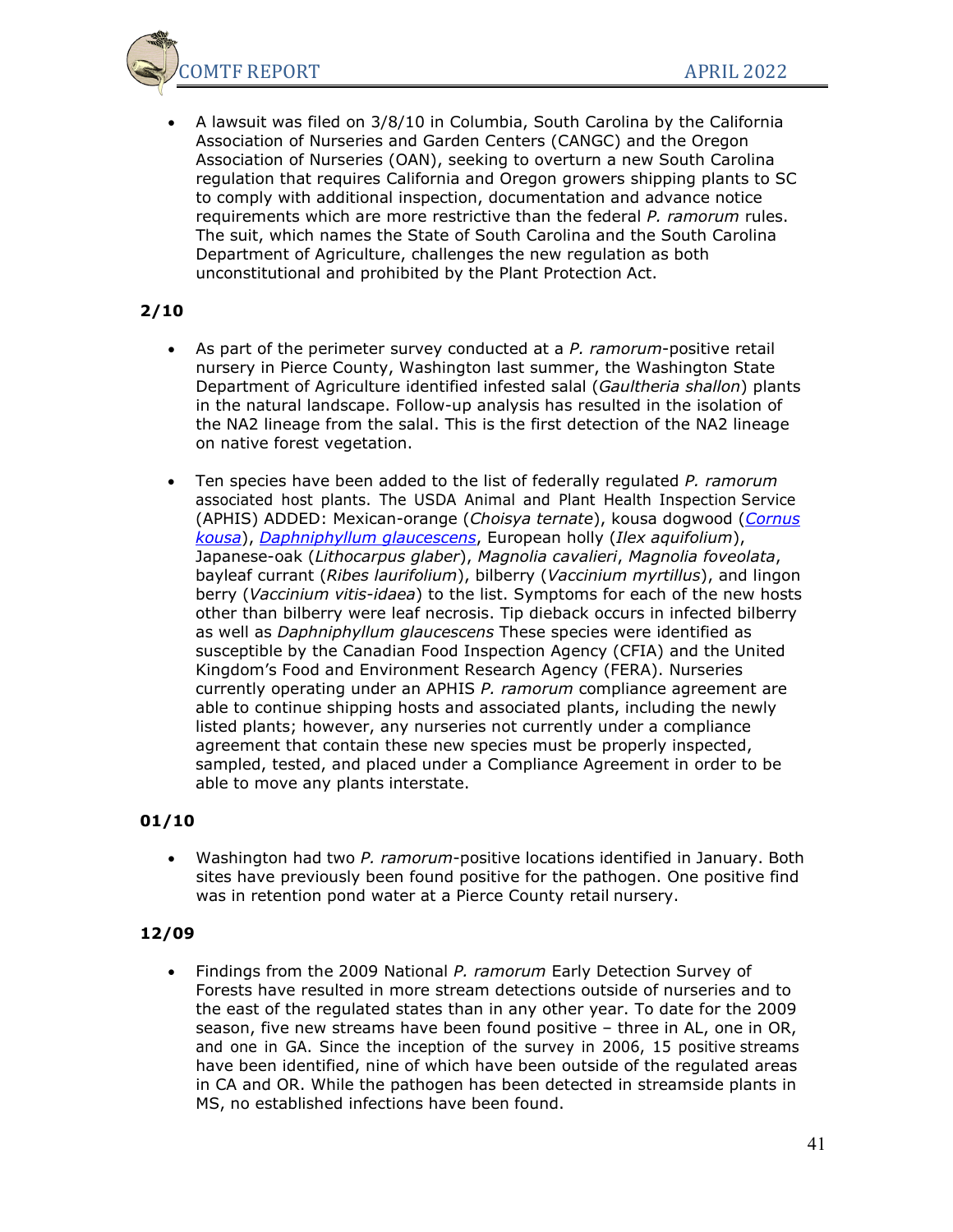

• A Placer County, California retail nursery was confirmed positive for *P. ramorum* on 12/23/09. The positive sample was collected by the County during a compliance agreement renewal inspection; however, due to the find, the compliance agreement has been suspended. The positive sample was found on a 1-gallon coast redwood. The nursery does not ship host material interstate. The site was previously found positive in 2005 as a result of a positive trace-forward plant.

## **11/09**

• In U.S. nurseries, *P. ramorum* is detected in 9 states at 26 sites. Positive nursery detections by state include: CA(4), OR(6), WA(6), AL(3), GA(2),  $MS(1)$ ,  $NJ(1)$ ,  $NC(2)$ , and  $SC(1)$ .

## **6/09**

- Six streams outside of nurseries are found *Phytophthora ramorum* positive in five states:  $WA(1)$ ,  $MS(1)$ ,  $AL(2)$ ,  $GA(1)$ , and  $FL(1)$ . All confirmed locations have had more than one positive detection in 2009.
- *P. ramorum* is detected in 6 landscapes and 1 nursery perimeter. Washington has 3 trace-forward landscape detections and 1 nursery perimeter detection. The perimeter detection is the first documented case of the pathogen escaping a nursery and moving into a local environment. Maryland, Pennsylvania, and South Carolina each have 1 trace-forward landscape detection.

## **4/09**

• Camfor tree (*Cinnamomum camphora*) is found *P. ramorum*-positive for the first time in the US at a Sacramento County, CA nursery.

## **3/09**

• Ten new hosts are added to the federal list of regulated hosts: *Cornus kousa*, *Choisya ternate, Daphniphyllum glaucescens*, *Ilex aquifolium*, *Lithocarpus glaber*, *Magnolia cavalieri*, *Magnolia foveolata*, *Ribes laurifolium*, *Vaccinium myrtillus*, and *Vaccinium vitis-idaea*.

#### **9/08**

• A British Columbia (BC) production nursery was found to have *P. ramorum*positive plants, including *Viburnum bodnantense*, *V. burkwoodii*, *V. carlesii*, and *Cornus kousa*. This nursery is undergoing eradication per the CFIA nursery eradication protocol. Seven nurseries in the state of Washington received shipments from this nursery. Four of the seven sites have been inspected to date. At those four sites, no symptoms were observed. Kousa dogwood (*Cornus kousa*) was also found *P. ramorum* positive at the BC nursery, approximately 50 – 100 meters from the *Viburnum* plants.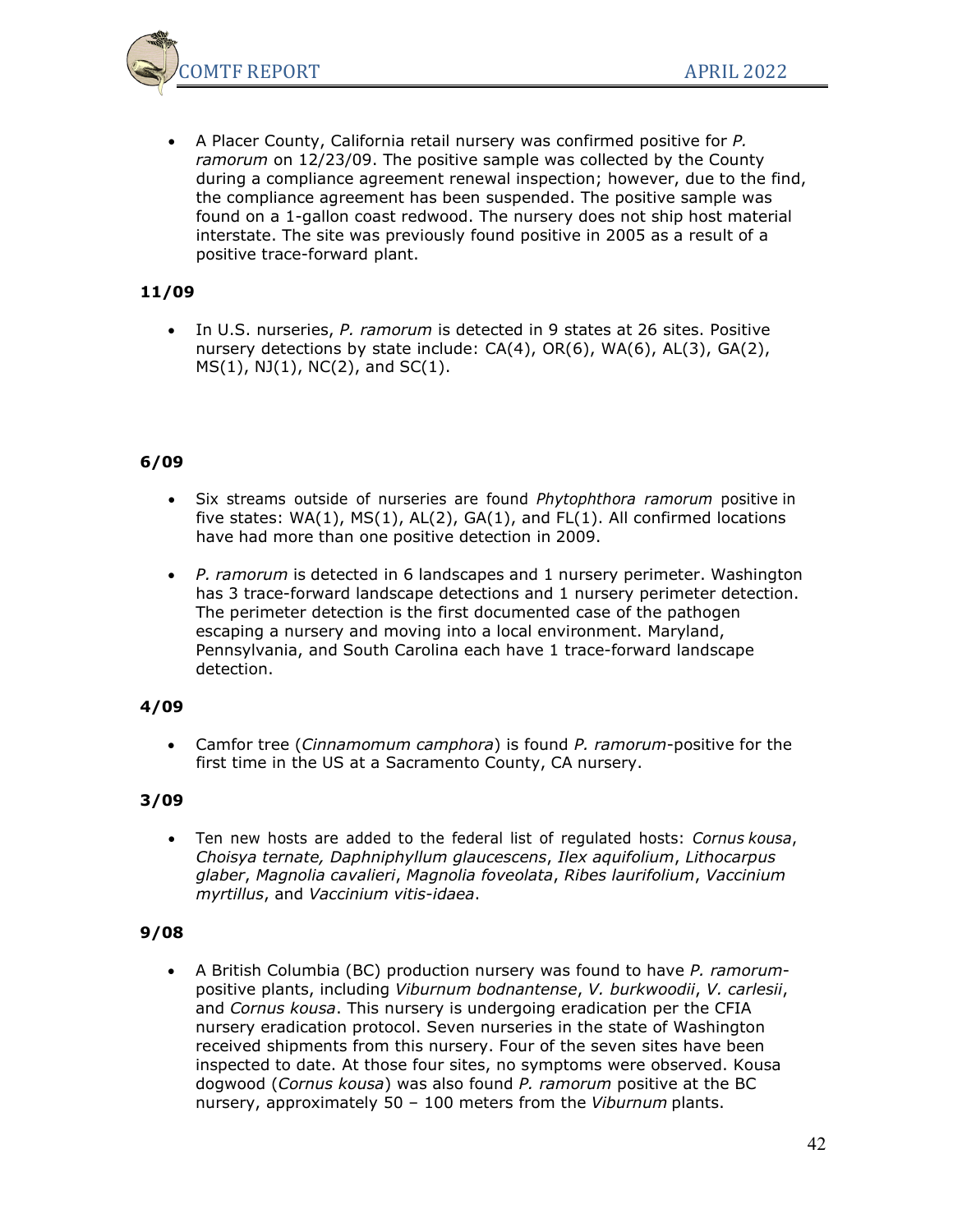

• *P. ramorum* has been detected at five Oregon nurseries and one landscape site in 2008. The most recent detection was made in early August at a retail nursery in Marion County, where the pathogen was detected by PCR infecting a *Rhododendron* and a *Corylopsis spicata*.

## **6/08**

- As of 6/27/08, ODA has inspected and processed 13,797 samples from 336 grower sites. *Phytophthora* continues to be detected at high levels within the industry this year, having been detected at 57.1% of sites surveyed and in 8.4% of samples tested. At this same point during the 2007 survey, *Phytophthora* had been detected at 42.1% of the grower sites surveyed and in 4.5% of the samples tested.
- In mid-June 2008, a retail nursery in the greater-Charlotte area of North Carolina was found to have *P. ramorum* on two species of container-grown plants. Subsequently, a small retail nursery in the Greenville area of South Carolina was identified as a recipient of potentially infected plants as part of the trace-forward effort to locate plants that left the NC nursery.

- Multiple *P. ramorum-*positive plant samples have been confirmed outside of a Jackson, MS nursery. The samples were taken on two different dates, from three different host genera. An Emergency Action Notification has been issued; however, due to possible surface contamination 10 of the samples by silt from flooding prior to collection, further regulatory action has not yet been taken. Follow-up sampling is being conducted to determine the presence or absence of the pathogen in other vegetation near the original positive plants.
- *Cercis chinensis* (Chinese redbud) and *Magnolia* (*Michelia*) *figo* (banana shrub) have both been reported positive for *P. ramorum*. USDA APHIS is reviewing the findings, and plans to add each species to the list of hosts regulated for *P. ramorum* in early May. *Cercis chinensis* was found positive at a previously positive British Columbia nursery on November 16, 2007. Other genera found positive at the facility included *Magnolia*, *Salix*, *Rhododendron*, and *Vaccinium*.
- CA has had eleven positive nurseries (four producers, two wholesalers/producers, one production/retail, and four retailers) confirmed *P. ramorum*-positive in 2008. Four of the positive nurseries were located in Los Angeles (2), San Diego, and Santa Barbara Counties and five were located in the quarantined counties of Contra Costa (2), San Mateo, Alameda, and Humboldt.
- WSDA has completed sampling at 40% of Washington's 2008 USDA annual certification survey sites. *P. ramorum* has been found infecting *Viburnum tinus* plants at three nurseries, one in Snohomish County and two in Clark County. All three nurseries tested negative in previous years.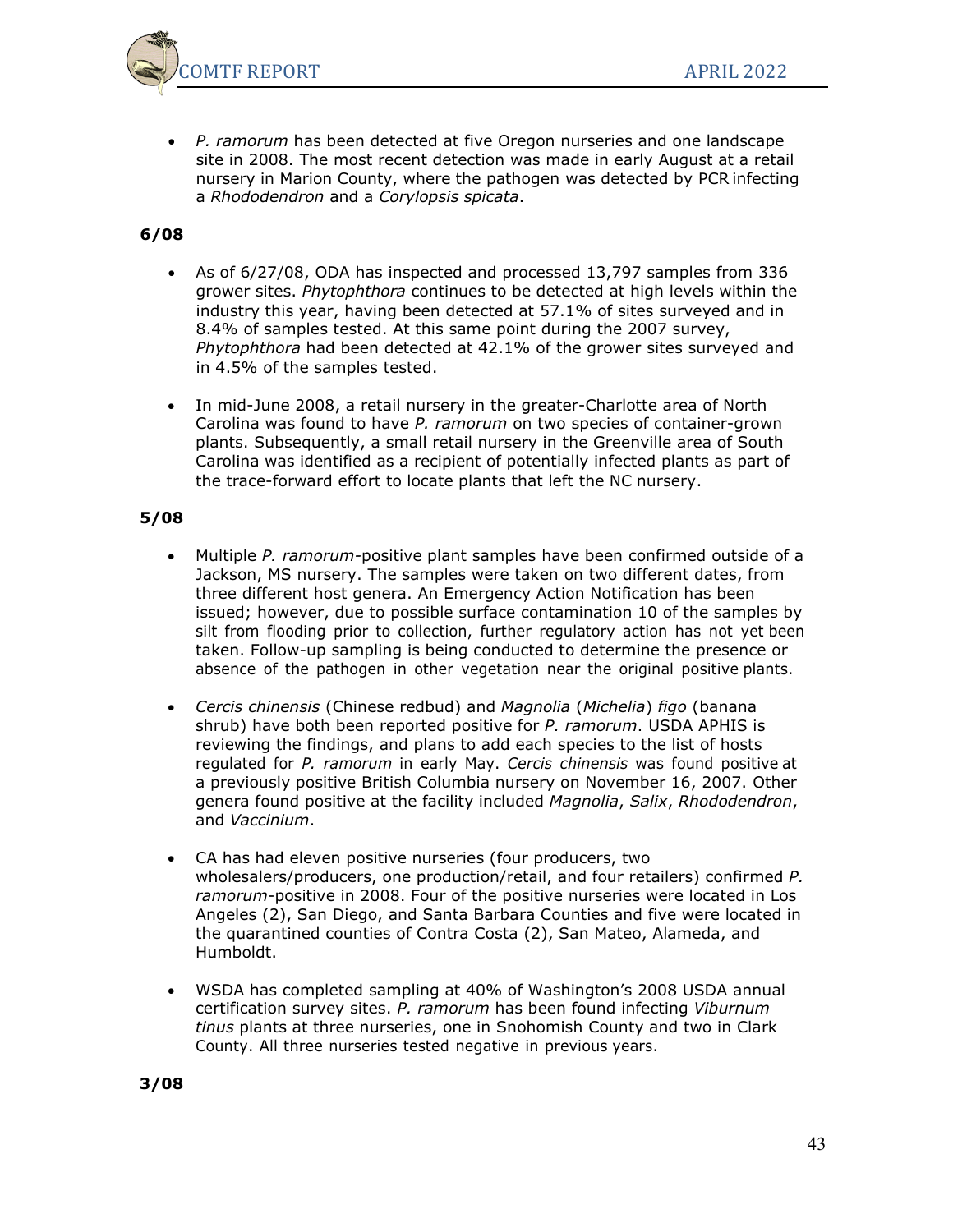

• ODA began inspections and testing for the 2008 USDA APHIS Annual Certification Survey in March. As of April 29th, testing has been completed on 6,279 samples collected from 153nursery growing areas. *Phytophthora* species have been detected at 60 percent of the sites surveyed, a 12 percent increase over last year. The number of *Phytophthora*-infected samples has also increased from 6 percent in 2007 to 9 percent in 2008.

# **2/08**

• California has three *P. ramorum*-positive nursery confirmations. A Los Angeles County production nursery is found to have one *P. ramorum*-positive *Camellia sinensis* and a production/retail nursery in the county has one positive *Camellia japonica* 'Kramer's Supreme' confirmed. Both nurseries' compliance agreements have been suspended. CNP is underway at both facilities. The third confirmation is at a retail nursery in Humboldt County. Positive soil samples are found as a result of a soil delimitation sampling following a 2007 positive.

## **1/08**

- Oregon's Curry County quarantine area is officially expanded to 162 square miles, following the State's amendment to their *P. ramorum* quarantine. For the first time, nurseries and a lumber mill are located within the quarantine area. ODA is working with affected businesses to set up the compliance agreements and inspection schedules necessary to meet federal interstate shipping requirements.
- A Florida nursery is found to have *P. ramorum*-positive *Camellia sasanqua* at two of its facilities. Both sites were found positive for the pathogen in 2007. The USDA CNP is under way at both locations.

## **12/07**

- A total of 21 positive nursery finds are made in 2007. The states with positive detections are CA(7),  $OR(2)$ ,  $WA(7)$ ,  $FL(1)$ ,  $GA(3)$ , and  $MS(1)$ .
- *Corylopsis spicata* (spike witch hazel Hamamelidaceae) and *Physocarpus opulifolius* (ninebark - Rosaceae) are added to the list of federally regulated associated host plants. The CFIA found both plants naturally infected in a BC, Canada nursery. Spike witch hazel symptoms were identified as leaf necrosis and ninebark symptoms included leaf necrosis and dieback.
- USDA APHIS issues a new protocol for retail nurseries found infested with *P. ramorum*, "Official Regulatory Protocol for Retail Nurseries Containing Plants Infected with *Phytophthora ramorum.*"

## **10/07**

• *P. ramorum* inoculum was baited from Norton Creek (a small coastal stream in northern Humboldt County in the town of McKinleyville) early in the summer of 2006, with a repeat detection in the spring of 2007. The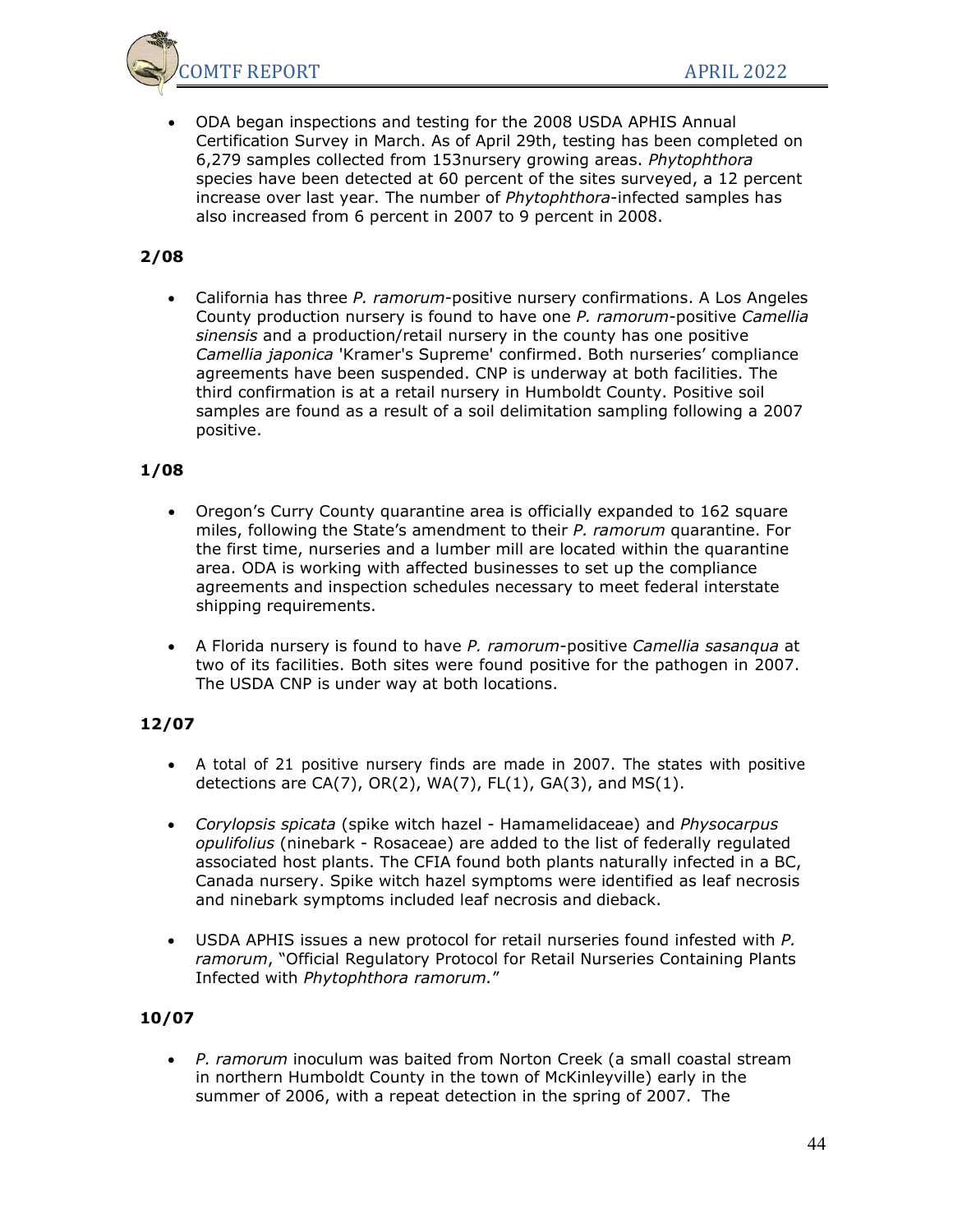

recovered isolates have been genotyped, revealing that two lineages are present: the Northern American (NA1) and European (EU1). This is the first find in North America of the EU1 lineage in a wildland environment. Efforts are being made to determine the spore source location, including exhaustive streamside surveys. A small retail nursery in downtown McKinleyville has been found to have *P. ramorum*-positive plants, including three plants confirmed with the EU1 strain, but the nursery is located in a different watershed than the infested stream. No definitive linkages between the nursery and stream have been established.

## **9/07**

• *Garrya elliptica* and *Mahonia aquifolium* are now regulated by the USDA APHIS for *P. ramorum*. Nurseries operating under a compliance agreement may continue to ship hosts and associated plants, including the newly listed plants. However, all other nurseries containing these newly listed plants must be properly inspected, sampled, tested, and placed under a Compliance Agreement by September 7, 2007 in order to be able to move regulated plants interstate.

## **8/07**

- The EU implements changes to their *P. ramorum* regulations. The decision amends the list of plants, wood, and bark susceptible to *P. ramorum*; increases from one to two the number of official inspections of specific species of susceptible plants in places of production and extends eradication measures to cover growing media and plant debris as well as sanitizing the surface upon which infected plants have been standing.
- CDFA nursery inspectors are now conducting two inspections per year on "medium-risk" plants (*Viburnum*, *Pieris*, and *Kalmia*) and three inspections per year on "high-risk" plants (*Camellia* and *Rhododendron*).

## **7/07**

- Rhododendrons planted along a residential roadway are found *P. ramorum* positive in Thurston County, WA. WSDA has implemented the landscape protocol; all rhododendrons along the roadway have been destroyed. The positive plants were provided to the landscaper from an out of state West Coast nursery.
- Canada sets aside more than \$24 million in *P. ramorum* compensation funds for wholesale and retail nurseries as well as individuals impacted by pathogen eradication efforts. Compensation ranges from \$4 for young plants to \$300 for the largest trees. Affected parties can also claim costs incurred in the disposal and treatment of plants and related materials, either via incineration or deep burial.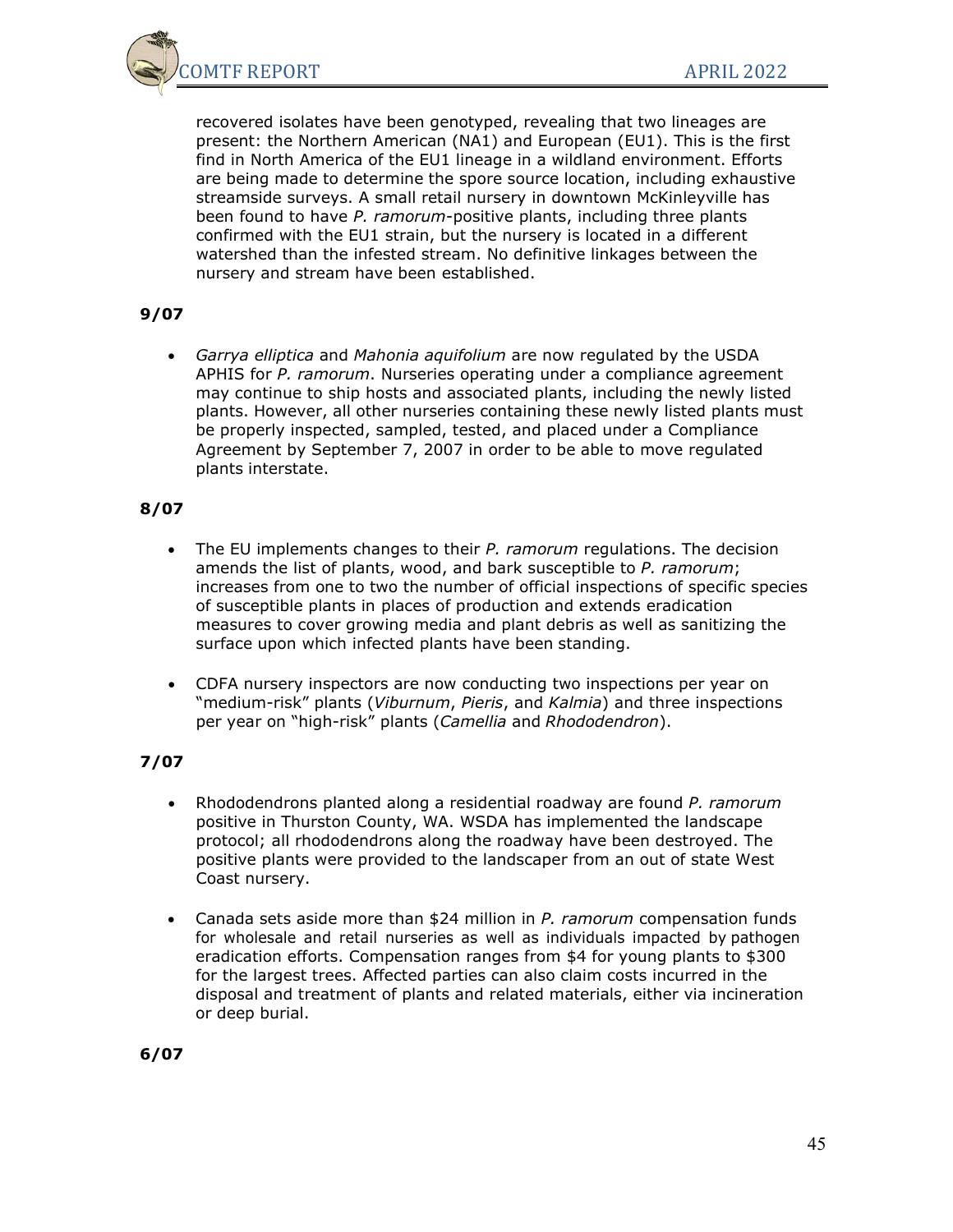

- Following the April *P. ramorum*-positive stream baiting sample taken from the Sammamish River in King County, WA, WSU and WSDA collaborated with USDA ARS to genotype 40 isolates sampled from 12 nurseries both within and outside the Sammamish watershed in an attempt to trace the origin of the river isolate. Upon analysis, the Sammamish River isolate has a unique fingerprint that matches an isolate from a landscape supplier located outside of the watershed. While not a conclusive study, the finding does suggest the Sammamish River isolate may have been introduced from nursery stock originating from this wholesaler.
- Two California nurseries are identified as *P. ramorum*-positive. A San Diego County production nursery is found PCR-positive for *Pieris japonica* 'Amamiana'. This facility is under compliance for *P. ramorum* and does ship interstate. Trace-forward investigations include nurseries in seven western states and 10 CA counties. An Alameda County production nursery is also found infested with *Magnolia grandiflora*. The nursery is under compliance for *P. ramorum* and does not ship interstate.
- Oregon Grape (*Mahonia aquifolium* [Pursh] *Nutt*. Berberidaceae Family) is found *P. ramorum*-positive for the first time at a Canadian nursery. Symptoms are primarily foliar, and include leaf spots and discoloration. This host species is native to the West Coast of the US. APHIS is reviewing the findings and anticipates adding Oregon Grape to the list of *P. ramorum*regulated hosts soon.

### **5/07**

- APHIS has updated the "Official Regulatory Protocol for Wholesale and Production Nurseries Containing Plants Infected with *Phytophthora ramorum.*" The revised CNP is to be used by any nursery found *P. ramorum-*positive.
- The first US findings of *P. ramorum*-positive *Loropetalum* are found at a Sacramento County, CA nursery that has previously been identified with the pathogen. Symptoms, unlike other foliar hosts, can include large and small pin-prick size lesions on the underside of leaves, surrounded by red rings.

- Four *P. ramorum*-positive nurseries are identified in CA. Three of the nurseries are retail facilities in quarantined counties. None of the three retailers are under compliance or ship out of the quarantined area. Two of the three sites have been *P. ramorum-*positive before. The fourth *P. ramorum* confirmation was made on *Loropetalum chinense* at a production nursery during an annual compliance agreement inspection. The nursery is under compliance and ships out of state (to NV only). This nursery was also found *P. ramorum*-positive in 2006 during a compliance agreement inspection.
- *P. ramorum* is found at two Oregon production nurseries. One nursery in Washington County was confirmed to have an infested block of *Camellia* and an infested block of *Rhododendron*. The second nursery, located in Clackamas County, had a *P. ramorum*-positive *C*. *sasanqua* 'Yuletide' plant.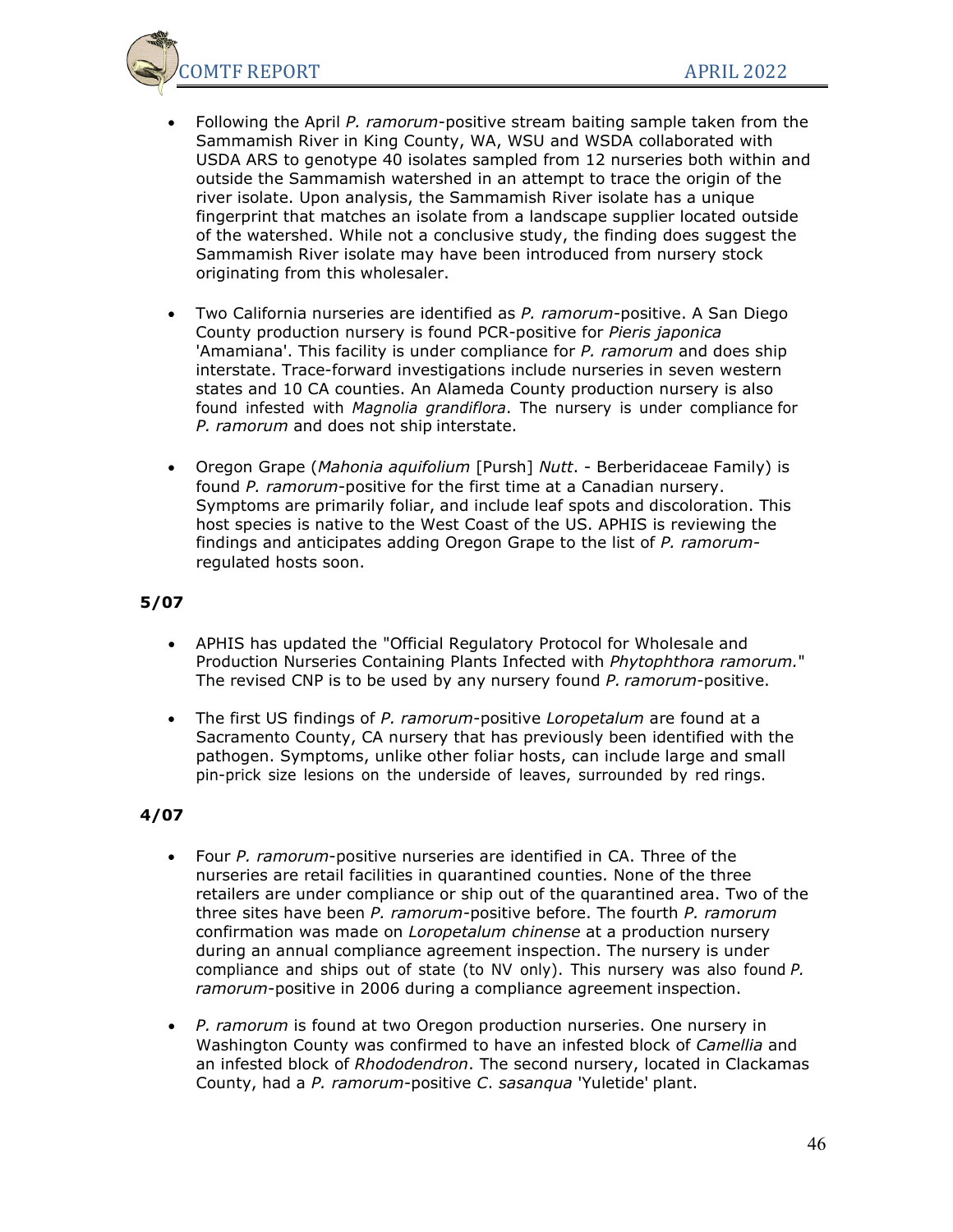

• Twelve *P. ramorum*-positive nursery sites in five states have been identified to date in 2007 through federal or state inspections, nursery surveys, and/or other detections. Positive finds by state include: CA(5), FL(1), MS(1), OR(2), and WA(3).

# **3/07**

- The European *P. ramorum* lineage has been reported for the first time in CA. It was recovered from three Humboldt County nursery isolates taken in spring of 2006 and analyzed as part of a genetic study of *P. ramorum* isolates from CDFA. Current samples have been taken at the nursery; results are pending. Trace-back investigations are underway for the 2006 confirmations.
- To date in 2007, WA has had three *P. ramorum*-positive nursery confirmations. The first two positive nurseries were found in King and Snohomish counties, and were discovered as a result of the new trace-back protocol, which requires trace-back nurseries to supply trace-forward information for a period of 30 days prior and 30 days after the shipments were sent to the positive nursery. The third *P. ramorum*-positive nursery was in Cowlitz County and was discovered as the result of a Compliance Certification Inspection.
- A Hinds County, MS nursery is found to have a *P. ramorum*-positive *Camellia* sp. The inspection was a follow-up inspection to eradication efforts performed last year.

## **2/07**

- Sixteen silk tassel bush (Garrya elliptica) plants are found *P. ramorum*positive for the first time in the UK. This host species is a West Coast US native. APHIS is reviewing the findings and anticipates adding silk tassel bush to the P. ramorum-regulated host list soon.
- The new USDA APHIS *P. ramorum* regulation "*Phytophthora ramorum*; Quarantine and Regulations" is published February 27, 2007 in the Federal Register. This rule primarily codifies the Federal Order issued in December 2004 that established restrictions on the interstate movement of nursery stock from nurseries in nonquarantined areas in CA, OR, and WA. The rule also incorporates all updates (SPROs) issued since the original APHIS regulation was published in 2002, most of which are updates to the hostlist.

- A retail nursery in Tallahassee, FL is found *P. ramorum*-positive. The nursery was also found positive in 2006. The confirmations were made on three cultivars of Camellia japonica. Trace-back surveys failed to identify a source for the infestation.
- The UK finds *Schima wallichii* (Chinese guger tree) to be a new *P. ramorum* host. The symptomatic foliar samples were taken outdoors from a historic garden near Cornwall in 2006. USDA APHIS is reviewing the findings and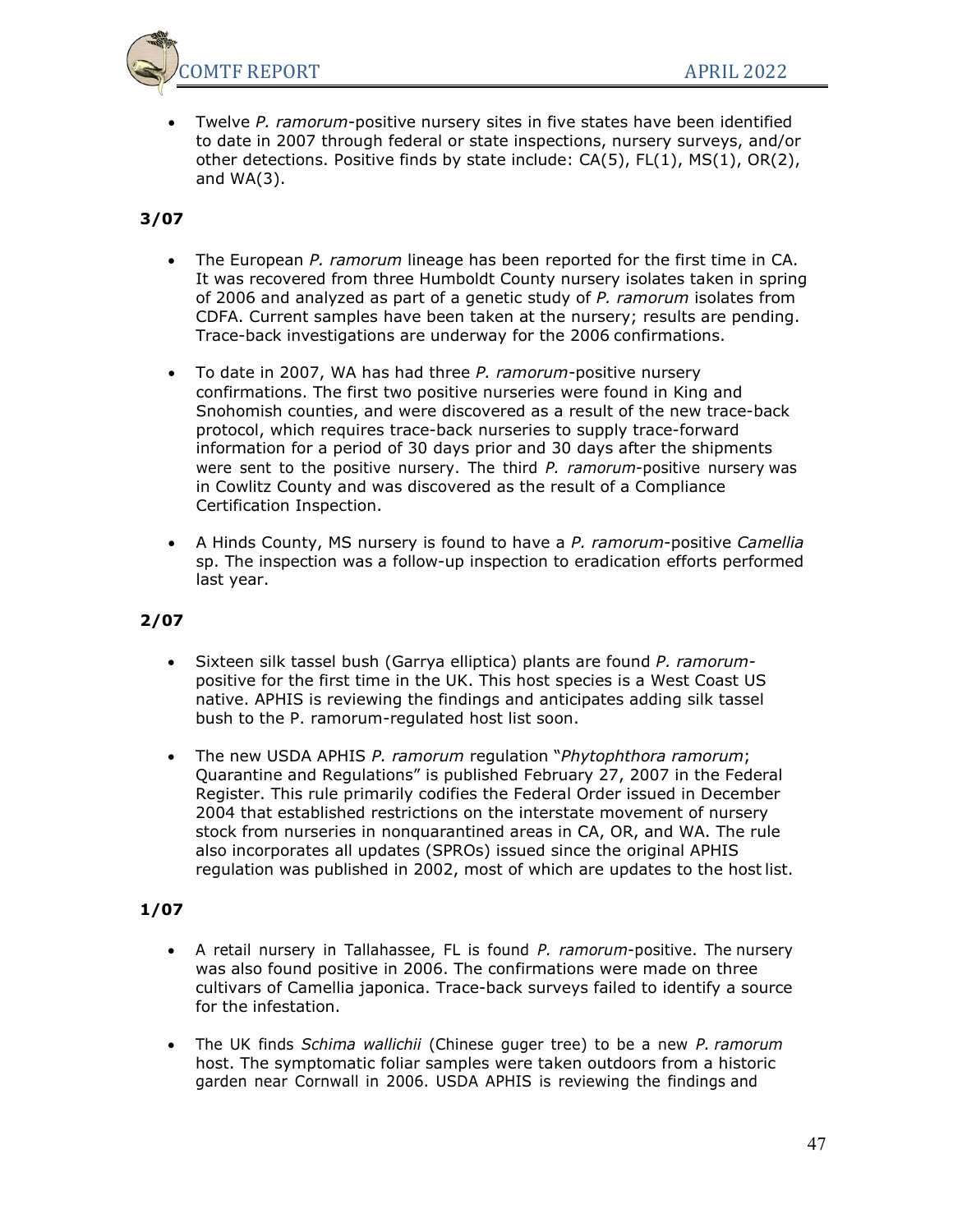

anticipates adding Chinese guger tree to either the host or associated host list soon.

- *Arctostaphylos uva-ursi* (Kinnikinnik), *Prunus laurocerasus* 'Nana' (Dwarf English Laurel), and *Osmanthus delavayi* (Delavay Osmanthus) nursery stock are found *P. ramorum*-positive in King County, WA. As Koch's postulates have not been completed, all three species will be added to the "APHIS List of Regulated Hosts and Plants Associated with *Phytophthora ramorum*" as associated plants, and regulated only as nursery stock.
- Two new *P. ramorum* A2 isolates from the EU lineage are identified in Belgium. The finding was made as a result of a Belgian research project that began in 2006 and screened all stored Belgian isolates of *P. ramorum* for their mating types. Both new isolates originated from nurseries in northern Belgium from two separate sites and from different hosts *(Rhododendron* and *Viburnum*).

## **12/06**

• In 2006, USDA APHIS reported 62 sites in 11 states as having had nurseryrelated *P. ramorum* detections. Positive findings by state are: AL(1), CA(28),  $CT(1)$ ,  $FL(2)$ ,  $GA(1)$ ,  $IN(1)$ ,  $ME(1)$ ,  $MS(1)$ ,  $OR(13)$ ,  $PA(1)$ , and  $WA(12)$ .

## **11/06**

• A CA production nursery in Santa Clara County is confirmed *P. ramorum*positive. The positive *Vancouveria planipetala* (redwood ivy) was collected during an initial compliance agreement inspection. The nursery is not currently under compliance and does not ship or intend to ship out of the quarantined counties.

## **10/06**

- The CFIA detects *P. ramorum* at four retail garden centers (two sites have the same owner) in early September and October. *P. ramorum* was found at the sites in 2004; all four sites were found free of the pathogen in 2005. All four centers source plants both locally and from the US and were sampled as post eradication sites due to the previous detections. The plants found infected were *Rhododendron* and *Viburnum*.
- Eradication efforts continue at a wholesale nursery in British Columbia, where *P. ramorum* was detected in late 2005. As a repeat site, stringent controls have been implemented. Trace-forwards from this nursery site this year have detected two residential/commercial landscape sites with 11 positive *Gaultheria shallon* plants.

## **9/06**

• A Santa Cruz County production nursery is identified as *P. ramorum*-positive as a result of a positive growing media sample collected from a camellia pot during CNP activities. The pot was located directly under a California bay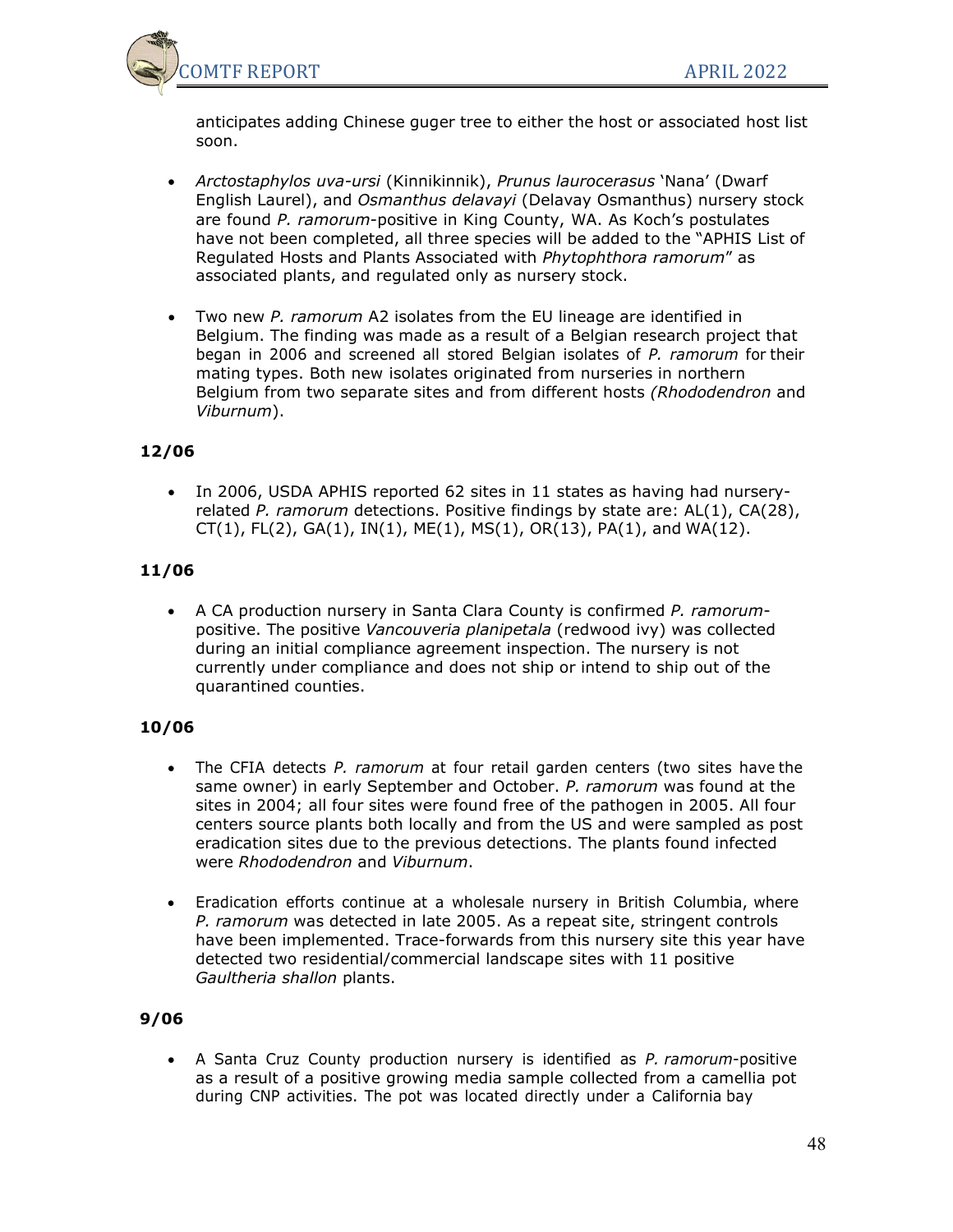

laurel tree which is rooted in a stream known to be positive for *P. ramorum*. The samples submitted from the bay tree are pending. This nursery also tested *P. ramorum*-positive in 2003, 2004, and 2005.

- Koch's postulates are completed for: *Acer pseudoplatanus, Aesculus hippocastanum, Laurus nobilis,* and *Michelia doltsopa*. Consequently, these hosts will be reclassified from the APHIS "Plants Associated with *P. ramorum"* list to the list of "Proven Hosts Regulated for *P. ramorum*.
- To date, 56 nurseries have been positive for *P. ramorum* in 2006. The breakdown by state is: CA (26), OR (13), WA (8), AL (1), CT (1), FL (2), GA (1), IN (1), ME (1), MS (1), and PA (1).
- Forty-six participating states have reported *P. ramorum* National Nursery Survey results. To date, 3,513 nurseries have been visited and 95,295 samples collected. Out of the samples collected, 352 have been confirmed *P. ramorum*-positive.

- *Ceanothus thyrsiflorus*, *Cinnamomum camphora*, *Kalmia angustifolia*, *Nerium oleander*, *Osmanthus fragrans*, *Osmanthus heterophyllus*, and *Quercus acuta* are officially added to the APHIS list of regulated "Plants Associated with *P. ramorum.*"
- *Fagus sylvatica*, *Kalmia latifolia*, *Quercus cerris*, *Salix caprea*, and *Viburnum* spp. are transferred from the APHIS "Plants Associated with *P. ramorum"* list to the "Proven Hosts Regulated for *P. ramorum*" list, based on the completion of Koch's postulates.
- *Eucalyptus haemastoma* Sm. (Myrtle family), *Cornus kousa* x *Cornus capitata* (Dogwood family), and *Castanopsis orthacantha* Franchet (Beech family) are added to the UK DEFRA list of Plants Reported as Natural Hosts of *P. ramorum.* All three hosts were found *P. ramorum*-positive in the UK. APHIS is researching the findings and anticipates adding these plants to APHIS "Plants Associated with *P. ramorum*" list soon.
- Canada adds five new genera to the CFIA *P. ramorum* host list: *Loropetalum*, *Distylium*, *Manglietia*, *Parakmeria*, and *Ilex*. These additions are the result of positive confirmations from the species: *Loropetalum chinese, Distylium myricoides*, *Manglietia insignis*, *Parakmeria lotungensis*, and *Ilex purpurea*. APHIS is reviewing the findings and anticipates adding the new hosts to the APHIS "Plants Associated with *P. ramorum*" list in the near future.
- Researchers report findings of *P. ramorum* infecting Camellia flower buds. This is the first report of camellia flower bud infection in the field with the North American genotype of *P. ramorum*.
- A San Joaquin County, CA production nursery is found to have five *P. ramorum*-positive Camellia varieties ('Jean May,' 'Bonanza,' 'Showa-nosakae,' 'Chansonette' and 'Nuccio's Pearl') during a compliance agreement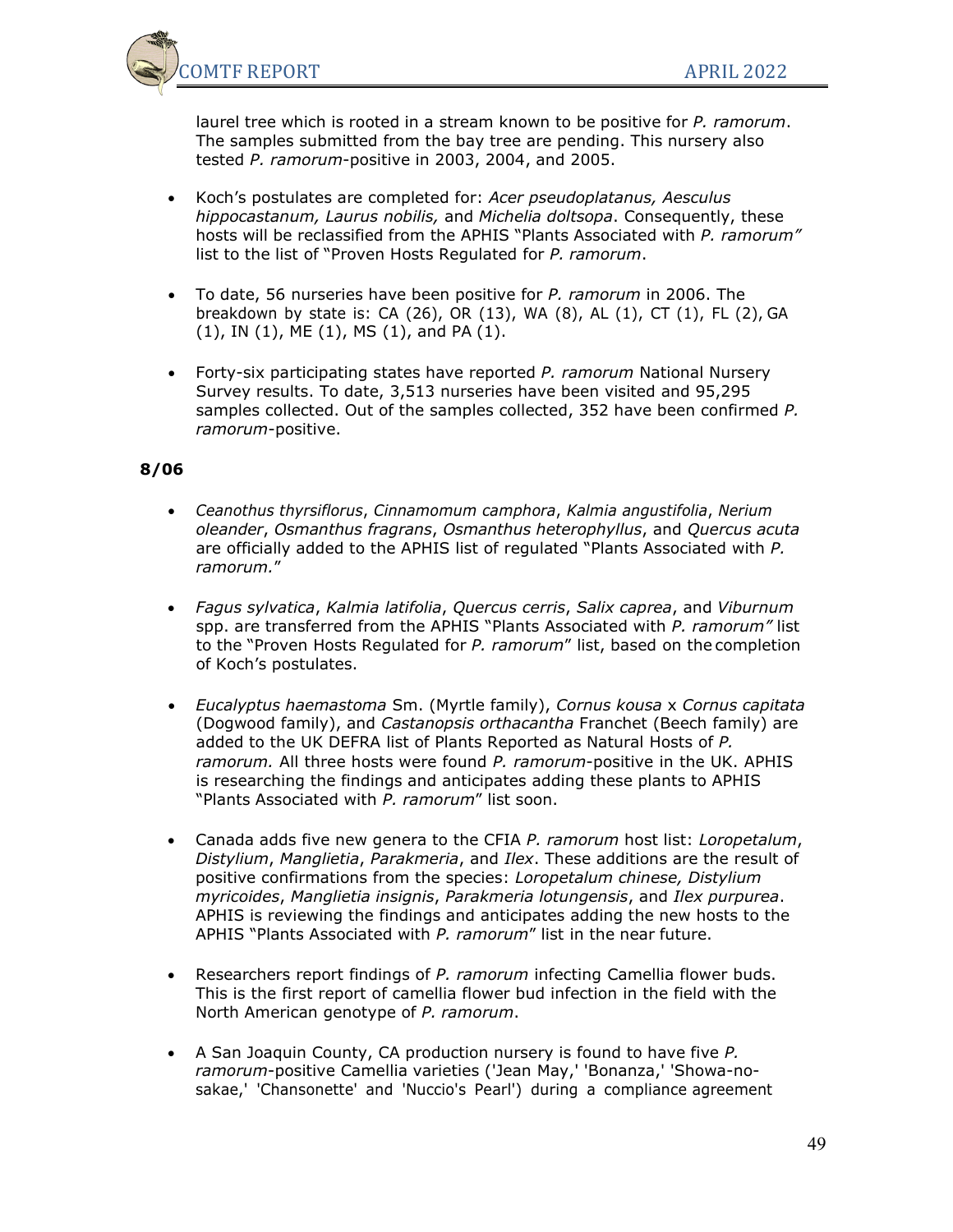

inspection. The facility was also found to be *P. ramorum* positive in 2004. CNP is under way.

## **7/06**

- An Alabama retail nursery is confirmed positive for *P. ramorum.* The infected Camellia sp. is found on the nursery cull pile during a *P. ramorum* National Nursery Survey inspection.
- A *P. ramorum-*positive *Viburnum mariesii* is found at a small Indiana retail outlet as the result of a trace-forward investigation from a production nursery in Clackamas County, OR.
- *P. ramorum*-positive *Pieris* sp. 'Mountain Fire' is found at a Georgia retail nursery during a trace-forward investigation from a production nursery in Clackamas County, OR. CNP is underway.
- *P. ramorum*-positive *Syringa vulgaris* 'Ludwig Spaeth' is identified at a small Maine retail nursery as a result of a trace-forward investigation from a production nursery in Clackamas County, OR.
- A MS retail nursery is confirmed to have *P. ramorum*-positive *Camellia* sp. during a *P. ramorum* National Nursery Survey inspection. Trace-back investigations are being conducted. CNP is underway at the facility.
- *P. ramorum* federal order compliance agreements, trace-forward/-back investigations, the USDA APHIS National Nursery Survey, and other investigations are ongoing. To date, 48 sites in 9 states have had *P. ramorum* detections. Positive findings by state are: AL(1), CA(25), FL(2), GA(1), IN(1), ME(1), MS(1), OR(13), and WA(3).
- *P. ramorum*-positive *Camellia japonica* 'Kramer's Supreme' is detected at a Napa County production nursery as a result of a Sacramento County nursery trace-forward investigation. The addition of this facility brings California's 2006 total number of confirmed nurseries to 25.

- *Osmanthus fragrans* (sweet olive) and *Osmanthus heterophyllus* (false holly), are found *P. ramorum-*positive in a Humboldt County nursery. APHIS is reviewing the findings and anticipates adding these new species to the APHIS "Plants Associated with *P. ramorum*" list in the near future.
- APHIS confirms *Nerium oleander* (Oleander) to be a new *P. ramorum*associated host when delimitation survey samples from the Humboldt County facility are confirmed positive.
- Forty-three states have reported compliance inspection or National Nursery Survey results. Puerto Rico, AK, IA, and MO are not participating in the Survey, and WI is looking for *P. ramorum* as part of their regular nursery inspection process. To date in 2006; 2,786 nurseries have been visited, with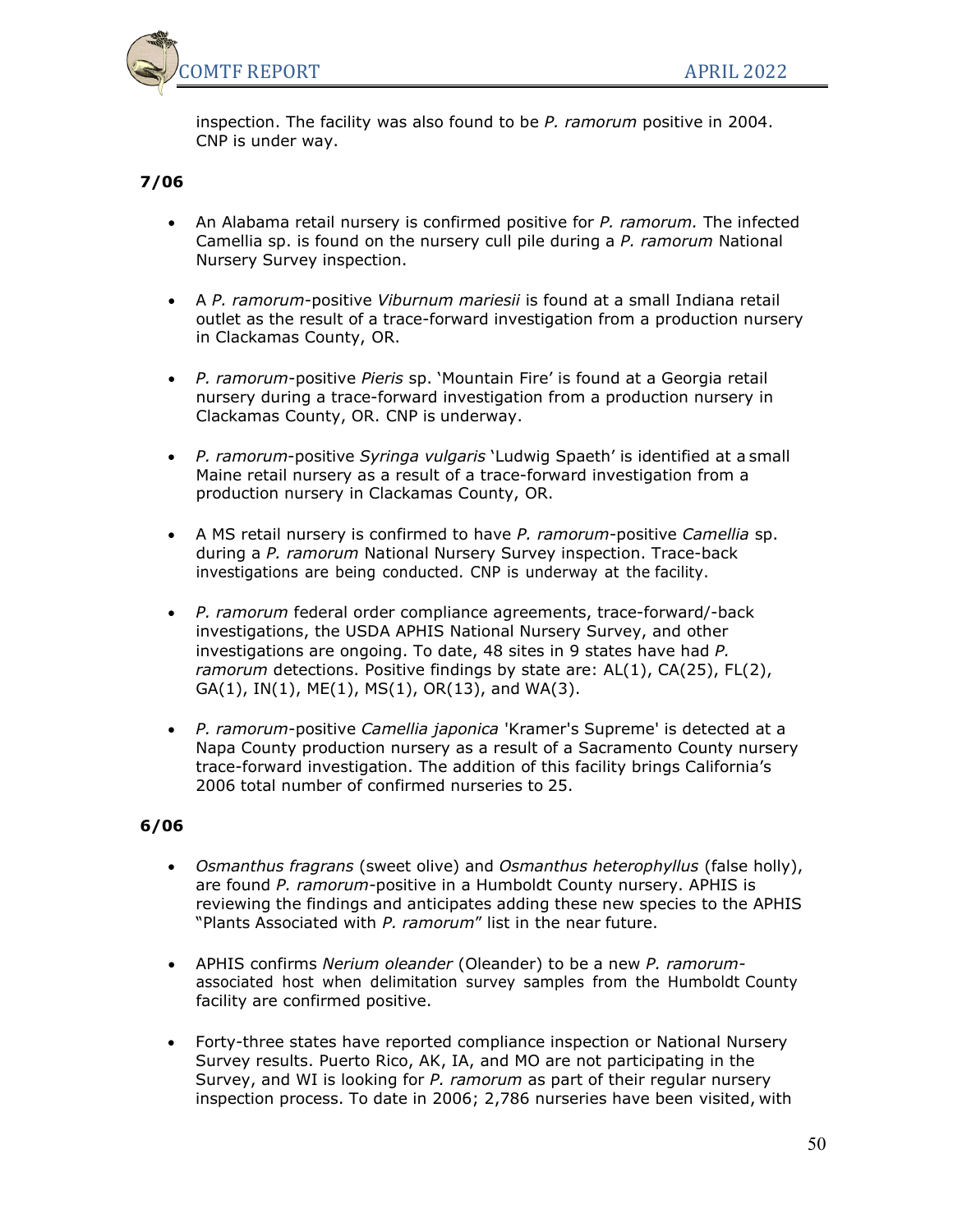

88,973 samples collected. Out of the samples collected, 327 have been confirmed *P. ramorum*-positive, totaling 42 positive sites in five states (CA, OR, WA, FL, and MS).

- CA has six *P. ramorum*-positive nursery confirmations. Two of the confirmations are in production facilities and four are retail nurseries. Affected counties include: Sonoma, San Joaquin, Sacramento, and San Mateo. Four of the nurseries have had prior *P. ramorum* confirmations. These new finds bring the State's 2006 total number of *P. ramorum*-positive nurseries to 24.
- ODA completes its *P. ramorum* Federal Order certification for 2006. Of the 62,045 samples collected from 1,112 growing areas, *P. ramorum* was found at 13 nurseries (about 1.0 percent). CNP has been enacted at all 13 sites. A total of 938 host and 1,000 non-host nurseries in OR now qualify for certification under the Federal Order certification program.
- ODA completes its statewide survey of Christmas tree plantations. A total of 4,480 samples were collected from 113 plantations; no *P. ramorum* was found at any of the sites surveyed. This is the fifth consecutive year no *P. ramorum* has been found in OR Christmas trees.
- A *P. ramorum* survey of OR retail nurseries is now underway. ODA plans to survey and sample approximately 150 retail nurseries that sell *P. ramorum*susceptible plants.

## **5/06**

- Six California nurseries are identified as *P. ramorum*-positive, bringing the State's 2006 total number of positive nurseries to 18. Confirmations are made in Humboldt, Marin, Mendocino, Los Angeles, Tulare, and Santa Clara Counties. Two of the nurseries do ship interstate and two of the nurseries have had *P. ramorum* detections in previous years. Positive plants include: *Viburnum tinus*, *Camellia sasanqua*, *Camellia japonica*, *Rhododendron, Laurus nobilis*, and *Magnolia grandiflora.*
- The first detection of *P. ramorum* on *Magnolia grandiflora* in a US nursery is made at a Santa Clara County, CA production facility. The nursery does ship interstate, and was also found *P. ramorum*-positive in 2005.

- Four CA *P. ramorum* nursery confirmations are made, including: a San Mateo County producer, a Sacramento County producer, and two Alameda County retail nurseries. All four sites identified have positive Camellia, with one facility also having positive *Rhododendron* and *Pieris*. Three of the four nurseries have previously been found to have *P. ramorum*-positive plants. These 4 confirmed facilities bring the State's 2006 total to 12.
- As of April 14th, ODA has identified *P. ramorum* at 4 sites surveyed as part of the *P. ramorum* 2006 Federal Order Inspection. Three of the sites are small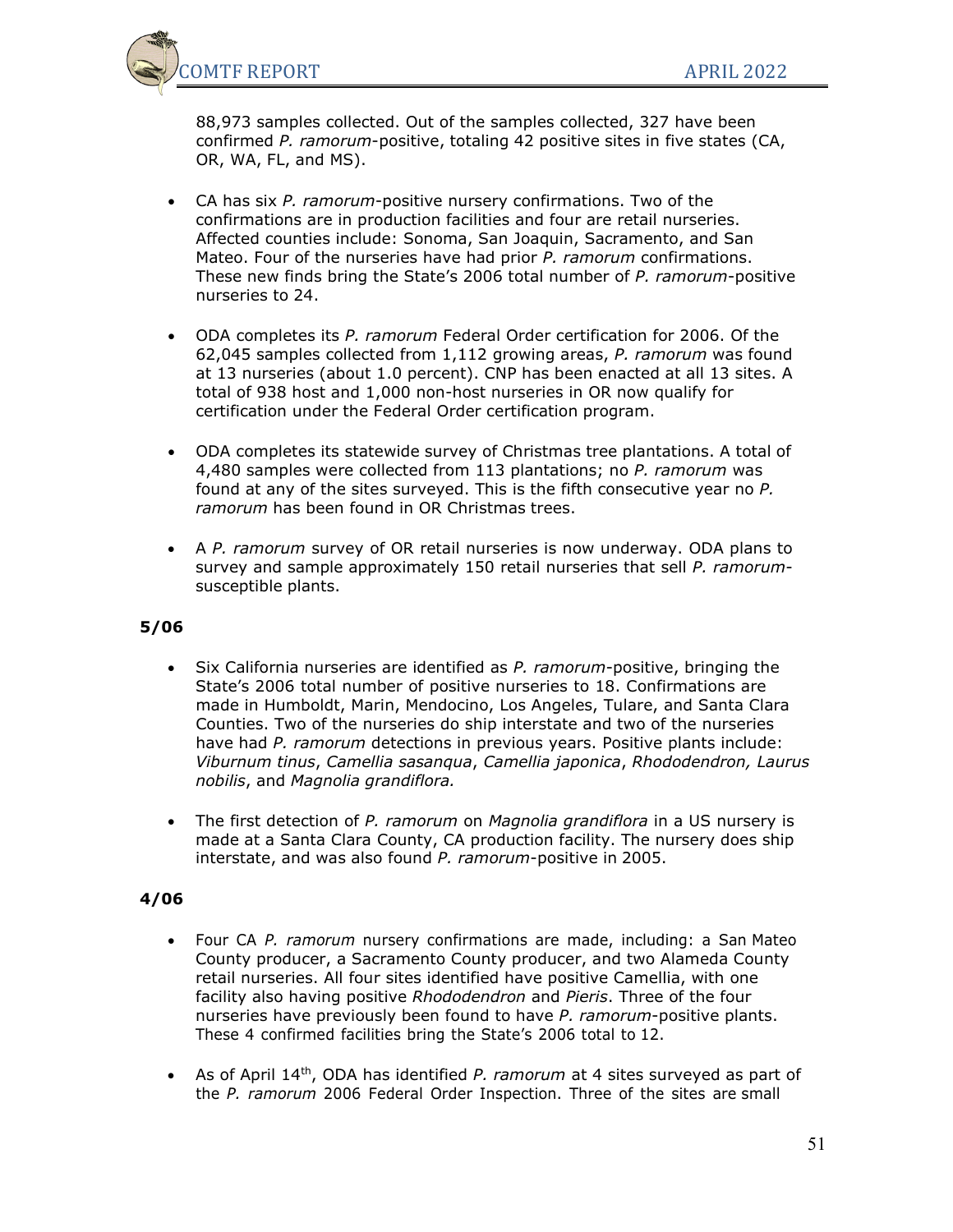

grower facilities located in Polk, Washington, and Lane Counties. The fourth site is a small retail facility located in Lane County. Positive plants include *Camellia japonica*, *Rhododendron*, and *Pieris japonica*. Two of the small grower nurseries ship a small volume of host plants out-of-state; traceforward investigations are underway. CNP has been initiated at all sites.

### **3/06**

- New Zealand issues a public notice addressing nursery stock importation concerns, including risk mitigation measures and the host list for *P. ramorum*. With the exception of high-value plants for which the risk of *P. ramorum* is mitigated, hosts of *P. ramorum* are only permitted to be imported from countries recognized by New Zealand as Pest-Free Areas, which currently include: Australia, Canada, Israel, and South Africa. The proposed date of adoption and enforcement is May 29, 2006.
- Taiwan, Penghu, Kinmen, and Matsu issue a public notice proposing a draft amendment of the "Quarantine Requirements for the importation of plants or plant products." Among the changes is the designation of *P. ramorum* as a quarantine pest, whereby: "The importation of living plants (excluding flowers, fruits and seeds) of its hosts will be prohibited. Regions or countries affected include: Belgium, British Channel Islands, Denmark, France, Germany, Ireland, Italy, Netherlands, Norway, Poland, Slovenia, Spain, Sweden, Switzerland, UK, BC, CA, FL, GA, OR, and WA.
- CA confirms three nurseries to be *P. ramorum*-positive, including: a Sacramento production facility, a retail nursery in Alameda County, and a Solano County production facility. All confirmations made were on *Camellia*. One facility has previously been found positive. *P. ramorum*-positive nurseries for CA in 2006 now total eight.
- Florida confirms two *P. ramorum*-positive nurseries. Of the 23 *Camellia* plants found infected, five species were identified, including *japonica*, *sasanqua*, *sinesis*, *hiemalis*, and *vernalis*. Both of the Tallahassee nurseries were also found positive in 2004 surveys, following trace-forward investigations from a Southern California wholesale facility. It has not been determined if the pathogen was re-introduced or if it has persisted at the nurseries in soil and/or water since the initial findings.

- A water sample taken from a seasonal stream in Pierce County, WA is confirmed *P. ramorum*-positive. Plants from the adjacent nursery tested positive in 2004 and 2005. Agencies are monitoring the water upstream and downstream from the positive site to determine the extent of water contamination. Monitoring for signs of infestation throughout the immediate watershed area outside of the nursery will also be conducted.
- APHIS issues a SPRO Letter, adding 13 new plant species to the federal *P. ramorum* associated host list. The SPRO can be found on the APHIS website under "Revision of Listed and Regulated Articles" dated 2/10/06 at: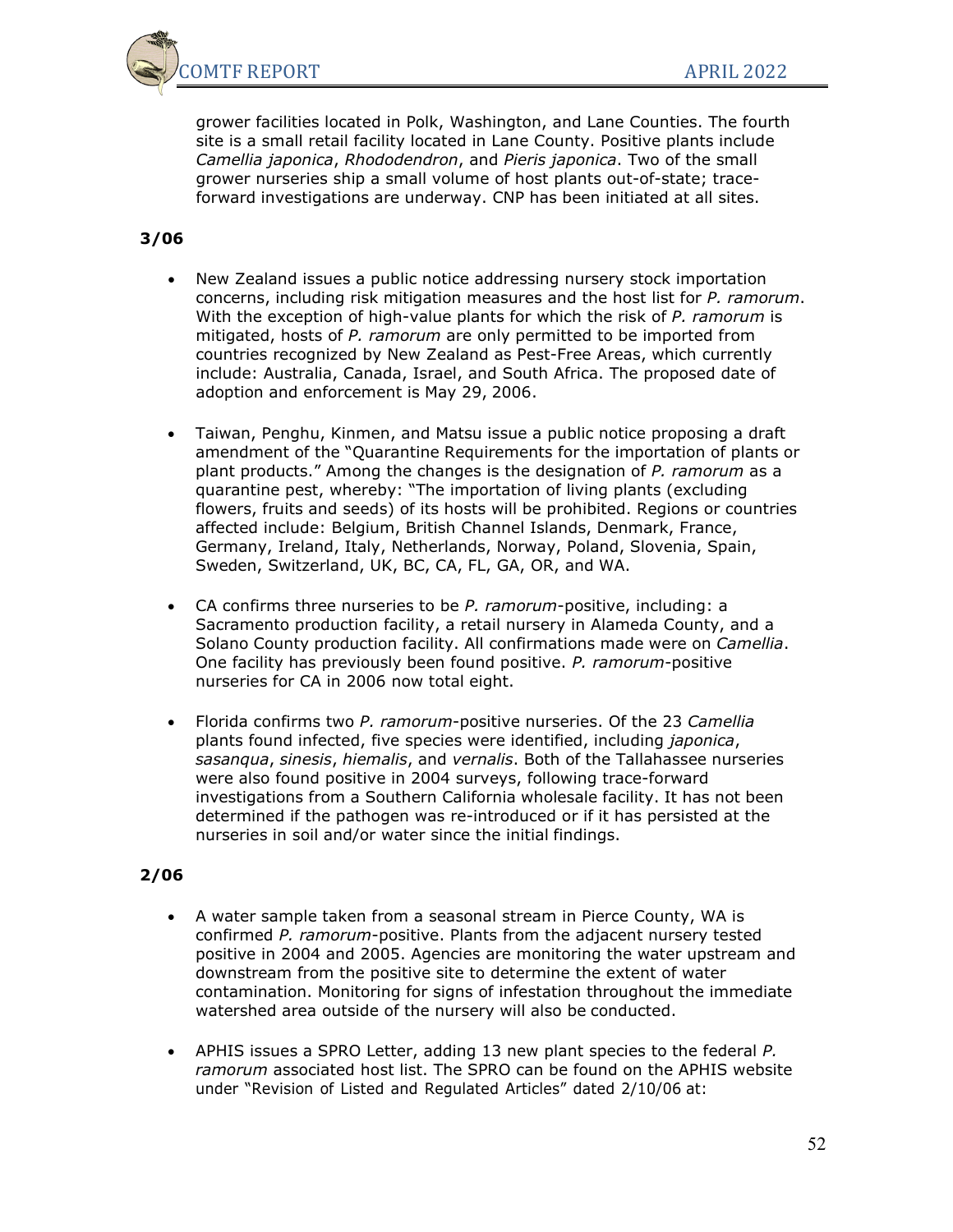

[http://www.aphis.usda.gov/plant\\_health/plant\\_pest\\_info/pram/regulations.sh](http://www.aphis.usda.gov/ppq/ispm/pramorum/regulations.html) [tml.](http://www.aphis.usda.gov/ppq/ispm/pramorum/regulations.html)

- Koch's postulates are completed for *Frangula purshiana* (formerly listed as *Rhamnus purshiana*), *Adiantum aleuticum*, and *Adiantum jordanii*. Consequently, APHIS reclassifies these associated hosts as hosts.
- APHIS issues a Trace-Forward Protocol for Nurseries that Received Plant Material Shipped from a Confirmed *P. ramorum*-Infested Nursery. The new protocol is intended to establish a set of procedures that are used to determine if a nursery that has received plants from a *P. ramorum*-positive nursery acquired infected nursery stock, thus becoming infested as well.
- CDFA identifies four *P. ramorum***-**positive nurseries: a production facility in Contra Costa County, a retail nursery in Alameda County, a retail nursery in Nevada County, and a Napa County retail nursery. Plants found positive for the pathogen included *Camellia* and *Pieris*; all four nurseries have previously been identified as having *P. ramorum*-positive plants.

## **1/06**

- The first 2006 *P. ramorum*-positive nursery is identified during a CA compliance agreement inspection. The find was made on a *Camellia japonica* in a Los Angeles County production nursery that only sells plants to local landscapers and does not do any shipping of plant material. This nursery was also found *P. ramorum*-positive during last year's compliance agreement inspection, and had completed CNP in May 2005.
- The Canadian nursery industry implements a *P. ramorum* Nursery Certification Program. Key program components include annual sampling and testing, training, and independent audits. For more information, go to the CNLA website: [http://www.canadanursery.com/Page.asp?PageID=122&ContentID=750&Site](http://www.canadanursery.com/Page.asp?PageID=122&ContentID=750&SiteNodeID=102) [NodeID=102.](http://www.canadanursery.com/Page.asp?PageID=122&ContentID=750&SiteNodeID=102)

## **11/05**

• A WSU researcher isolates *P. ramorum* from California red fir *(Abies magnifica)* symptomatic shoots at a Christmas tree farm near Los Gatos, CA. Koch's Postulates have not been completed. The findings are being evaluated and considered by APHIS for the potential addition of California red fir to the regulated host list.

- For the fourth year in a row, *P. ramorum* has not been found in OR Christmas tree plantations. Based on these results, Christmas tree plantations in all OR counties surveyed are officially declared *P. ramorum*-free for 2005.
- *Viburnum opulus* (=*V. trilobum*), or American cranberry viburnum, is found to be *P. ramorum***-**positive at a nursery in Clackamas County, Oregon on June 6,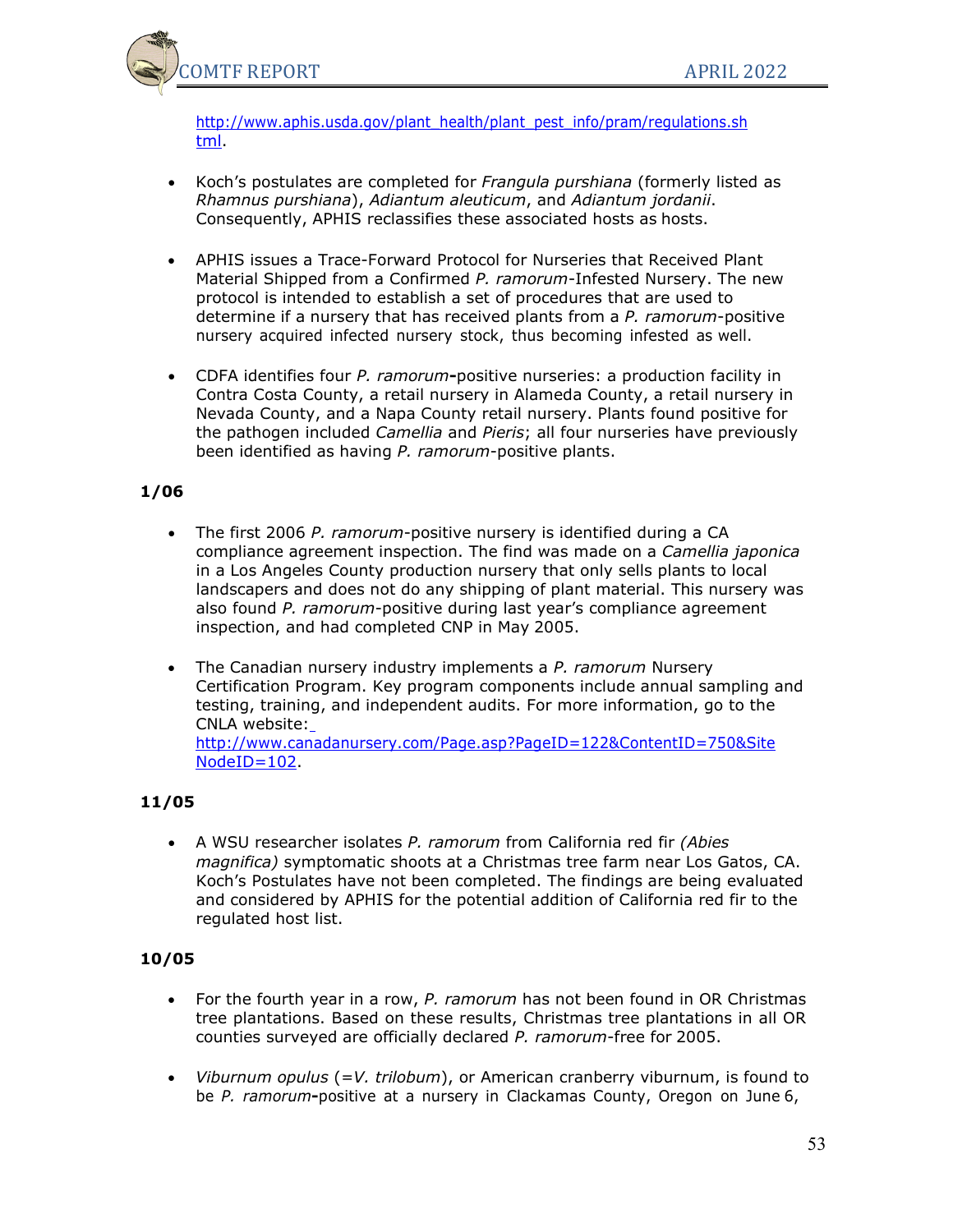

2005. APHIS has reviewed the findings and expects to add American cranberry viburnum to the *P. ramorum* associated host list soon.

- Real-time PCR is validated by USDA APHIS PPQ CPHST for providing diagnostic determinations for the *P. ramorum* federal emergency program.
- The HRI (research division of the ANLA) convenes a national working group to explore the role of nursery management practices in the battle to limit *P. ramorum* spread. The group will develop RMPs that can be used by nurseries nationwide to establish or improve management plans. Long-term goals include building a working model for response to emerging plant pests.
- APHIS confirms the detection of *P. ramorum* at two nurseries in Washington State. These two additional infested nurseries are located in Snohomish County and King County. Infected species at both nurseries are varieties of Rhododendron.
- To date this year, 99 sites in seven states have had nursery-related *P. ramorum* detections. Positive findings by state are: CA(55), GA(4), LA(2),  $OR(20)$ , TN $(1)$ , SC $(1)$ , and WA $(16)$ .

### **9/05**

- CDFA confirms the detection of *P. ramorum* on *Abies concolor* (white fir) at a Christmas tree farm in the quarantined county of Santa Clara. This is the first report of the pathogen on this species of *Abies*. With Koch's Postulates not complete, APHIS expects to add *A. concolor* to the official list of associated host plants soon.
- APHIS issues an updated SPRO Letter, adding the eight new associated host plants to the list of *P. ramorum*-regulated plants. The addition of these eight plants brings the list of regulated *P. ramorum* host and associated hosts to 83. To access the SPRO, go to the APHIS website and refer to the 9/14/05 SPRO at: [http://www.aphis.usda.gov/ppq/ispm/pramorum/.](http://www.aphis.usda.gov/ppq/ispm/pramorum/)
- The USDA issues a strategic plan for *P. ramorum* titled: "Plant Diseases Caused by *Phytophthora ramorum*: A National Strategic Plan for USDA." The report addresses the goals for the *P. ramorum* detection, control, management, research, and restoration programs of the Department.
- As of 9/05, England has had 380 *P. ramorum* retail and nursery confirmations, and Wales has had 26.

## **8/05**

• A Nursery Pest Advisory Task Force (NPATF) is created at the request of California's Secretary of Agriculture, A.G. Kawamura. The Task Force is comprised of representatives from the USDA, CDFA, CDF, UC Davis, county agricultural commissioners, and the nursery industry. The group will address issues related to new and/or emerging nursery pests. Their present focus is working in concert with the California Oak Mortality Task Force in its efforts to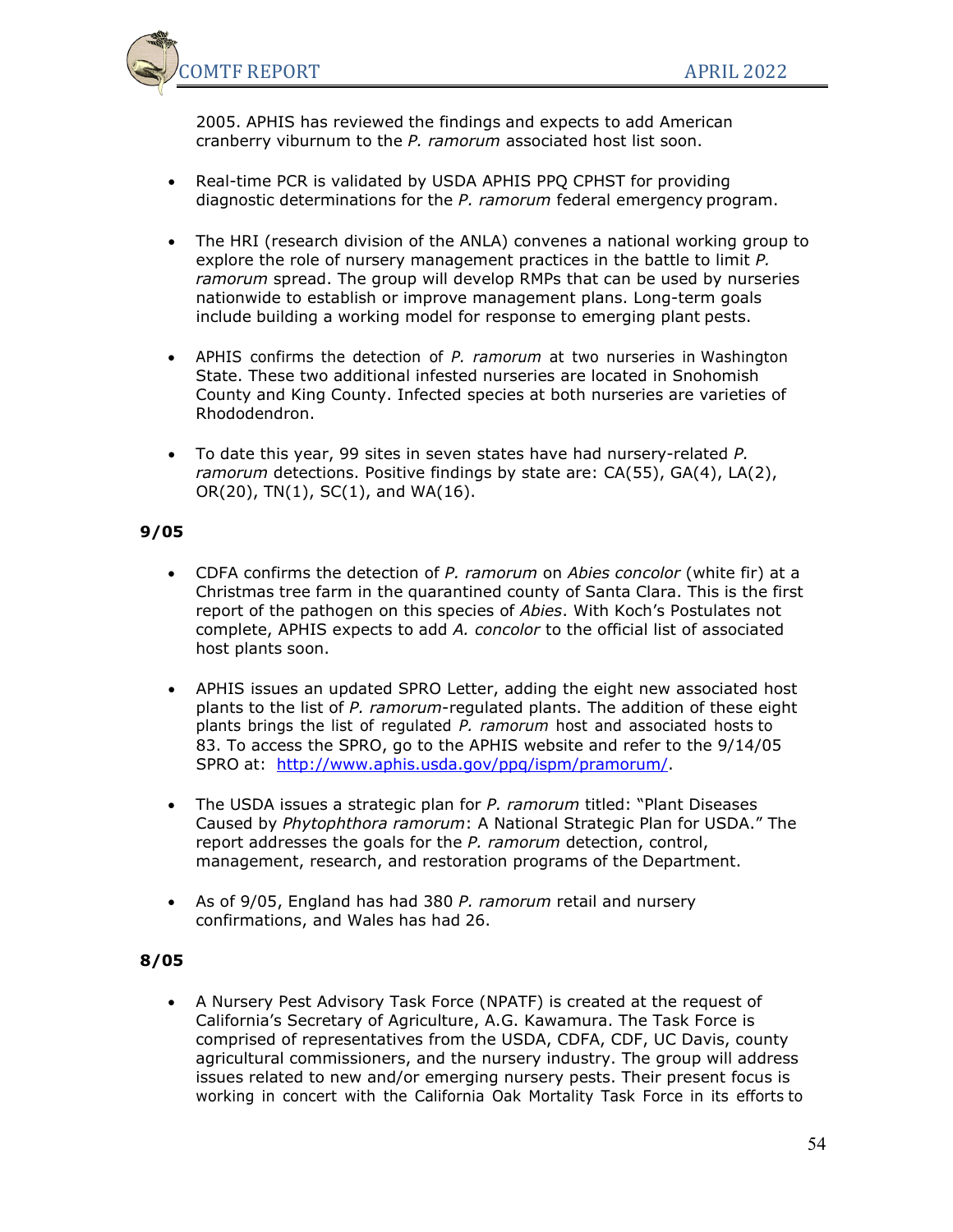

address *P. ramorum* issues.

- CDFA has identified 53 *P. ramorum*-positive CA nurseries in 2005. Ten of the confirmed nurseries ship interstate, with two of the ten shipping only to Nevada outside of California's borders. Eight of the confirmed nurseries have had recurrent infestations.
- USDA APHIS issues an updated State Plant Regulatory Official (SPRO) Letter, adding eight new associated host plants and two new host plants to the list of plants regulated for *P. ramorum*. The addition of these 10 plants brings the list of regulated *P. ramorum* host and associated hosts to 75. To refer to the SPRO, go to: [http://www.aphis.usda.gov/ppq/ispm/pramorum/.](http://www.aphis.usda.gov/ppq/ispm/pramorum/)
- Six hosts are moved from the associated host list to the host list, with all having Koch's Postulates complete and having been approved by USDA APHIS. The six newly classified hosts are: *Castanea sativa*, *Fraxinus excelsior*, *Quercus falcata*, *Quercus ilex*, *Syringa vulgaris*, and *Taxus baccata*.
- The UK officially identifies and reports to USDA APHIS three new *P. ramorum*infected plants. *Acer laevigatum* (Evergreen maple), *Michelia doltsopa* (Michelia), and *Quercus petraea* (Sessile oak) were found in outdoor, green areas with natural infection. Koch's Postulates have not been completed, so these plants will join the APHIS associated host list.
- Five new *P. ramorum* hosts are identified in California's quarantined county forests. The newly confirmed *P. ramorum*-susceptible plants are: *Adiantum aleuticum* (Maidenhair fern), *Fraxinus latifolia* (Oregon ash), *Osmorhiza chilensis* (Sweet Cicely), *Torreya californica* (California nutmeg), and *Vancouveria planipetala* (Redwood ivy). Koch's Postulates have not been completed, so these plants will be added to the USDA APHIS associated host list.
- A South Carolina wholesale nursery/broker is found to have a *P. ramorum*positive *Camellia japonica*. The nursery is part of a chain of 25 nurseries in five states, all of which deal primarily with the landscape industry. Surveys of the remaining 24 related nurseries are underway.
- WSDA identifies eight additional *P. ramorum*-positive nurseries, bringing the total number of confirmed WA nurseries to 10 in 2005. Eight of the 10 positive WA nurseries in 2005 were found positive for *P. ramorum* in 2004. Of the eight new confirmations, six were retail nurseries and two were wholesale facilities. Identified hosts included primarily *Rhododendron*, but also *Kalmia*, *Viburnum*, and *Pieris*.
- Oregon confirms six new *P. ramorum* findings, bringing the state's 2005 confirmation total to 20. Four of the *P. ramorum*-positive sites were wholesale nurseries and 13 were retail facilities. Three of the *P. ramorum*positive nurseries do ship out-of-state; all three ship primarily to the West Coast.
- *P. ramorum* federal order compliance agreements, trace-forward/-back investigations, the USDA APHIS National Nursery Survey, and other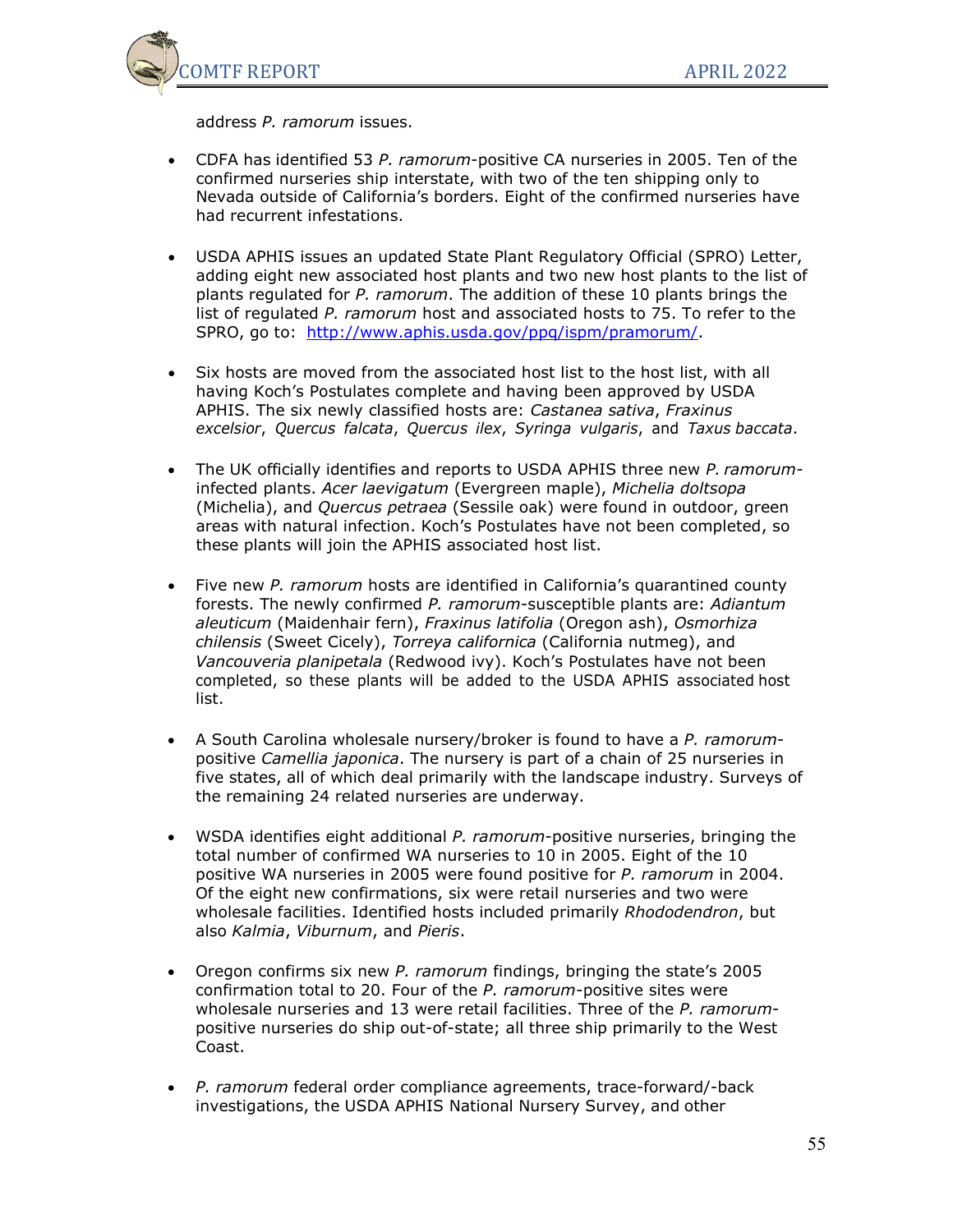

investigations are ongoing. To date, 91 sites in seven states have had *P. ramorum* detections. Positive findings by state are: CA(53), GA(4), LA(2),  $OR(20)$ , TN $(1)$ , SC $(1)$ , and WA $(10)$ .

### **7/05**

- The first *P. ramorum*-infected *Taxus media* is reported from the Netherlands, making this the third yew to be identified as susceptible to *P. ramorum*. With Koch's postulates not completed, this plant is being added to the USDA APHIS list of *P. ramorum*-regulated associated host plants
- ODA identifies five additional nurseries in four counties with *P. ramorum*confirmations. Affected plants include: *Pieris*, *Rhododendron*, and *Magnolia*. The *Magnolia* confirmation is the first to be reported in the US.
- WSDA confirms two *P. ramorum*-positive nurseries during the National Nursery Survey. One facility has infected *Rhododendron* and the other has infected *Viburnum*, *Rhododendron*, and *Pieris*.
- Two additional retail garden center nurseries are found infested with *P. ramorum* in Georgia. One has infected *Rhododendron* and *Camellia*, while the other has infected *Camellia sasanqua*.

#### **6/05**

- A retail nursery in Bradley County, Tennessee is confirmed to have *P. ramorum*-positive *Rhododendron elegans* "Elegans" and *Rhododendron* spp. "Boursault" during their *P. ramorum* National Nursery Survey inspection.
- A production nursery in Lincoln County, Oregon is found with *P. ramorum*infected *Rhododendron* sp. The confirmation is made during a compliance agreement renewal.
- A Los Angeles County, CA retail nursery is found to have *P. ramorum*-positive plants that have been shipped directly to customers, not nurseries or garden centers. Shipments went to 32 states nationwide as well as 9 foreign countries. Regulatory officials are informing affected states of the shipments.
- Six additional California nurseries are identified as *P. ramorum*-positive; one had been found positive for the pathogen previously. Five of the nurseries are production facilities and one is a retail site. Of the two nurseries that ship interstate, one only ships stock to Nevada.
- To date this year, 62 sites in 5 states have had *P. ramorum* detections. Positive findings by state are: CA(48), GA(2), LA(2), OR(9), and TN(1).

#### **5/05**

• *P. ramorum*-positive mountain laurel (*Kalmia latifolia*) and camellia are confirmed at a Gwinnett County, GA wholesale nursery. The plants are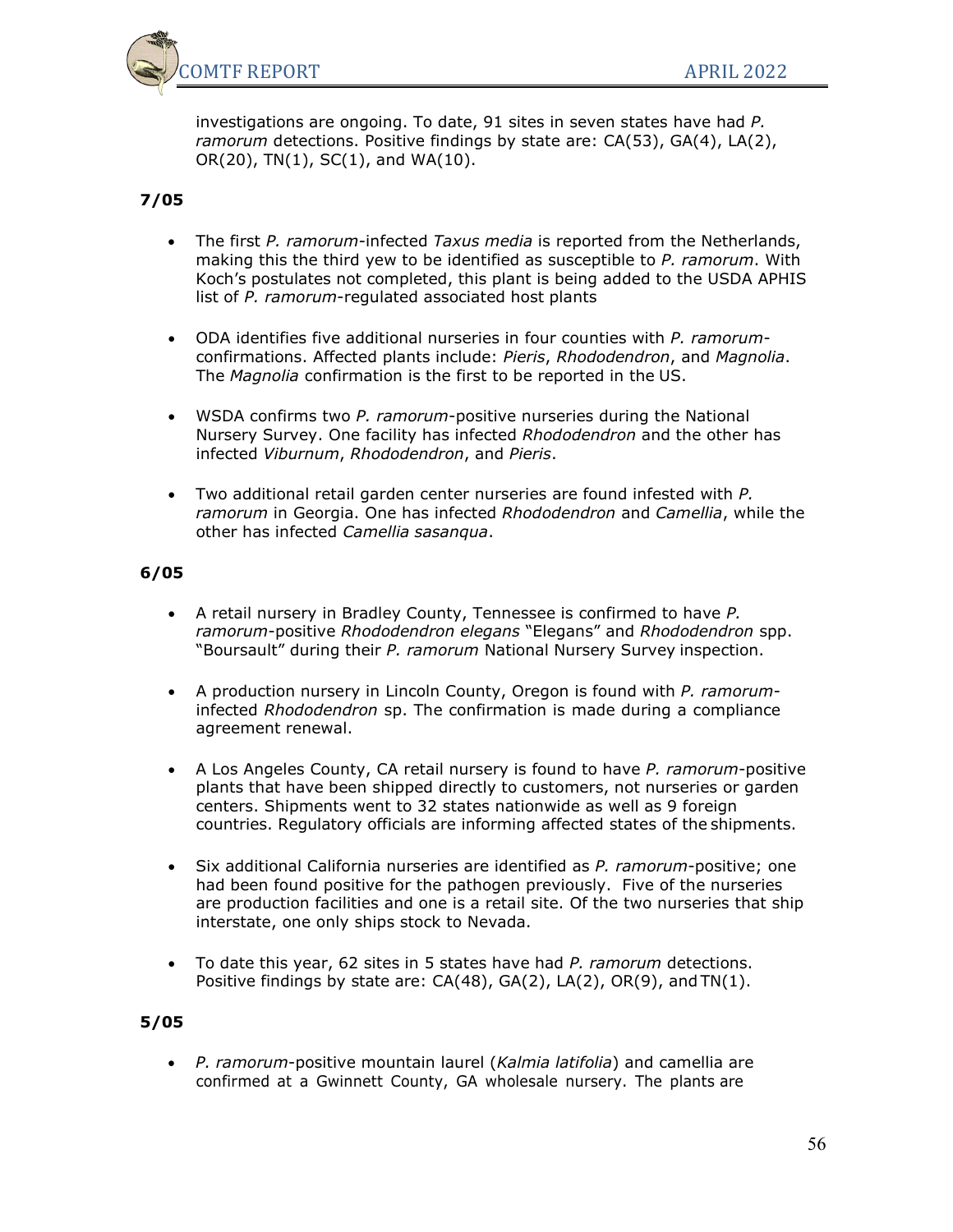

identified as a result of the USDA APHIS National Nursery Survey. The nursery had a previous camellia *P. ramorum* confirmation in 2004.

- A second GA retail nursery is found positive for *P. ramorum*. The facility was a positive trace-forward in 2004.
- Two LA nurseries are found to have *P. ramorum*-positive camellias during the USDA APHIS National Nursery Survey. One of the nurseries was found to have the pathogen in 2004; the other is an initial find.
- CDFA identifies 16 additional CA nurseries with *P. ramorum*-positive plants; four of the nurseries ship interstate. Two of these confirmations are from previously positive nurseries.
- An updated "Nursery Guide for Diseases Caused by *[Phytophthora](http://anrcatalog.ucdavis.edu/InOrder/Shop/ItemDetails.asp?ItemNo=8156) ramorum* on [Ornamentals: Diagnosis and Management"](http://anrcatalog.ucdavis.edu/InOrder/Shop/ItemDetails.asp?ItemNo=8156) is available free of charge at the University of California Agriculture and Natural Resources website.

- APHIS confirms the presence of *P. ramorum* on an OR jasmine plant sample. As a result, ODA, APHIS, and others are working to determine jasmine's status as a host of *P. ramorum*.
- [Monrovia implements a plant replacement program](http://www.monrovia.com/monroviaweb.nsf/8c104835579b67e18825685f006acdf8/3101d5106a55392688256e7500774e59!OpenDocument) for retail customers whose plants originated from their Azusa facility. Customers replacing plants should **NOT** bring them to garden centers.
- ODA identifies two *P. ramorum***-**positive nurseries while conducting Federal Order compliance surveys. One was a small retail nursery in Washington County with infected *Pieris japonica* and the other a production and wholesale facility in Clackamas County with infected *Rhododendron* 'Unique.'
- OR reports four trace-forward positives in residential settings. The residential finds originated at a nursery found positive in 2004. Delimitation surveys confirmed the disease has apparently not spread to other plants already in the landscapes. Infected plants have been removed and incinerated.
- CDFA reports additional *P. ramorum*-positive plants found at the Sacramento, CA, retail nursery found positive in March. Infected plants include rhododendron, camellia, viburnum, and pieris.
- CDFA has confirmed 32 *P. ramorum*-positive California nursery in 2005. Twenty-two of the confirmations have been made outside of the 14-county quarantined area, while ten have been found within it. Of those nurseries found to be infested, seven have previously tested positive for the pathogen.
- The first *P. ramorum*-positive *Acer pseudoplatanus* (Planetree maple) is confirmed at a *P. ramorum* woodland garden site in Cornwall, UK. Pending USDA review and approval, it will be added to the US list of *P. ramorum*regulated plants.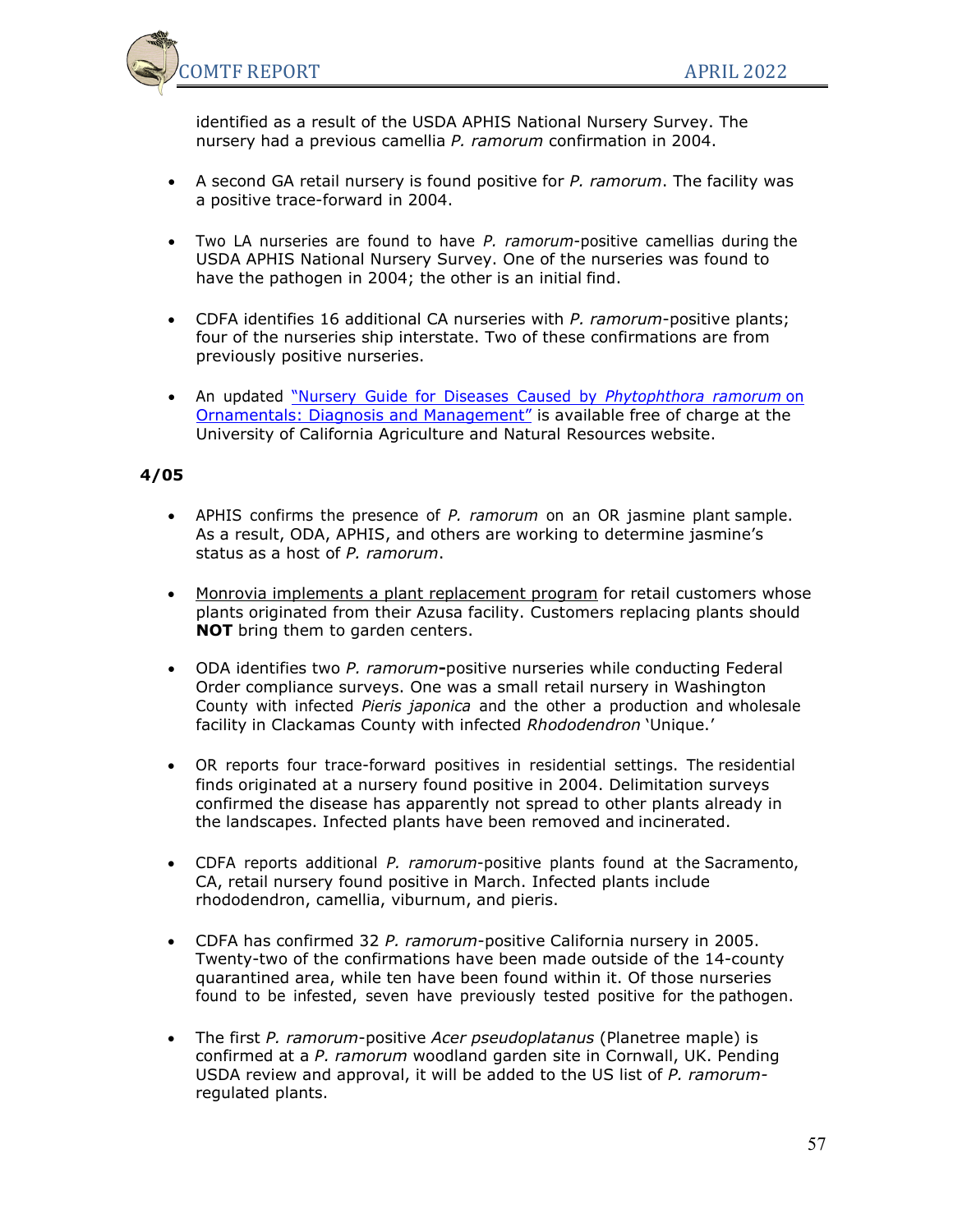

- The UK completes Koch's postulates on: sweet chestnut (*Castanea sativa*), Holm oak (*Quercus ilex*), and European ash (*Fraxinus excelsior*). Following USDA review and approval, plants will be moved to the US *P. ramorum* host list.
- [The CFIA issues an updated](http://www.inspection.gc.ca/english/plaveg/protect/dir/d-01-01e.shtml) *P. ramorum* directive 3/1/05, superseding the 9/25/03 order in response to the USDA APHIS 12/21/04 Emergency Order. USDA APHIS is provided \$9.5 million in emergency funds through the USDA CCC to help support *P. ramorum* regulatory activities in 2005.

## **3/05**

- A Sacramento, CA retail nursery is found to have *P. ramorum-*infested *Rhododendron* sp. v. Colonel Coen. CDFA has delimited the infestation and destroyed infected lots. Trace-back investigations are underway.
- 2004 *P. ramorum* nursery detection statistics are updated to account for an additional bonsai camellia confirmed positive in February 2005. The Pennsylvania sample was confiscated in June 2004. With this new confirmation, the total number of USDA APHIS *P. ramorum-*positive detections (in or associated with nurseries) for 2004 has been adjusted to 177 positive finds in 22 states, with Pennsylvania having 2 detections.

## **2/05**

• CDFA completes delimitation and perimeter surveys of the Los Angeles County, CA nursery confirmed to have *P. ramorum* in January. To date, one culture sample from a block of 898 *Camellia japonica* plants has been confirmed positive by APHIS. Four other samples from the block have tested positive by CDFA. All 898 plants in the infected block have been destroyed. The nursery has resumed shipping non-host plants from outside the destruction block and buffer areas. Host and associated host plants, to the genera level, are still being held and will not be released until all test results are complete. No plants from trace-forward investigations have tested positive to date.

- A previously identified *P. ramorum*-positive nursery in Los Angeles County, CA has detected infection on camellia. The symptomatic plant was identified following a series of rainstorms. Leaf samples were taken and cultured onsite. Following the CDFA review and confirmation of the nursery's camellia culture sample, the USDA's Confirmed Nursery Protocol (CNP) was implemented.
- The Canadian Food Inspection Agency (CFIA) lifts its restriction on *P. ramorum* host cut flowers (including roses) from non-quarantine California counties as a result of the new USDA Animal and Plant Health Inspection Service (APHIS) Federal Emergency Order.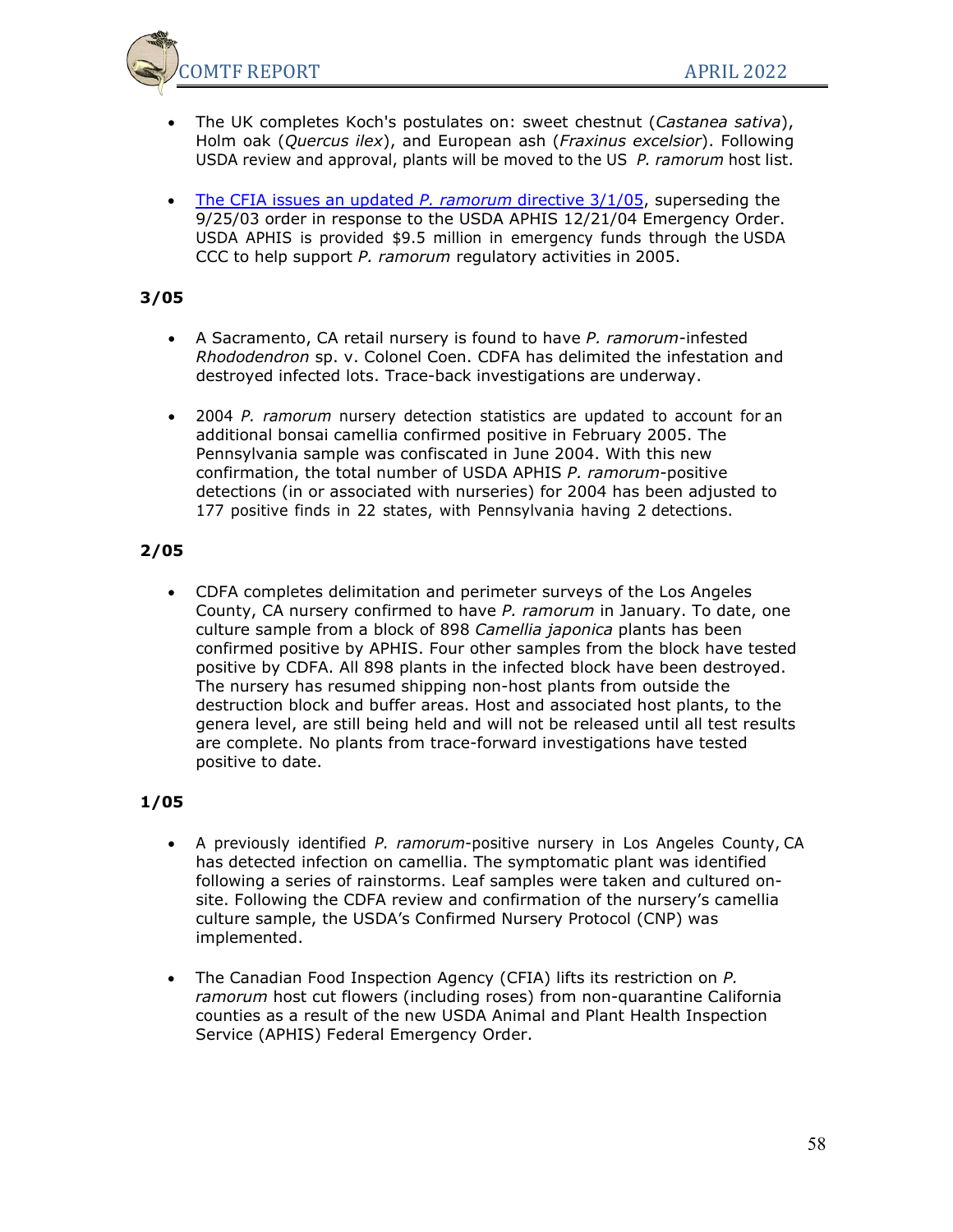

• The UK's Department of Environment, Forestry, and Rural Affairs (DEFRA) has identified six new plants associated with *P. ramorum*: *Griselinia littoralis* – Cornaceae (NZ privet); *Hamamelis mollis –* Hamamelidaceae (Chinese witchhazel); *Magnolia stellata* – Magnoliaceae (star magnolia); *Magnolia x loebneri* – Magnoliaceae (Loebner magnolia); *Magnolia x soulangeana* – Magnoliaceae (saucer or Japanese magnolia); and *Parrotia persica* – Hamamelidaceae (Persian Parrotia or irontree). It is anticipated that APHIS will soon be adding these species to their official *P. ramorum* associated host list. Once included on the US list, these plants will fall under federal *P. ramorum* regulations.

### **12/04**

- The Animal and Plant Health Inspection Service (APHIS) issues an emergency [federal order that will take effect on 1/10/05,](http://www.aphis.usda.gov/ppq/ispm/sod/) superseding the 4/22/04 emergency order. The new order regulates the interstate movement of host and non-host plants from nurseries in California, Oregon, and Washington to help prevent the spread of P. ramorum to uninfested areas of the US.
- False Solomon's seal *(Maianthemum racemosum*, formerly *Smilacina racemosa), Calluna vulgaris* (Scotch heather), and *Photinia fraseri* (Red tip photinia*)* are moved from the APHIS associated host list to the host list in the 12/21/04 Federal Order. These changes are made because of the completion of Koch's postulates for each species.
- With the new USDA APHIS emergency P. ramorum order taking effect, Canada will rescind regulations implemented as a result of the Monrovia event last March. Following the Monrovia confirmations, Canada quarantined rose plants and cut roses as well as all host genera plants and plant parts from anywhere in CA. Canada's updated regulation will only affect CA's 14 quarantined counties. Additionally, Canada is no longer considering quarantine regulations for WA and OR. With the new federal order in place, Canada will accept any material that is in compliance with US rules.
- Currently there are 176 USDA APHIS confirmed positive P. ramorum sites in 22 states from trace-forward, national, and other surveys. The breakdown per state is: AL(3), AR(1), AZ(1), CA(55), CO(1), CT(3), FL(6), GA(16), LA(5), MD(3), NC(9), NJ(1), NM(1), NY(1), OK(1), OR(24), PA(1), SC(4), TN(2), TX(11), VA(2), and WA(25). The newly identified Maryland nursery tested positive after being sampled as part of the Hines Nursery (OR) trace-forward investigation.

#### **11/04**

• Omnibus appropriations for federal *P. ramorum* funding in 2005 is \$9.89 million. The Agricultural Appropriations Bill earmarked \$1.45 million for the Agricultural Research Service; \$94,000 for the Cooperative State Research, Education, and Extension Service; and \$3 million to the Animal and Plant Health Inspection Service. The Interior Appropriations Bill earmarked \$2 million to USDA Forest Service (FS) Cooperative Lands Forest Health Management and \$2.5 million to USDA FS Forest and Range Land Research.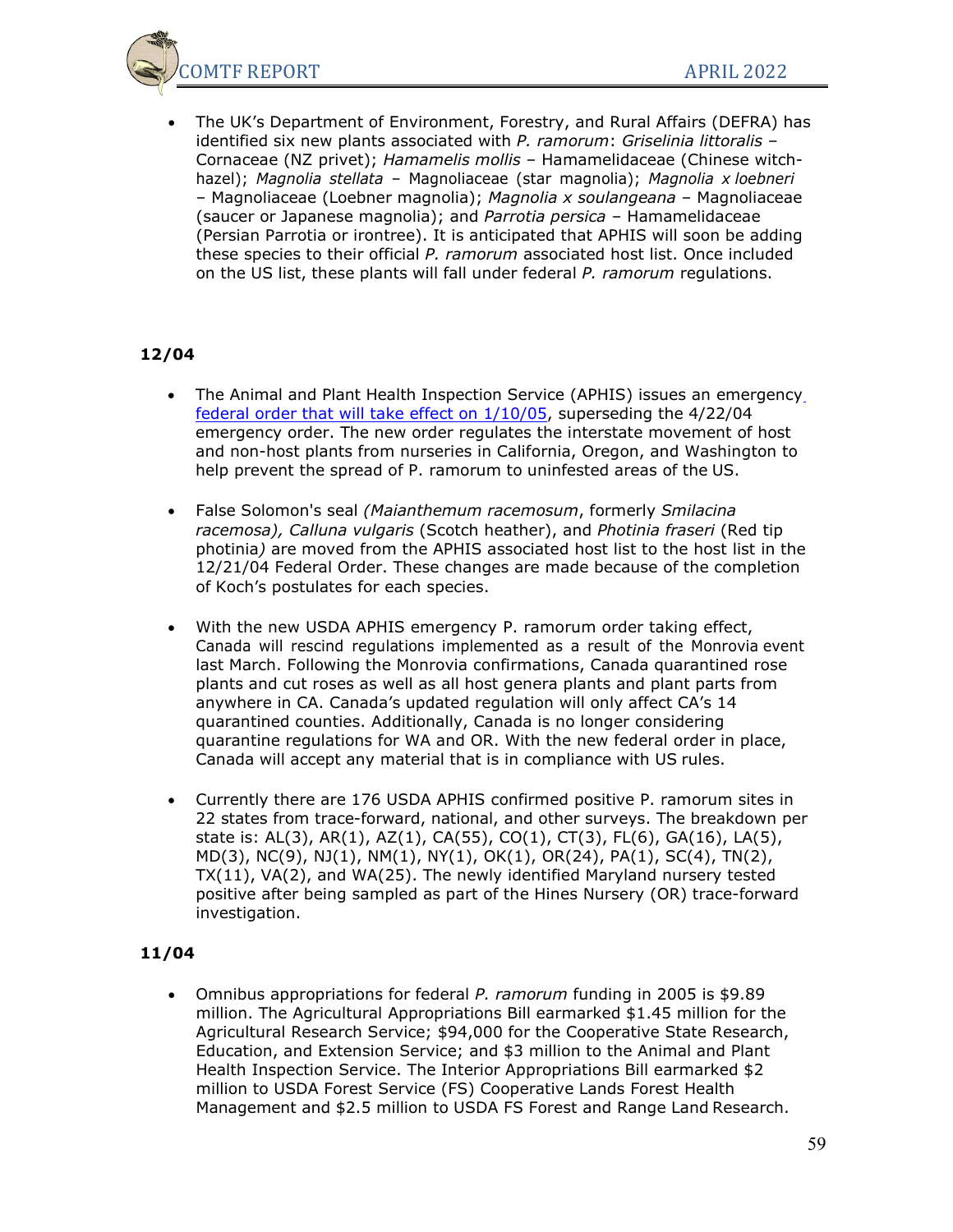

- The Oregon Department of Agriculture receives and approves a revised federal label for the use of Agrichem's Agri-Fos® on landscape, golf course, nursery, forestry, and park sites for Phytophthora and Pythium diseases, including Sudden Oak Death. Oregon will allow all uses listed on the approved product label. Note: California currently has a Special Local Needs registration for Agri-Fos® use on oaks and tanoaks to prevent *P. ramorum*.
- *P. ramorum* is detected at six additional Oregon nurseries while conducting compliance agreement surveys. *P. ramorum* has now been found at 13 nurseries as a result of the survey. No infected plants were found at Christmas tree plantations. Additionally, trace-forward investigations from a positive nursery in Forest Grove, OR results in pathogen identifications in three Connecticut nurseries.
- The Washington State Department of Agriculture (WSDA) inspects more than 100 Christmas tree plantations for *P. ramorum* on a fee-for-service basis. Additionally, WSDA and the Department of Natural Resources complete surveys on 98 Noble fir (*Abies procera*) sites. As part of the *P. ramorum* National Wildland Survey, 93 nursery perimeters and 26 wildland sites have been surveyed. *P. ramorum* was not found. To date, no Washington conifers have been found to harbor the pathogen*.*
- The federal "Confirmed Residential Protocol for *P. ramorum* Detections in Landscaped Residential or Commercial Settings" is now posted to the [USDA](http://www.aphis.usda.gov/ppq/ispm/sod/) [APHIS PPQ website.](http://www.aphis.usda.gov/ppq/ispm/sod/) The protocol describes actions to be taken by regulatory officials when *P. ramorum-*positive plants are found in home gardens and other landscaped areas.

- Four additional Oregon nurseries are identified with *P. ramorum*-positive plants. Three of the nurseries are small and do not routinely ship interstate, while the fourth does do some out-of-state shipping. Three of the nurseries are located in the northern part to the Willamette Valley and the fourth is in southwestern Oregon.
- "*P. ramorum*  a guide for Washington nurseries" is now available. The guide covers host and associated plant species, host symptoms, pathogen biology, disease prevention, cultural management, protection and suppression with fungicides, and detection and eradication.
- The USDA APHIS PPQ *P. ramorum* National Nursery Survey activities are complete in 38 states and Puerto Rico. To date, participating states throughout the US have surveyed 3,095 sites and have collected 50,820 samples. Fifteen survey sites have been confirmed positive.
- UK Minister for Plant Health and Forestry Ben Bradshaw announces [conditional financial assistance](http://www.defra.gov.uk/news/2004/041027b.htm) for nurseries suffering hardships related to actions taken to protect the wider UK environment from *P. ramorum*.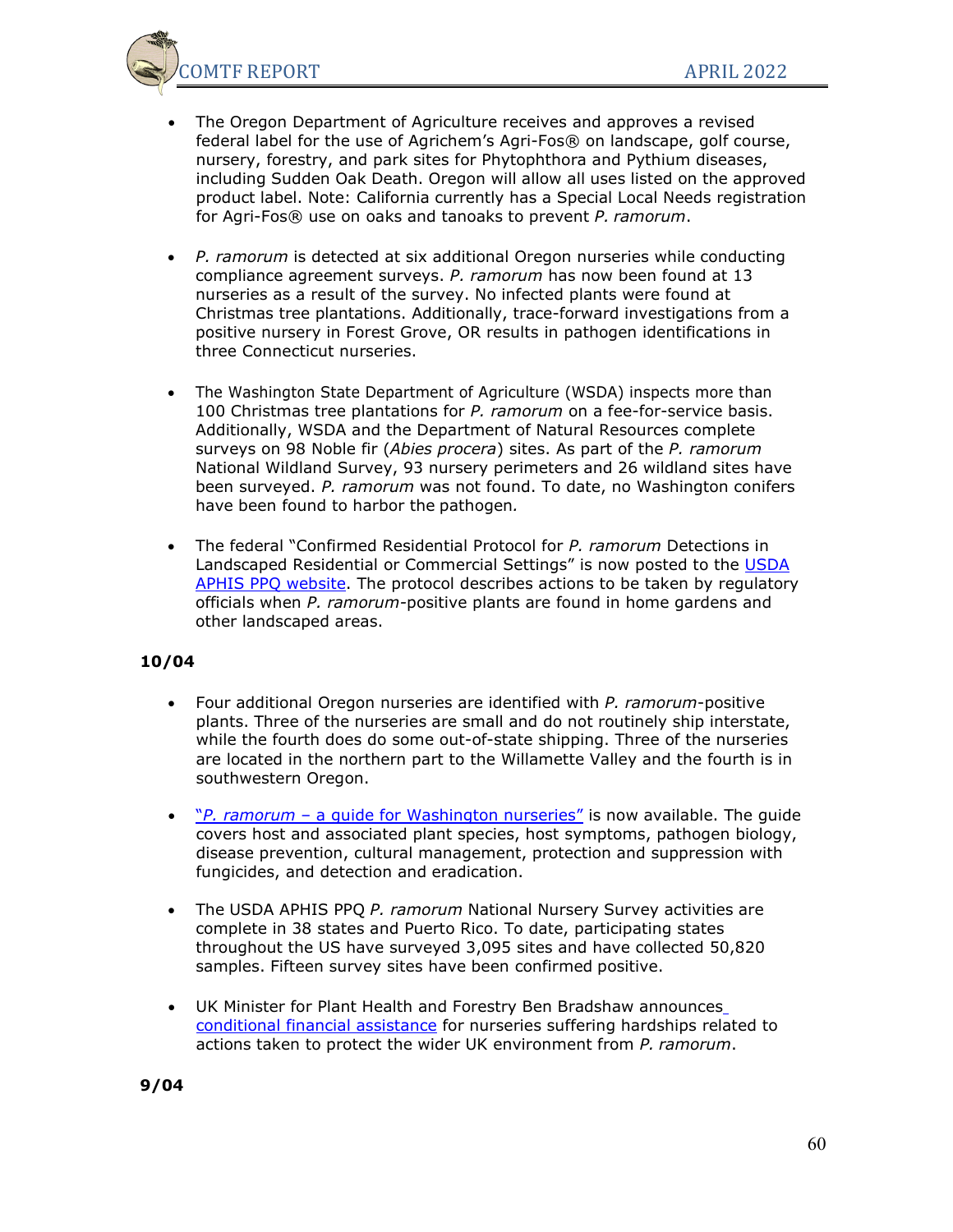

- The Oregon Department of Agriculture Plant Division posts a list of 119 nurseries and 287 Christmas tree growers that are participating in [Oregon's](http://egov.oregon.gov/ODA/PLANT/sod_free.shtml) *P. ramorum*[-free program.](http://egov.oregon.gov/ODA/PLANT/sod_free.shtml) To be posted to the list, nurseries and Christmas tree growers must have been inspected, tested, and found *P. ramorum*-free, and must have signed a compliance agreement with the state.
- APHIS PPQ *P. ramorum* National Nursery Survey activities are complete in AK, AR, AZ, CA, IA, ID, LA, MO, MT, NE, ND, OK, and SD; diagnostic results are pending. To date, participating states have surveyed 2,166 sites and have collected 39,406 samples, with 15 sites being confirmed positive (total positive national survey sites have been adjusted downward due to recategorization of WA finds).
- The US Forest Service *P. ramorum* Nursery Perimeter Survey is underway. To date, 2,430 samples have been taken from 610 locations. All completed results have been reported as negative for *P. ramorum*.
- USDA APHIS PPQ confirms *P. ramorum* at two production areas owned by a large wholesale nursery in Washington County, OR, and at a bark supply company in Columbia County, OR.
- The Washington State Department of Agriculture begins testing symptomatic and asymptomatic plants coming into the state before unloading shipments in an effort to prevent new *P. ramorum* introductions on host nursery stock.
- Effective September 9, 2004, the National Plant Quarantine Service, Ministry of Agriculture and Forestry, Republic of Korea (NPQS), modified its "Tentative phytosanitary measures to prevent the introduction of Sudden Oak Death (SOD) Disease." Updates to the regulation include the addition of Nassau County, NY, as well as 22 new plant species. These emergency measures prohibit the importation of any propagative host material, such as nursery stock and cuttings, as well as wood (with bark) and growing media from the prohibited areas.

- The [Oregon Department of Agriculture \(ODA\) lifts its quarantine](http://egov.oregon.gov/ODA/news/040818endsodquar.shtml) of Columbia County nurseries and compost production facilities after determining that the pathogen did not spread beyond the initial confirmation location identified in May 2004. However, ODA will continue to inspect and test all Oregon nurseries with hosts as part of its statewide *P. ramorum* nursery certification program.
- The USDA Animal and Plant Health Inspection Service (APHIS) adds *Calluna vulgaris –* Scotch Heather (Ericaceae), *[Drimys winteri -](http://nature.berkeley.edu/comtf/photos/associate_host_photos_36.html)* Winter's-bark (Winteraceae), *Laurus nobilis –* [Sweet bay laurel](http://nature.berkeley.edu/comtf/photos/associate_host_photos_33.html) (Lauraceae), and *[Salix](http://nature.berkeley.edu/comtf/photos/associate_host_photos_10.html) caprea* – [Kilmarnock willow](http://nature.berkeley.edu/comtf/photos/associate_host_photos_10.html) (Salicaceae) to the *P. ramorum* associated host plant list.
- APHIS removes *Vaccinium vitis-idaea* (lingonberry) from the *P. ramorum* associated host plant list because the Plant Protection and Seed Service of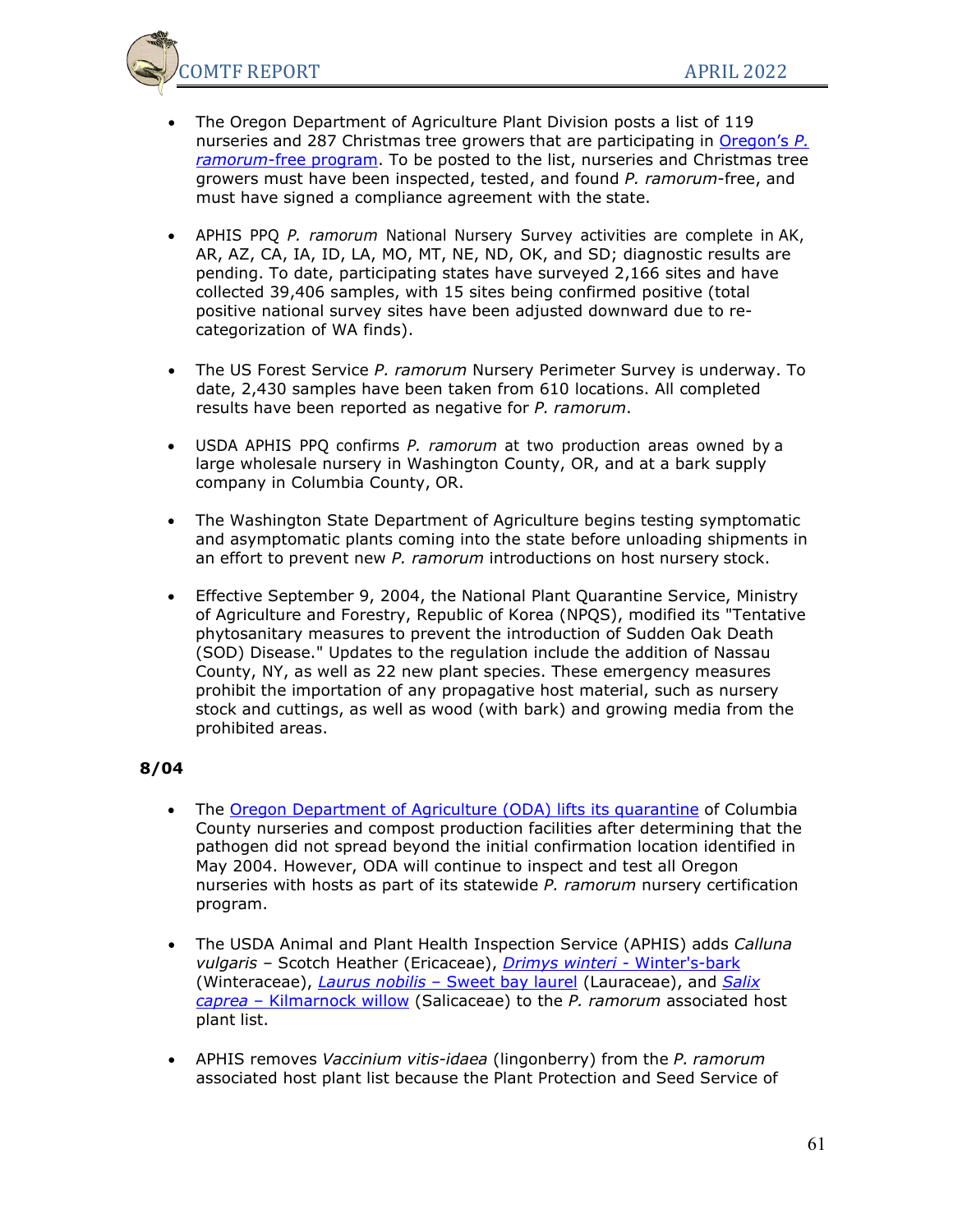

Poland is unable to validate their original association of lingonberry with *P. ramorum*.

• To date, 157 *P. ramorum*-positive locations in 21 states have been identified via trace-forward, national, and other surveys. This total includes three residential finds (two in GA and one in SC) as well as one find in a natural setting in NY.

- The California Association of Nurserymen (CAN) files a federal suit against Kentucky, charging the state with violating federal law by banning the importation and sale of California's *Phytophthora ramorum* host and associated plants. The lawsuit is based on a provision in the federal Plant Protection Act that gives the USDA authority over interstate plant movement. A federal district judge for the [Eastern District of Kentucky signs a consent](http://nature.berkeley.edu/comtf/pdf/Kentucky%20Order.pdf) [decree](http://nature.berkeley.edu/comtf/pdf/Kentucky%20Order.pdf) on 7/30 permanently enjoining Kentucky from having *P. ramorum* regulations that are inconsistent with the federal standard.
- The states of AK, AR, AZ, CA, LA, OK, and SD complete their *P. ramorum* National Nursery Survey sampling.
- [Mississippi updates its emergency](http://nature.berkeley.edu/comtf/pdf/MississippiRegs.pdf) *P. ramorum* regulations on 7/9/04. The newly expanded regulation prohibits the importation of California, Washington, and Oregon *P. ramorum* host and associated plants at the genus level.
- The Canadian Food Inspection Agency's (CFIA) national survey for *P. ramorum* is underway. To date, survey results have identified 7 infected plants, including Viburnum, Arbutus, Rhododendron, and Camellia, at 3 facilities. One of the BC *P. ramorum*-positive nurseries shipped potentially infected plants to Washington (9 recipients), Oregon (4 recipients), and California (6 recipients); these shipments are being investigated. While both the North American (A2) and European (A1) *P. ramorum* mating types were found in BC during the national survey, only the North American type was potentially shipped to the US.
- [British Colombia conducts a recall](http://www.inspection.gc.ca/english/sci/surv/sit2004e.shtml#phyram) of *P. ramorum* host plants sold from retail centers that received trace-forward material from Monrovia Nursery. An estimated 50% of the plants sold were returned from private residences. Of the 1,400 plants recovered and sampled, 9 *Camellias* were found to be positive. CFIA estimates that an additional 1,500 plants are still unaccounted for in the greater Vancouver area.
- [Mexico is considering quarantining](http://nature.berkeley.edu/comtf/pdf/MexicoRegs.pdf) Douglas-fir (Pseudotsuga) and fir (Abies) Christmas trees from areas with *Phytophthora ramorum* to prevent introduction of the pathogen into Mexico.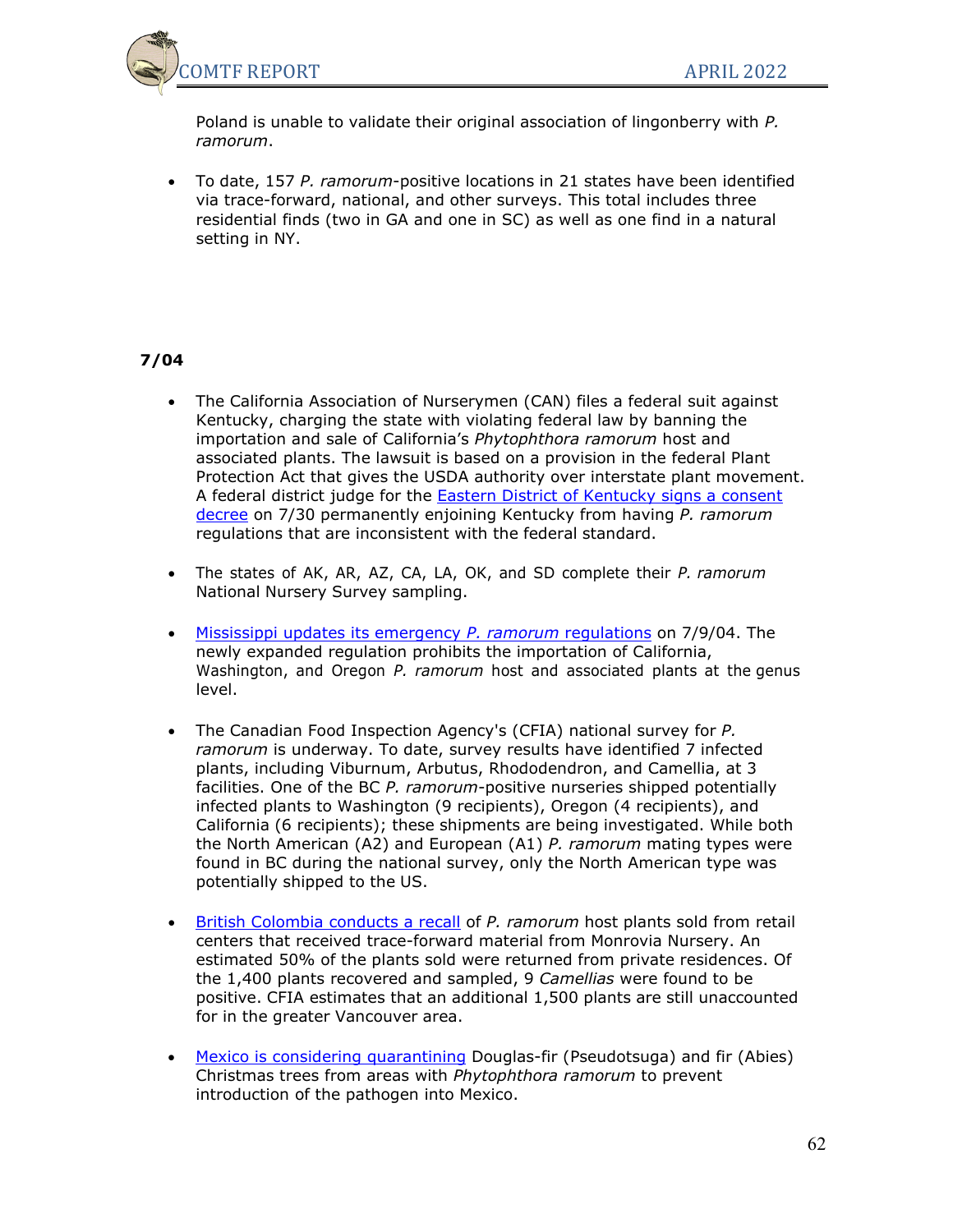

- The states of DE, FL, KY, LA, MS, and WV request a Special Needs Exemption from the current *P. ramorum* federal regulations. USDA APHIS denies the requests. Some states plan to appeal the decision.
- PPQ *P. ramorum* National Nursery Survey sampling is complete in AK, AR, AZ, CA, IA, ID, LA, MO, OK, and SD; diagnostic results are pending. To date, participating states have surveyed 1,573 sites and have collected 31,230 samples; 18 sites have been confirmed positive.
- The first finding of *P. ramorum* in Switzerland is found in a Swiss Plateau nursery on a wilting viburnum plant.
- There currently are 147 positive *P. ramorum* confirmations in 21 states.

## **6/04**

- The USDA Animal and Plant Health Inspection Service (APHIS) announces the regulation of *Camellia spp.* (including all species, hybrids, and cultivars) at the genus level.
- *Clintonia andrewsiana* (Andrew's clintonia bead lily), *Dryopteris arguta* (California wood fern), *Smilacina racemosa* (false Solomon's seal), and *Taxus brevifolia* (Pacific yew) are added to the *P. ramorum* associated host list.
- The [Oregon Department of Agriculture \(ODA\) adopts a temporary rule](http://egov.oregon.gov/ODA/news/040623sod.shtml) calling for all Oregon growers and dealers of *P. ramorum*-susceptible plants to be annually inspected, tested, and certified free from the pathogen before host plants are allowed to be sold.
- Genotyping of *P. ramorum* isolates linked to the Monrovia infestation verifies the pathogen is the North American population type (A2).
- The ODA adopts an [emergency](http://egov.oregon.gov/ODA/news/040604sod.shtml) 90-day quarantine for all nurseries and compost production facilities in Columbia County.

## **5/18/04**

• US Department of Agriculture Secretary Ann Veneman transferred \$15.5 million from the USDA Commodity Credit Corporation (CCC) to Plant Protection and Quarantine (PPQ), Animal and Pland Health Inspection Service (APHIS), to help halt the spread of *Phytophthora ramorum* to non-infested areas of the United States. When added to the \$2.5 million that APHIS has already provided for the national survey and the \$2 million of appropriated funds, the USDA PPQ has committee \$20 million to the program in fiscal year 2004. USDA PPQ will apply the funds to quarantine actions, nursery inspections, sampling and testing, and Sudden Oak Death education and outreach. The PPQ Western Region received more than \$12 million dollars; with nearly \$7 million going to support activities in California. The Eastern Region received \$2.5 million to support emergency actions and the national survey in states east of the Mississippi River. Additionally, nearly \$500,000 has been dedicated to laboratory diagnostics through the National Plant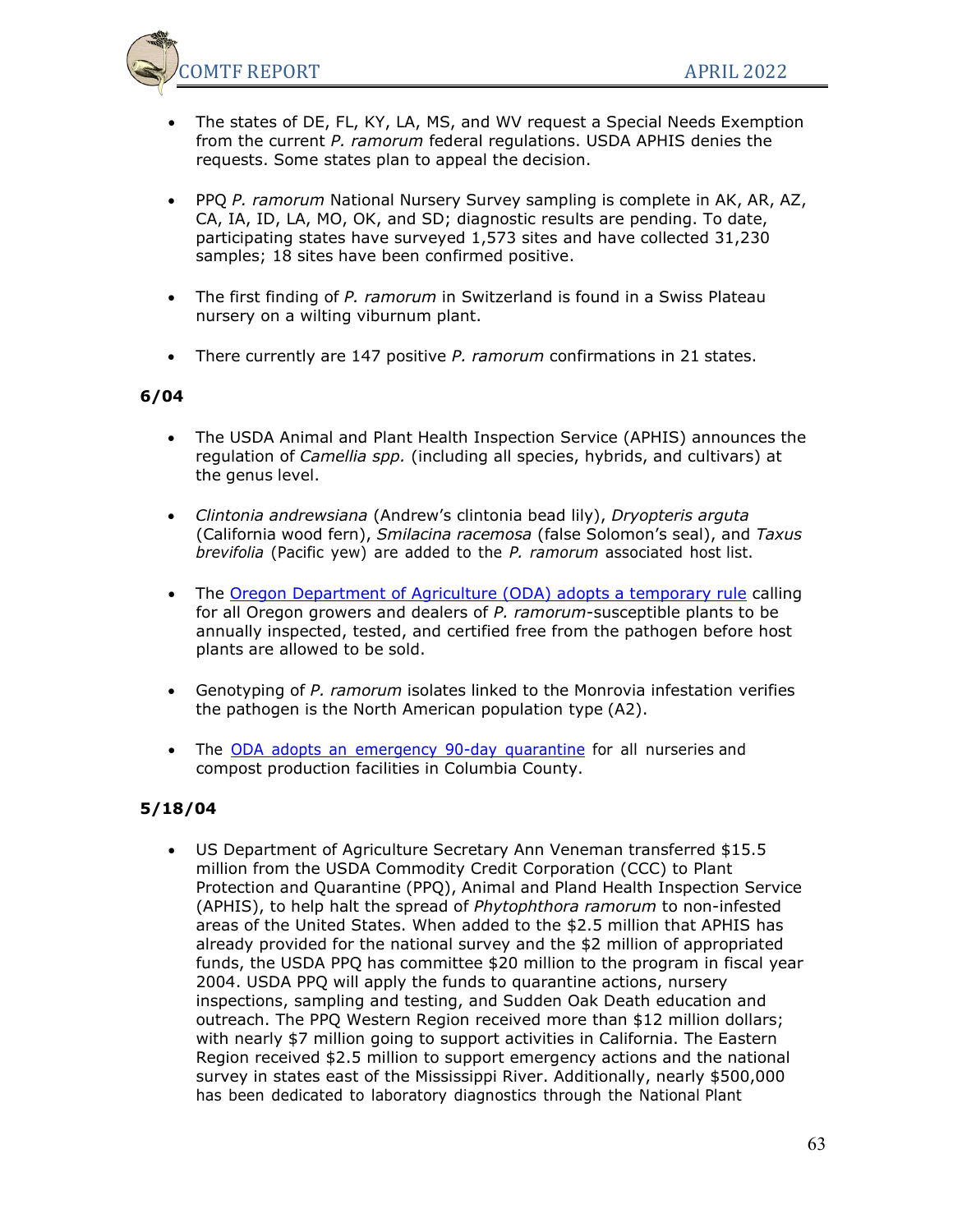

Diagnostic Network and other laboratories.

• P. ramorum is confirmed at a Columbia County nursery. The pathogen is recovered from a composite potting media sample taken from several plants in one hoop house. It is also confirmed on three rhododendron plants at a neighboring business. The plants had been donated to the business from the nursery.

## **5/10/04**

• North Carolina confirms a ninth *P. ramorum*-positive nursery. The find is on trace-forward plants from California's Monrovia Nursery.

## **5/4/04**

• A fifth retail nursery in Louisiana is found to have *P. ramorum* on Monrovia Nursery trace-forward stock.

### **5/04**

- *P. ramorum* is detected at a Pennsylvania nursery on a bonsai camellia house plant. The plant was from a San Diego County mail-order nursery.
- Twenty-five states have begun conducting National Nursery Survey activities. The 15 eastern states underway with survey activity are AL, CT, DE, FL, GA, KY, MD, MS, NJ, NC, RI, SC, TN, VA, and WV. The 10 western states underway with survey activity are AZ, AR, CA, ID, IA, LA, MO, OK, OR, and WA.
- West Virginia revises its *P. ramorum* quarantine, allowing nursery stock from certified nurseries to ship into West Virginia. Pre-notification of all nursery stock as well as non-host nursery stuck certification are required.
- North Carolina and Oregon enact regulations that parallel the USDA Animal and Plant Health Inspection Service (APHIS) Plant Protection and Quarantine (PPQ) emergency order for *P. ramorum.*
- Alabama detects *P. ramorum* in 3 nurseries.
- Arkansas detects *P. ramorum* in 1 nursery.
- A Columbia County, Oregon nursery is found to have *P. ramorum* on four rhododendron plants following a trace-back survey from a Maryland nursery found to have the disease in late April. Following delimitation surveys within and outside the nursery, *P. ramorum* was also recovered from the potting media of a single plant as well as three plants in nearby landscaping that were form the nursery.

#### **4/30/04**

• The USDA APHIS amends the *P. ramorum* Federal Confirmed Nursery Protocol of 4/7/04 pertaining to holding and stopping of nursery sales for nurseries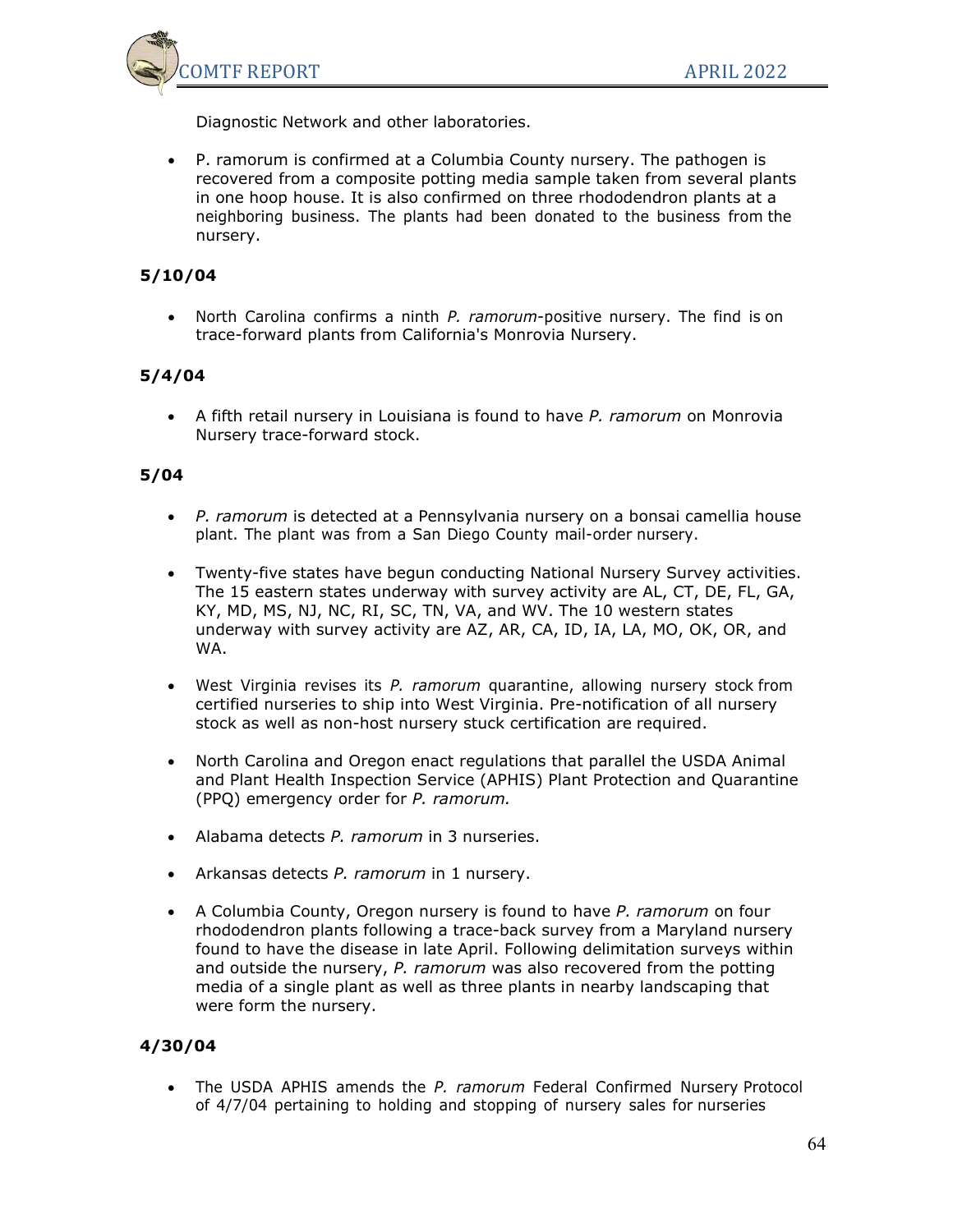

that only state intrastate. Under the new amendment, nurseries that are found to be positive, and only ship intrastate, are only required to place host nursery stock on hold until delimitation with and outside of the nursery are complete.

## **4/27/04**

• *Phytophthora ramorum* is confirmed at a Colorado nursery. The find is on a trace-forward stock from Monrovia Nursery.

## **4/26/04**

• The week of 4/26 - Louisiana's ban on CA nursery stock now allows for the shipment of plant material from nurseries that have undergone sampling and testing according to the protocols outlines in the USDA APHIS April 22, 2004 Order and are certified to be free from *P. ramorum.* Prior notification of each shipment is to be provided to Louisiana Department of Agriculture and Forestry (LDAF), along with a copy of the Compliance Agreement between CDFA/USDA and the nursery.

## **4/22/04**

- USDA APHIS issues an amended emergency order. The amended order restricts the movement of nursery stock from California nurseries, requiring nurseries that ship *P. ramorum* hosts or associated plants interstate to be inspected by a regulatory official, sampled, and tested for the disease before shipping. Until testing is complete and the nursery is found to be free from the pathogen, all out-of-state shipments of host nursery stock and associated articles, as well as plants within the same genus as any host or associated article, and any plant located within 10 meters of a host or associated article, must remain on hold.
- A Butte County nursery in Chico is found to have *P. ramorum* during California's Statewide Detection Survey, part of the National *P. ramorum* Nursery Survey.

#### **4/19/04**

- A Stanislaus County nursery previously found to be infested with *P. ramorum* in 2002 is confirmed to have new *P. ramorum* -infected plants. The find came during California's Statewide Detection Survey.
- A Sonoma County nursery in Santa Rosa is confirmed to have *P. ramorum* on trace-forward stock from Monrovia Nursery.
- The Georgia Department of Agriculture verifies the presence of *P. ramorum* in eight more Georgia nurseries on camellias imported from Monrovia Nursery.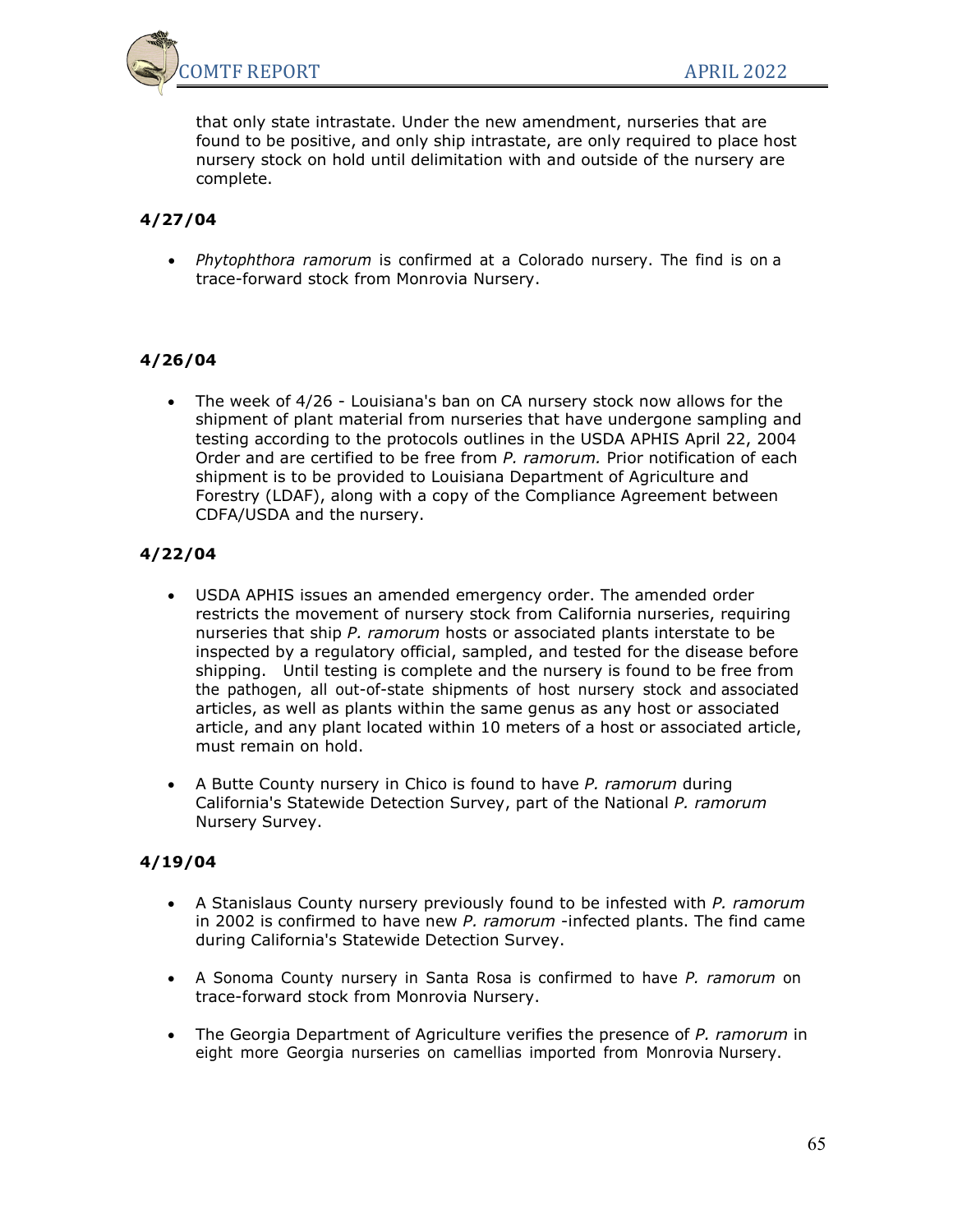

• The week of April 19th, *P. ramorum* samples from two Tennessee nurseries are confirmed positive. The infected plants originated from California. Tennessee is participating in the *P. ramorum* National Nursery Survey and will continue to monitor these sites.

## **4/15/04**

- USDA Undersecretary Hawks hosts a National Association of State Departments of Agriculture meeting to discuss the Emergency *Phytophthora ramorum* Order in Riverdale, Maryland.
- *P. ramorum* is detected in one nursery in New Mexico. The plants are traceforwards from Monrovia Nursery.

## **4/13-14/04**

• The National Plant Board calls an emergency meeting at USDA Headquarters, Riverdale, Maryland to discuss the April 9 USDA APHIS PPQ *Phytophthora ramorum* order.

## **4/9/04**

- The USDA Animal and Plant Health Inspection Service (APHIS) issues an [emergency order](http://www.aphis.usda.gov/ppq/ispm/sod/pdf_files/RestrictingNurseryStockCA040904.pdf) restricting the interstate movement of hosts and associated plants from commercial nurseries in California located outside of the 12 quarantined counties. Nurseries wishing to ship hosts and associated plants must first be visually inspected and determined to have no evidence of *P. ramorum* infection before shipping can occur.
- Through the California Statewide Nursery Survey, a nursery in Linden, San Joaquin County, is found to have camellia plants positive for *P. ramorum.*
- *P. ramorum-*infected rhododendron plants were detected in a nursery in Livermore, CA (Alameda County) as part of a trace forward done from Monrovia nursery.
- *P. ramorum* is confirmed at a retail garden center in Virginia; the infected plants came from Monrovia Nursery.

## **4/8/04**

- [Oregon issues an emergency quarantine](http://www.oregon.gov/ODA/PLANT/docs/pdf/quar_pramorum.pdf) of California nursery stock, prohibiting shipment of susceptible plant material unless the nursery or area from which it is grown has been inspected, tested, and found free of *Phytophthora ramorum.* Each shipment itself must also be inspected and found free of the pathogen before being allowed into Oregon. Soil must also be sterilized.
- [Alabama](http://www.agi.state.al.us/Press/press00037.htm) updates its quarantine, removing Oregon, Washington, and British Columbia from their regulation. California remains banned from shipping into Alabama.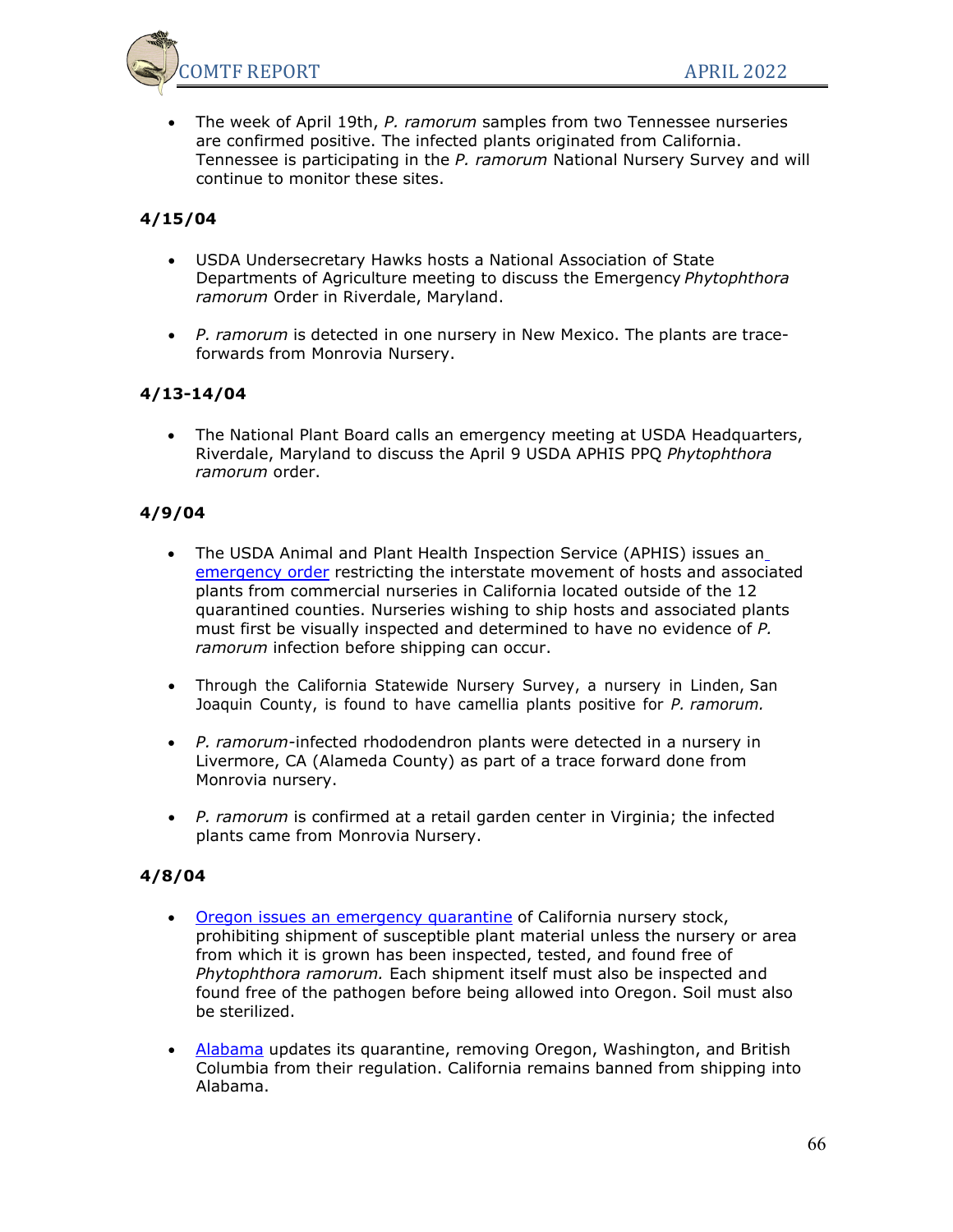

# **4/6/04**

- Georgia verifies the presence of [Phytophthora](http://www.agr.state.ga.us/html/sod_4_6_04.html) ramorum at five of its nurseries on plants imported from Monrovia Nursery in California.
- [Washington issues an emergency rule](http://agr.wa.gov/News/2004/04-28.htm) requiring susceptible species of nursery plants from California be inspected and issued a certificate confirming they are free of *Phytophthora ramorum* before shipment. A copy of the certificate must be sent to Washington regulatory officials prior to shipment.

## **4/4/04**

- A nursery in Lodi, San Joaquin County, is found to have *Phytophthora ramorum* on camellia and viburnum plants during inspection as part of the California Statewide Nursery Survey*.*
- CDFA issues a [Pest Exclusion Advisory](http://nature.berkeley.edu/comtf/pdf/PEA%2014-2004%20Inspection%20Required%20for%20SOD%20Host%20Plants%20Entering%20CA.pdf) regarding shipments into California from other states and Canada, requiring all shipments containing *Phytophthora ramorum* hosts and associated plants to be visually inspected for *Phytophthora ramorum* symptoms upon arrival.

## **4/2/04**

- Florida confirms *Phytophthora ramorum-*infected camellias in two more nurseries that received shipments from Monrovia, bringing the total number of infested nurseries in Florida to five.
- A Napa County nursery is found to have *P. ramorum* -infected nursery stock that originated from Monrovia Nursery.

## **4/1/04**

- *P. ramorum* is found at a San Mateo County garden center and an Alameda County nursery. Both finds are on Monrovia Nursery trace-forward stock.
- A Santa Clara County nursery under a compliance agreement is found to have *P. ramorum* -infected plants that originated from Monrovia Nursery.

## **4/04**

• A nursery in Sonoma County is found positive for *P. ramorum* during its initial annual inspection. The inspection was the result of the nursery's interest in entering into a compliance agreement, allowing for shipment of *P. ramorum* host and associated host material out of the regulated area. The nursery had not shipped out of the regulated area before the inspection.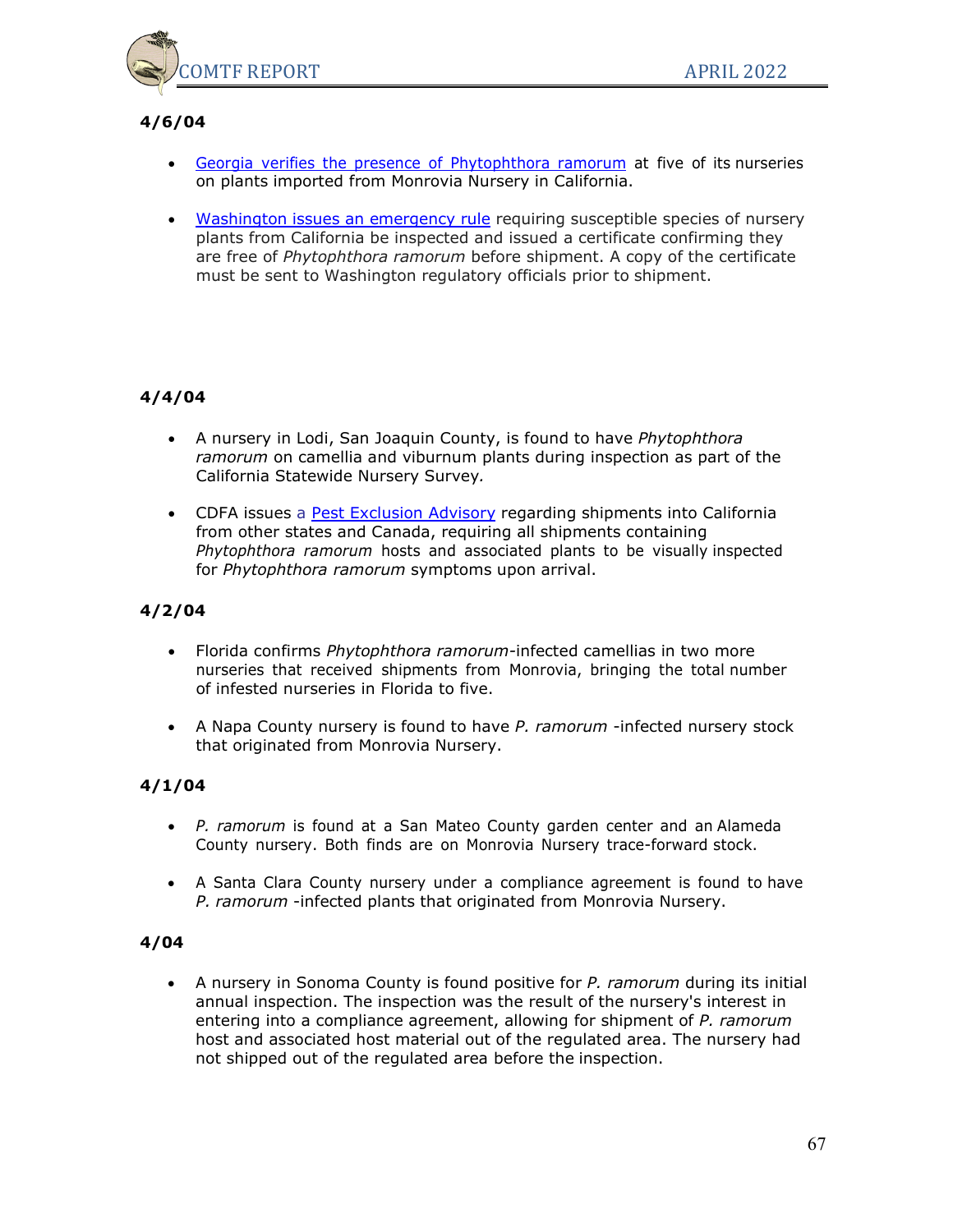

- It is announced that State and federal personnel will be conducting a survey in 37 states during the 2004 *P. ramorum* National Wildland Survey. The highest priority for survey sampling will be forests adjacent to nurseries that may have received infected CA nursery plants. The USDA Forest Service, Forest Health Protection is spending \$1,084,200 for the surveys, including an emergency supplemental allocation of \$530,000 for follow-up efforts on traceforward surveys from infested CA nurseries.
- Formosa firethorn (*Pyracantha koidzumii*) is added to the *P. ramorum* associated host list, following a Canadian Food Inspection Agency CFIA) find at a Vancouver area nursery. The infected nursery stock was detected as part of the Monrovia trace-forward inspections. If Koch's postulates results are positive for *P. ramorum,* Formosa firethorn will be transferred to the USDA APHIS regulated host list.
- Texas confirms the presence of *P. ramorum* at five nurseries on trace-forward stock from Monrovia.
- Louisiana confirms the presence of *P. ramorum* at four retail nurseries. The finds are trace-forward stock from Monrovia Nursery.
- The North Carolina Department of Agriculture and Consumer Services confirms the presence of *P. ramorum* at eight North Carolina nurseries. The infected plants were shipped from Monrovia Nursery.
- *P. ramorum* is confirmed on a rhododendron from a retail garden center in Maryland. The plant has been traced to a nursery in Columbia County, OR.

## **3/31/04**

• [Florida confirms that 3 of its nurseries,](http://doacs.state.fl.us/press/03312004_2.html) having received shipments from California's Monrovia Nursery, have *Phytophthora ramorum-*infected plants.

## **3/30/04**

• [Indiana](http://www.in.gov/dnr/entomolo/programs/SOD.htm) quarantines all plants in the genera of host and associated host plants unless certified to be free from the pathogen.

## **3/29/04**

- [Kentucky](http://www.kyagr.com/pr/news_events/news_events/oak.htm) issues a quarantine banning all plants and nursery stock from California. The ban includes soil and unprocessed wood or wood products.
- Virginia enhances their current inspection process, requiring nurseries to report receiving California shipments of *P. ramorum* regulated plant material, so that regulatory officials can conduct visual surveys for *P. ramorum* symptoms.

## **3/26/04**

• [Montana](http://www.agr.state.mt.us/programs/asd/SODquarantine.pdf) quarantines all hosts and associated plants from California; Curry County, Oregon; and Washington's King, Pierce, and Pacific Counties unless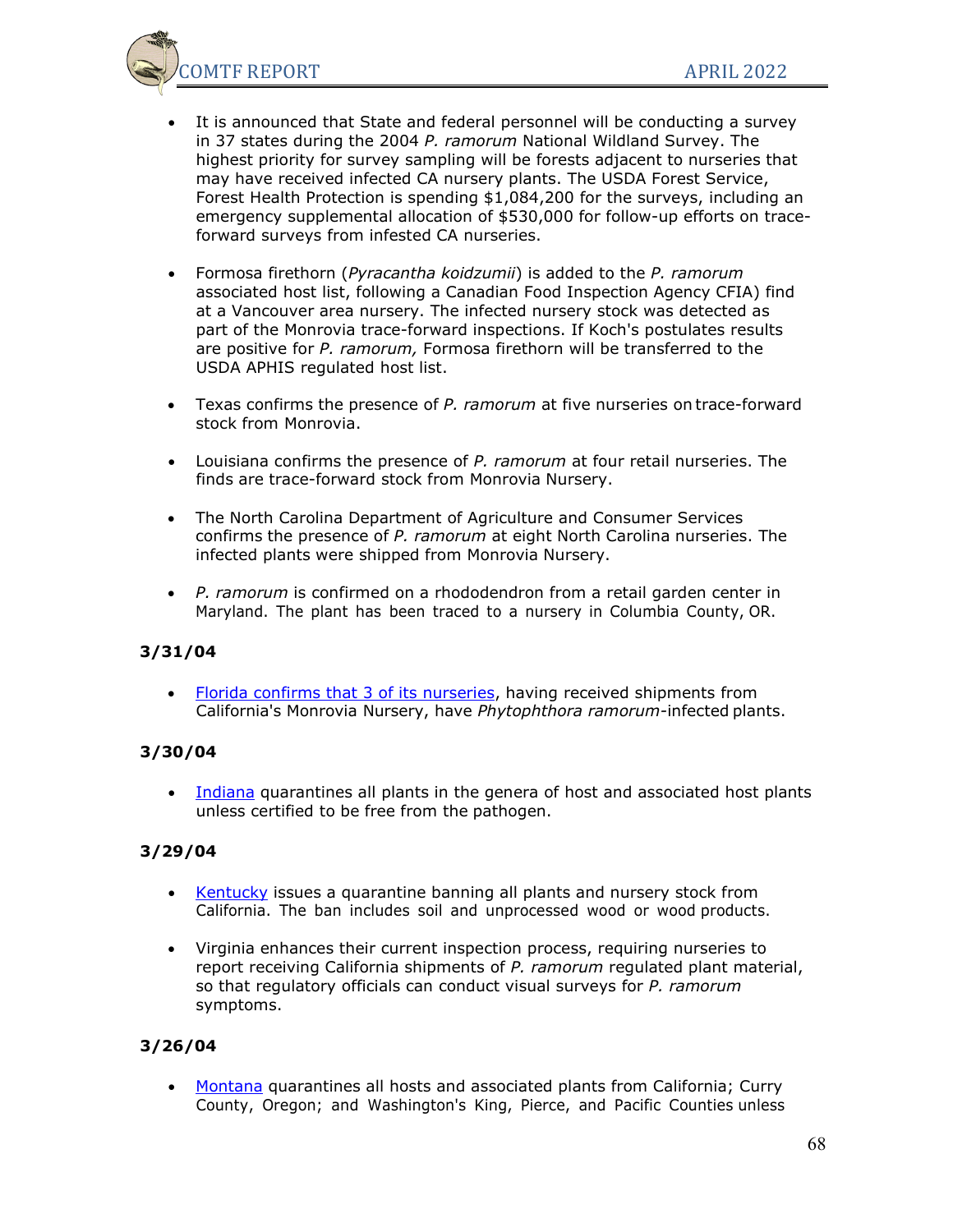

certified to be *Phytophthora ramorum-*free. Host and associated host plants originating from a nursery with a compliance agreement are able to ship. Prior notification of arrival must be given to the Montana Department of Agriculture*.*

• *P. ramorum* is confirmed at a Contra Costa County nursery and a San Mateo County nursery. The finds are on Monrovia Nursery trace-forward stock.

### **3/24/04**

• [Alabama](http://www.agi.state.al.us/PDFs/suddenoakdeath.PDF) updates its quarantine to prohibit shipments of soil, humus, compost, manure, and regulated host plants from California, Oregon, Washington, and British Columbia.

## **3/23/04**

- [Louisiana](http://www.ldaf.state.la.us/SOD%20CA%20Ban.pdf) bans all California nursery stock shipments.
- West Virginia bans all plants and nursery stock from California as well as all soil and wood products.

#### **3/19/04**

- U.S. Department of Agriculture Plant Protection and Quarantine program announces a Sudden Oak Death (SOD) hotline (1-888-703-4457). Specialists are staffing the Animal and Plant Health Inspection Service Emergency Operations Center in Riverdale, MD to handle nationwide calls from the nursery and landscape industry, news organizations, and the general public in response to positive *Phytophthora ramorum* confirmations in two Southern California nurseries.
- Statewide *Phytophthora ramorum* Survey information is posted to the California Department of Food and Agriculture (CDFA) website at: [http://www.cdfa.ca.gov/phpps/pe/sod\\_survey, p](http://www.cdfa.ca.gov/phpps/pe/sod_survey)roviding current information on California's *Phytophthora ramorum* nursery situation.
- [Tennessee](http://www.state.tn.us/agriculture/oakdeath.html) announces a ban on new imports of selected plant materials from California and halts the movement of susceptible nursery stock that may have already reached Tennessee nurseries and plant dealers.
- [Utah](http://www.ag.state.ut.us/pressrel/utahSODquarantine.pdf) prohibits incoming shipments of soil, humus, compost, manure, and 28 regulated host plants from California, Oregon, Washington, British Columbia, and all other areas found to have *Phytophthora ramorum.* This Prohibition is changed to include both hosts and associated hosts shortly thereafter.
- [Georgia](http://atlas2100.agr.state.ga.us/html/california_plant_quarantine.html) updates its quarantine, banning the 59 regulated and associated hosts instead of all nursery stock from California.

#### **3/18/04**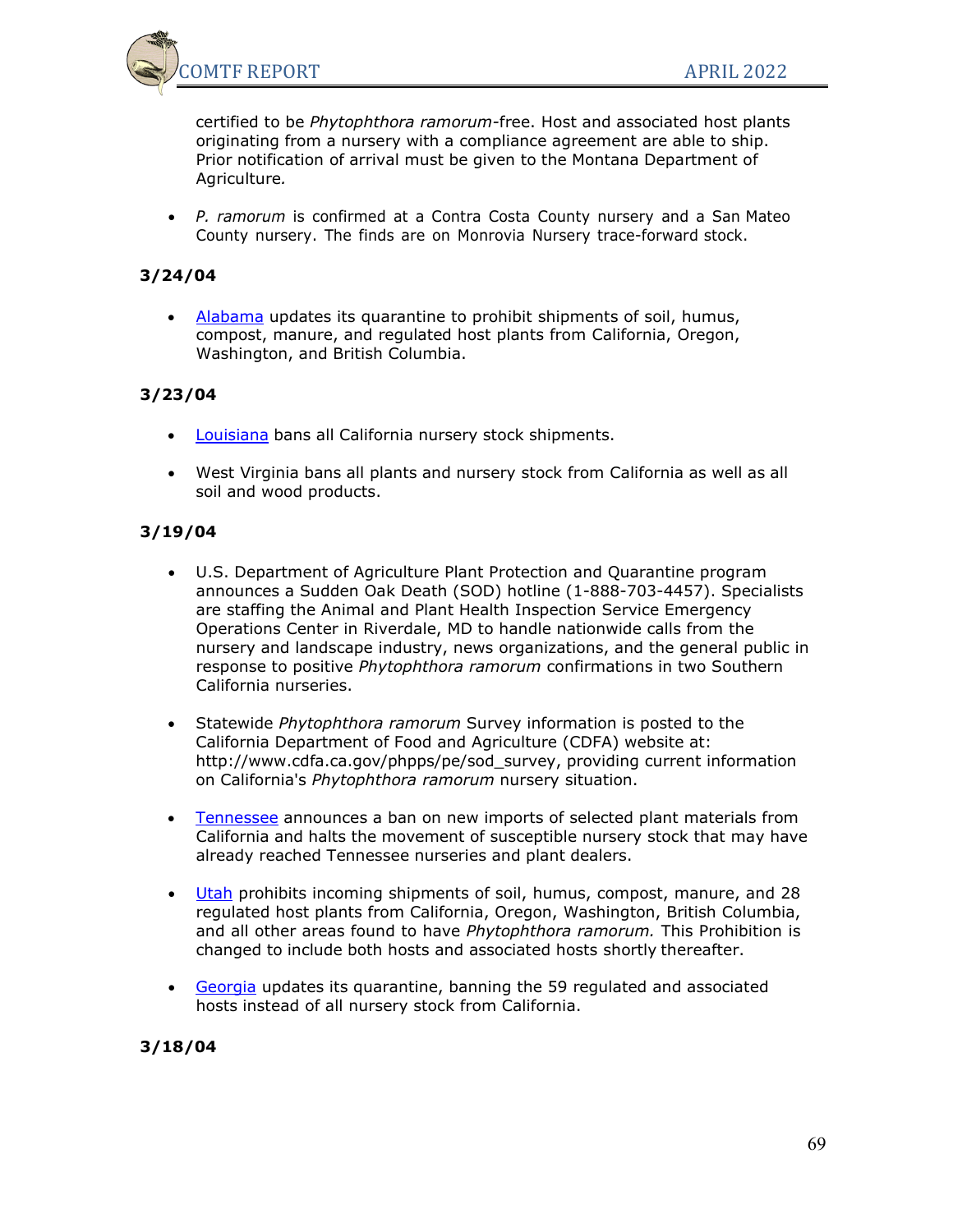

- [Florida](http://doacs.state.fl.us/press/03182004.html) stops the importation of all plant nursery stock from California, as well as the sale of products that have already reached Florida nurseries.
- [Mississippi](http://www.mdac.state.ms.us/Library/AgencyInfo/PressReleases/NurseriesMarch_18_2004.pdf) announces a quarantine of all *Phytophthora ramorum* host plants into Mississippi from California.
- [Delaware](http://www.state.de.us/deptagri/pressrel/SOD%20press%20release1.pdf) quarantines shipments of all regulated and associated *Phytophthora ramorum* host plants that originate from and/or are shipped from California. Nurseries within Delaware that have received shipments of nursery stock from California are prohibited from selling, moving, or transporting this material until being released from Plant Industries, Delaware Department of Agriculture.

## **3/17/04**

• The [Alabama](http://www.agi.state.al.us/Press/press00035.htm) Department of Agriculture issues a stop sale of certain camellia plants that have been shipped to Alabama from California.

## **3/15/04**

• [Georgia](http://atlas2100.agr.state.ga.us/html/sodcalifornia.html) issues a quarantine against all nursery plants from California.

## **3/12/04**

• *Phytophthora ramorum* is confirmed via culture and PCR at Specialty Plants Inc., San Marcos, California. The survey was part of the California's National *Phytophthora ramorum* nursery survey.

## **3/10/04**

• [Washington issues an emergency order](http://agr.wa.gov/PlantsInsects/Rulemaking/docs/NurseryReportingHoldPeriodEMERGENCYLanguageOnly031004.pdf) requiring nurseries receiving trees and plants from out-of-state to hold them for 24 hours until the state Department of Agriculture is notified.

## **3/8/04**

• *Phytophthora ramorum* is confirmed on several varieties of camellia at Monrovia Nursery, Azusa, California. The nursery was surveyed as part of the National *Phytophthora ramorum* Survey.

## **3/4/04**

- The Oregon Department of Agriculture confirms the presence of *P. ramorum* in nine nurseries on trace-forward Monrovia Nursery Stock.
- Three Alameda County nurseries are confirmed to have *P. ramorum*-positive Monrovia trace-forward stock.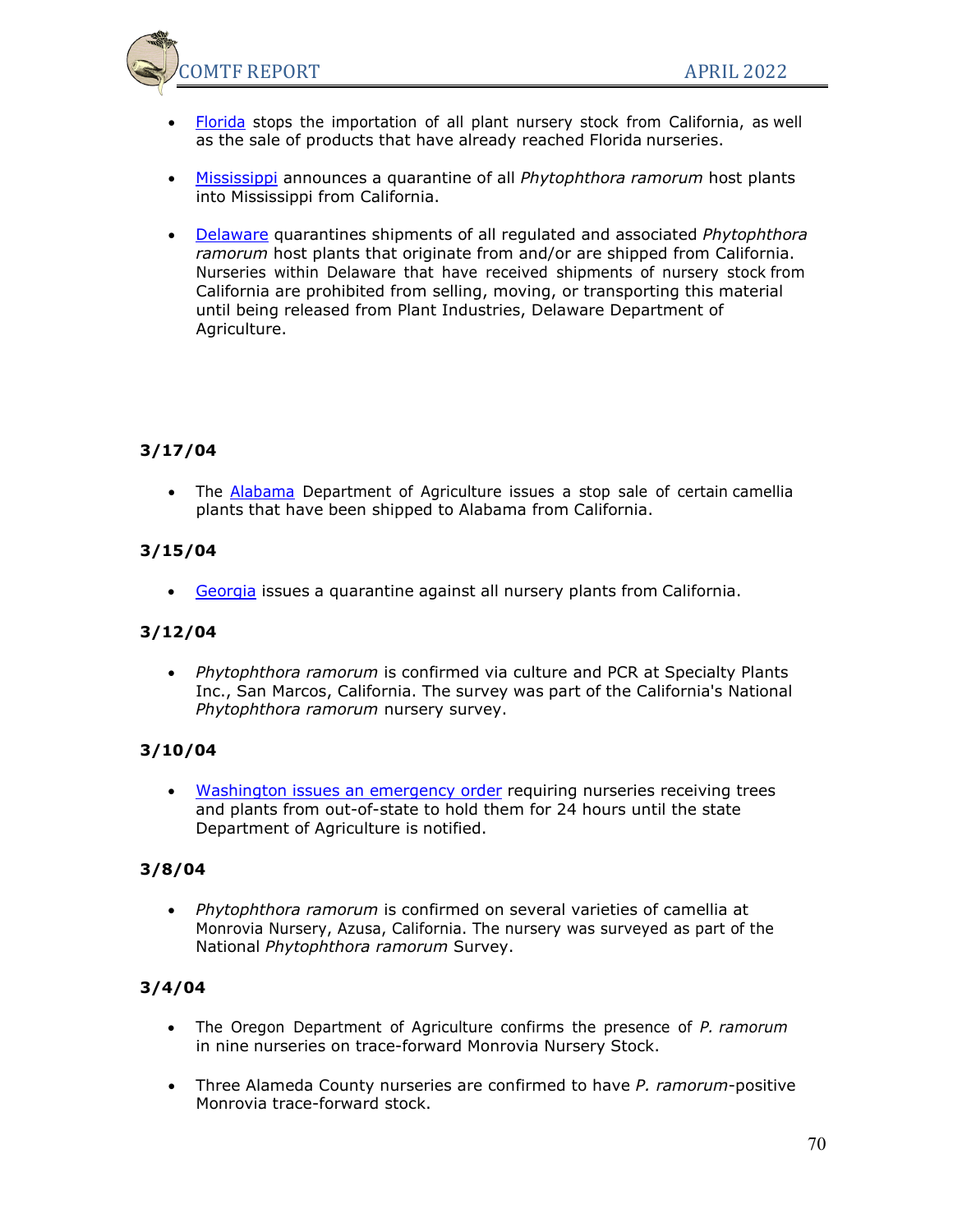

# **2/27/04**

• The Oregon Department of Agriculture (ODA) finalizes an interim rule requiring recipients of out-of-state tree and shrub nursery stock deliveries to notify ODA of the shipment within 24 hours for possible inspection of the plants.

# **2/23/04**

• Several varieties of *Camellia japonica* and *Kalmia latifolia* plants at a nursery in Sonoma County were found to have *Phytophthora ramorum.* The infected plants were detected as part of a routine quarantine inspection required for all nurseries moving host plants out of the regulated area.

# **2/17/04**

• *Phytophthora ramorum* is detected on five, 5-gallon containerized *Camellia japonica* "Shiro Chan" plants at a wholesale nursery in San Mateo County. The infected plants were detected as part of a routine quarantine inspection required for all nurseries moving host plants out of the regulated area.

## **2/04**

• The Gig Harbor Washington nursery found to have *Phytophthora ramorum* in December 2003 is found to have new infections on fifteen variety blocks of camellia. Two of the recently identified infected variety blocks were received in October and November, 2003, from California nurseries outside of the *Phytophthora ramorum* quarantine area. These new finds were not detected until early 2004 and were not located near the other infected blocks.

## **1/28/04**

• The California Oak Mortality Task Force offers its first *Phytophthora ramorum* nursery training session in Watsonville, CA. A January 2004 draft California *Phytophthora ramorum* nursery [diagnostic](http://nature.berkeley.edu/comtf/pdf/NurseryGuideMay04.pdf) guide is distributed.

- [Phytophthora](http://nature.berkeley.edu/comtf/pdf/OSUP.ramorum.pdf) ramorum a guide for Oregon nurseries, by J. Parke, J. Pscheidt, and R. Linderman is published by Oregon State University Extension Service.
- *Camellia sasanqua* and *Camellia japonica* plants at a Marin County nursery are found to have *Phytophthora ramorum*. The nursery had also been found to have infected plants the previous spring.
- The Washington State Department of Agriculture (WSDA) detects *Phytophthora ramorum* in a third Washington nursery near Long Beach, Pacific County. The positive *Rhododendron* v. Unique finds came as the result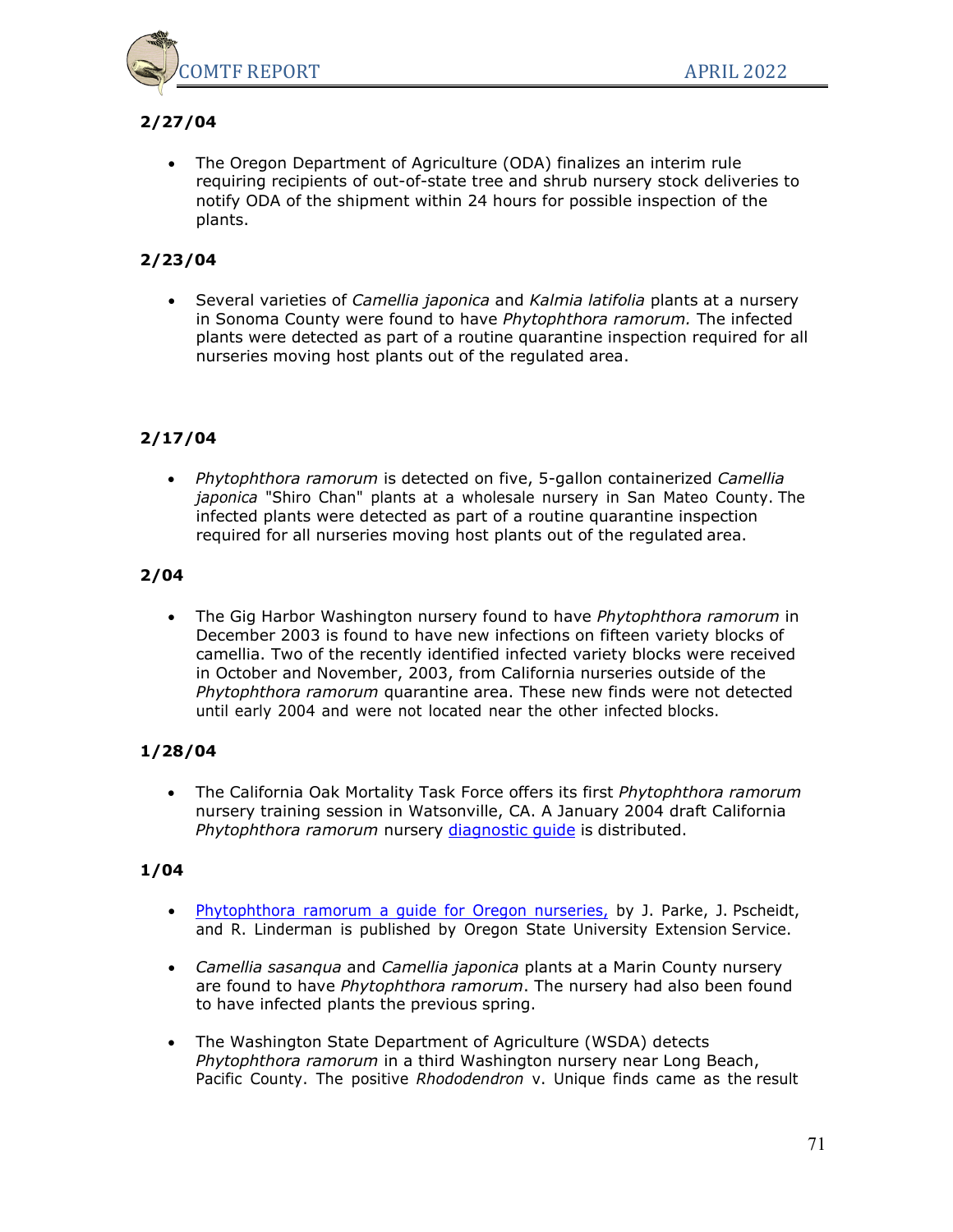

of a trace-back survey from a King County Washington nursery found to have *Phytophthora ramorum* in fall, 2003.

## **12/03**

• As a result of the National *Phytophthora ramorum* Nursery Survey, a retail nursery in Gig Harbor, Pierce County, Washington, is found to have *Phytophthora ramorum*-infected host plants.

### **11/03**

• CDFA's revised enforcement guideline policy for California's *Phytophthora ramorum* regulation goes into effect. The revisions allow unrestricted movement of host plants and most nursery stock within the 12 regulated counties. Nurseries within the regulated area shipping out of the regulated area continue to be inspected, and infected nursery stock still cannot be shipped.

### **10/03**

• California, Oregon, Washington, the United States Department of Agriculture (USDA), and Canada agree to **protocols for nursery delimitation**, eradication, post-treatment monitoring, investigations of sources of infected plants, and notification. The plan will be used by USDA Animal and Plant Health Inspection Service (APHIS) and the states to respond to new *P. ramorum* nursery detections (outside of California's 12-county regulated area) as guidance for the federal *Phytophthora ramorum* quarantine.

## **9/03**

- Canada releases the [9th revision](http://www.inspection.gc.ca/english/plaveg/protect/dir/d-01-01e.shtml) of its *P. ramorum* regulations
- *Phytophthora ramorum* was detected on two, 5-gallon Camellia sasanqua "Showa-no-Sakae" plants at a retail nursery in Placer County. The finding came as the result of a trace-forward survey being conducted to locate infected varieties of camellia from an infested Stanislaus nursery. The Placer County shipment was received in March, 2003.

- The [Oregon Department of Agriculture \(ODA\) adopts an emergency rule](http://oregon.gov/ODA/PLANT/NURSERY/reg_sod.shtml) that requires all recipients of out-of-state tree and shrub nursery stock to notify ODA of the shipment for possible inspection of the plants. The requirement is in response to several instances of *Phytophthora ramorum-i*nfected nursery stock entering Oregon this year.
- Plants from a nursery in Oregon and its sister nursery in Washington are found to have both the North American *Phytophthora ramorum,* A2 mating type, and the European *Phytophthora ramorum*, A1 mating type. This is the first report of the European A1 mating type in the United States. It is also the first time both mating types have been found in close proximity to one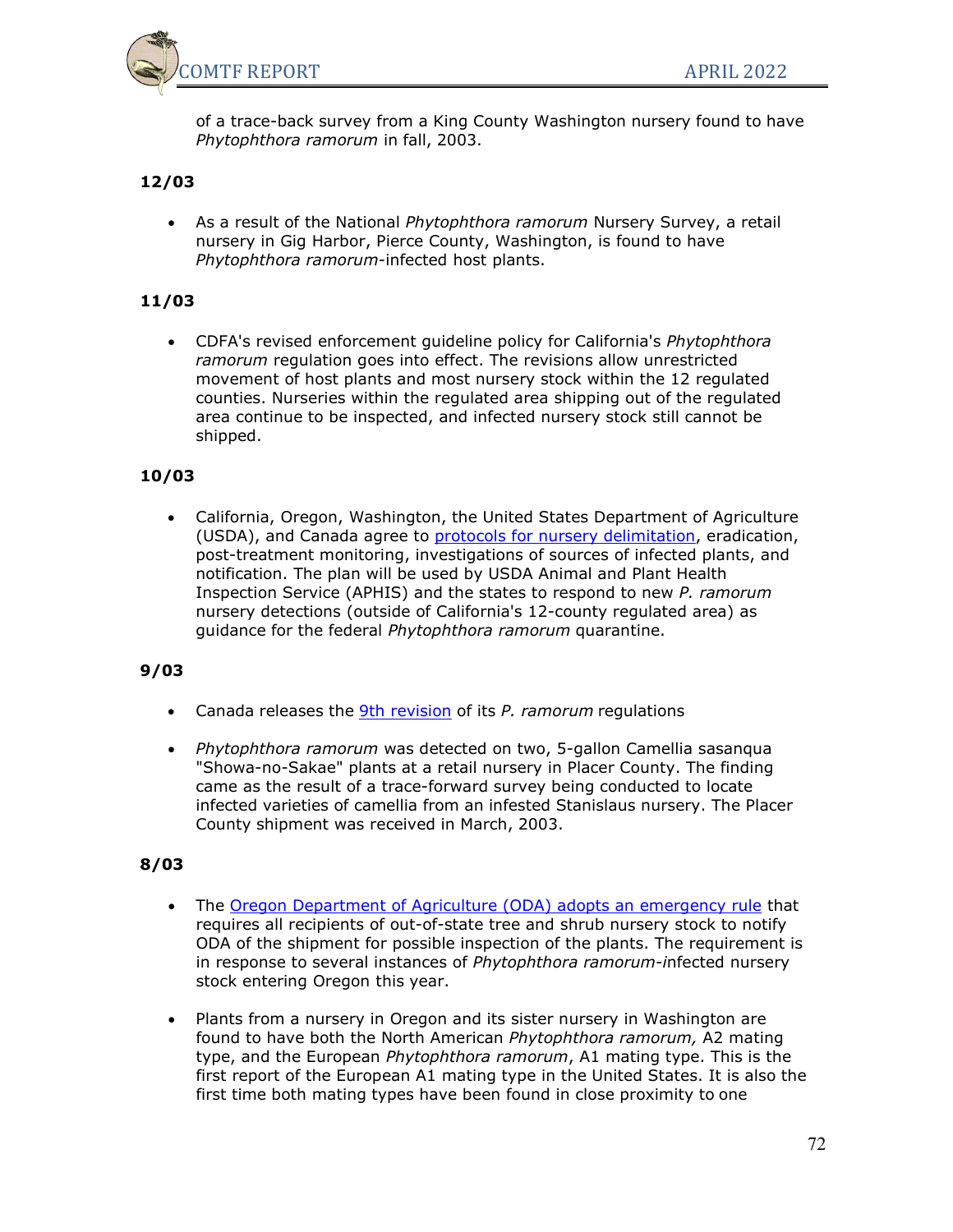

another in the U.S. All plants sold from the Oregon nursery are traced down, confiscated, and destroyed.

# **7/03**

- The Oregon Department of Agriculture (ODA) recalls camellia plants sold in retail nurseries in Oregon that may have been infected with *Phytophthora ramorum.* A trace-back survey identifies an infested nursery in Stanislaus County, California, as the location from which the camellias originated.
- CDFA issues a [Pest Exclusion Advisory](http://nature.berkeley.edu/comtf/pdf/PEA%2019-2003%20Phytophthora%20ramorum%20A1%20in%20Oregon.pdf) requiring incoming shipments of *Phytophthora ramorum* hosts and associated plants from Oregon, Washington, and British Columbia to be visually inspected by California county inspectors at the destination location before being released for sale.

## **6/03**

- *Phytophthora ramorum* is detected on *Camellia sasanqua* container plants at two nursery locations in Jackson County, Oregon, as the result of traceforward information received from CDFA. The plants originated from an infested nursery in Stanislaus County, CA.
- *Phytophthora ramorum* is detected on rhododendron container plants at a nursery in King County, Washington. This is the first detection of *Phytophthora ramorum* in Washington State.
- *Phytophthora ramorum* (European, A1 mating type) is detected on a rhododendron container plant at a nursery in Greater Vancouver, B.C.
- The Czech Republic imposes a quarantine for *Phytophthora ramorum*susceptible plants from the U.S., Germany, and The Netherlands.
	- *Camellia sasanqua* at a Sacramento County nursery is found to have *Phytophthora ramorum.* It is intercepted via a trace-forward.

### **5/03**

- *Phytophthora ramorum* is confirmed on containerized *Viburnum bodanantense, Pieris japonica, Pieris japonica* x *formosa*, *Viburnum plicatum tomentosum,* and *Rhododendron* 'Unique' at a nursery in Clackamas County, Oregon.
- *Camellia sasanqua* "Bonanza" plants from a wholesale nursery in Stanislaus County are found to have *Phytophthora ramorum* as the result of a trace-back survey from a Santa Cruz County nursery found positive for the pathogen in April.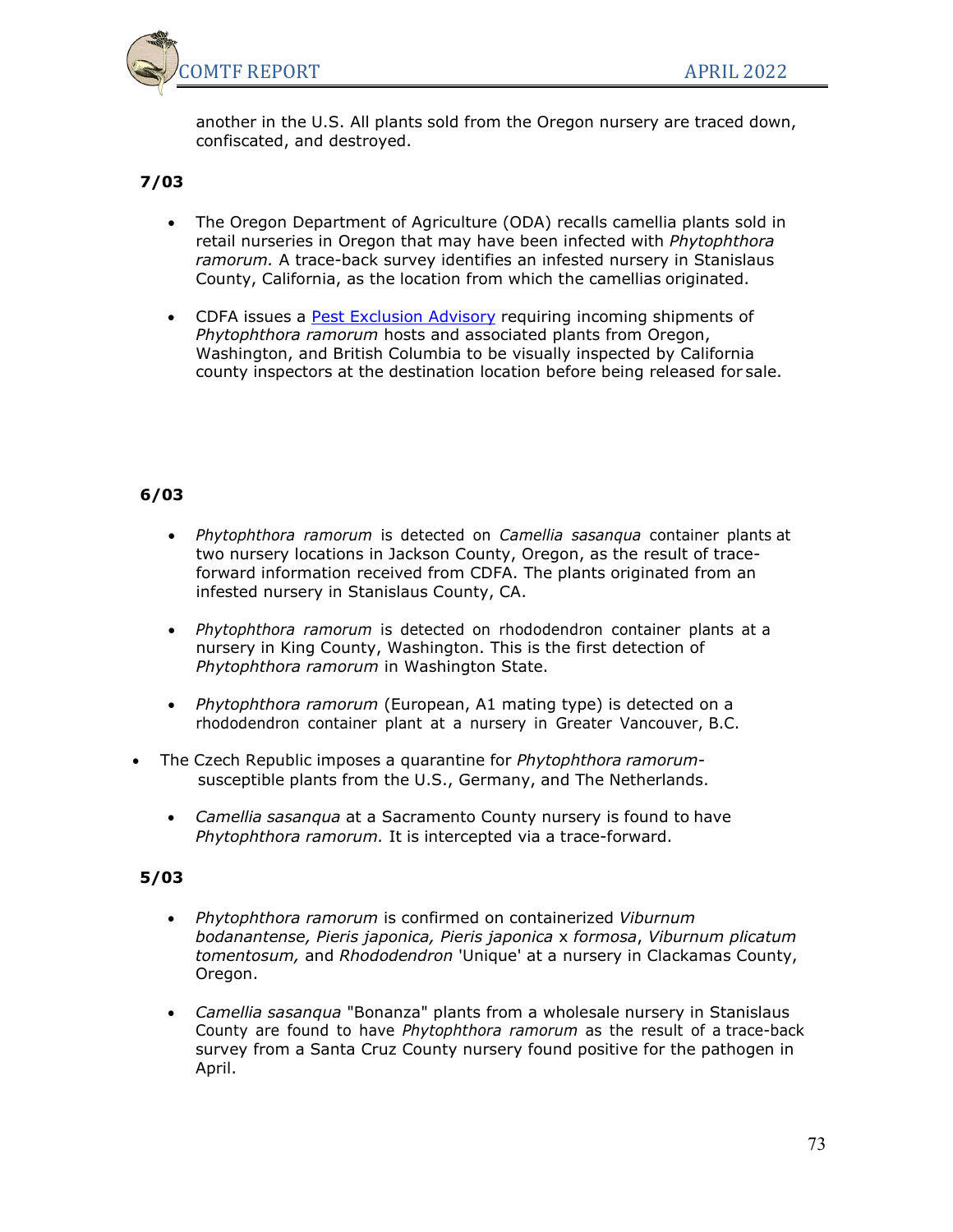

#### **4/03**

- A rhododendron shipped from a Santa Cruz County nursery to a Berkeley nursery in Alameda County tests positive for *Phytophthora ramorum.* It was one of five rhododendrons and three camellias shipped to Berkeley. Alameda County inspectors detected the symptomatic leaves the day the shipment arrived.
- The first report of *Phytophthora ramorum* on *Camellia japonica* and *Viburnum tinus* in the U.S. is confirmed at a nursery in Marin County. The portion of the holding area where the symptomatic material was detected is adjacent to a stand of *Phytophthora ramorum*-infected California bay laurel trees.
- A 5-gallon *Camellia sasanqua* "Bonanza" tested positive for *Phytophthora ramorum* at a nursery in Soquel, Santa Cruz County. The symptomatic plant material was detected during an annual inspection. A trace-back survey found that the infected camellia was shipped from a nursery in Stanislaus County.
- The United Kingdom has 264 *Phytophthora ramorum* outbreaks recorded on *rhododendron* (7 species), *viburnum* (11 species), *Camellia japonica*, *Kalmia latifolia, Pieris japonica*, *Pieris Formosa* var. *forestii*, *Arbutus,* and *Syringa*. Some of the findings have been in large gardens open to the public and associated with plant nurseries or garden centers. An intensive survey is ongoing.

## **12/02**

• *Phytophthora ramorum* is isolated from over 150 nurseries in the United Kingdom. France, Belgium, The Netherlands, Sweden, Germany, and other European countries also report widespread nursery infestations.

### **11/02**

• The European Union issues regulations for *Phytophthora ramorum* to prevent pathogen spread within the Union and importation of the North American genotype and A2 mating type.

### **10/02**

• The Canadian Food Inspection Agency adds a certification program to their *Phytophthora ramorum* regulations allowing shipments of field-grown plants into Canada from uninfested counties of California following inspection.

### **9/02**

- Australia introduces regulations preventing the import of host species from countries known to have *Phytophthora ramorum.*
- The California Oak Mortality Task Force establishes a Nursery Subcommittee for all interested industry members to use as a forum for coordinating *Phytophthora ramorum* efforts.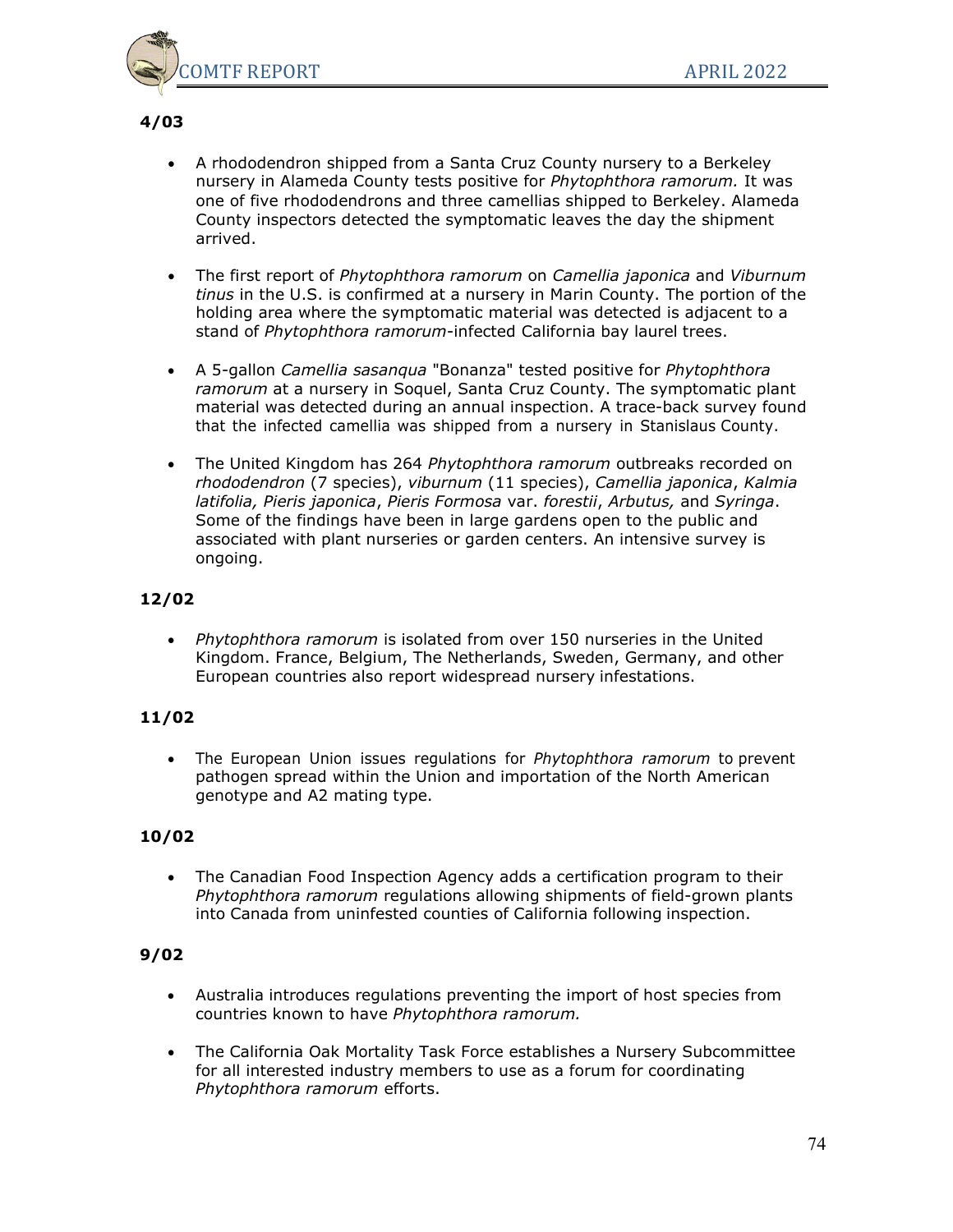

# **5/02**

• The United Kingdom bans imports of plants and wood from infested counties in California and Oregon to prevent spread of *Phytophthora ramorum.*

# **3/02**

• *Phytophthora ramorum* is officially linked to Sudden Oak Death in Plant Disease 86: 205-214. 2002. *Phytophthora ramorum* as the cause of extensive mortality of *Quercus* spp. and *Lithocarpus densiflora* in California. D.M. Rizzo, M. Garbelotto, J.M. Davidson, G.W. Slaughter, and S.T. Koike.

### **2/02**

- 2.27.2002 The first of two public hearing on California's interim APHIS Sudden Oak Death regulations is held in Petaluma, CA. The second hearing was held shortly after in Riverdale, MD.
- 2.14.2002 USDA APHIS releases interim federal [regulations](http://www.aphis.usda.gov/ppq/ispm/sod/pdf_files/7CFR30192.pdf) that will oversee interstate movement of *Phytophthora ramorum* host material from the California counties known to be infested.

### **8/01**

• South Korea imposes *a Phytophthora ramorum* quarantine on infested counties in California and Oregon prohibiting the importation of known host species.

### **7/01**

• Oregon discovers *Phytophthora ramorum* infesting 40 acres in Curry County.

### **5/01**

• The California Department of Food and Agriculture enacts emergency regulations, requiring permits to be issued by an authorized agricultural official before moving *Phytophthora ramorum* host plants or materials within or from infested areas.

### **4/01**

• The new *Phytophthora* is formally named *Phytophthora ramorum* in Mycological Research 105(10): 1155-1165. 2001. *Phytophthora ramorum* sp. nov: a new pathogen on *Rhododendron* and *Viburnum*. Werres S., R. Marwitz, W.A. Man in 't Veld, A.W. De Cock, P.J.M. Bonants, M. De Weerdt, K. Themann, E. Ilieva, and R.P. Baayen.

### **3/01**

• [Canada](http://www.inspection.gc.ca/english/plaveg/pestrava/phyram/sodmsce.shtml) issues a quarantine against California for the new *Phytophthora*.